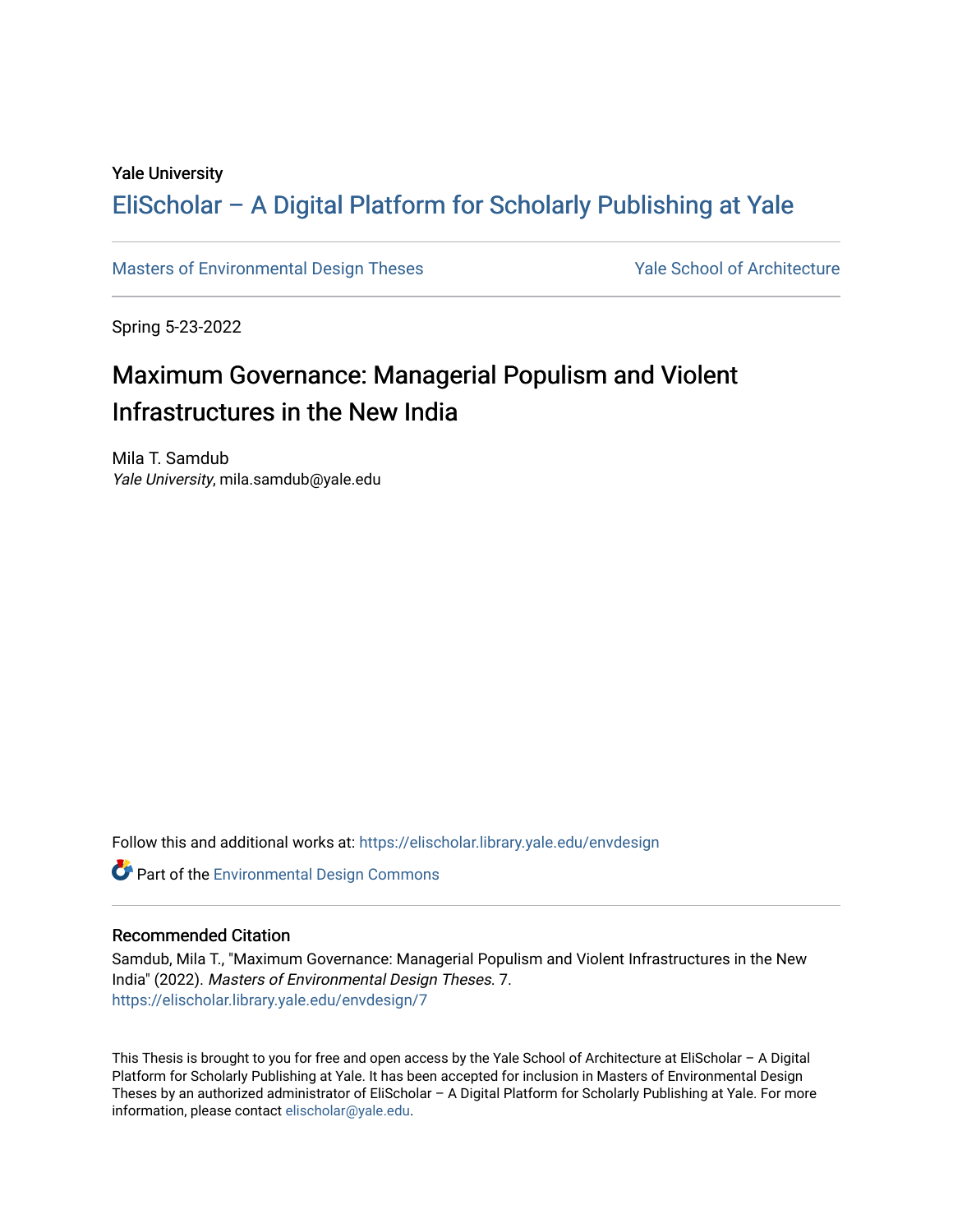# Maximum Governance: Managerial Populism and Violent Infrastructures in the New India

Mila Samdub

A Thesis submitted to the faculty of the School of Architecture in partial fulfillment of the requirements for the degree of: Master of Environmental Design

22 May 2022

Advisor: Keller Easterling

Reader: Rohit De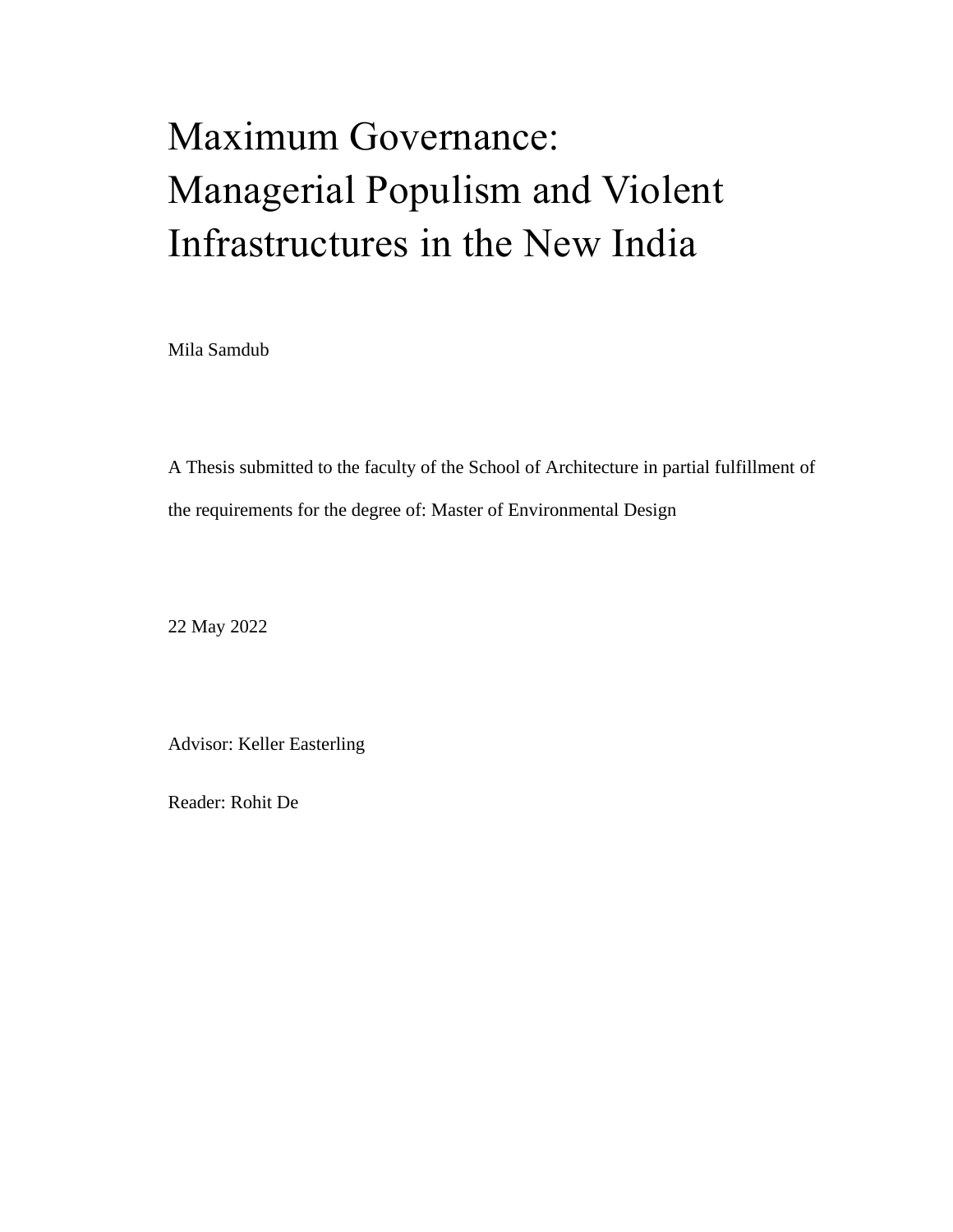#### **Abstract**

<span id="page-2-0"></span>Alongside rampant state violence, the systematic disenfranchisement of minorities and a draconian approach to dissent, since 2014 India has been the site of a relentless project of managerial competence. Projects like the Aadhaar biometric identity programme, the government's embrace of performance indices, and the construction of a massive new capital in central Delhi – the case studies at the heart of this thesis – promise a new, transforming nation, characterised by Narendra Modi's slogan "maximum governance, minimum government". Dramatizing efficiency and transparency against the perceived inefficiency and corruption of the old India, such projects' aesthetics allow a violent Hindu majoritarian government to claim global respectability and leadership and underwrite an aspirational managerial populism. At the same time, the apparatus of maximum governance – which encompasses not just PR and advertising but also novel forms of measurement and identification, laws, regulations, organizational processes and built environments – is bringing about radical shifts in Indian state and society. Empowering new kinds of agents and institutions, these infrastructures are at the core of a vast project of neoliberal redistribution, leading to exclusion and impoverishment, while cementing Hindu majoritarian power. Most worryingly, the ever-shifting ambiguity of maximum governance elides contradiction and short circuits failure, presenting a predicament for democracy and dissent.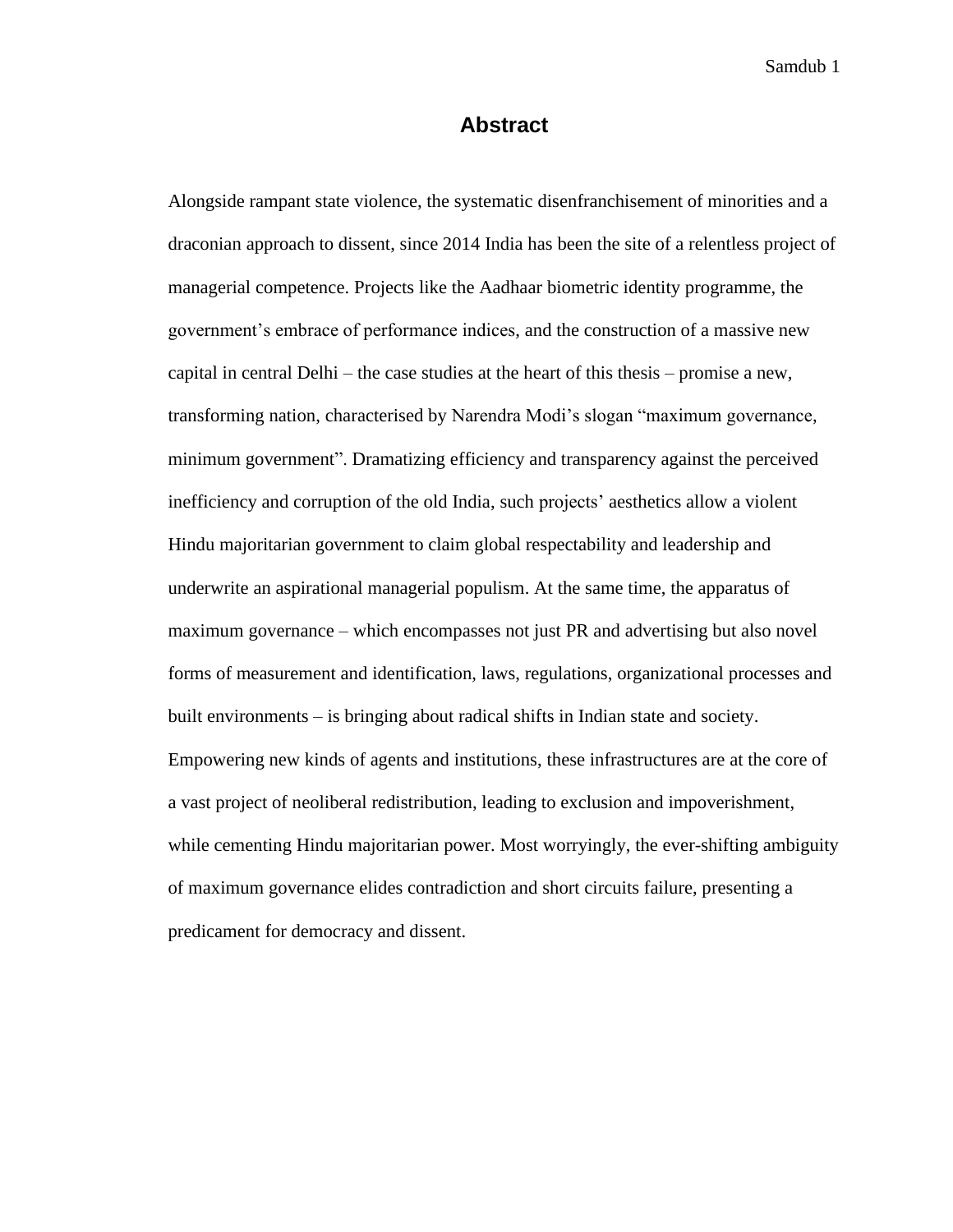## **Contents**

| Financial Inclusion and Actually Existing Entrepreneurship 48 |  |
|---------------------------------------------------------------|--|
|                                                               |  |
|                                                               |  |
|                                                               |  |
|                                                               |  |
|                                                               |  |
|                                                               |  |
|                                                               |  |
|                                                               |  |
|                                                               |  |
|                                                               |  |
|                                                               |  |
|                                                               |  |
|                                                               |  |
|                                                               |  |
|                                                               |  |
|                                                               |  |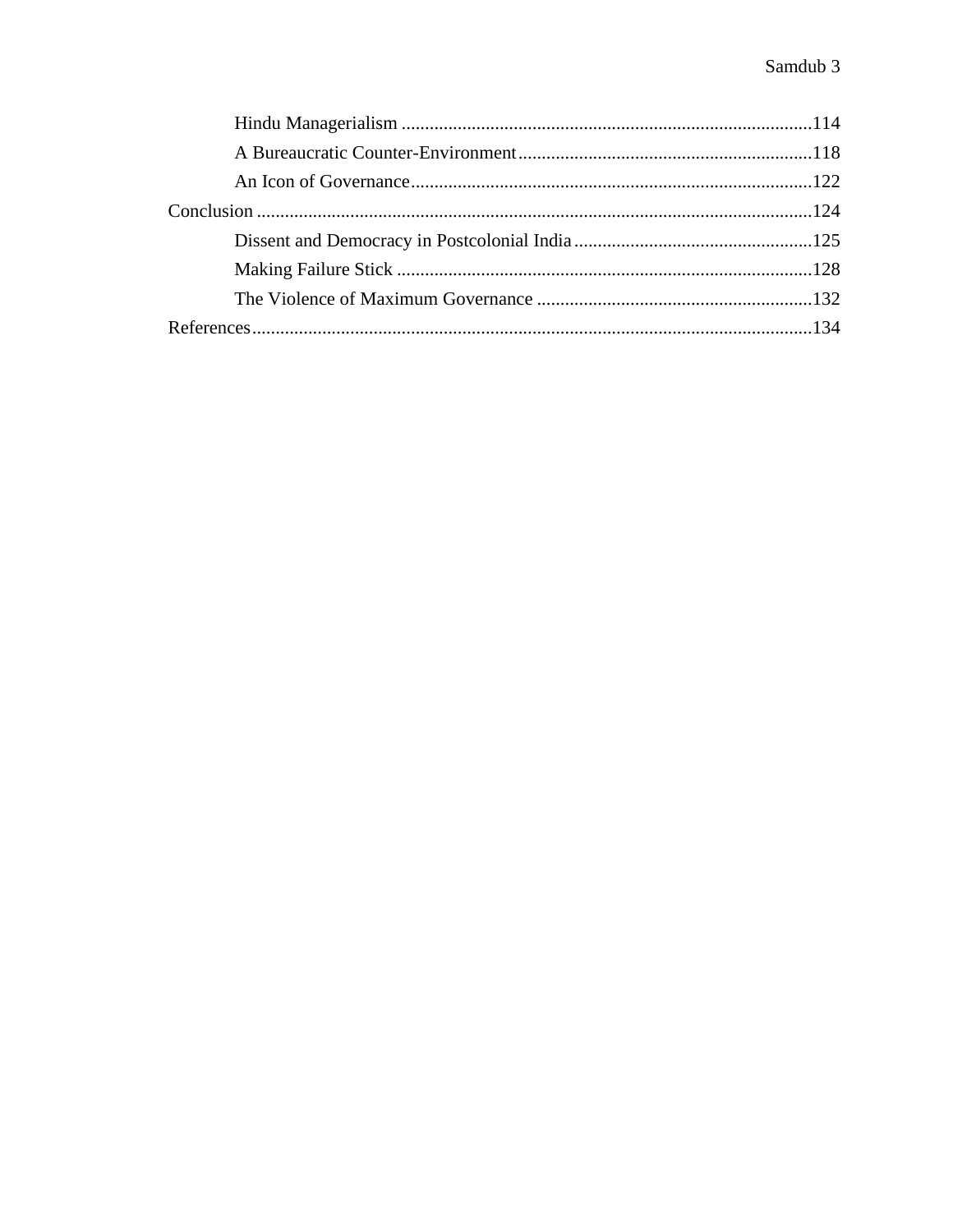## <span id="page-5-0"></span>**Introduction**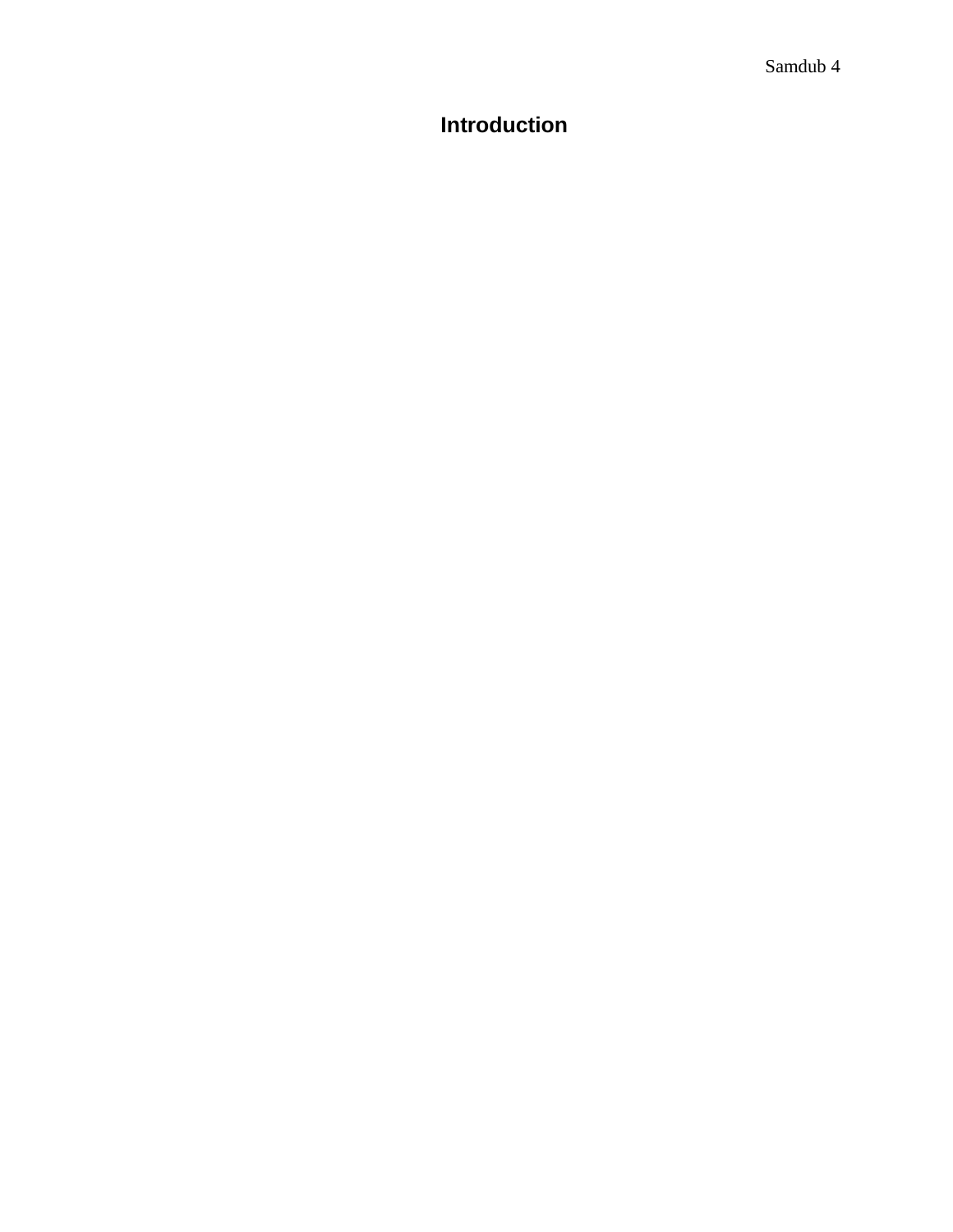"Prime Minister Narendra Modi on Friday said that the country still doesn't know the real meaning of minimum government and maximum governance.

In an exclusive interview with Aaj Tak, PM Modi said that the sad thing about this country is that we don't research about these things."<sup>1</sup>

India Today

"For many of us in India, governance has been an intractable problem."<sup>2</sup>

- Nandan Nilekani

Like many words used in large corporations, intergovernmental organizations and other corridors of power, "governance" is both self-evident and endlessly in need of explication. Attached to modifiers like "corporate", "global", "market" or "good", it refers to regulations and procedures that determine how things are carried out.<sup>3</sup> According to the proponents of "high quality" governance, it enables the smooth and predictable functioning of organizations and economies regardless of the individuals who populate them. Often these organizations are states, usually in the developing world. Neoliberal theorist Francis Fukuyama writes, "the quality of governance is different from the ends that governance is meant to fulfil… governance is thus about execution … as

<sup>&</sup>lt;sup>1</sup> India Today Web Desk, "PM Modi Explains Minimum Government and Maximum Governance."

<sup>2</sup> Nilekani, *Imagining India*, 362.

<sup>&</sup>lt;sup>3</sup> The World Bank defines governance as "the manner in which power is exercised in the management of a country's economic and social resources for development". World Bank, *Governance and Development*.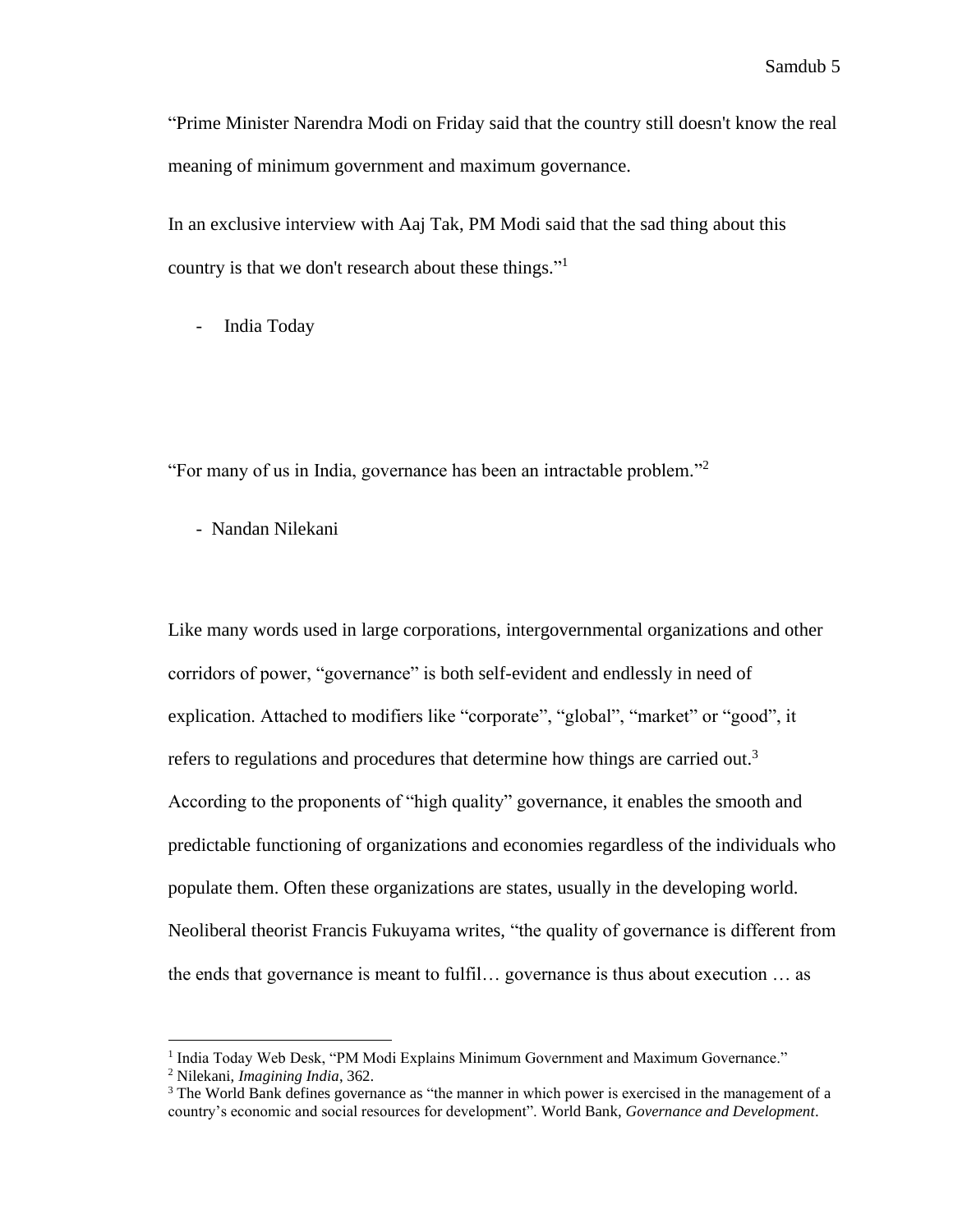opposed to politics". <sup>4</sup> As a long tradition of critical scholarship and activism has pointed out, the segregation of politics away from administration is often profoundly antidemocratic, placing the efficient functioning of a state imagined as a machine out of the fray of politics and in the domain of select experts.<sup>5</sup> Regardless of whether one supports or opposes governance, and despite the continuing vagueness of the term, there appears to be a broad consensus that it names a technical domain of procedures, specifications, and regulations.

This is no longer the case in India, where Prime Minister Narendra Modi of the Hindu nationalist Bharatiya Janata Party (BJP) speaks constantly of "maximum governance and minimum governance". In Modi's mouth, in addition to referring to technical rules and procedures, governance has become a neoliberal feeling and a populist promise. In the age of maximum governance, the state works to improve India's score on global rankings as if playing a game. It is obsessed with indices that provide an at-a-glance measure of performance. The plugging of "leakages" and the reduction of inefficiency becomes a mania. Governance's agents love case studies of "best practices" that provide replicable models to be implemented across territories or agencies.

The replacement of the bland vagueness of "good" with the hyperbolic "maximum" suggests that governance is no longer a matter for experts alone. Of course, the term still refers to a set of policy interventions – often recommended by the World Bank or comparable institutions – that are designed to increase transparency in the

<sup>4</sup> Fukuyama, "What Is Governance?," 4. This is an "initial conceptualization" that Fukuyama somewhat complicates later in the paper.

<sup>5</sup> Erkkilä and Piironen, "(De)Politicizing Good Governance"; Ferguson, *The Anti-Politics Machine*; Cooke,

<sup>&</sup>quot;The Managing of the (Third) World"; Chatterjee, "Development Planning and the Indian State."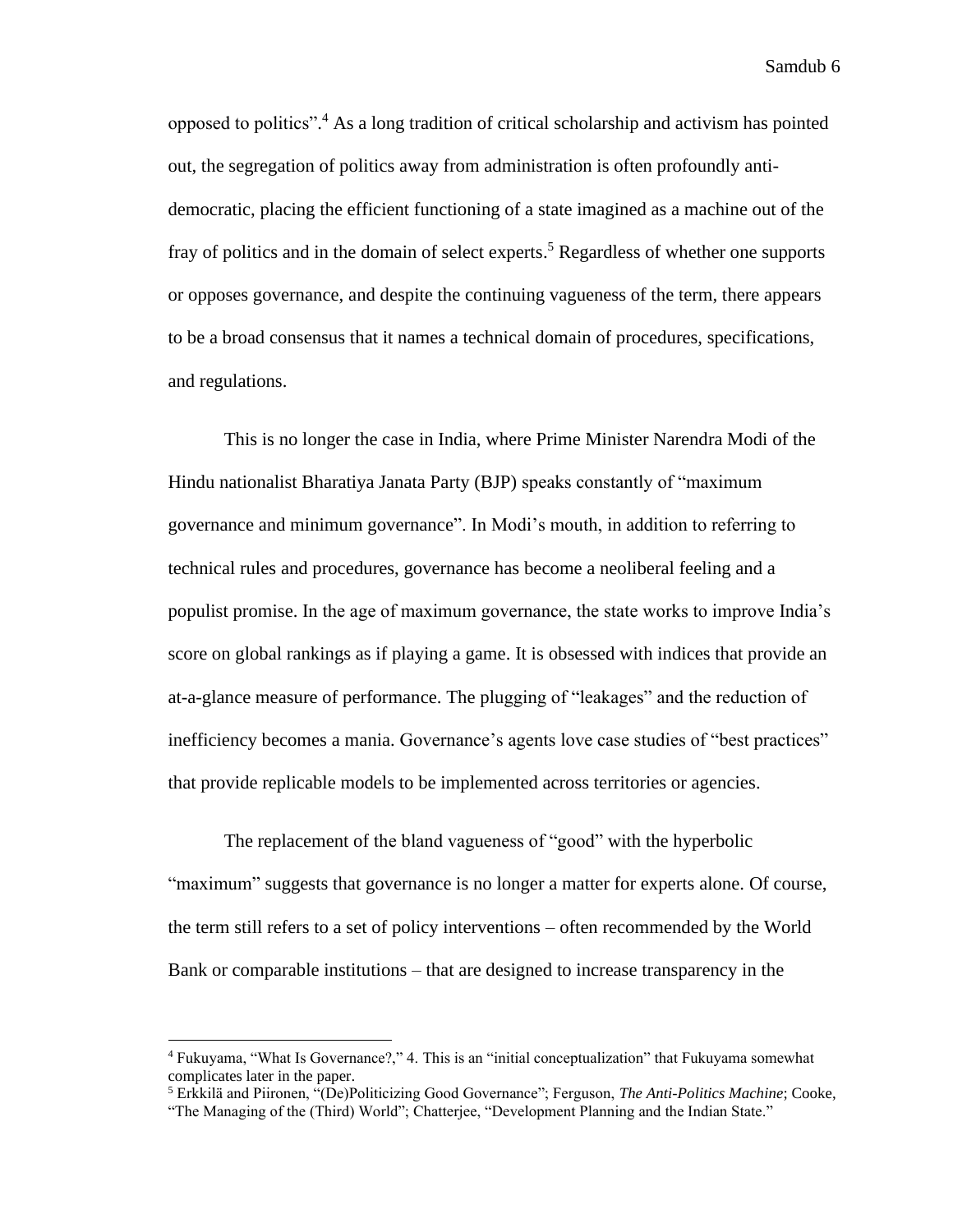bureaucracy, ensure rule of law, or improve the ease of doing business. While such projects have always had a palpably performative element, this has been dialled up in recent years. Modi's heavily promoted project to build a hundred "smart cities", for example, has little content except for a shared mythos of the future.<sup>6</sup> In India today, the form of governance has become as critical as its content.

Modi's innovation has been to turn governance into an aesthetic and entrepreneurial project. As such, many of the interventions made in the name of governance transcend the technocratic realm altogether. A range of seemingly unrelated phenomena are expressed in its increasingly fantastical idiom. The Central Vista redevelopment to rebuild central Delhi is described, meaninglessly, as "an icon for governance". 7 25 December, which is Christmas as well as the birth anniversary of former BJP Prime Minister Atal Bihari Vajpayee, has been designated "Good Governance Day" and bureaucrats are compelled to attend work on what had previously been a gazetted holiday.<sup>8</sup> Taken to an extreme, governance takes on a popular political valence for the vaguely defined but often invoked middle class, where it is a platform that gestures towards virtues like transparency and efficiency with little specific content. Governance as form transforms a body of wonkish expert knowledge into a populist politics for the managerial class and those who aspire to it.<sup>9</sup> The bland administrative

<sup>6</sup> Datta, "Postcolonial Urban Futures."

<sup>7</sup> Sreedharan, "The Master Urbanist."

<sup>8</sup> There is a clear attack of Indian secularism too here taking place in the name of good governance. The new holiday has been heavily criticized by Christian bureaucrats.

<sup>9</sup> Of Modi's broader platform of inclusive development (in Hindi "sabka saath, sabka vikaas", roughly "development with and for everyone"), Partha Chatterjee notes that "part of [it] was a promise to corporate business interests and the upper middle class; the other part was to recognize the aspirations of the upwardly mobile and the younger generation, who yearned for access to the glittering world of consumption." Chatterjee, *I Am the People*, 105.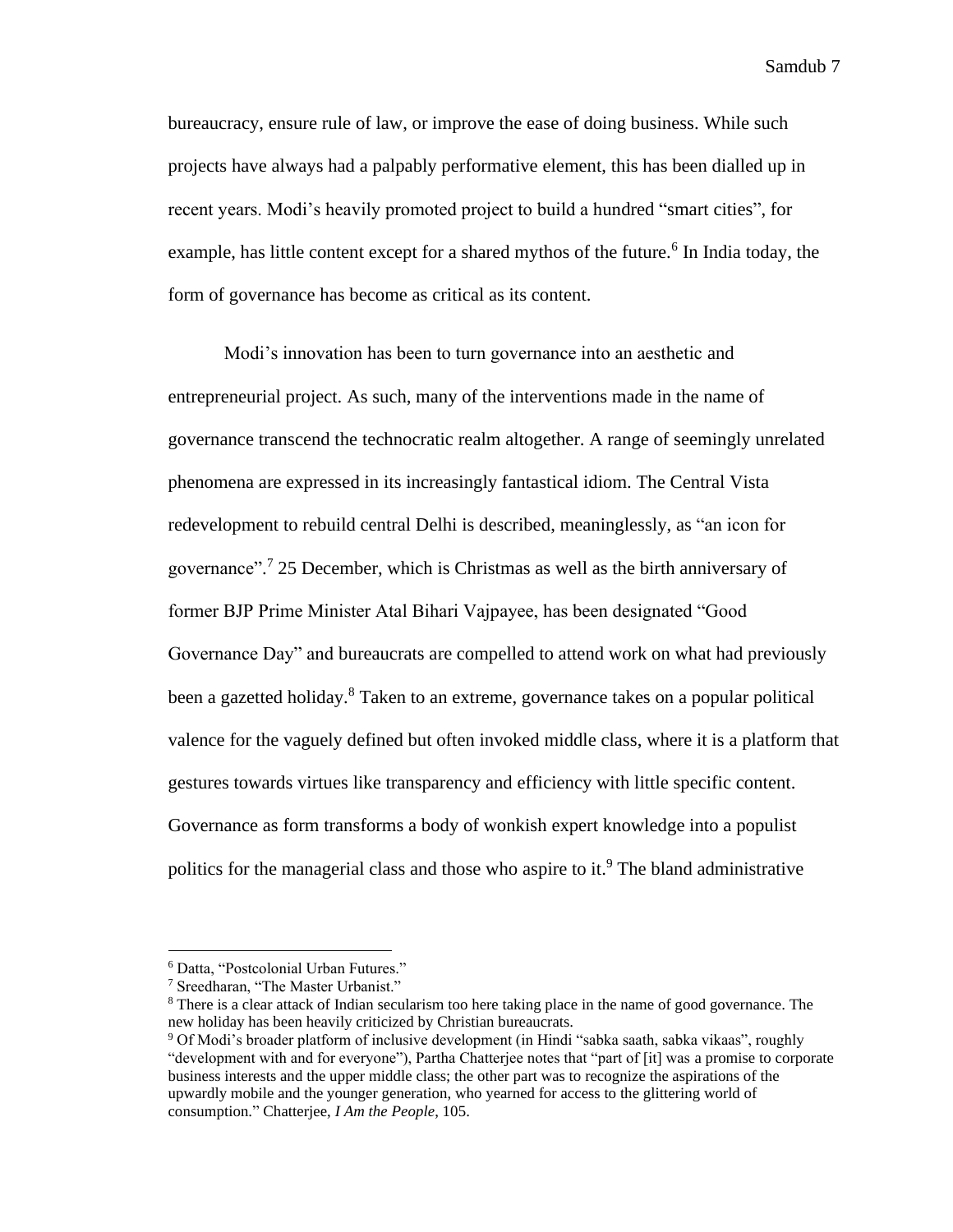concerns that exited politics through the backdoor of the technical are rendered aesthetic and occupy centre stage. Maximum governance has become a general shorthand for the "new India" that Modi keeps promising: more entrepreneurial, more innovative, more efficient, more transparent, more digital.

Because governance is so heavily mediatized it can be easy to see it simply as a spectacle, a mask that hides the party's true politics. Such a simplified view of mass mediation, which has become common-sense in the age of fake news, understands the aestheticization of maximum governance as a distraction from the true reality of things. Thus when Modi's BJP first embraced "vikas", or "development", in the run up to the 2014 elections, it was seen by some as a sign of "the duplicity of the party in presenting a face that would be more appealing to a wider section of the electorate, while the hidden agenda was Hindutva."<sup>10</sup> But aesthetics is not reducible to spectacle or even to representation.<sup>11</sup> While the spectacular content of maximum governance is crucial to this story, a critique of maximum governance – even a critique that sees it primarily as form – cannot stop with seeing it as a mask. While the analysis of the governance as form must address the mass media, it should not be limited to it, for a capacious understanding of media can help us unpack the many sociotechnical systems that are being deployed in the name of governance.<sup>12</sup>

Despite the fact that the promises of maximum governance have not and cannot materialize, major managerial shifts have occurred in Indian statecraft since the BJP's

<sup>&</sup>lt;sup>10</sup> Gopal Jayal, "Introduction," xxi.

<sup>11</sup> Rancière, *The Politics of Aesthetics*.

 $12$  Here I particularly draw from the "cultural techniques" project of German media theory. See for example Siegert, *Cultural Techniques: Grids, Filters, Doors, and Other Articulations of the Real*; Martin, "Infrastructure and Mediapolitics."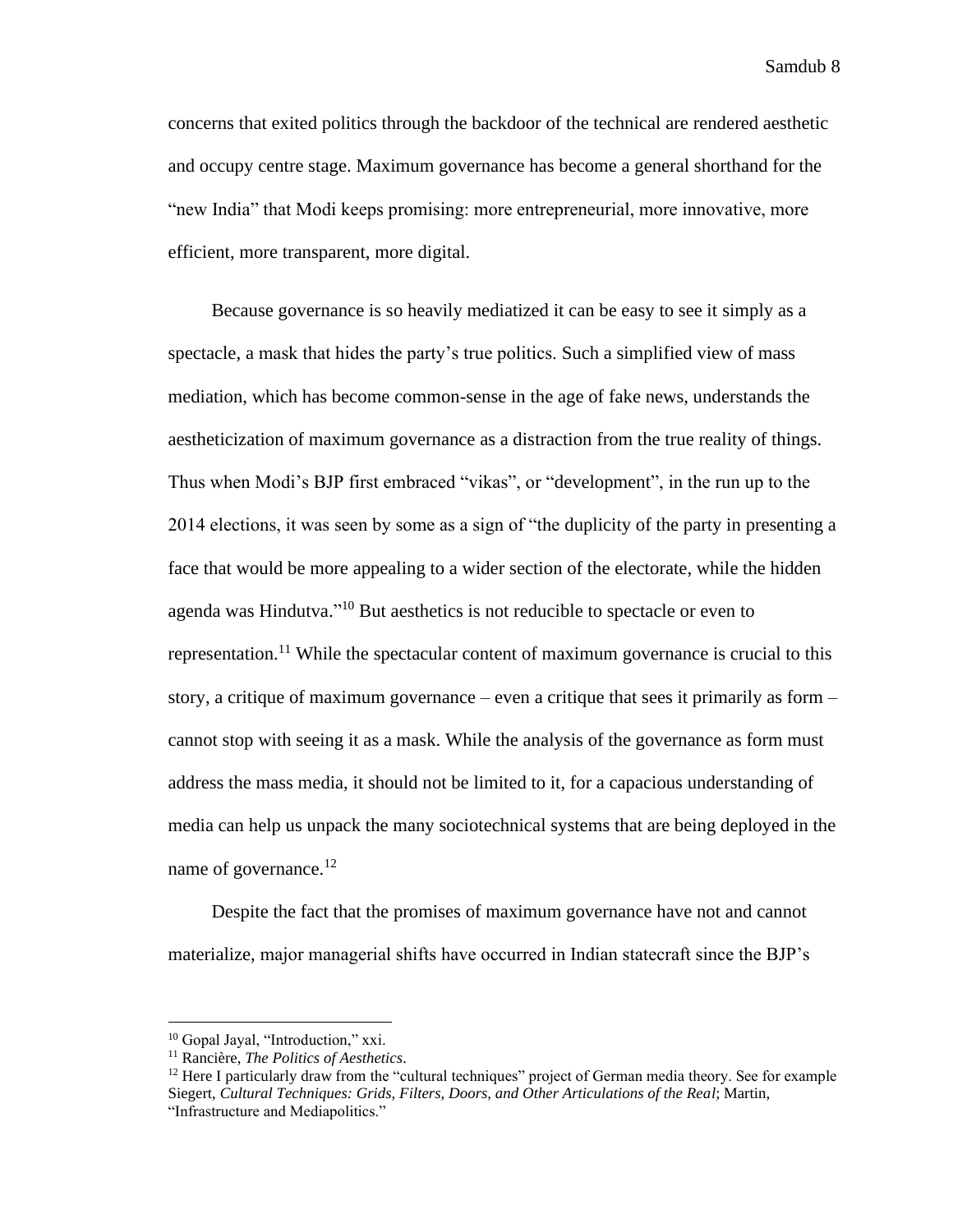election win of 2014, the first time in three decades that a party has ruled the country with an outright majority. A new culture and aesthetics of performance tracking is proliferating at every level of the government. A vast programme of demolition and construction, which will result in a new Parliament building and massive new government offices, is underway in the centre of the national capital. Almost every resident of India is now enrolled in a biometric identity database that is used for everything from opening bank accounts to targeting voters to excluding Muslims from Indian citizenship.<sup>13</sup> These shifts in form and procedure underwrite concrete changes in the everyday workings of the state and in what it means to be a citizen. However, the changes that are taking place are not the changes that are promised: the outcomes of biometrics, of dashboards, of the central vista redevelopment — the three cases studies this thesis considers in depth — are often very different from the declarations that are made on their behalf. More often than not, the sociotechnical systems instituted in the name of maximum governance facilitate a neoliberal programme of extraction and accumulation of data, capital and resources. And while "minimum government" is maximum governance's corollary promise, these schemes tend to centralize and enhance the power of an increasingly violent and majoritarian state.<sup>14</sup>

#### <span id="page-10-0"></span>**Governance and Hindutva**

<sup>13</sup> Khera, *Dissent on Aadhaar*.

<sup>&</sup>lt;sup>14</sup> As anthropologist of technology Nafis Hasan puts it, "lesser or leaner government does not necessarily translate into either less regulation or weaker states. Indeed, it proliferates the sites for regulation and domination by creating autonomous entities of government that are not part of the formal state apparatus but are instead guided by an enterprise logic." Hasan, "'Slow Violence' and Vacant Citizenship– The Legacies of India's Digital Governance," 94.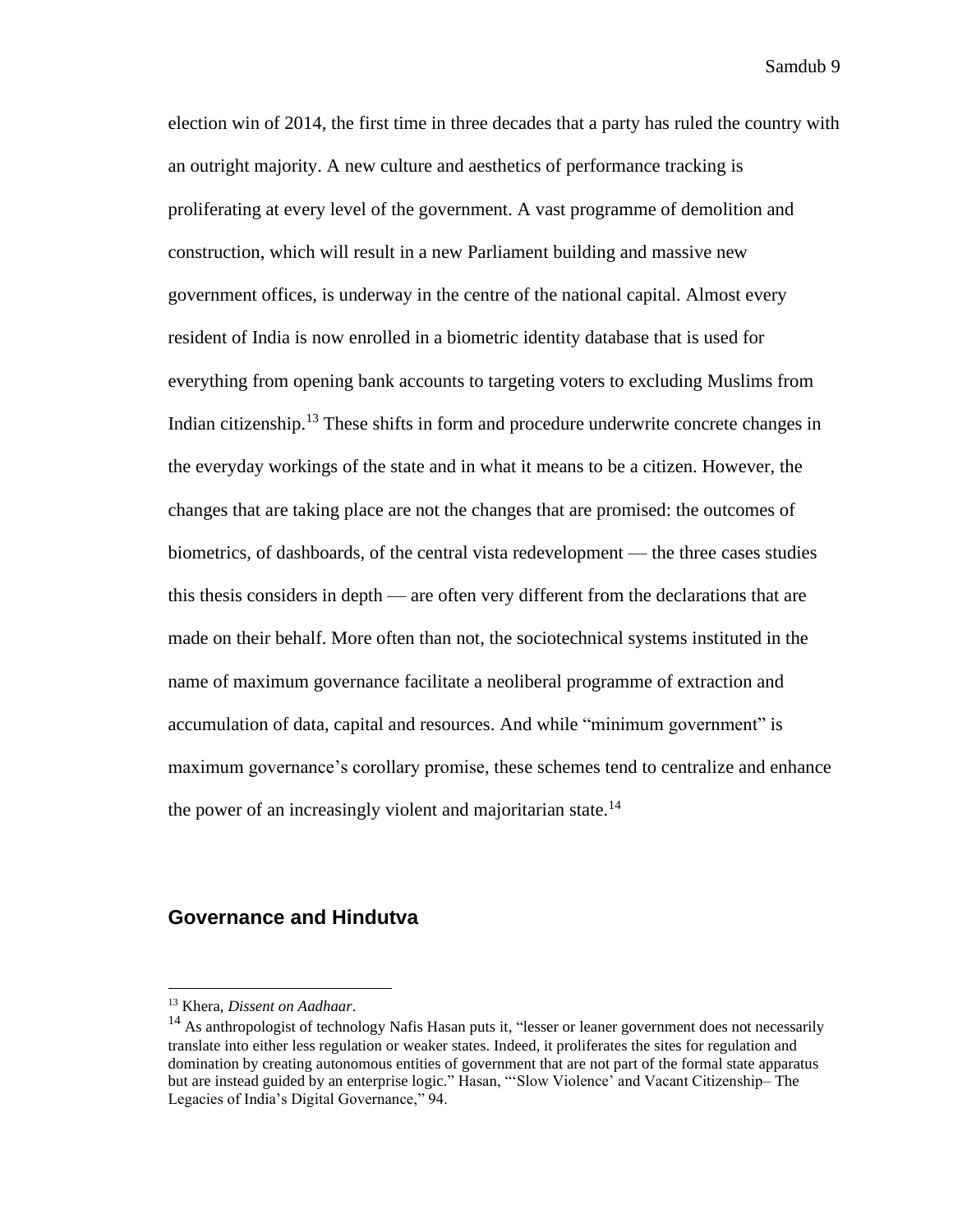The BJP's politics are usually understood chiefly in terms of the ethno-nationalist ideology of Hindutva. First articulated by VD Savarkar in the 1920s, Hindutva (translating to "Hinduness") sees the multi-cultural and multi-religious India as the holy land of the Hindus. According to political scientist Christophe Jaffrelot, under Hindutva "Indian culture was to be defined as Hindu culture, and the minorities were to be assimilated by their paying allegiance to the symbols and mainstays of the majority as those of the nation".<sup>15</sup> Today, it is the animating ideological force behind a host of rightwing parties and organizations in India, clustering around the Rashitraya Swayamsewak Sangh, "a tentacular organization that is exceptional for its longevity and its reach", of which the BJP is the national electoral front.<sup>16</sup>

What is the relationship between governance and Hindutva? Niraja Gopal Jayal, a historian of citizenship in India, describes the relationship between two sides of Modi's politics – "vikas", or progress, and Hindutva – as one of "deep, persistent and almost irreconcilable tension".<sup>17</sup> Though this is an appealing reading, it only holds because Jayal collapses progress, governance and technology, all associated with Western modernity. Rather than treating governance, technology and progress as parts of the same imported project of techno-modernity – and hence opposed to the "traditionalism" of Hindutva – vikas (or its bedfellow, governance) and Hindtuva can more productively be understood as interlocking and occasionally overlapping projects.<sup>18</sup>

Rather than being Hindutva's opposite, governance might be another way of

<sup>15</sup> Jaffrelot, *Hindu Nationalism*, 5.

<sup>16</sup> Jaffrelot, *Modi's India*, 29.

<sup>&</sup>lt;sup>17</sup> Gopal Jayal, "Introduction."

<sup>&</sup>lt;sup>18</sup> For more an interlocking relationship between neoliberalism and Hindutva, see Gopalakrishnan, "Neoliberalism and Hindutva – Fascism, Free Markets and the Restructuring of Indian Capitalism"; Chatterjee, *I Am the People*; Chhachhi, "Neoliberalism, Hindutva and Gender."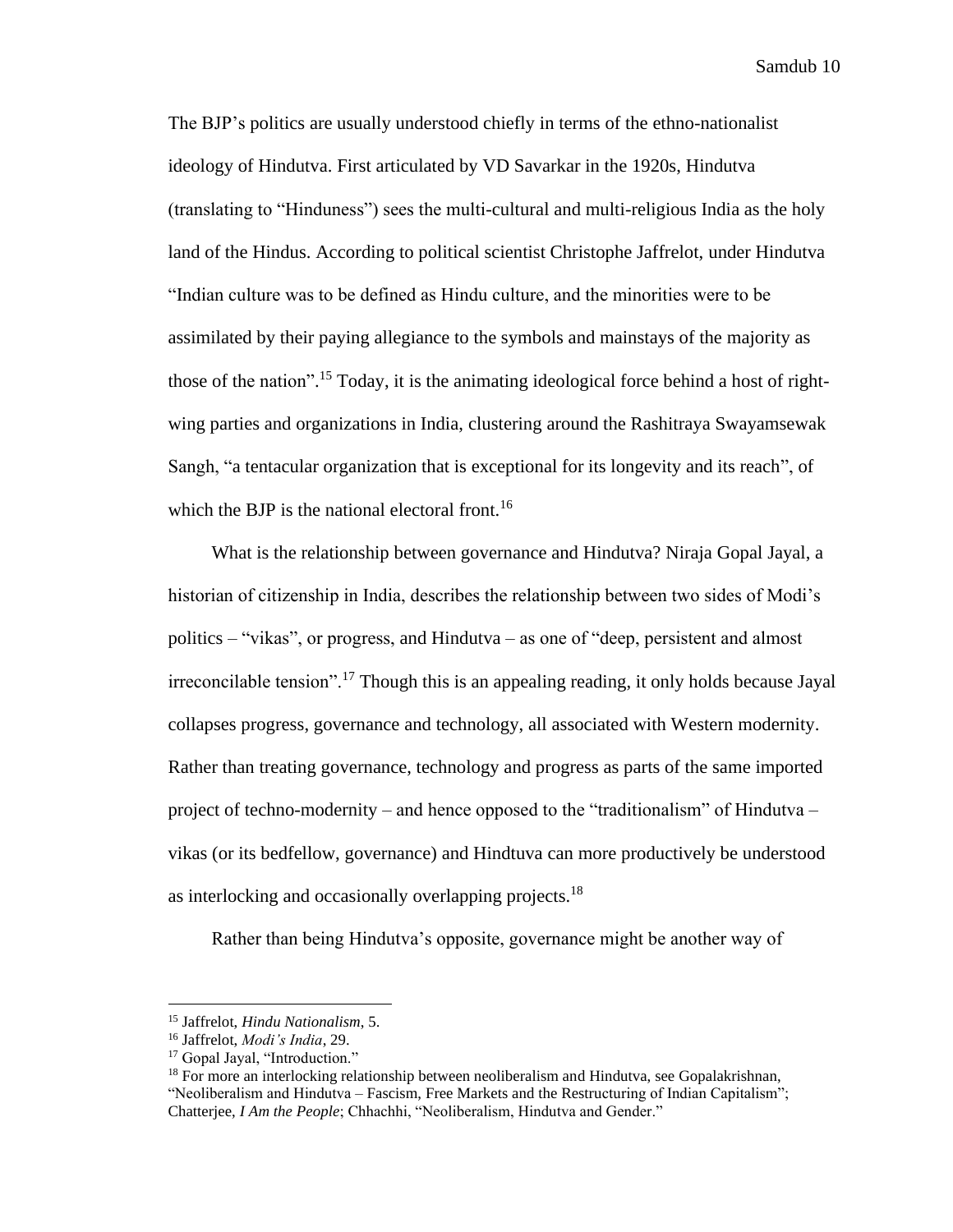expressing some of its most pernicious ideals. As management scholar RFI Smith points out, governance has a particular valence in India, indexing not only modern European ideas about control but also Hindu ideals about virtue. The Hindi "shaasan", which governance is usually translated as, refers to "administration and other terms such as kingship, dominion, rule, direction, edict, management and guidance." In Modi's mouth, "good governance as accountable, citizen-centred government seems to take second place to governance as a tight hand on the reins."<sup>19</sup> The problematic of maximum governance in the age of Hindutva lies precisely in the slippage between the cybernetic fantasy of governance as a self-correcting digital system and governance as virtuous Hindu kingship.

At the same time, projects of "Digital India", another of Modi's catchphrases, and one which is central to maximum governance, are increasingly Hinduised. In the 1970s and 1980s, Indian government IT initiatives had unwieldy acronyms like DISNIC, GISTNIC and MEDLARS.<sup>20</sup> By the early 2000s, according to anthropologist William Mazzarella, the new mnemonics "manifested all the diminutive endearment of cyberpunk convention: Andhra Pradesh's SMART (Simple, Moral, Accountable, Responsible, Transparent) and Kerala's FRIENDS (Fast, Reliable, Efficient Network for Disbursement of Services)<sup>"21</sup>. The aspirations that such acronyms indexed sought to partake of a global techno-managerial order. Fast forward to today and these mnemonics have been replaced by awkward multilingual puns bridging the high-tech of the  $21<sup>st</sup>$  century with an

<sup>&</sup>lt;sup>19</sup> Smith, "Governance." "Good governance" is also occasionally translated to "suraj", which has similar connotations. See Jain, *Gods in the Time of Democracy*.

<sup>&</sup>lt;sup>20</sup> These refer to the District Information System of the National Informatics Centre, the General Information Service Terminal of the National Informatics Centre and Medical Literature Analysis and Retrieval System.

<sup>21</sup> Mazzarella, "Internet X-Ray."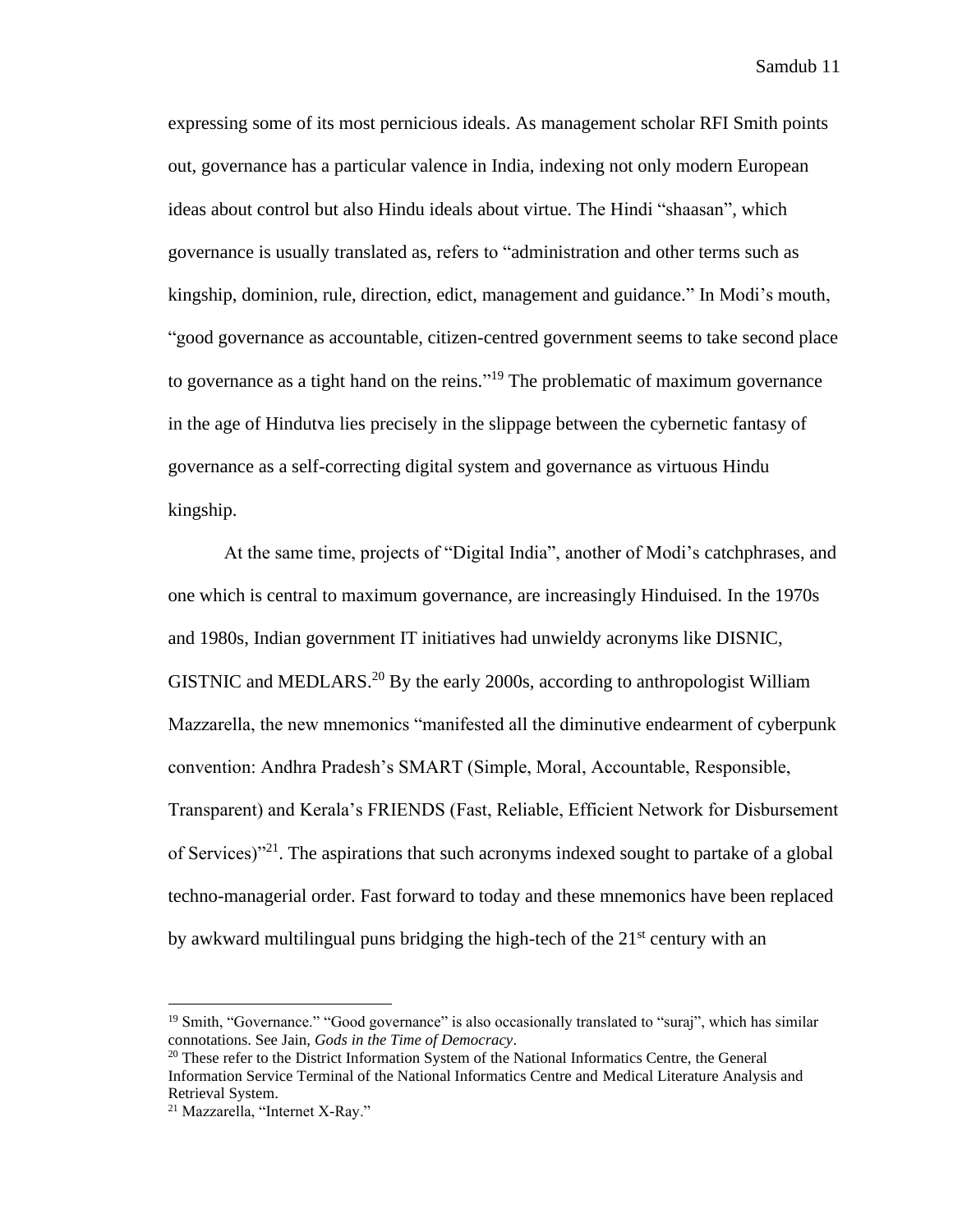imagined Sanskrit mythos: DARPAN (Dashboard for Analytical Review of Projects Across Nation) also means mirror in Sanskrit. NITI Aayog translates to "policy commission" in Hindi, where NITI is also an acronym for "National Institution for Transforming India".

Vikas and Hindutva are not idealist categories, then, but overlapping and interlocking political strategies that speak to various constituents at the same time. Maximum governance provides a sanitized, business-friendly technocratic basis on which to make allies, project futures, win over various stakeholders and contest elections. Bangalore billionaires, elite architects, middle-class consumers and global organizations that might shy away from the overt communitarian violence of Hindutva happily clamour after maximum governance's promise of profit. Rather than attempting to uncover the essence of the BJP, this thesis argues that the party under Modi is Hindu nationalist *and* techno-managerial (as well as crony capitalist and great-leader fascist). It is not reducible to any of these. The idea that it has a true nature that must be revealed, that the drama of managerialism is merely a cover-up for something else, understates the many, interwoven fronts on which politics unfolds and does a disservice to those who oppose this government.

If there is, as Shankar Gopalakrishnan has argued, a "tactical alliance" between neoliberalism and Hindutva, where even as Muslims are being targeted for a potential genocide Hindu corporate elites are becoming ever richer, maximum governance is the means by which this unfolds.<sup>22</sup> To borrow a phrase from art historian Kajri Jain,

 $^{22}$  Gopalakrishnan, "Neoliberalism and Hindutva – Fascism, Free Markets and the Restructuring of Indian Capitalism."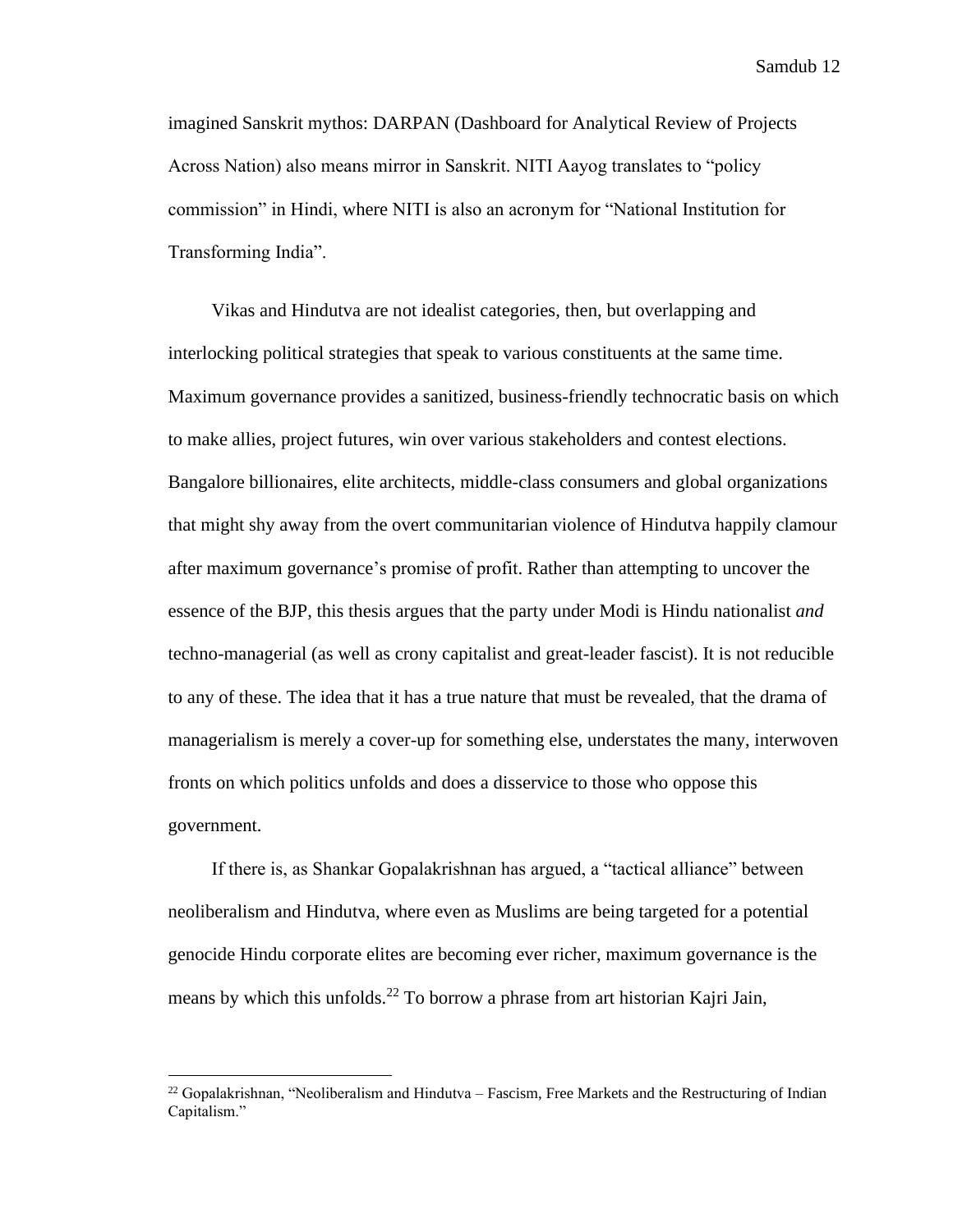maximum governance is part of the "uneasy détente between local populisms refracted via an idea of the global and the actual adherence to the institutional imperatives and protocols of neoliberal free trade."<sup>23</sup> Governance occasionally functions as a mask for Hindutva, but as this thesis argues it also goes hand in hand with its overt violence, ushering in the BJP's broader innovations: new "distributions of the sensible", new accumulations of capital, and new forms of exclusion and violence.<sup>24</sup>

#### <span id="page-14-0"></span>**A Populist Apparatus**

This thesis combines three case studies – on the ubiquity of performance indices, the Aadhaar biometric identity system and the new architecture of the state  $-$  in an inquiry into maximum governance. The case studies in this thesis are knots that draw together institutions, forms of enumeration, methods of visualization and display, practices for the management of people and resources, the construction and ordering of space, a constantly churning PR machinery, and more. Together they provide a sketch of a vast apparatus of governance that has taken shape in India in the past eight years.

The apparatus, a concept drawn from Michel Foucault, brings together the range of phenomena under whose onslaught – felt in different ways by different people –life unfolds. Foucault describes an apparatus as "a thoroughly heterogeneous set consisting of discourses, institutions, architectural forms, regulatory decisions, laws, administrative measures, scientific statements, philosophical, moral, and philanthropic propositions".<sup>25</sup>

<sup>23</sup> Jain, *Gods in the Time of Democracy*, 254.

<sup>24</sup> Rancière, *The Politics of Aesthetics*.

<sup>25</sup> Foucault, *Power/Knowledge*, 195.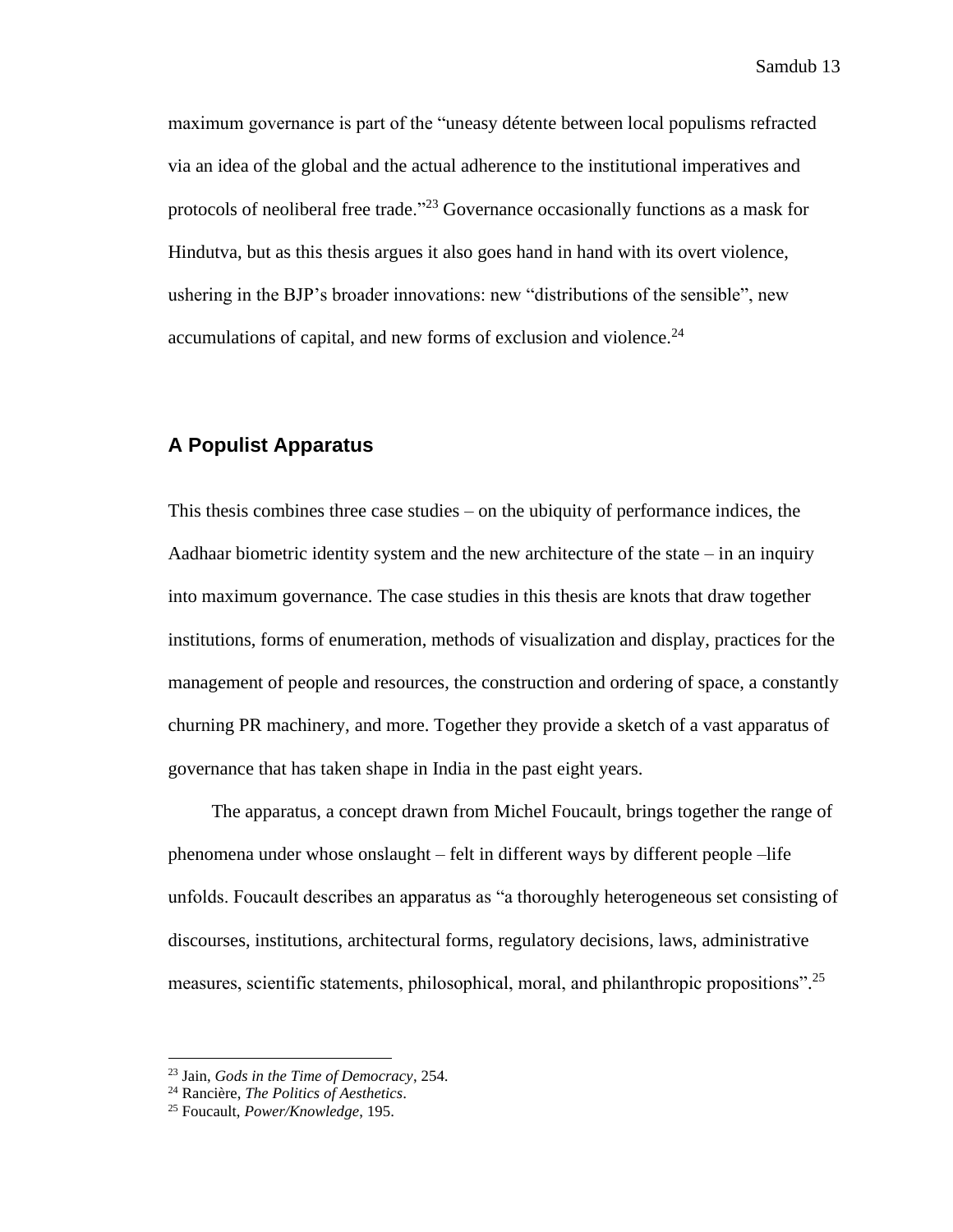Living beings are "incessantly captured" in these networks, according to the philosopher Giorgio Agamben. Building on Foucault, Agamben theorises the apparatus as a diffuse form that congeals various subjectivities and positions in relation to multiple centres of power.<sup>26</sup> In the apparatus of maximum governance, these systems of power span the BJP's Hindu nationalism and the economic agendas of international organizations, the technologies of control produced by the Bangalore tech industry, the brute deregulation engineered by India's biggest corporate families, as well as – more obliquely – the outright violence of Hindutva.

The apparatus of governance produces various dichotomies – bureaucratic inefficiency vs managerial efficiency, secular vs Hindu, transparency vs corruption, governance vs government, the people vs the elite – structuring governmental practice, the terms of discourse and how politics is ordered. By existing, by being updated with new numbers, and being continually dramatized by the state's PR machinery both unofficial and official, the index dashboard, the Aadhaar system, and the Central Vista redevelopment perform and produce the difference between efficiency and inefficiency, between governance and government, transparency and corruption. In this way, maximum governance produces a hegemonic vision of politics as a choice between a technocratic, transparent, Hindu, people's nation and a corrupt, bureaucratic secular, elite nation. These are the terms on which politics unfolds in India today, and which ineluctably nudge electoral politics to the right.

This production of a "chain of equivalences" is at the basis of Ernesto Laclau's influential theorization of populism as a "mode of articulation". For Laclau, populism is a

<sup>26</sup> Agamben, *"What Is an Apparatus?*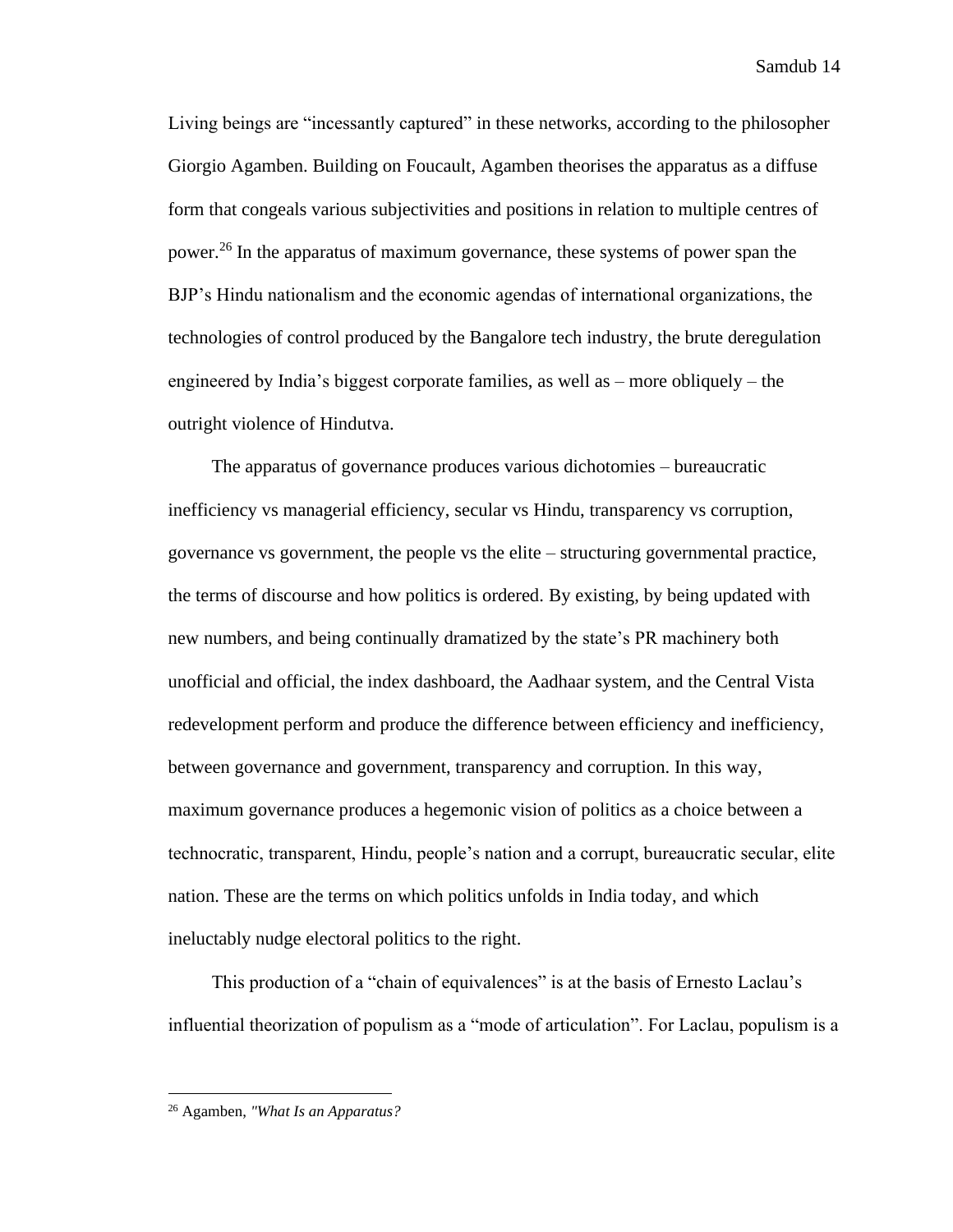linguistic and performative form that concatenates various grievances to create a single overarching binary between the common people and an Other.<sup>27</sup> Usually, the Other is an ethnic or religious minority, refugees, corrupt elites or a neighbouring country. In the case of managerial, technocratic and entrepreneurial populisms, which have been theorized in Eastern Europe and Latin America, populists have crusaded against corruption or positioned themselves as business leaders who will run the state like a firm; here, the Other is a corrupt, elite regime characterized by "perceived bad governance".<sup>28</sup> While most scholars describe these populisms as "centrist" and distinct from more exclusionary identity-based populisms, in India managerial and Hindu nationalist populisms go hand in hand.

Though it has apprehensive elements to it, Modi's populism is aspirational, promising a new, digital India.<sup>29</sup> His genius has been to integrate the project of Hindu nationalism into a message of tech-savvy national resurgence and transformation. If we follow his economic policies – the so-called "Gujarat model" of deregulation and liberalization – India's GDP will grow to \$5 trillion by 2024 (at the time of this writing it is just over \$3 trillion). A new era of national greatness will be ushered in by projects like Aadhaar (which is crucial to India's digital dreams) and by NITI Aayog's indices (which are crucial to making Indian states more competitive). The new Central Vista project, completed in record time, will be a world-class symbol of this great new nation.

However, the binaries produced by the apparatus of maximum governance do not

<sup>27</sup> Laclau, *On Populist Reason*.

<sup>&</sup>lt;sup>28</sup> See for example Hartikainen, "Authentic Expertise"; Buštíková and Guasti, "The State as a Firm"; Havlík, "Technocratic Populism and Political Illiberalism in Central Europe."

<sup>29</sup> For two influential accounts of Modi's populism in India, see Chatterjee, *I Am the People*; Jaffrelot, *Modi's India*.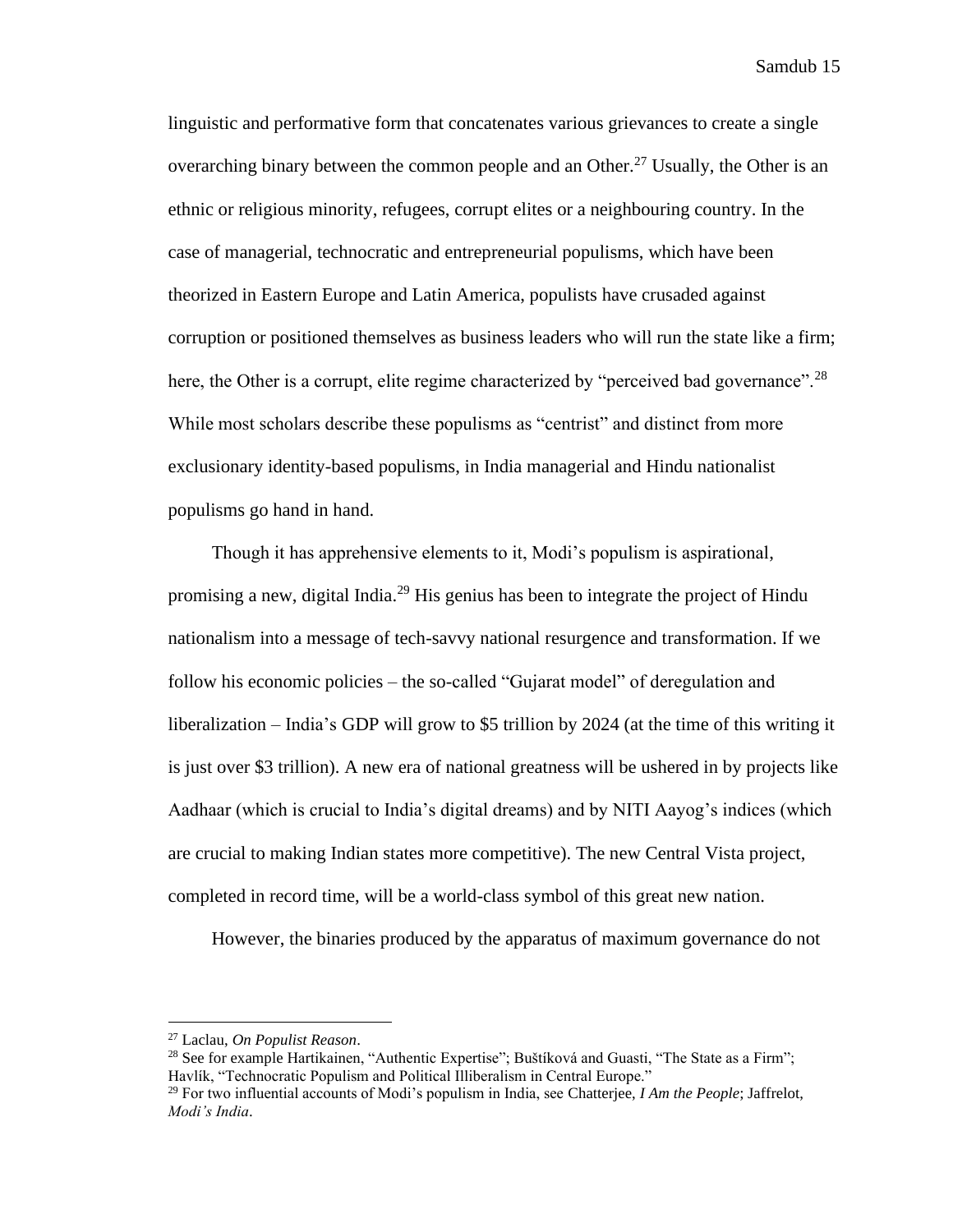neatly coincide. Rather, they are disjunctive, combining in various, often unexpected, ways: efficiency, for example, has long been invoked in relation to both secular and Hindu nationalist politics, while technocracy produces corruption just as often as the traditional bureaucracy, though in different forms. Attending to these disjunctures, to the slippages between these forms, the instability of these seemingly self-evident categories, can allow for a more thorough accounting of contemporary politics and its fractures. Hoping to do just this, the first chapter of this thesis traces a short history of efficiency and transparency – two of the virtues that underwrite the contemporary aesthetics of governance – in post-colonial India. Their histories reveal the various ways in which these terms have been activated in very different political moments and the potentials they hold today. The hope in exposing these disjunctures is not to bring out some truth that has been masked by populist performance but to bring attention to some of the faultlines in an order that can appear watertight, helping move beyond some of the impasses that structure contemporary politics in India and seem to tip the playing field on every occasion in favour of neoliberal Hindutva.<sup>30</sup> This is the subject of this thesis' final chapter. Along the way, this thesis tracks institutions, infrastructures and agents that provide entry points into the governance apparatus.

 $30$  A crucial part of attending to such slippages and disjunctures is to examine to the ways in which these interventions land on the ground, how they are received by people and lower-level bureaucrats. This has unfortunately been beyond the scope of this project. However, this thesis is inspired by the work of journalists, activists and ethnographers that track the reception of top-down government schemes. For activist engagements with the failures of governance, particularly around Aadhaar, see for example Khera, *Dissent on Aadhaar*; "Rethink Aadhaar"; "Aadhaar FAIL!"; "People's Tribunal on Aadhaar-Related Issues: Evidence Book." For ethnographic literature, see for example Solanki, "Management of Performance and Performance of Management"; Rao and Greenleaf, "Subverting ID from above and Below"; Cowan, "Uncertain Grounds"; Chambers, "'Lean on Me'"; Sriraman, *In Pursuit of Proof*; Masiero, "Digital Governance and the Reconstruction of the Indian Anti-Poverty System."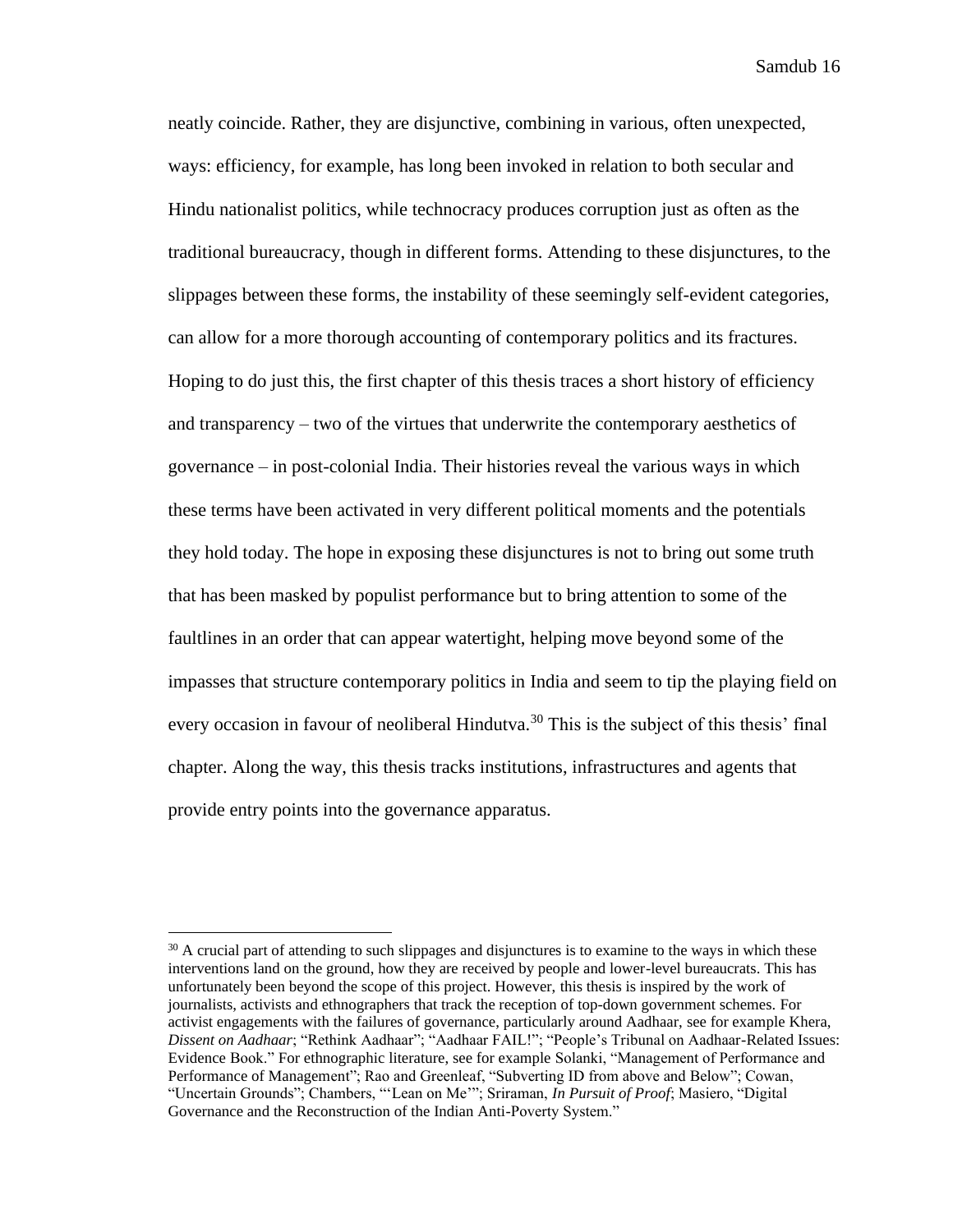#### <span id="page-18-0"></span>**Institutions**

Since 1947, India's vast bureaucracy has been a continuing site of crisis as well as the interface through which the government in New Delhi extends control around the country and its people. A series of proposed reforms beginning in 1949 have sought to alter the disposition of this institution, which was inherited largely unchanged from the British. During the later years of Nehruvian socialism, the bureaucracy implemented a complex regime of controls that was popularly known as the license-and-permit raj, leading to a reputation for inefficiency and corruption and new calls for reform. Under Modi, attempts at reform have been spectacularly visible in the construction of new offices for government employees in New Delhi, which promise to increase their efficiency and productivity. But a major part of institutional reform in contemporary India consists of less obviously visible innovations in institutional form that seek to reform or escape postcolonial administration.

For example, the number of think tanks in India has doubled in the last ten years, and the country now has over 500 think tanks, second only to the USA. Signalling a break with the past, these institutions perform new mediations between state and private sector. The think tanks that pop up in this thesis – NITI Aayog and Indian Software Product Industry Roundtable (iSPIRT) – break away from the Planning Commission and the National Association of Software and Service Companies respectively, older institutions of the postcolonial state and capital. The new think tanks embody a transforming India, combining the organizational spirit of startups, a commitment to free market ideals and a subdued – but almost always visible – Hindu aesthetics. They also mediate between the nation-state and the international community of foreign think tanks,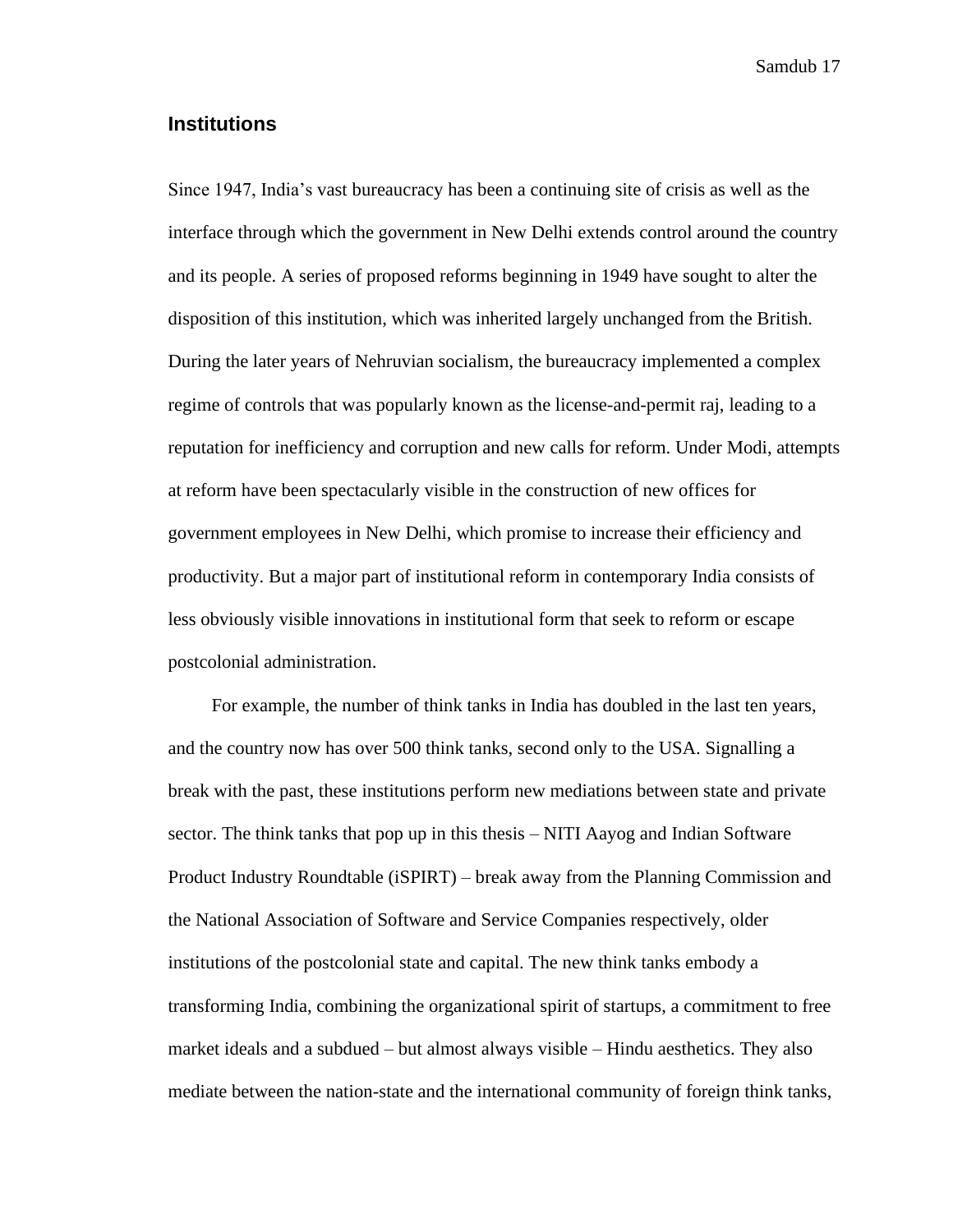other nation-states, IGOs, and NGOs, functioning, much like the consultancy, a for-profit institutional form with which they share this particular space, as conduits by which managerial forms filter in and out of the country.

Like governance itself, the think tank is a form that encompasses many different types of institutions. Much of the literature on think tanks notes the vagueness and capaciousness of the term. NITI Aayog is an organ of the state and issues policy briefs while iSPIRT functions more like a tech-sector lobbyist. A recent book on the subject notes that "think tanks are both incredibly diverse and difficult to define".<sup>31</sup> This vagueness, which art historian Pamela Lee calls "structural blurriness", does work for the think tank: "it is precisely the vagaries of the term – indicating something that can't be easily circumscribed, named, or rationalized – that endow the think tank with its acute sensibility and power".<sup>32</sup> This is true for many of the phenomena in this thesis.

Another such institutional form is "the start-up within the government", an increasingly visible actor in the governance space in the last few years. One of the key actors here — and central to the first case study — is the Unique Identification Development Authority of India (UIDAI), the state organ that is responsible for Aadhaar. Institutions like the UIDAI are described as exceptions to the normal slow, messy functioning of the state. Theorising this common description of the UIDAI as a start-up, anthropologist Vijayanka Nair argues that the start-up form is a means of navigating challenges that the bureaucratic procedural state finds difficult to resolve: "as it encounters challenges, the state forges start-ups, which in turn regenerate the state".<sup>33</sup>

<sup>&</sup>lt;sup>31</sup> Landry, "An Introduction to Critical Studies of Think Tanks," 2.

<sup>32</sup> Lee, *Think Tank Aesthetics*, 28.

<sup>33</sup> Nair, "Governing India in Cybertime," 523.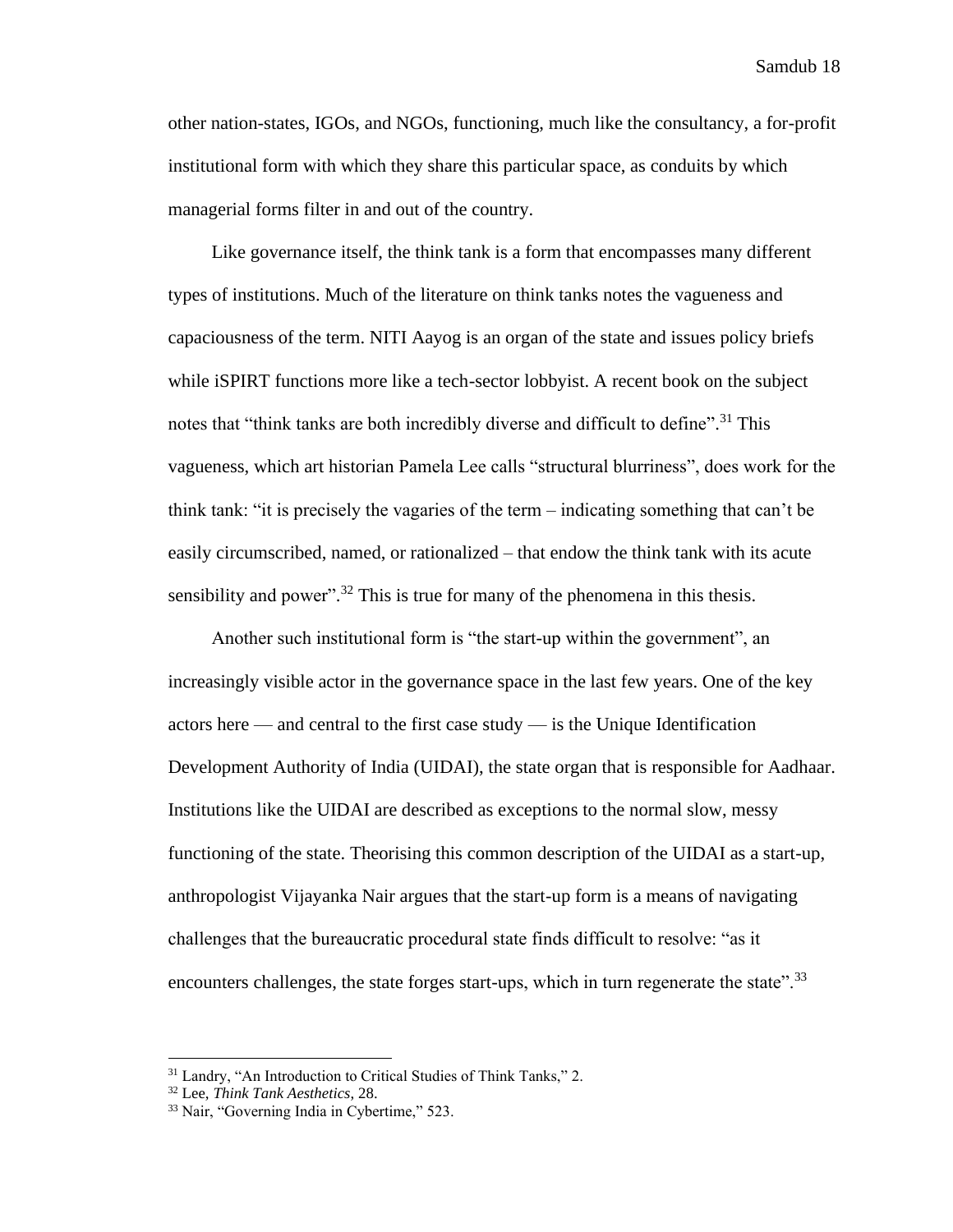Citing Aadhaar's founder Nandan Nilekani, infrastructure scholar Ranjit Singh argues that the UIDAI sees that the "fundamental nature of government is a platform… Such platforms will be implemented by start-ups within the government (like the UIDAI) that later integrate 'into the main body of the government'".<sup>34</sup> In both cases, there is a vision of the UIDAI as bringing a new energy, ethos and organizational culture – that of the start-up – to the work of governance and ultimately transforming the state.

Communication scholar Lilly Irani, meanwhile, describes a different kind of institution, private but nevertheless involved in the work of governance: the design consultancy, which produces developmental knowledge that mediates between international funding bodies, the state and communities "on the ground". Though Irani's design consultancy occasionally interfaces with the state, it is more properly situated within transnational circuits of expertise that signal the diminishment of the state in development.<sup>35</sup> This seeming diminishment of the state's role might more accurately be understood as a reorganization of the distributions of responsibility within – and the ends of – developmental governance, where the state cedes the ground of implementation while gaining in the domain of facilitation.

The promise of development has been central to the legitimacy and sovereignty of the Indian state since the beginning of the postcolonial period. Postcolonial India inherited *tout court* the colonial state's bureaucratic and legal infrastructures as well, significantly for a later section of this thesis, its architecture. In the absence of revolutionary changes to the state structure during the transitions of 1947, a discourse of development allowed the Nehruvian state to distance itself from the colonial state and

<sup>&</sup>lt;sup>34</sup> Singh, "Give Me a Database and I Will Raise the Nation-State," 514.

<sup>35</sup> Irani, *Chasing Innovation*.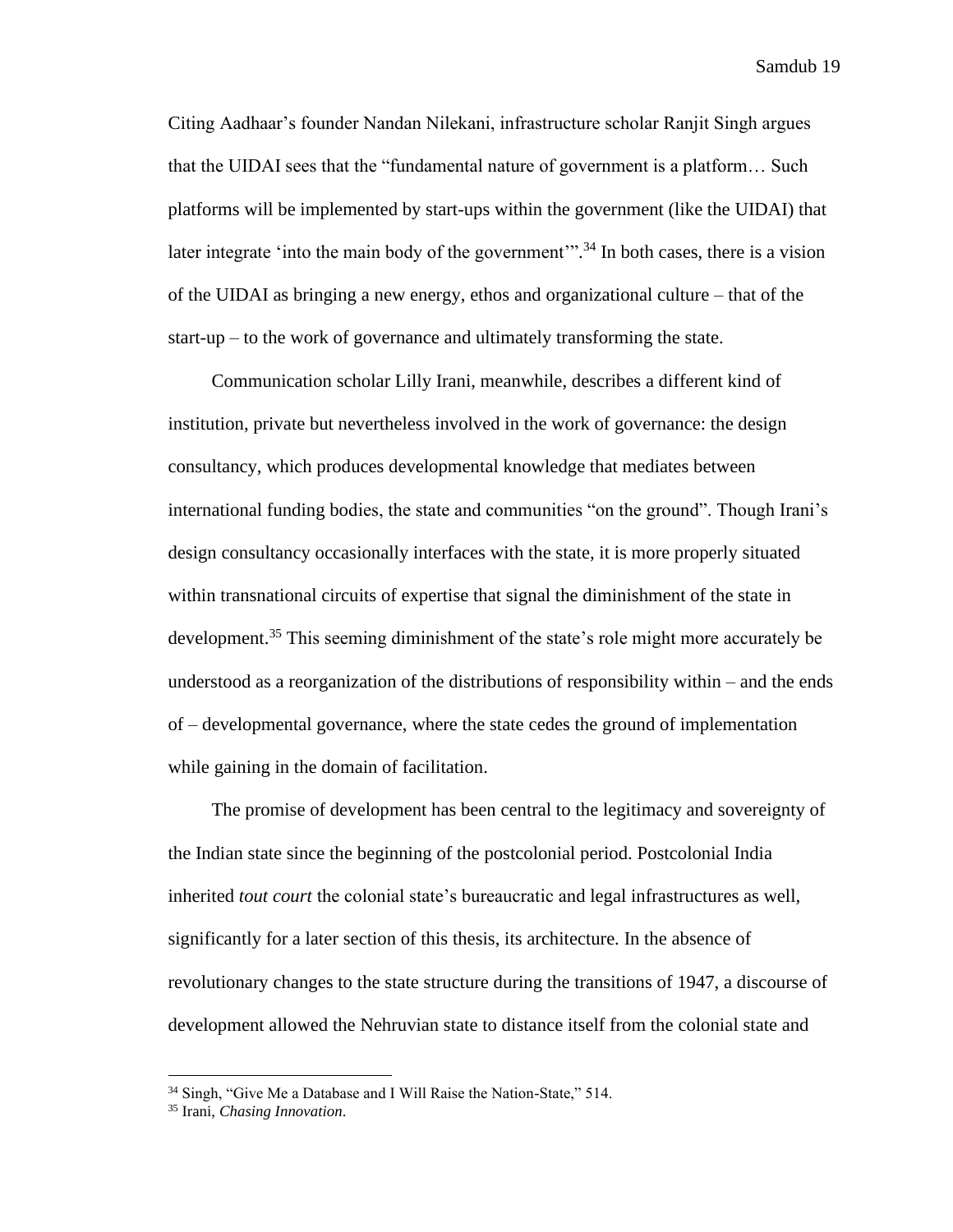claim legitimacy.<sup>36</sup> Since then, development has continued to play a central role in the discourse and practice of the state. The start-up within the government, the design consultancy, and the new think tanks produce a reanimated framing of the old problem of development, one in which the state and its bureaucracy are not the protagonists of development so much as its handmaidens and facilitators.

This thesis tries to situate these innovations in institutional forms within a broader transnational ecology of actors where state and non-state are no longer easily distinguishable from one another. The startup within the state and the government think tank interface with an architecture practice with an attached consultancy, international not-for-profits that promote data in governance, for-profit companies masquerading as public agencies, national information utilities, and a range of other institutions. As political theorist Ajay Gudavarthy puts it, governance "entailed and envisioned the conversion of the citizen who engaged with the state into essentially a consumer in the market... citizenship itself comes to be defined, not in terms of negotiations with the state, but consumption of goods and services delivered by a plethora of agencies."<sup>37</sup>

#### <span id="page-21-0"></span>**Agents**

One way of tracking the rise of maximum governance is to focus on the individual agents who design, manage and implement projects of governance under Modi. These agents are opportunistic, entrepreneurial characters for whom the slipperiness of maximum governance provides a fertile ground on which to operate. In this they bear a family

<sup>&</sup>lt;sup>36</sup> Chatterjee, "Development Planning and the Indian State."

<sup>37</sup> Gudavarthy, *Politics of Post-Civil Society*, 161.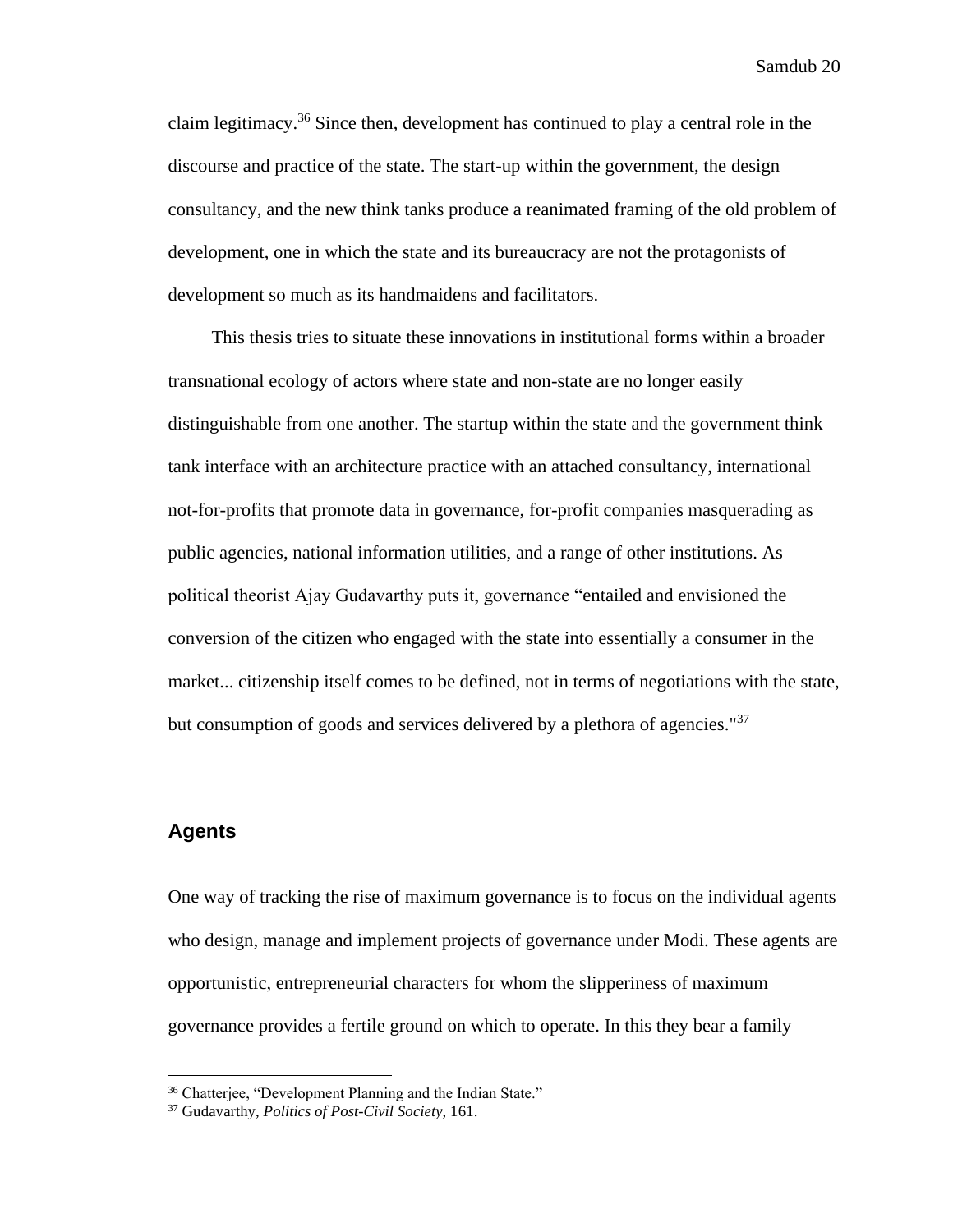resemblance to the global operators that architecture theorist Keller Easterling describes as "pirates", smooth operators who exploit the faultlines in transnational economics and politics. 38

In the 1980s, Sam Pitroda, a US-returned tech millionaire, founded the Centre for Development of Telematics (C-DOT), a proto-startup-within-the-state that led India's move from analogue to digital telephony. Before Pitroda's arrival and the founding of C-DOT — which was celebrated as a space where employees could address their boss by name -- the waiting time to get a phone line for Indians famously extended to five years or longer; by the late 1980s millions of new lines had been installed. International relations scholar Itty Abraham glosses Pitroda and other charismatic nationalist managers of techno-science as "technology czars". These figures, who crop up throughout the story of postcolonial Indian technoscience, "reinforce the widely circulating belief that advances in technology come from the genius of individuals who are able to circumvent bureaucratic hurdles and material difficulties of innovation through the sheer application of their unique talents and skills"<sup>39</sup> In addition to having supposedly unique skills, these individuals were highly networked, often close to the Prime Ministers in power (Pitroda was one of Rajiv Gandhi's right hand men).

While Pitroda has remained more or less devoted to the Congress party, many of the tech czars that followed him have been more slippery. It is worth tracking agents over time, for while they are more than happy to switch allegiances, they also come to the table with their own agendas — if not ideologies — that are often aligned with larger global forces. The tech billionaire Nandan Nilekani, for example, who is the architect of

<sup>38</sup> Easterling, *Enduring Innocence*.

<sup>39</sup> Abraham, "From the Commission to the Mission Model," 19.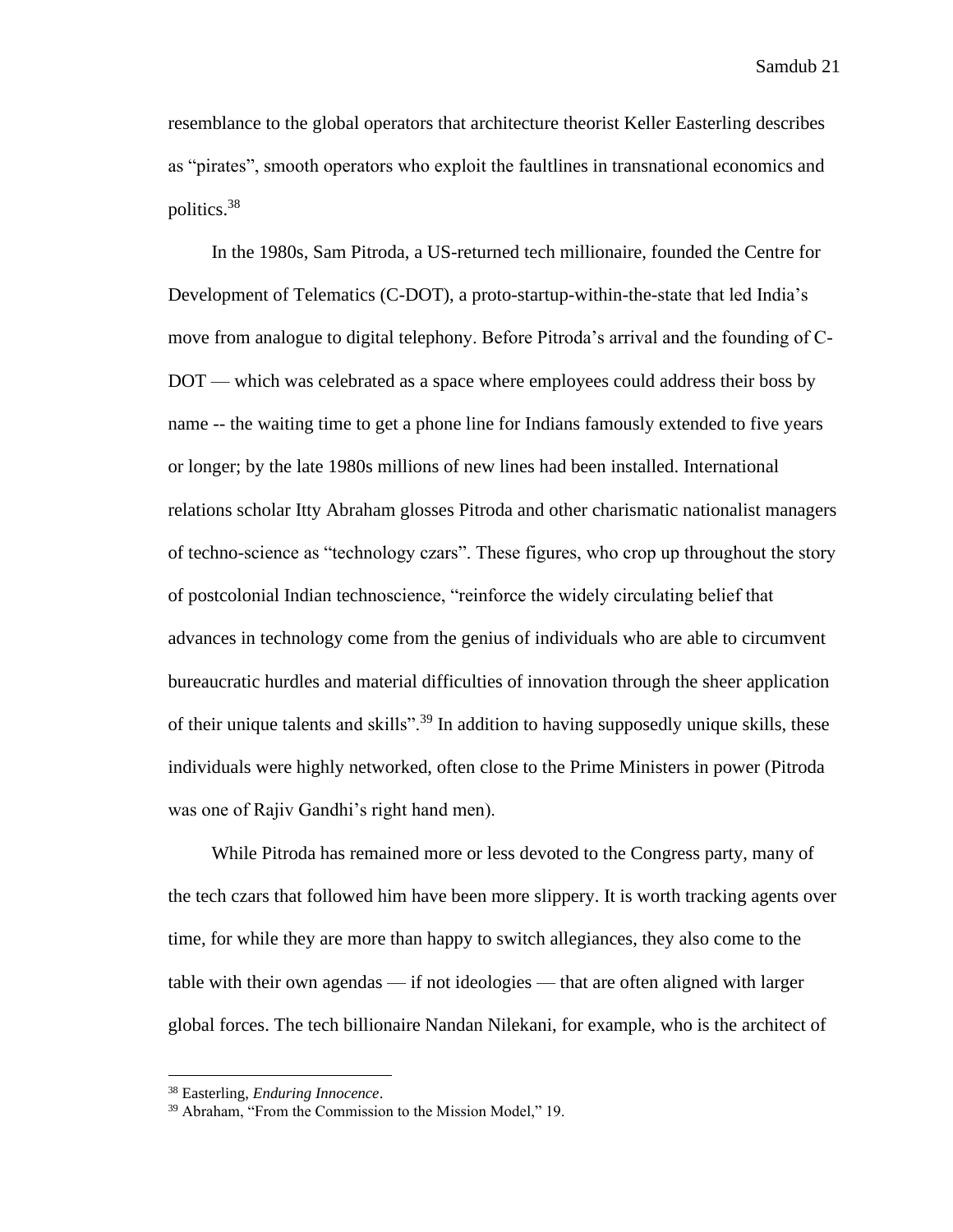the Aadhaar biometric identity project which is the topic of the first chapter of this thesis, ran a failed bid to become the Congress Party Member of Parliament from Bangalore in 2014. Shortly after the BJP won the central elections that year, Nilekani flew to Delhi to meet Modi and altered the immediate ends of the Aadhaar project to suit the BJP's goals.<sup>40</sup> At the same time, Nilekani continues to fund and preside over a network of institutions that aggressively pushes an agenda of good governance for development — in India and globally — which, though largely compatible with Modi's "maximum governance", differs from it in important ways. Nilekani calls himself an "entrepreneur within government". $41$ 

A related type is what historian Ravinder Kaur calls the "bureaucrat-as-CEO".<sup>42</sup> Amitabh Kant, the CEO of the NITI Aayog and the agent at the heart of my second chapter, is just such a character. A character who is at home at the World Economic Forum in Davos and in central Delhi, the bureaucrat-as-CEO constantly innovates to produce the new nation. He is a symptom of an "entrepreneurial society", a character who has to discharge the work of the state while balancing his book and finding "convergences" with other actors.<sup>43</sup> A lifelong civil servant of the Indian Administrative Service, the top rung of the Indian bureaucracy, Kant is most famous for leading the development of a string of tourism branding campaigns, first for the state of Kerala and then for the nation (the well-known "Incredible India!" campaign is his handiwork).

The architect of the Central Vista redevelopment, Bimal Patel is more genial and more genteel. From a family of architects, the grey-haired, bespectacled Gujarati is

<sup>40</sup> Aiyar, *Aadhaar*.

<sup>41</sup> Nilekani, *Imagining India*.

<sup>42</sup> Kaur, *Brand New Nation*.

<sup>43</sup> Bear, *Navigating Austerity*.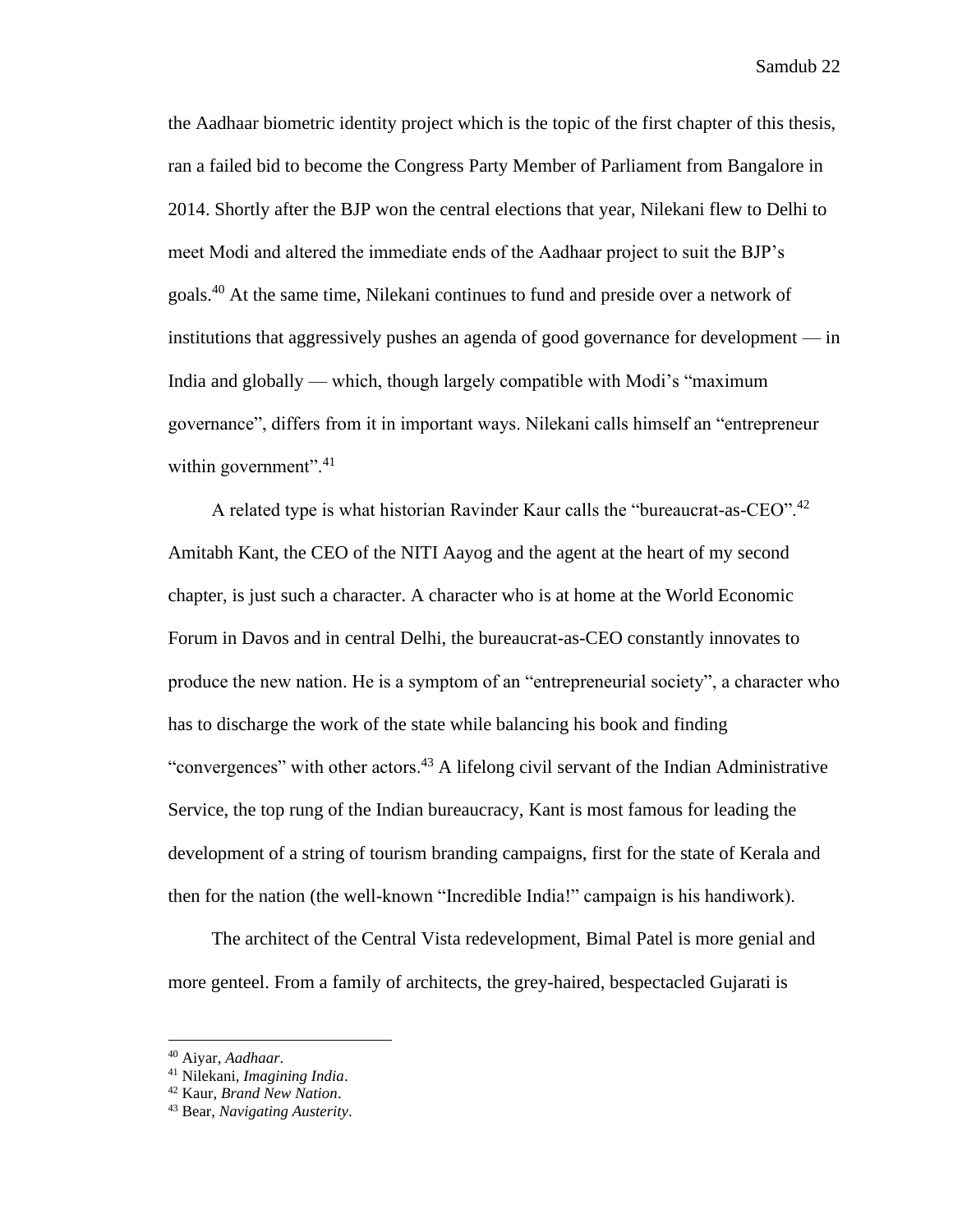described as "Modi's favourite architect". <sup>44</sup> A PhD in Planning from UC Berkeley, the buildings that Patel has built since the 1990s have been chameleonic, shapeshifting to match the needs of various (usually government or corporate) clients. His body of scholarship, co-authored with experts at the World Bank and the Brookings Institution, propose privatization and deregulation as the answer to the problems facing Indian cities. Efficiency and productivity are his favourite words. Patel's strength is not ideology, it is image. Hailing from Gujarat, his rise has paralleled Modi's to the point where he is today the country's most powerful architect, the charming and reasonable face of a new order.

The architect as global managerial professional, the bureaucrat-as-CEO and the entrepreneur within the government: these three characters have different platforms, ideologies and motivations but they are all entrepreneurial agents who are manipulating and benefiting from the new India. Despite the different positions they inhabit, the three much in common: All are upper-caste men in their sixties, who portray themselves as children of socialist India. While it is impossible to ascertain their ideological positions, they are clearly not of the hard-line of the Hindu right. Nilekani has run for elections on the Congress ticket and supports a range of liberal causes and institutions and Amitabh Kant has openly declared that beef should be allowed in India.<sup>45</sup> All three are pragmatists and have a predilection for public-private partnerships.

Like agents through history, whether of empires or of large corporations, they are faces of larger systems. Behind them lurk numerous less visible actors who profit or gain from their visibility in many ways. But this thesis is not about the dense networks of

<sup>44</sup> Trivedy, "Parliament to Kashi Vishwanath."

<sup>45</sup> PTI, "People Should Be Allowed to Eat Beef If They Want To."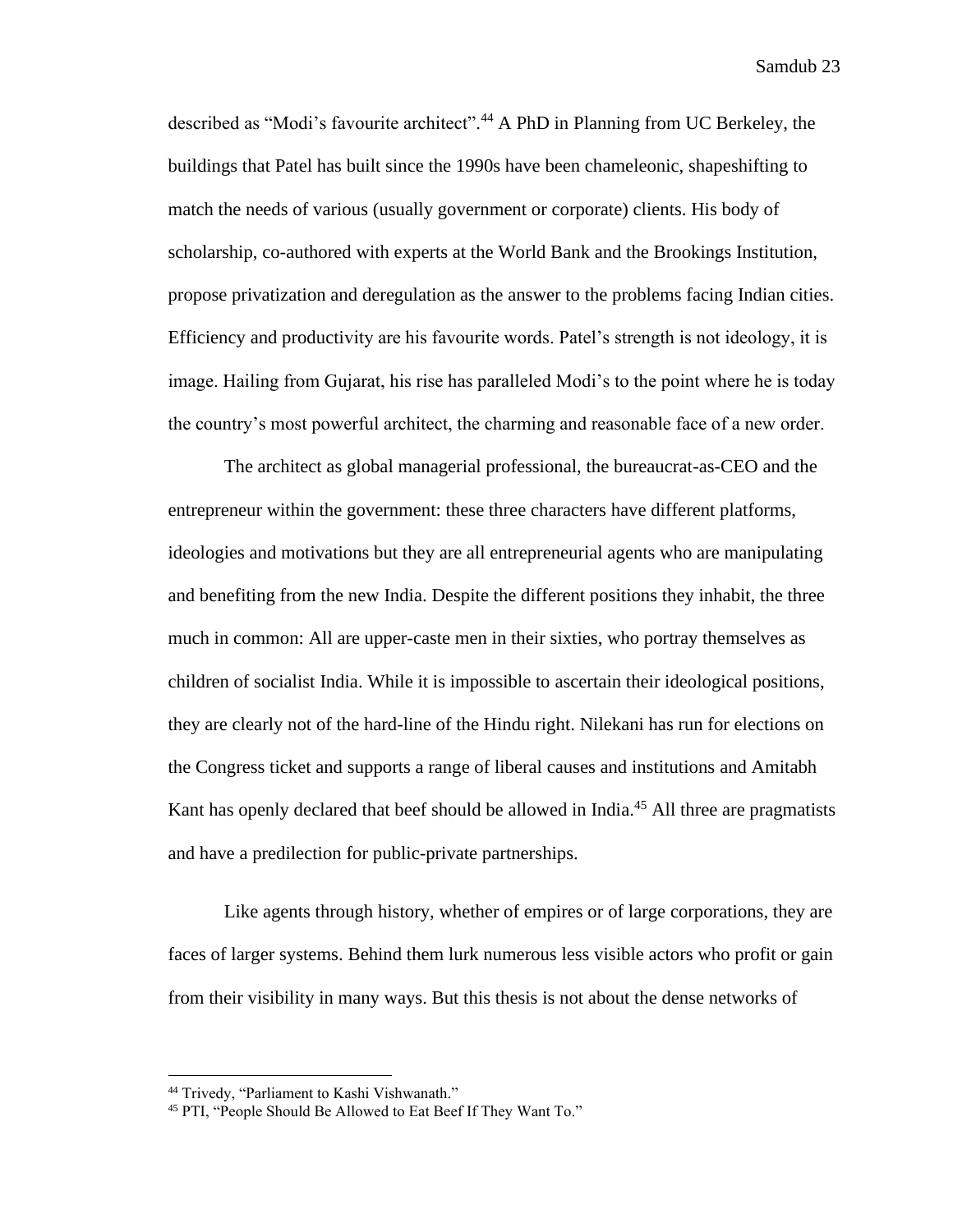power and control that lurk just out of sight. Unlike shadowy business tycoons and savvy political string-pullers, these characters don't try to hide themselves. In fact, like successful managers around the world, they write books about their successes, distilling their victories into repeatable formulas that provide a hook for the aspirations of millions. The genre of detectiving to which this thesis is aligned is not the "whodunit" but the "howdunit", seeking to understand how these agents have manipulated and strategically aligned themselves within the apparatus of power to achieve their desired ends and usher in a new order.

#### <span id="page-25-0"></span>**Infrastructures**

Each of the case studies in this thesis looks at an infrastructure or set of infrastructures between institutions of governance and various actors. "Matter than enable the movement of other matter", infrastructures limit what subjects can do in exchange for extending their reach and enhancing their power.<sup>46</sup> By producing channels of communication and control between subjects through networked systems, infrastructures formalize relations of power and exchange. They produce distinctions, between users and technical systems, between designer and users, and between different kinds of users.<sup>47</sup> Attending to their design allows us to detect the dispositions of technosocial systems, to analyse what kinds of communications and control they afford, who they empower, and who they exclude. This thesis takes a range of approaches to the infrastructures of maximum governance.

<sup>46</sup> Larkin, "The Politics and Poetics of Infrastructure"; Hookway, *Interface*.

<sup>47</sup> Siegert, "Introduction"; Martin, "Infrastructure and Mediapolitics."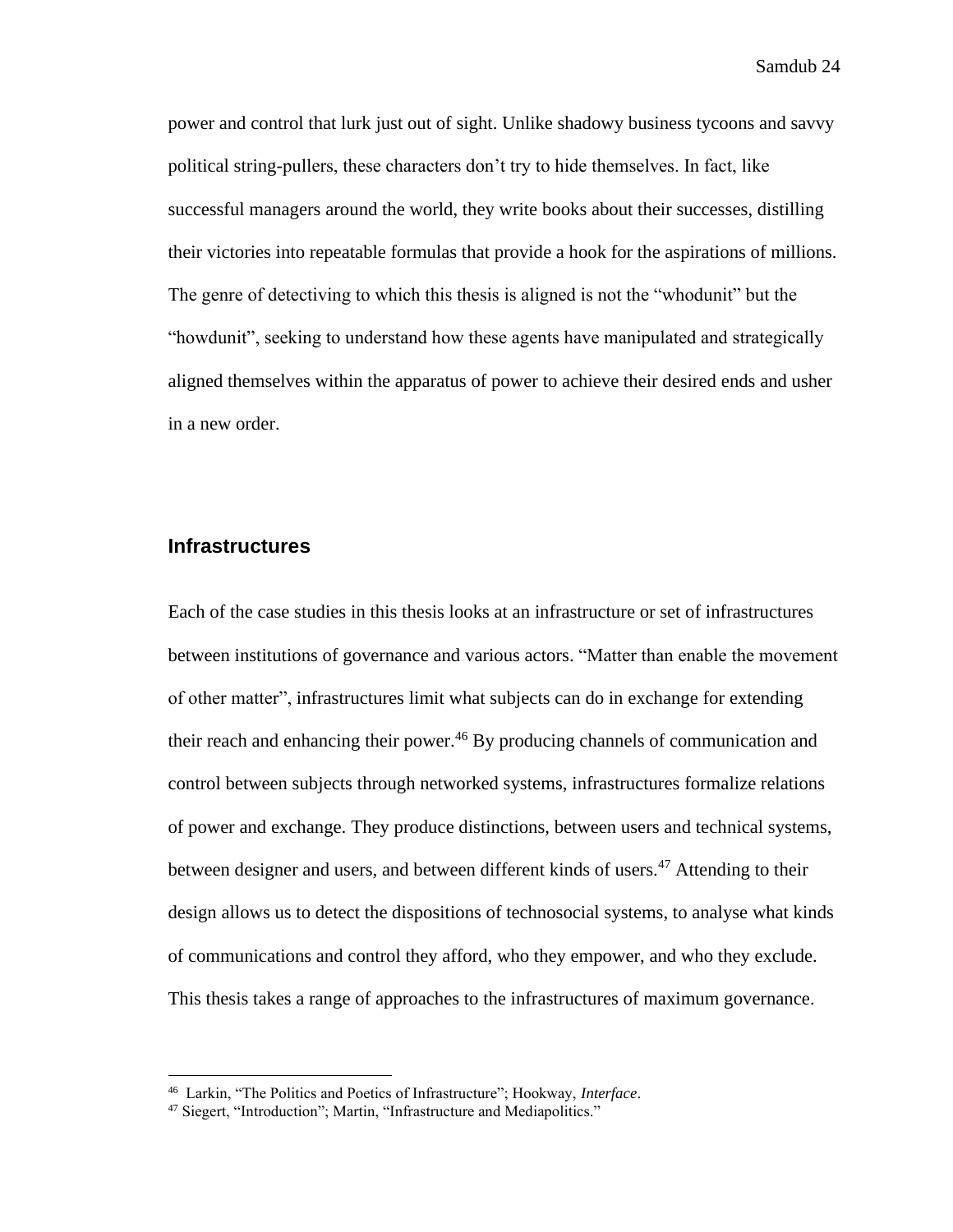They unpack their aesthetics, the promises that are made on the behalf the main case study, how they function in the world of images and desires. At the same time, recognizing the technical function of infrastructures as crucial, they address how their designs are contributing to the entrepreneurial neoliberal (and often Hindu nationalist) restructuring of Indian state and society

The first chapter of this thesis is on the Aadhaar biometric identification project. Aadhaar is an ecosystem of infrastructures with the registration of biometrics and the exchange of user data for services at its core. Putatively built as a system to deliver welfare benefits efficiently, Aadhaar has proliferated into a ubiquitous feature of life in India. From its initial promise of "targeted" development, stemming "leakages" in the welfare system, its targeting capabilities have been used on isolate groups of voters, immigrants and consumers, sometimes with chilling consequences. India Stack, a set of Application Programming Interfaces (APIs) built on Aadhaar, enables entrepreneurial actors to use the Aadhaar system for various, usually extractive ends. The project undergirds a vision for a model of development based on Digital ID which is being exported around the global South as part of a World Bank-supported global regime of Identification for Development.

The second chapter turns to the performance index, an enumerative form that NITI Aayog uses to rank territorial units against each other. The visualization and ranking of states and districts facilitates an understanding of development as perpetual competition in the hopes of promoting entrepreneurship. NITI Aayog's indices often incentivize the setting up of Aadhaar-style infrastructures to create a broader ecology of entrepreneurship based on the extraction of data. A break from the state's old sample-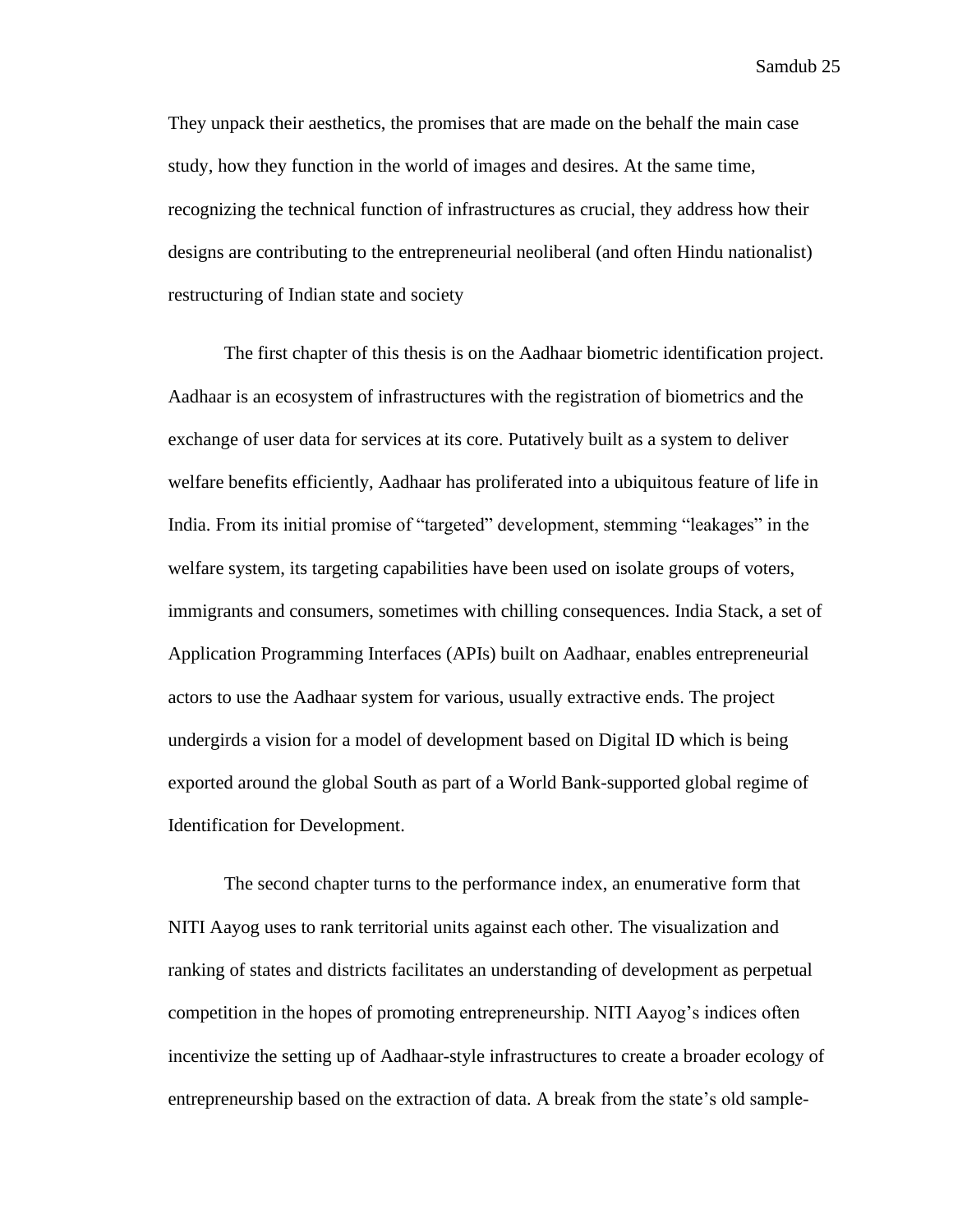survey based statistical apparatus, the production of indices takes place in the name of "competitive federalism". In fact, these interfaces have centralized power while inaugurating a race to the bottom in deregulation and privatization.

Finally, the Central Vista redevelopment, a project of demolition and construction in central Delhi, promises to remake the employees of the central government into efficient and productive innovators. Building a new state Secretariat in the image of a data centre, the buildings promise a hermetically networked government that intensifies the projects of Aadhaar and the index. Even as they function as an icon for an increasingly confident Hindu nationalist government, they use the language of management to mask and defuse their links to Hindutva.

While these are specific case studies, these interfaces have broad-reaching effects. They are doing important work for the government and as such are being replicated and taken up in various domains. India Stack promises to alter healthcare, travel, payments, and more in the image of Aadhaar, and its model is being spread around the world, particularly in parts of Africa. The index is a viral form and in India today it is applied to everything from water management to measuring innovation. And the Central Vista is only one of the most visible examples of a pattern of urban redevelopment that is taking place across the country.

#### <span id="page-27-0"></span>**World-Class Innovation**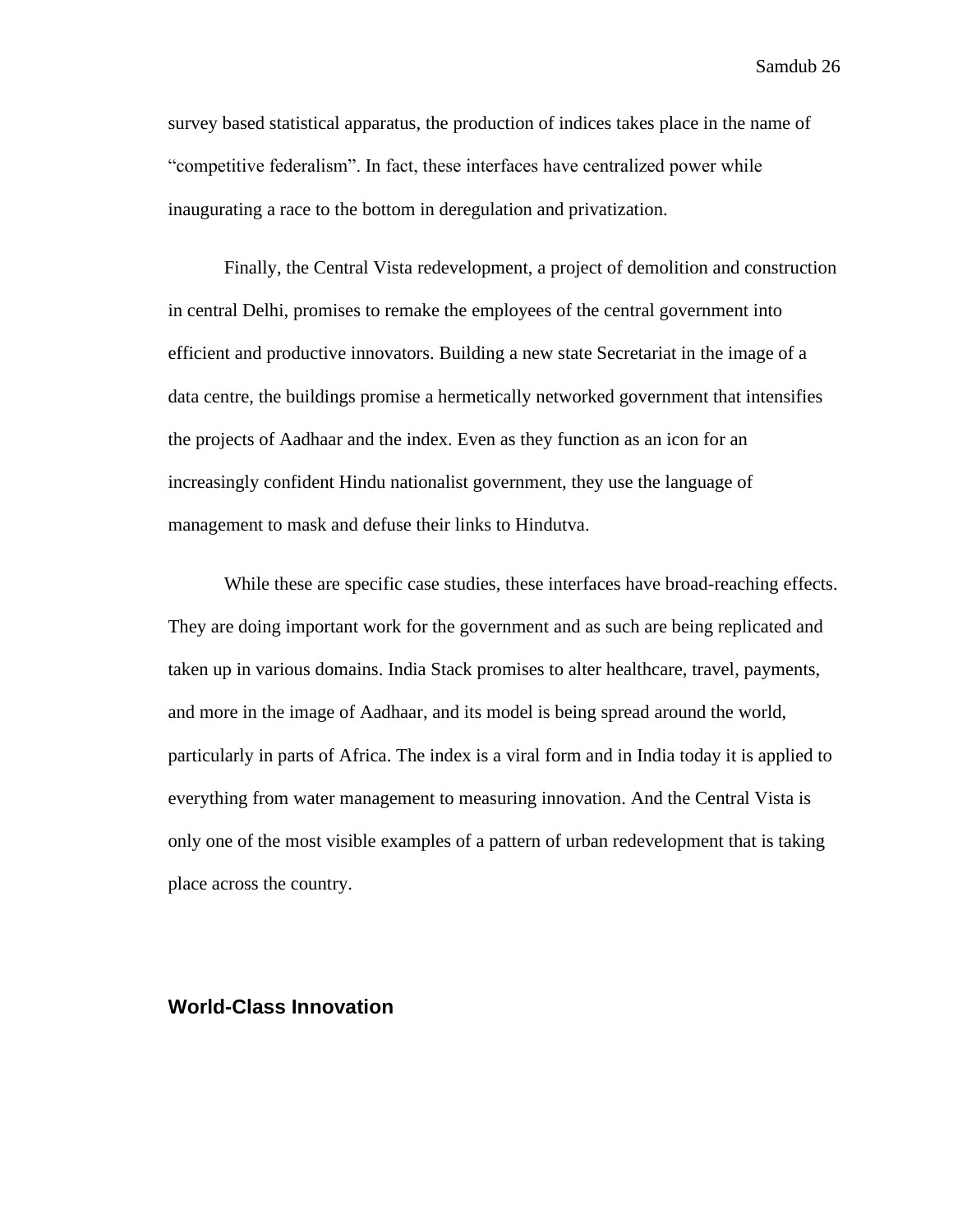These interfaces are simultaneously technical, entrepreneurial and aesthetic. They continue to be animated by a familiar set of technical projects: the projects of reorganizing how the government works, of enumerating and collecting data, of creating ever-more efficient infrastructures for the transfer of capital and commodities. According to anthropologist James Ferguson, who called development an "anti-politics machine", the discourse of development renders complex entanglements of the social, geographical and economic as technical problems. This "rendering technical" closes off the possibility for democratic debate and dissent and turn large domains of the political into a matter for experts.<sup>48</sup> How have these technical projects, in contrast to the projects described by Ferguson, escaped the domain of experts and bureaucrats and entered the stage of the political?

This thesis describes two major ways in which the transformation from technical to political occurs in India today: through the medium of the entrepreneurial and the aesthetic. Lilly Irani describes "rendering entrepreneurial" as a means by which certain issues are designated as sites for innovation. The entrepreneurial is domain in which social problems are treated as design challenges and become the subject of hackathons, where innovation and creative thinking will provide agile solutions to entrenched problems. In Irani's account, it is the domain of "empathetic", feminized design thinking that takes place at development consultancies and is contrasted with a putatively masculine "rendering technical" that is identified with technocratic states.<sup>49</sup> Rather than being opposed to one another, in India this thesis finds that the two are symbiotic. For

<sup>48</sup> Ferguson, *The Anti-Politics Machine*.

<sup>49</sup> Irani, *Chasing Innovation*.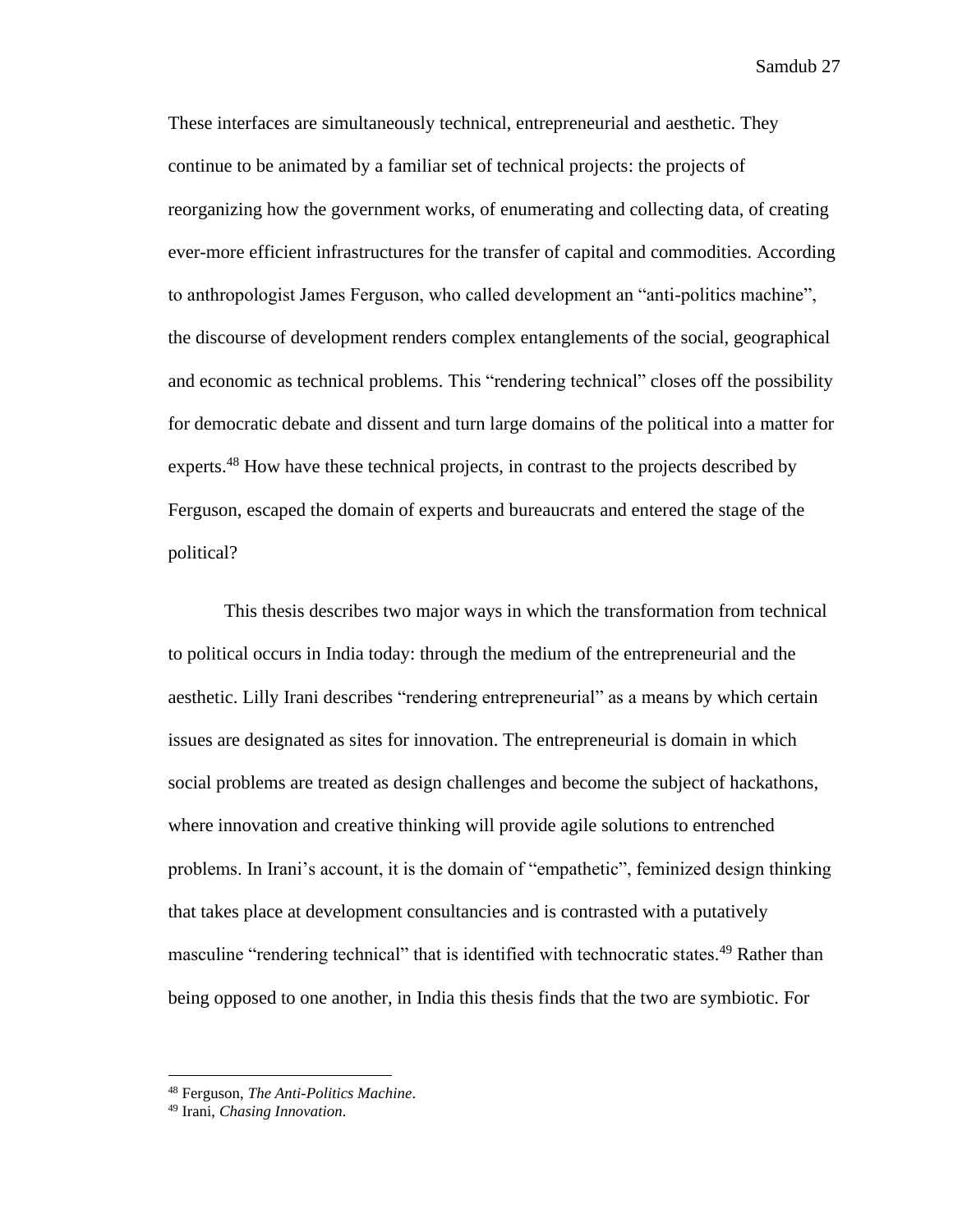example, the UIDAI, a state agency despite its startup performance, regularly organizes hackathons to build applications on top of Aadhaar. And by facilitating competition the rankings of the index are supposed to push bureaucrats to behave more like innovative entrepreneurs. In India under maximum governance, then, the state undergirds the entrepreneurial, by using its coercive technical apparatus to collect the data that will enable innovation. The state making such data transparent and available for entrepreneurship is even described as a triumph of Indian democracy.<sup>50</sup>

If the entrepreneurial refers to activities carried out under the sign of innovation, it goes hand in hand with the aesthetic, whose leitmotif is the world class. The urban geographer D Asher Ghertner proposes the perception of world-classness as the means by which slum clearance decisions are made in millennial Delhi. According to Ghertner, under constraints of urgency and in the face of an increasingly complex system of statistics and maps, aesthetics came to replace enumeration as the principle that determined people's legitimate habitation in a locality. How well an area matched up to the image of the world class determined its fate. While Ghertner's conceptualization is useful, rather than seeing the aesthetic as replacing the enumerative in chronological succession, this thesis argues that enumeration itself is being rendered aesthetic.<sup>51</sup>

Irani and Ghertner both implicitly argue that the technical is an older form, identified with the technocratic expertise of post-colonial planning and statistics, which has withered away under contemporary neoliberalism. While this is true of certain forms and instruments of technical knowledge, others have emerged to replace them: NITI

<sup>50</sup> Jain, "The West Created Monopolies, We Democratised Data."

<sup>51</sup> Ghertner, *Rule By Aesthetics*.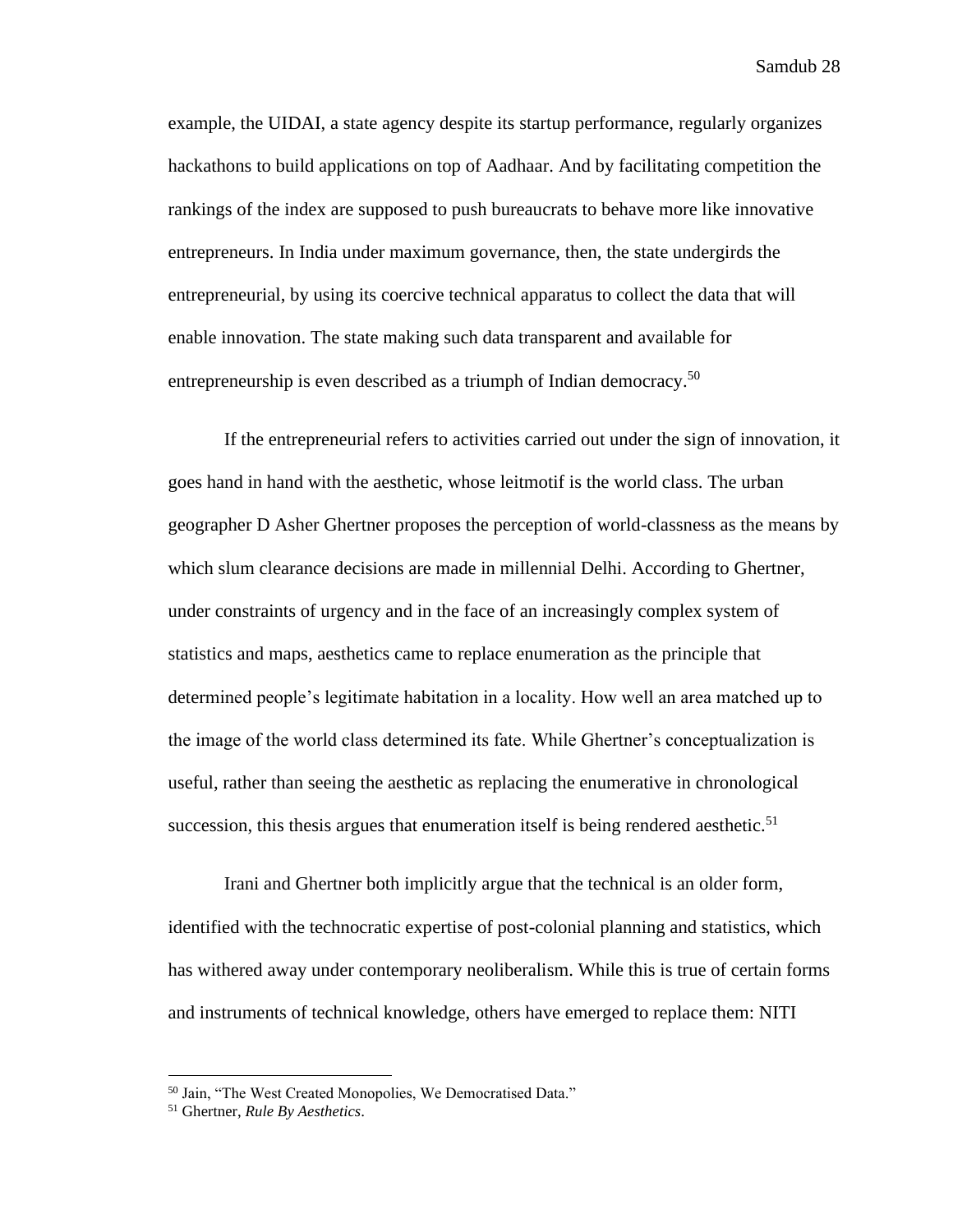Aayog's indices, borrowed from the World Bank and other IGOs, are clearly more world class and more supportive of innovation than the sample surveys of postcolonial statistics. Likewise, the digital and biometric Aadhaar is a more world-class and more innovative form of identification than the ration cards and PAN cards that it is supposed to one day replace. These new infrastructures – that are simultaneously technical, aesthetic and entrepreneurial – are today continually hawked in the political domain.

Rendered aesthetic and entrepreneurial, the technical is finally introduced into the domain of the political, though within the narrow and highly managed arena of electoral politics. This is the mechanism of managerial populism and its chief achievement. This slippery chain of equivalences, however, can also be a site of dissent, which the conclusion of this thesis tries to open up. The next few chapters trace a path through the web of associations and dissimulations that characterise maximum governance, beginning with the history of two virtues that are the cornerstone of governance: efficiency and transparency.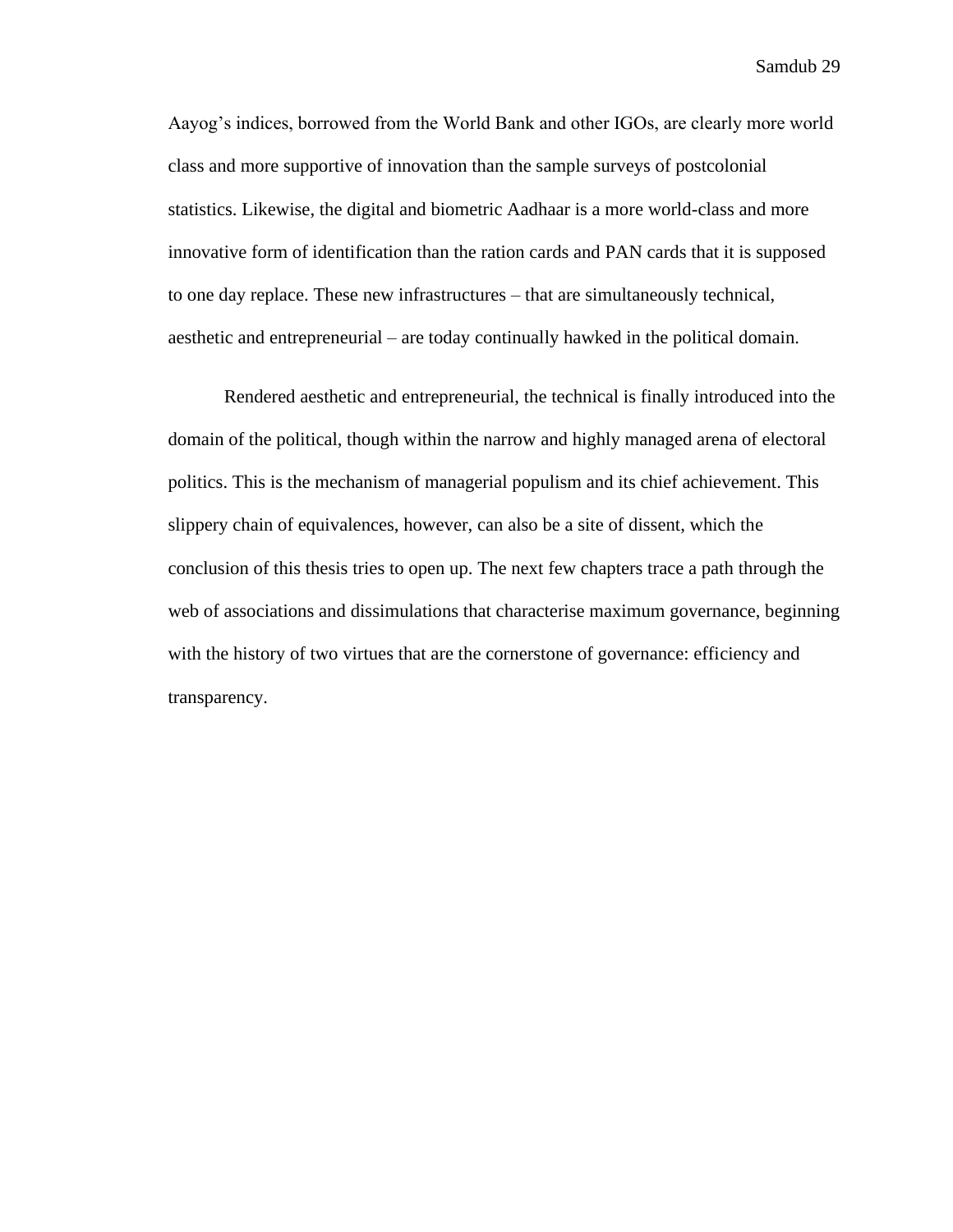# <span id="page-31-0"></span>**Prelude: A Genealogy of Maximum Governance**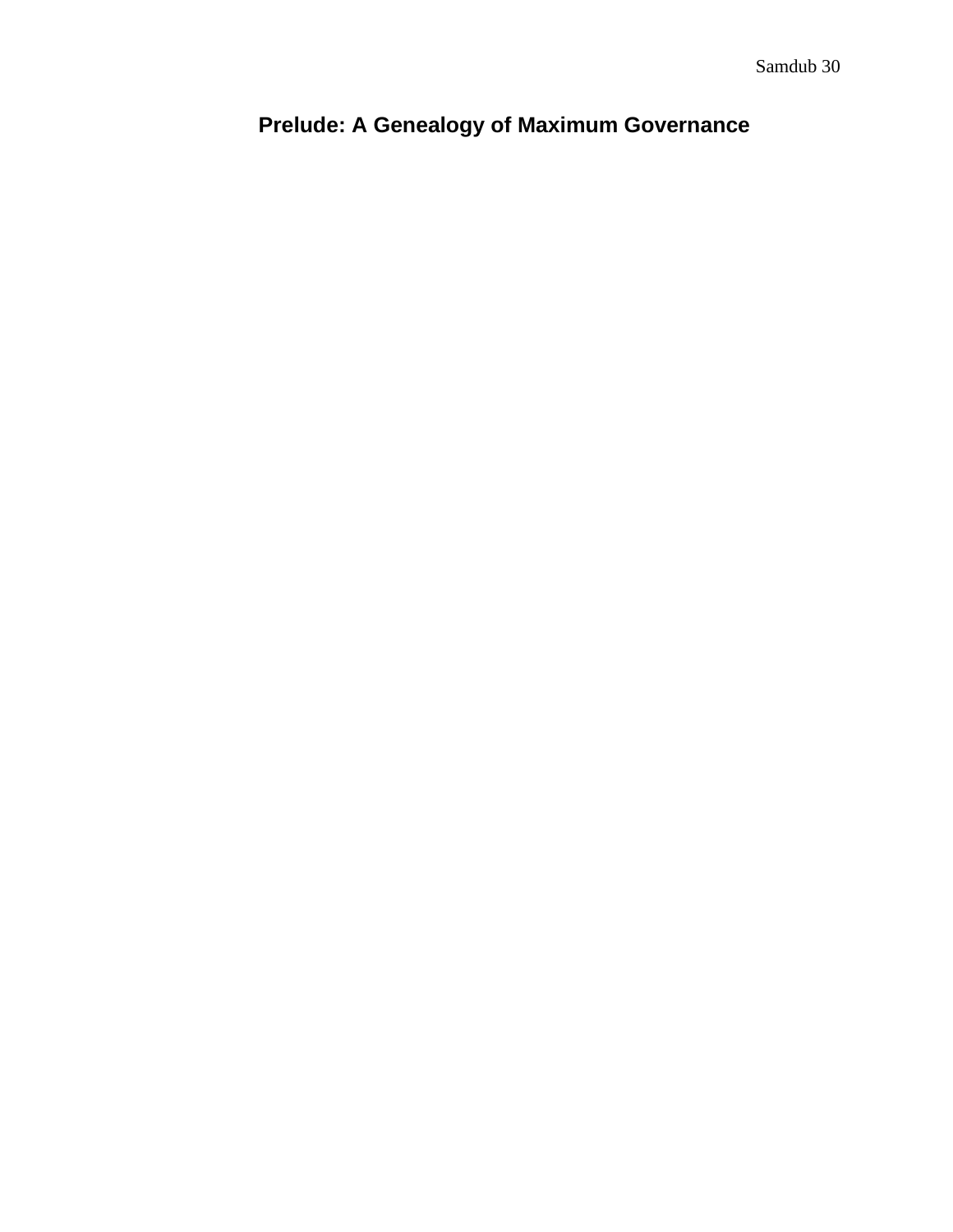Maximum governance's direct precursor can be found in World Bank-sponsored discourses of "good governance" that have been ascendant since the 1990s. Under the socalled Washington consensus that emerged after 1982, International Monetary Fund (IMF) structural adjustment programmes imposed a standard package of free market reforms on Third World countries regardless of their historical and social specificities. But it soon became clear even to their supporters that these programmes, which sought to sideline the state, were failing to bring about their desired results. By the late 1990s, for example, former World Bank chief economist Joseph Stiglitz was arguing for a "post-Washington consensus".<sup>52</sup> These policies had not only failed to bring about development by their own metrics, they were also, as critical legal scholar Radha D'Souza points out, unable to maintain the continued extraction of capital and resources from the Third World economies they had restructured.<sup>53</sup>

Stiglitz was both echoing and responding to developments from the Global South. At the 1989 meeting of the World Bank, for example, Manmohan Singh, the mildmannered economist who had been the chief of India's Planning Commission and was serving as the Secretary General of a short-lived organization called the South Commission, was already calling for a kind of neoliberal reform "tailored to the specific requirements of each country".<sup>54</sup> In the late 1980s, through the South Commission, the

 $52$  Stiglitz, "More Instruments and Broader Goals: Moving toward the Post-Washington Consensus."

<sup>53</sup> D'Souza, *What's Wrong with Rights?*

<sup>54</sup> Prashad, *The Poorer Nations*.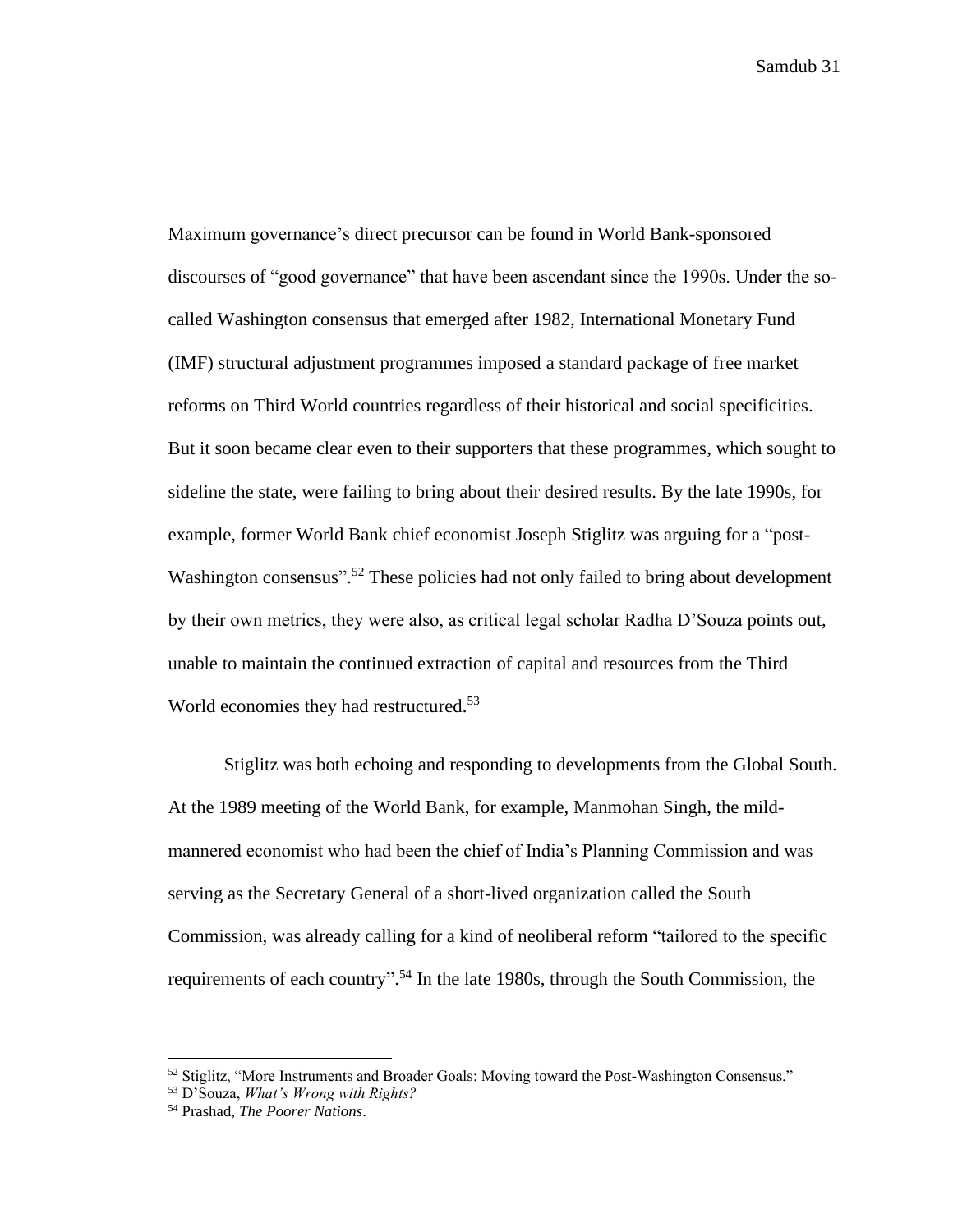states of the Non-Aligned Movement attempted to balance the IMF-World Bank free market approach with the state-led approach that had been followed in East Asia, hammering out various proposals for what historian Vijay Prashad has called "neoliberalism with Southern characteristics".<sup>55</sup> While none of these proposals took hold, they lay the groundwork for "good governance" and the form of neoliberalism that emerged in India and much of the global South.

Though India was largely able to avoid IMF-imposed austerity through the 1980s, <sup>56</sup> an economic crisis in 1991 finally forced it to abandon the planned economy and take a 5.7 billion dollar IMF loan with the conditions that went along with it. A country that had been famous for its distinct model of state-led protectionism – the mixed economy of "Nehruvian socialism" – rapidly privatised its public enterprises, dramatically curtailed state subsidies and threw open its doors to foreign capital. When it did so, it followed a path that hewed closer to the experiments of the South Commission than IMF orthodoxy. Manmohan Singh was in charge, first as Finance Minister and a decade and a half later as Prime Minster. Built on growth in the service sector (particularly in IT) and private infrastructure development, by the mid-2000s, India's "success story" appeared to be part of a global trend that was also emerging in countries like Brazil and South Africa. Under this model, excess capital was put towards social welfare programmes, buying dominance over subaltern groups who were excluded from economic growth in a set-up that political theorist Partha Chatterjee has called the

<sup>55</sup> Prashad.

<sup>56</sup> When India took a 5 billion dollar IMF loan in 1981, instead of being imposed from outside a softer version of the IMF's conditions were – somewhat paradoxically -- built into the five-year plan. See Chaudhry, Kelkar, and Yadav, "The Evolution of 'Homegrown Conditionality' in India."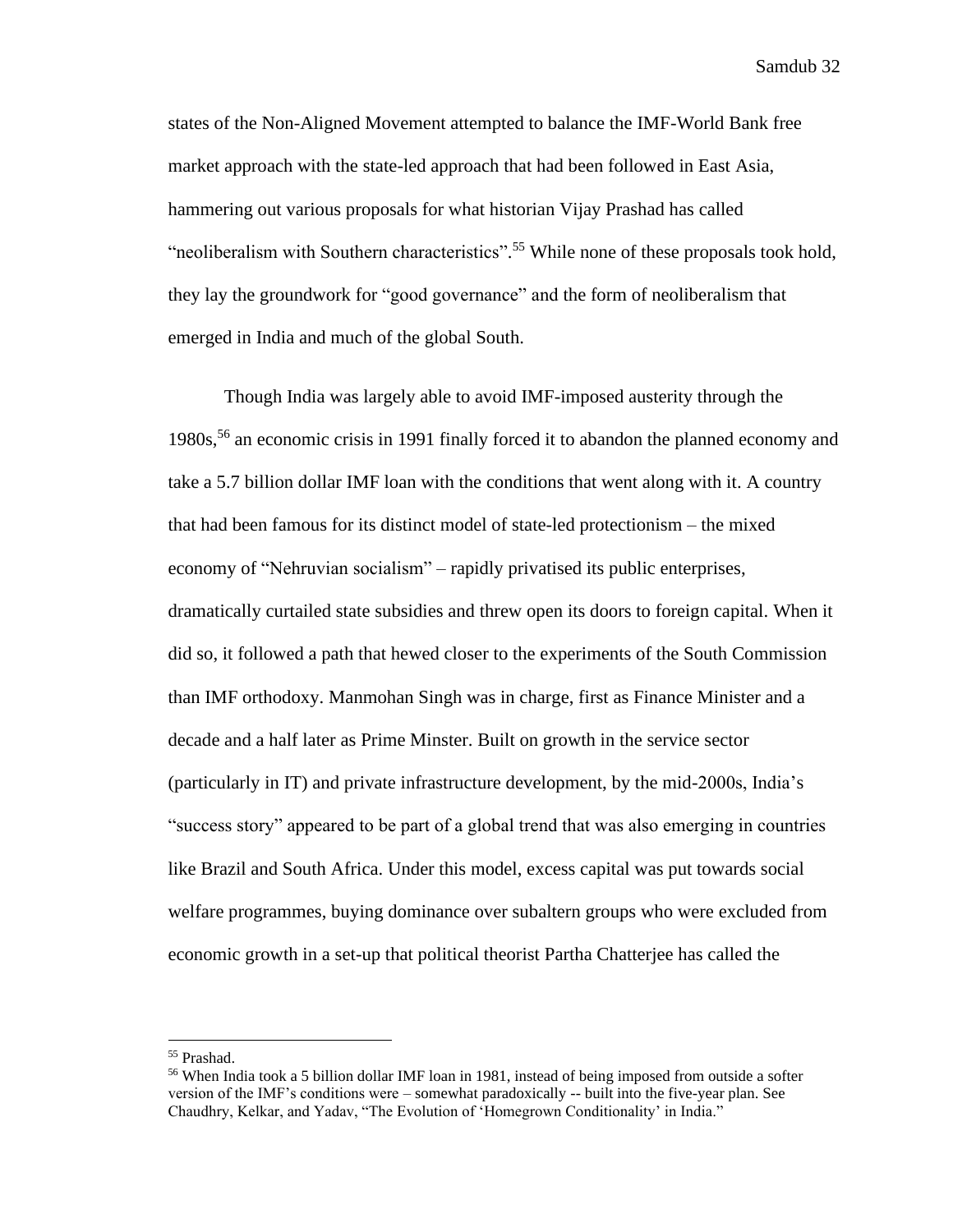"tactically extended state".<sup>57</sup> Though it was gentler than the IMF hard line, this "inclusive neoliberalism" nevertheless facilitated mass dispossession and gave rise to skyrocketing inequality.<sup>58</sup> Responding to the success of the BRICS countries, as they came to be called, the World Bank's recommendations shifted from a simplistic fundamentalism of the free market to a "reconstructed neoliberalism" with a limited recognition of the importance of the state.<sup>59</sup>

This shift, "from market fundamentalism to governance fundamentalism", meant the beginning of World Bank involvement in the micromanagement of Third World administrations.<sup>60</sup> Good governance programmes came to replace structural adjustment programmes as the conditions for loans. Now reforms focussed less on macreconomic and monetary policy and more on changing processes of public administration, rule of law, accountability and transparency to create a more favourable business environment for investors and corporations from the global north. Good governance was the new way to guarantee continued returns for global finance, countering movements to the left and manage the state's tactical extensions.

If governance fundamentalism has been a largely top-down process promoted by intergovernmental organizations and governments (with international consultancies and multinational corporations as their accomplices and beneficiaries), it depends on virtues that also managed to garner broad public support on the ground. In India today, values like transparency and efficiency, which are the cornerstone of good governance, have

<sup>57</sup> Chatterjee, *I Am the People*.

<sup>&</sup>lt;sup>58</sup> Nilsen, "From Inclusive Neoliberalism to Authoritarian Populism: Trajectories of Change in the World's Largest Democracy."

<sup>59</sup> Prashad, *The Poorer Nations*.

<sup>60</sup> D'Souza, *What's Wrong with Rights?*, 160.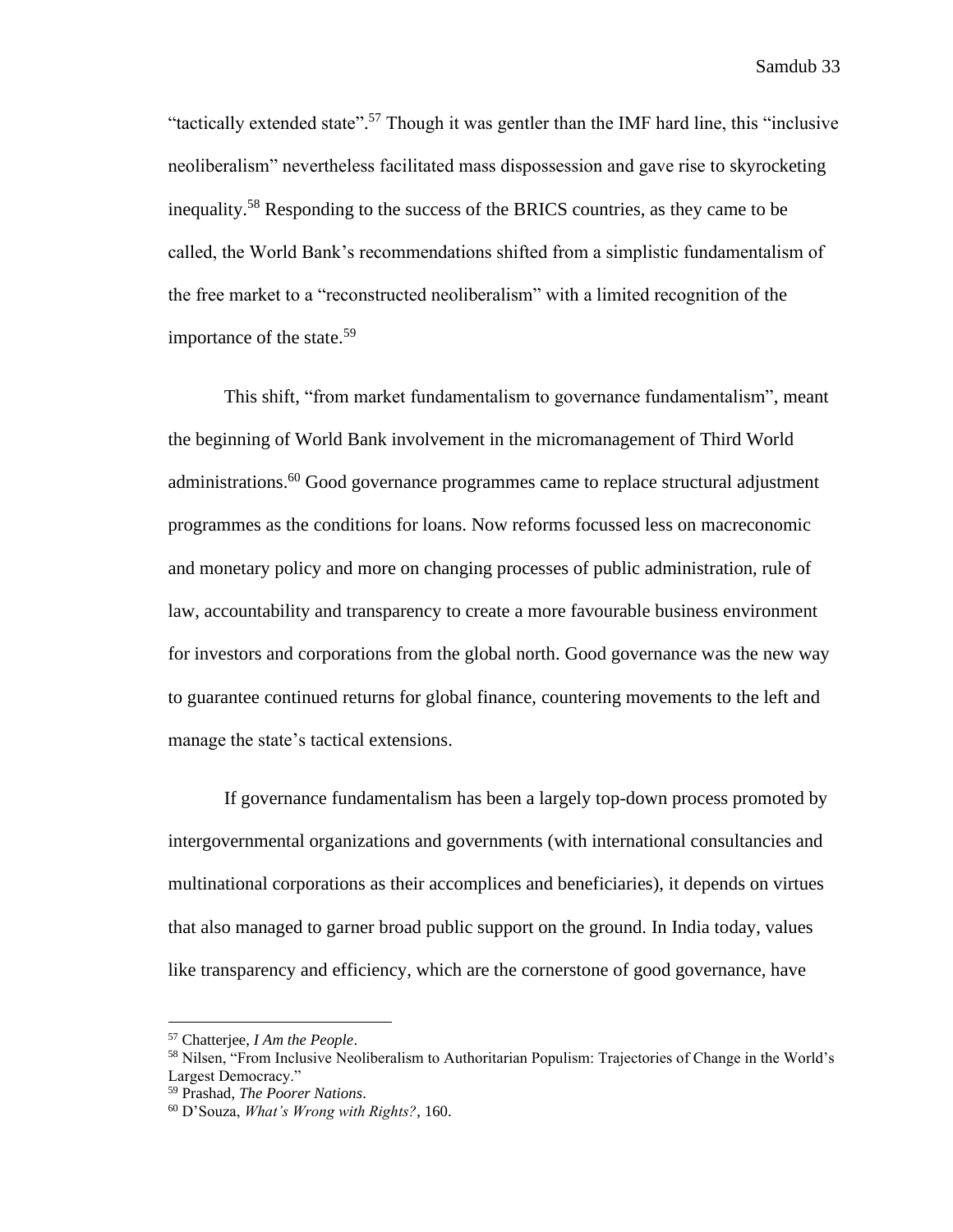become what anthropologists Laura Bear and Nayanika Mathur call "public goods": desirable ideals that are "considered universally beneficial for everyone and [are] the rationale for radical changes to bureaucratic organizations".<sup>61</sup> At work here is what Michel Foucault calls "governmentality", or the "conduct of conduct", the ways ordinary people are trained to take up the state's categories in their own lives, filtering the goals of government into everyday mentalities. <sup>62</sup> For "minimum government, maximum governance" to work as a slogan in BJP's election 2014 campaign and after, governance had to have a collective emotional charge for citizens. A significant minority of Indians had to have a stake in values like transparency and efficiency. In order for the aestheticization of governance to be successful, in other words, it had to have first been governmentalized. Administrative concerns that were once arcane and wonkish had to become meaningful to the public. This process has been in the making for decades.

#### <span id="page-35-0"></span>**Efficiency**

As is well known, the postcolonial Indian state was born with technocratic tendencies.<sup>63</sup> In 1953, Ford Foundation expert Paul Appleby was invited to India by Jawaharlal Nehru, the Prime Minister of the newly independent nation. After touring the country for three months Appleby, who taught public administration at Syracuse University, gave a set of recommendations on how to improve the efficiency of the Indian administration.<sup>64</sup>

<sup>61</sup> Bear and Mathur, "Introduction: Remaking the Public Good," 21.

<sup>62</sup> Foucault, "Governmentality."

 $<sup>63</sup>$  Partha Chatterjee argues that these technocratic tendencies predate independence. Chatterjee,</sup>

<sup>&</sup>quot;Development Planning and the Indian State." See also Khilnani, *The Idea of India*.

<sup>&</sup>lt;sup>64</sup> Appleby's recommendations were preceded by two reports by senior Indian bureaucrats on administrative reorganization: the Ayyangar report and the Gorwala report of 1949 and 1952 respectively.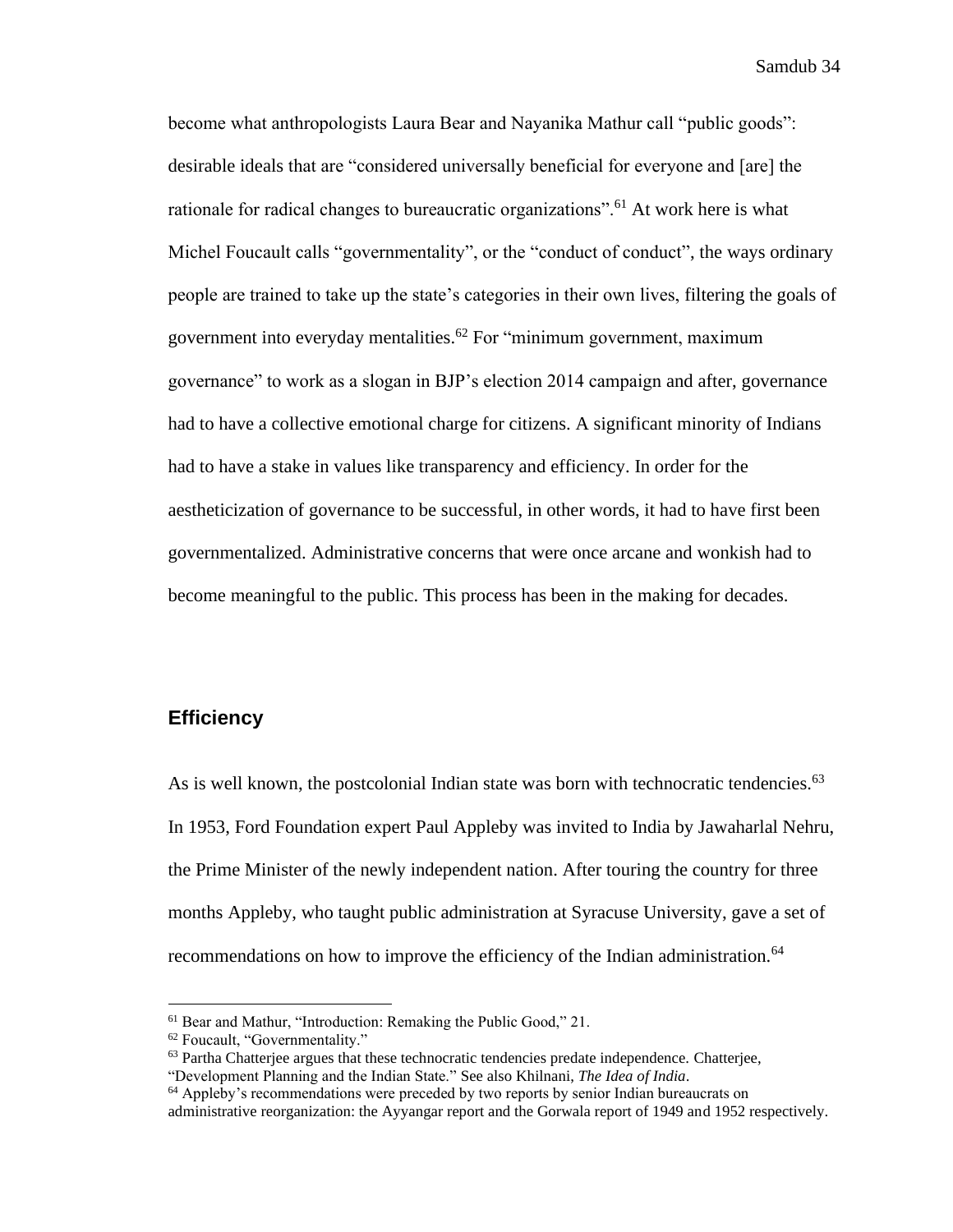Borrowing from the state of art in corporate management, Appleby advocated setting up a Division of Organization and Methods (or O&M) within the Cabinet, which vetted governmental procedures to make them more efficient. His other recommendations, broadly motivated by an O&M approach, ranged from a wholesale restructuring of the civil services, which did not take hold, to new procedures for handling paperwork, which did.<sup>65</sup> But Appleby's most lasting contribution may have been in setting up of the Indian Institute of Public Administration, which turned the question of governmental efficiency into an expert discipline, to be debated at its conferences and in the pages of its journal by scholars and civil servants. The Nehruvian period was in general a period characterised by technocratic expertise and the question of governmental efficiency would be treated no differently.

By the mid-1980s, the problem of governmental efficiency was being approached differently. Rather than individual experts like Appleby proposing sweeping reforms, the pursuit of efficiency became a problem of monitoring performance.<sup>66</sup> In a landmark public broadcast outlining his new government's commitments in January 1985, the computer-savvy Prime Minister Rajeev Gandhi "asked that the decision-making

 $<sup>65</sup>$  Appleby was obsessed with paperwork. One section of his report, for example, describes in painstaking</sup> detail the movement of a single file through a government office: There were

<sup>30</sup> to 42 different handlings of a letter when the letter was given consideration only within a single department of a ministry; six of these handlings are required in a single office at six different points in the process, four in each of two other offices, and from 12 to 18 different offices were involved in the whole process, not including the central despatch office. In addition, records and indexing appear to be entered in journal-type books, papers to be assembled in tied bundles of presumably self-sufficient character, cross indexing to be extremely difficult and inadequate, and any individual paper to require laborious search through these tied bundles! Modern files, looseleaf and card files and cross-indexing, the use of fewer pins, less cord, more paperclips, more carbons, and more flexibility and expedition in access to particular papers seem to be as much indicated as a reorganization of the system of preparation and review." Appleby, "Public Administration In India: Report Of A Survey."

<sup>66</sup> Mathur, *Recasting Public Administration in India*.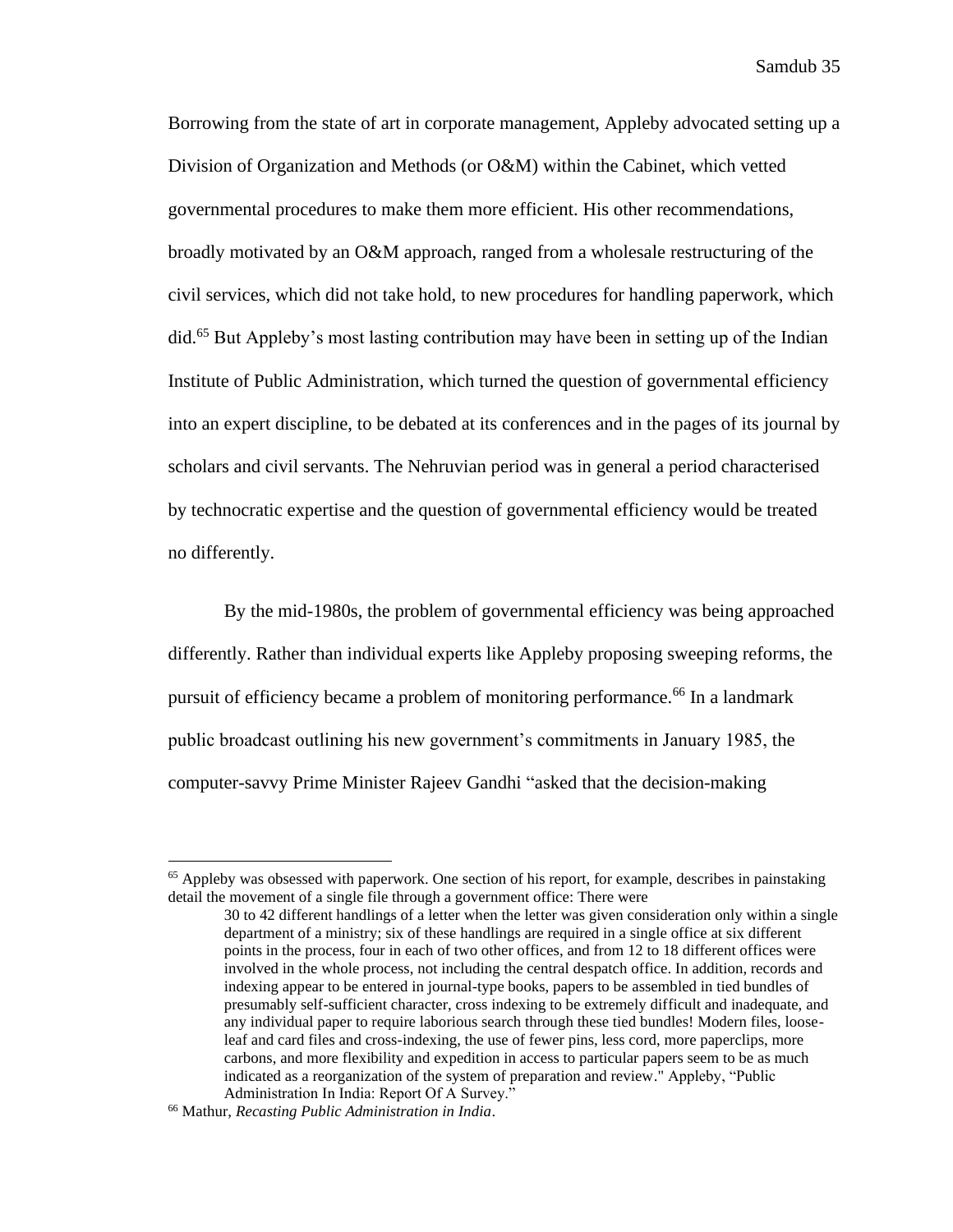processes should be decentralised along with enforcement of accountability. Rules and procedures will be drastically simplified to speed up decision-making. *Results will take precedence over procedures.*" <sup>67</sup> In the account of civil servant Prahlad K Basu, the changes were being made to "bring about greater efficiency and effectiveness in the functioning of government and to make administration more *responsive, accountable and result-oriented*".<sup>68</sup> The careful reordering of process and structure – which earlier efforts at reform had strived for – was being replaced by the collection of information on the basis of which "performance" could be evaluated. Governance was taking the place of public administration.<sup>69</sup>

Spurred on by the emergence of governmental computer networks in India after the founding of the National Informatics Centre in 1976, a new Ministry of Programme Implementation, founded in 1985, collected and monitored data on government projects in an Online Computerised Management System.<sup>70</sup> The ministry's goal was to be a "catalyst", simply providing information so that organizations could make themselves more efficient. As theorist of public administration B Guy Peters notes, this was reflective of a global shift from traditional public administration approaches, wherein performance was "judged primarily on legal and accounting grounds", to approaches derived from New Public Management, a school of administrative thought that borrowed from techniques of corporate management, where performance was judged on

<sup>67</sup> Gandhi, *Rajiv Gandhi Selected Speeches 1984-1985*, 1:13. My italics.

<sup>68</sup> Basu, "Strategic Issues in Administrative Reorganisation," M49. My italics.

 $69$  Fukuyama points out that governance concerns itself with "execution, or what has traditionally fallen within the domain of public administration." Fukuyama, "What Is Governance?," 4.

<sup>70</sup> For more of this history, see Subramanian, *India and the Computer*. For a take on this history that centres the technology of relational databases, which emerged in the late 1980s and early 1990s, see Hasan, "'Slow Violence' and Vacant Citizenship– The Legacies of India's Digital Governance."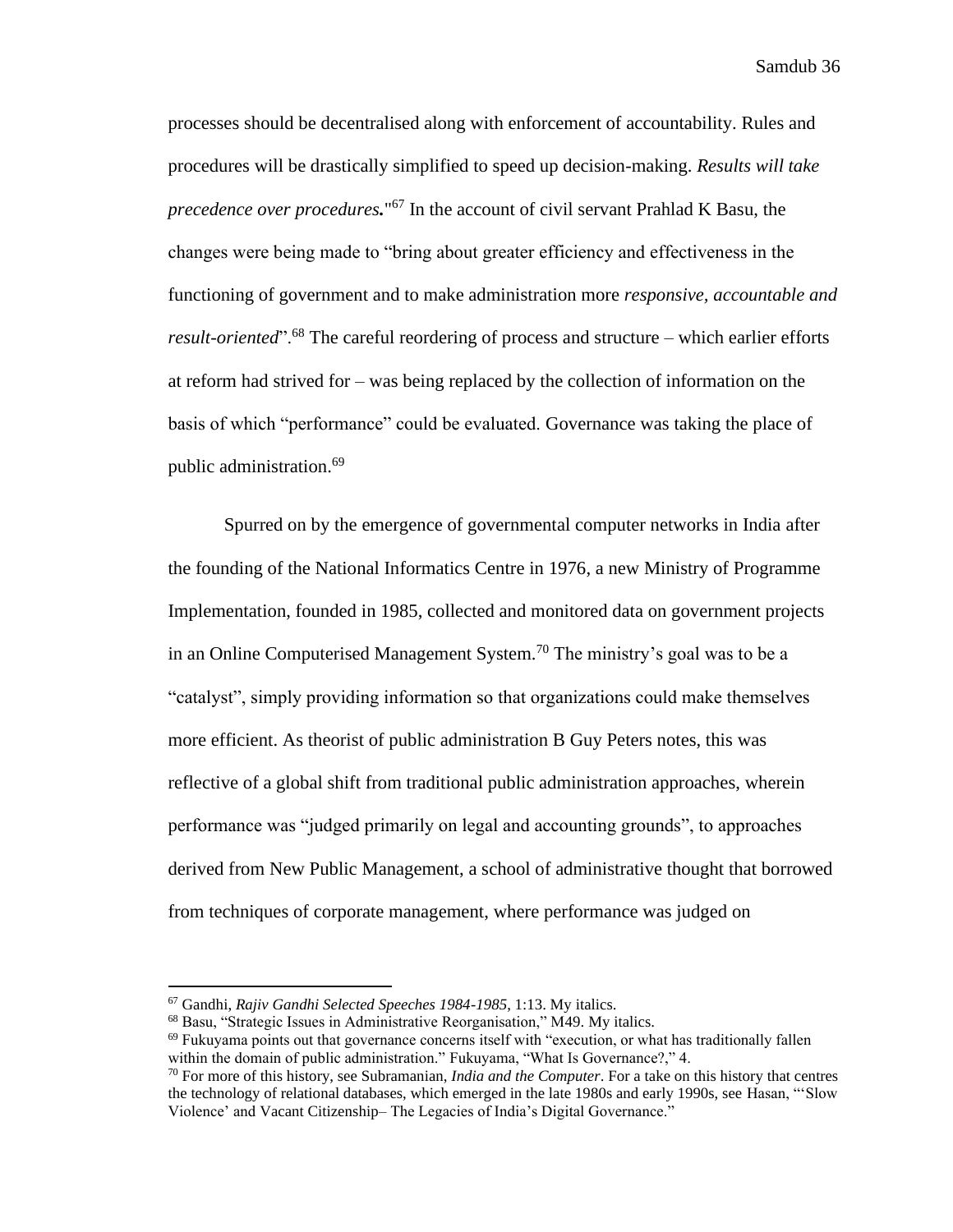"quantifiable indicators of the outputs of government".<sup>71</sup> These quantifiable indicators – which in the 1980s were still largely internal matters – lay the basis for the current government's dramatization of performance.

Even as it facilitated a cybernetic imaginary of a self-correcting system, increasingly granular performance tracking enabled the intensification of fantasies of control and centralization that have always been a part of postcolonial development.<sup>72</sup> The boyish Rajeev Gandhi, an Air India pilot before he was thrust into political leadership, compared running the country to flying an aeroplane: "What fun it used to be to fly. Now I find myself being relegated to being a Prime Minister. Although I am strapped behind a desk, the task of moving ahead in a particular direction is not very different. But somehow there seems to be a lot more inertia, momentum — the instrument seems to have tremendous lag, and the controls are very sluggish".<sup>73</sup> This fantasy has reached new heights under Modi's government, which has instituted systems for the "real-time" tracking of performance with great zeal.

While some of the concerns of efficiency haven't changed very much since the 1950s, today they are dramatized in new ways, celebrated in newspaper exclusives: "It has taken six years for the Narendra Modi government to push this major reform through the bureaucracy, but finally, from next month, no central government file will pass more than four hands before a decision and ministries will also be able to submit e-files to each

 $71$  Peters, "The Changing Nature of Public Administration: From Easy Answers to Hard Ouestions."  $72$  Two major institutions in this history are the Planning Commission, which directed economic development, and the postcolonial statistical apparatus centred on the Indian Statistical Institute and the National Statistical Office, which collected detailed numbers in order to track the progress of development. <sup>73</sup> Gandhi, *Rajiv Gandhi Selected Speeches 1984-1985*, 1:182. Here the nation-state is figured implicitly as

a measurable and manipulable economy. For the history of this emergence of "the economy" as congruent with the nation-state, see Mitchell, "Fixing the Economy."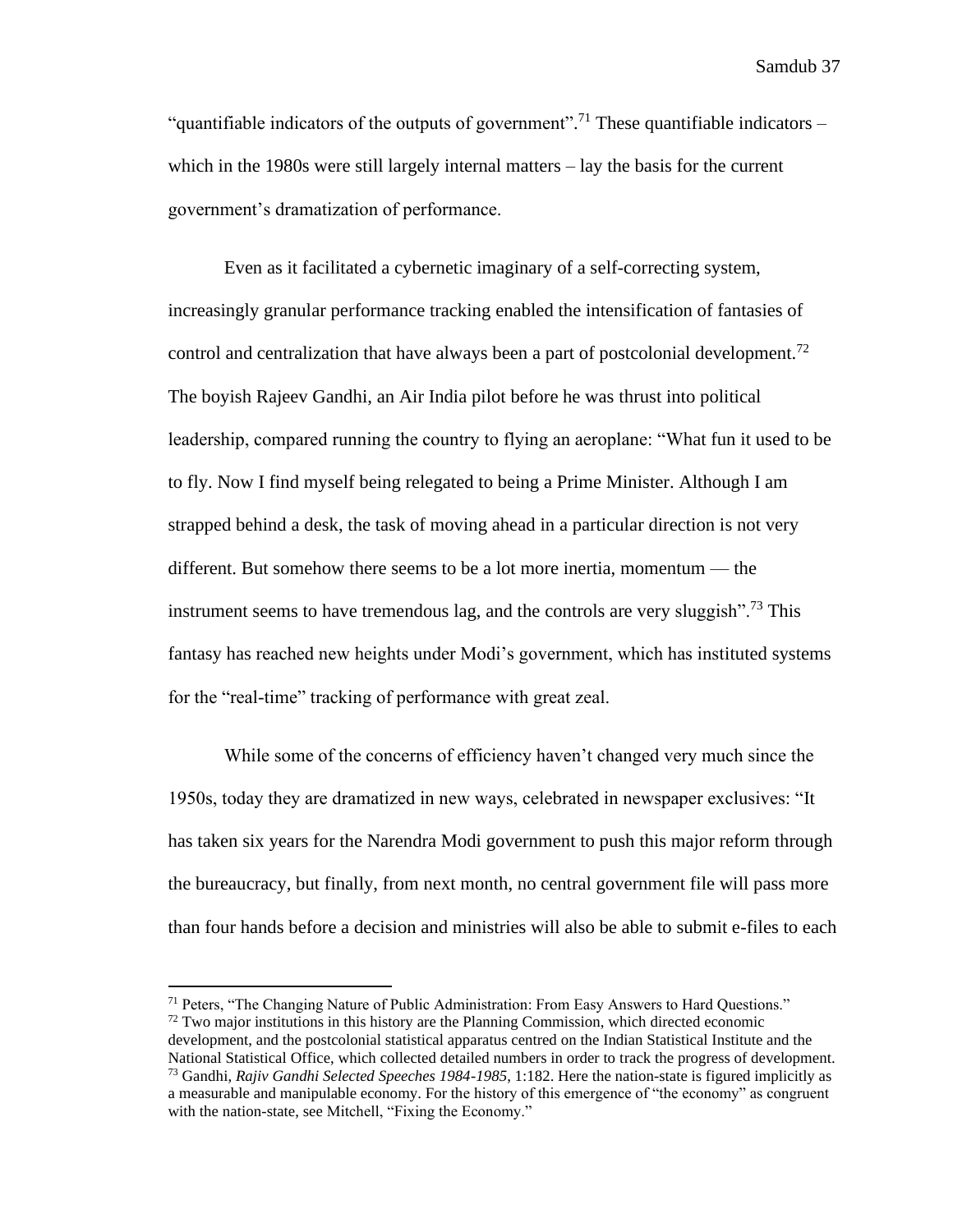other." <sup>74</sup> Efficiency has shifted from being a rarefied discourse of planning elites, buried in reports and journals, to a public good that is advertised by politicians and cited as the motivations for reforms. Even as increased efficiency underwrites new forms of control, it has moved to the front of the house, a way of adjudging a relation of investment between the state and its entrepreneurial citizens, for whom less paperwork means smoother services and more ease of doing business.

## **Transparency**

The economic liberalization of 1991 brought to a head trends towards a consumer society that had been in the making throughout the 1980s. Economic reforms, along with the widespread availability of information technologies, led to the promise of a new relationship between the state and its citizens. Writing about e-governance initiatives in the 1990s, anthropologist William Mazzarella argues that "after a high-modern interregnum of impersonal and alienating bureaucratic institutions, e-governance heralded the return – now on a national scale – of the face-to-face polis."<sup>75</sup> At the same time, through the 1990s, transparency was being posed globally as the solution for corruption in poorly governed regimes around the global South.<sup>76</sup>

The turn to transparency required nothing less than a shift in the normative ideal of the Indian citizen. While the rural poor had been the idealized citizens of Indian

<sup>74</sup> Sharma, "Exclusive | Big Governance Reform."

<sup>75</sup> Mazzarella, "Internet X-Ray," 486.

<sup>76</sup> Hood and Heald, *Transparency: The Key to Better Governance?*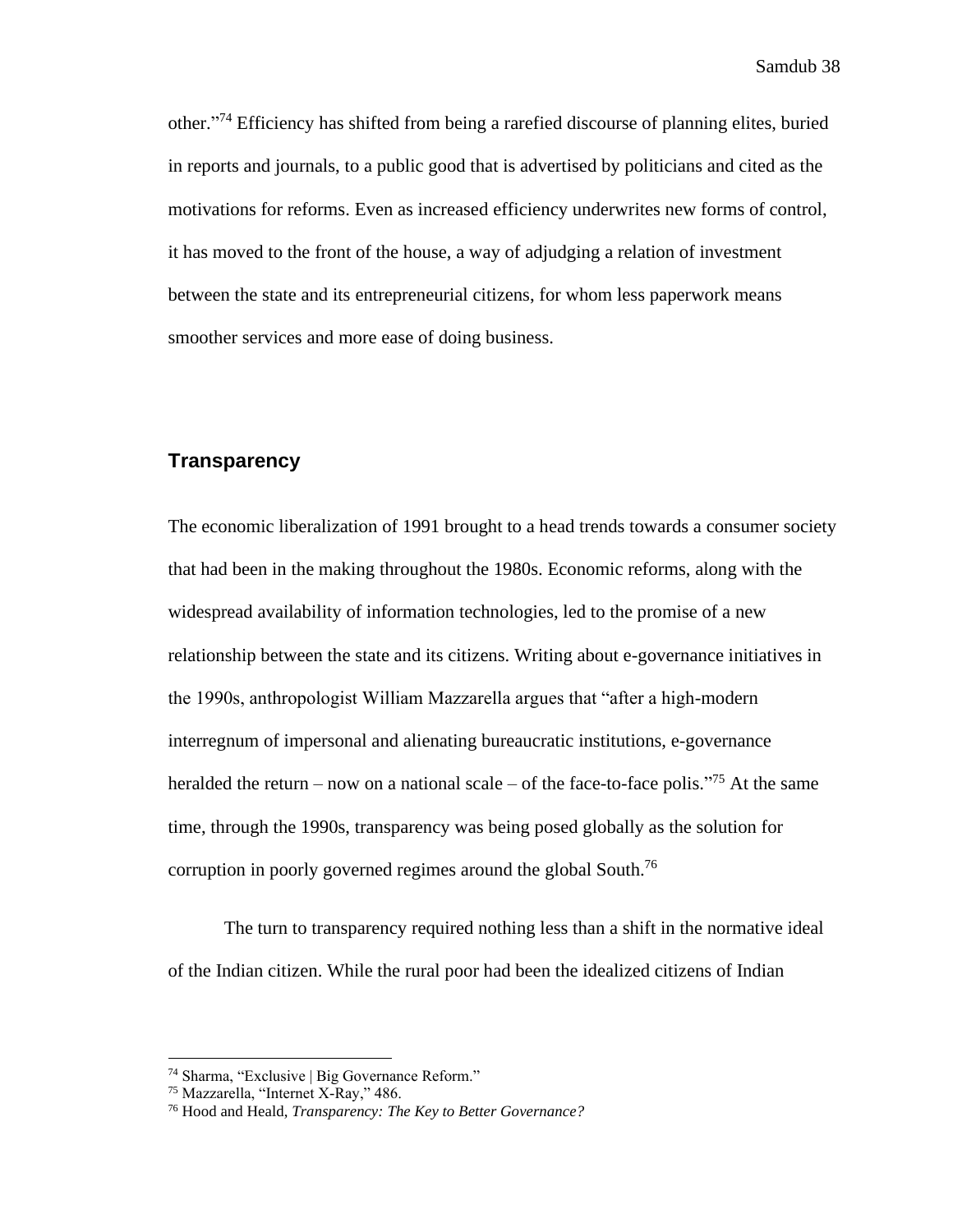popular politics and media in the Nehruvian period, by the 1980s, an emergent urban consumer middle-class began to take its place.<sup>77</sup> As India lost its socialist momentum, the new Prime Minister Rajeev Gandhi had called "for the construction of autobahns, airfields, speedy trains, shopping malls, and entertainment centres of excellence, big housing complexes, modern hospitals and healthcare centres."<sup>78</sup> In the wake of these reforms a new breed of "middle-class activist" began to emerge in Indian cities, demanding not only transparency but also efficiency from government services and the clearance of slums that were deemed "nuisances".<sup>79</sup> Such mobilizations by a class of consumer-citizens laid the basis for present performances of transparency under the BJP.

Beginning in the 1990s organizations like the Mazdoor Kisan Shakti Sangathan (or the Association for Empowerment of Labourers and Farmers, MKSS) began to counter local corruption to ensure that workers were being paid fair rates. The movement countered corruption that was often collusive between the lower bureaucracy and workers, who would be paid less in exchange with the understanding that they would have to work less. The organization led a campaign for a nationwide Right to Information Act, which was passed in 2005 and became a powerful tool to demand transparency and accountability in the state's workings. $80$  While MKSS is a non-party political organization with a broadly leftist persuasion, many of the new activists who promoted the cause of transparency often eschewed the political ideologies of the left and the right.

 $77$  Rajagopal, "The Emergency as Prehistory of the New Indian Middle Class\*."

<sup>78</sup> Cited in Prashad, *The Poorer Nations*.

<sup>79</sup> Bhan, *In the Public's Interest*.

<sup>80</sup> Mukhopadhyay, "Foregrounding Financial Accountability in Governance."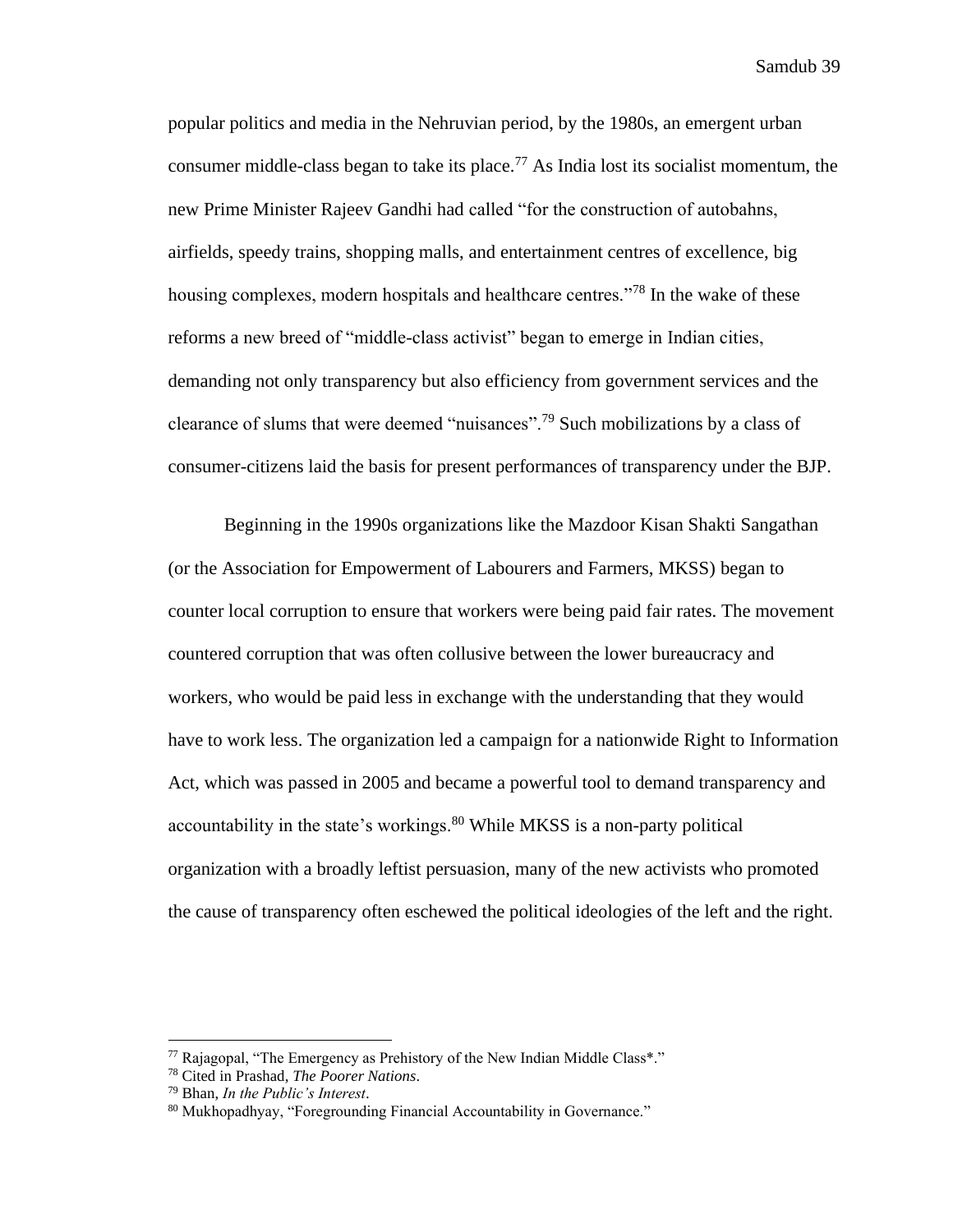Chief among these was the India Against Corruption movement, a massive political agitation that took place in 2010, which brought together a range of characters including a religious leader with ties to the World Economic Forum, a Gandhian activist, a popular TV yogi, a Delhi University political scientist, a retired police chief and a former school teacher with political ambitions. The political party that emerged from the movement, the Aam Aadmi Party (Common People's Party), led by the former schoolteacher Arvind Kejriwal, has held the majority in the National Capital Territory of Delhi since 2012, where it is committed to a putatively de-ideologized politics of efficiency and transparency. Calling it a "movement against politics", political theorist Partha Chatterjee parsed it as "a populist movement in Ernesto Laclau's sense in which groups with a variety of complaints and demands come together by asserting that their demands are equivalent since they are all demands of the "people" directed against a common "enemy." In this case, the enemy was designated as the class of politicians and government officials, all of whom were said to be corrupt."<sup>81</sup>

In contrast to the rural corruption that was impacting the livelihoods of the poor which had been centred by MKSS, the India Against Corruption movement was taken up by an urban middle-class for whom corruption was an inconvenience and a national shame. Technology played a central role here, with websites like ipaidabribe.com acting as platforms to dramatize middle-class consumer-citizens' encounters with corruption. William Mazzarella has called this sort of transparency "crucial to the multilateral marriage of an antipolitical politics, management theory, and corporate infotech".<sup>82</sup> The

<sup>81</sup> Chatterjee, "The Movement against Politics," 118.

<sup>82</sup> Mazzarella, "Internet X-Ray," 489.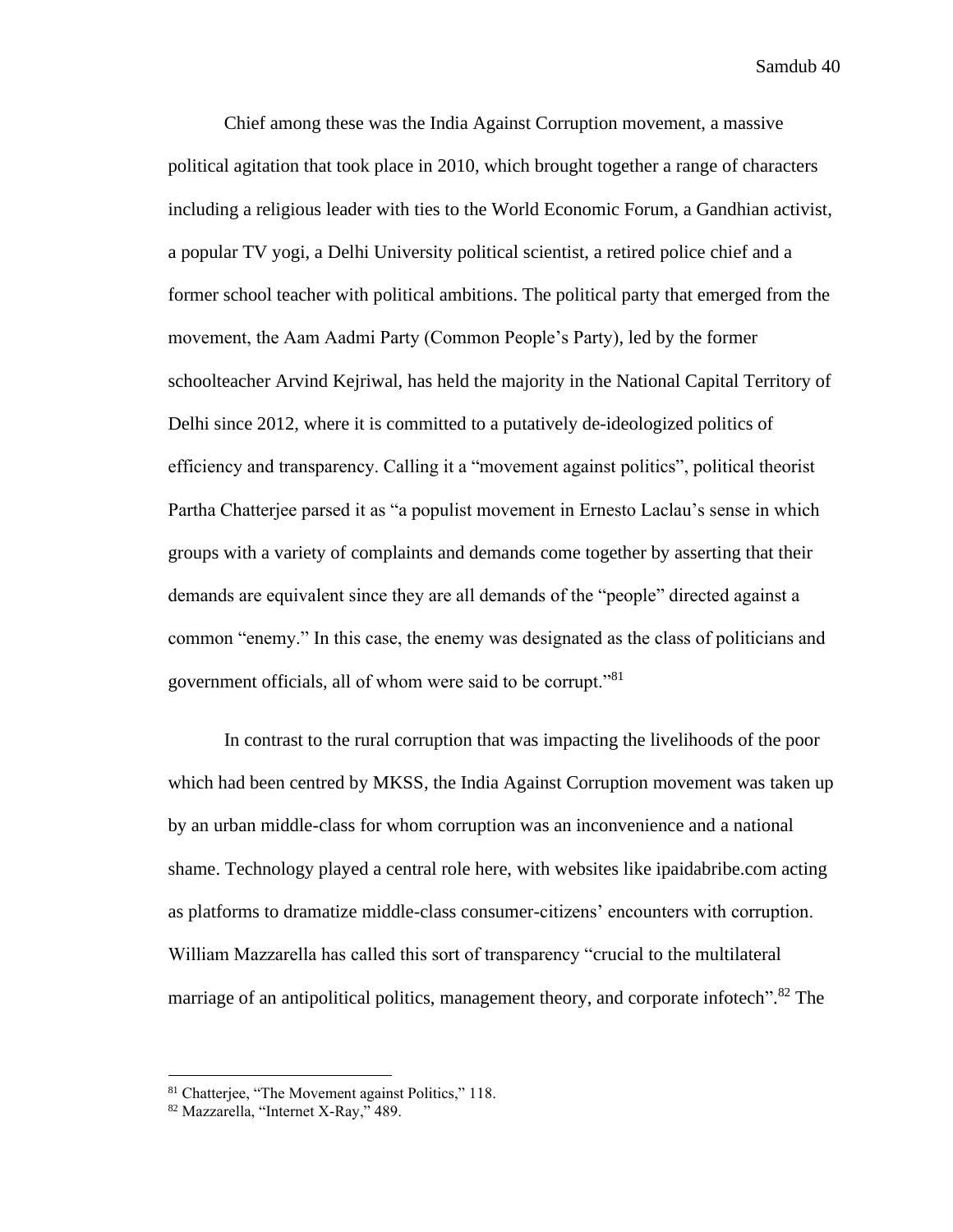"technomoral" language of the AAP, "mixing technocratic languages of law and policy with moral pronouncements", set the stage for the BJP's embrace of transparency and accountability as its own platform.<sup>83</sup>

In the run up to the 2014 elections, a group of savvy young managerial professionals who supported Modi echoed the AAP's calls for accountable governance. As Sunil Khilnani puts it, "the real masterminds of Modi's political campaigns are not shadowy figures wearing RSS uniform under their plainclothes. They are smart, cheery IIT-ians [alumni of Indian Institutes of Technology]<sup>384</sup>. A group that called themselves the Citizens for Accountable Governance (or CAG) sought to project Modi as a dynamic pro-business leader. The group "chose their name in a nod to … the national auditor [the Comptroller Auditor General, with which it shares an acronym], which called attention to corruption during a time of Congress party-led government."<sup>85</sup> It was largely successful in its projection of Modi as a pro-business technocrat. The uneasy coupling of transparency and efficiency, then, composed the technomoral core around which Modi broadened his appeal beyond Hindutva to a neoliberal, globalized aspirational urban middle-class.<sup>86</sup>

<sup>83</sup> Bornstein and Sharma, "The Righteous and the Rightful."

<sup>84</sup> Jaffrelot, *Modi's India*.

<sup>85 &</sup>quot;Cagey."

<sup>&</sup>lt;sup>86</sup> Political scientist Priya Chacko points out that the BJP's embrace of neoliberal economic policy largely followed Modi's rise. Previous BJP leaders had tended to favour more protectionist policies. Chacko, "Marketizing Hindutva."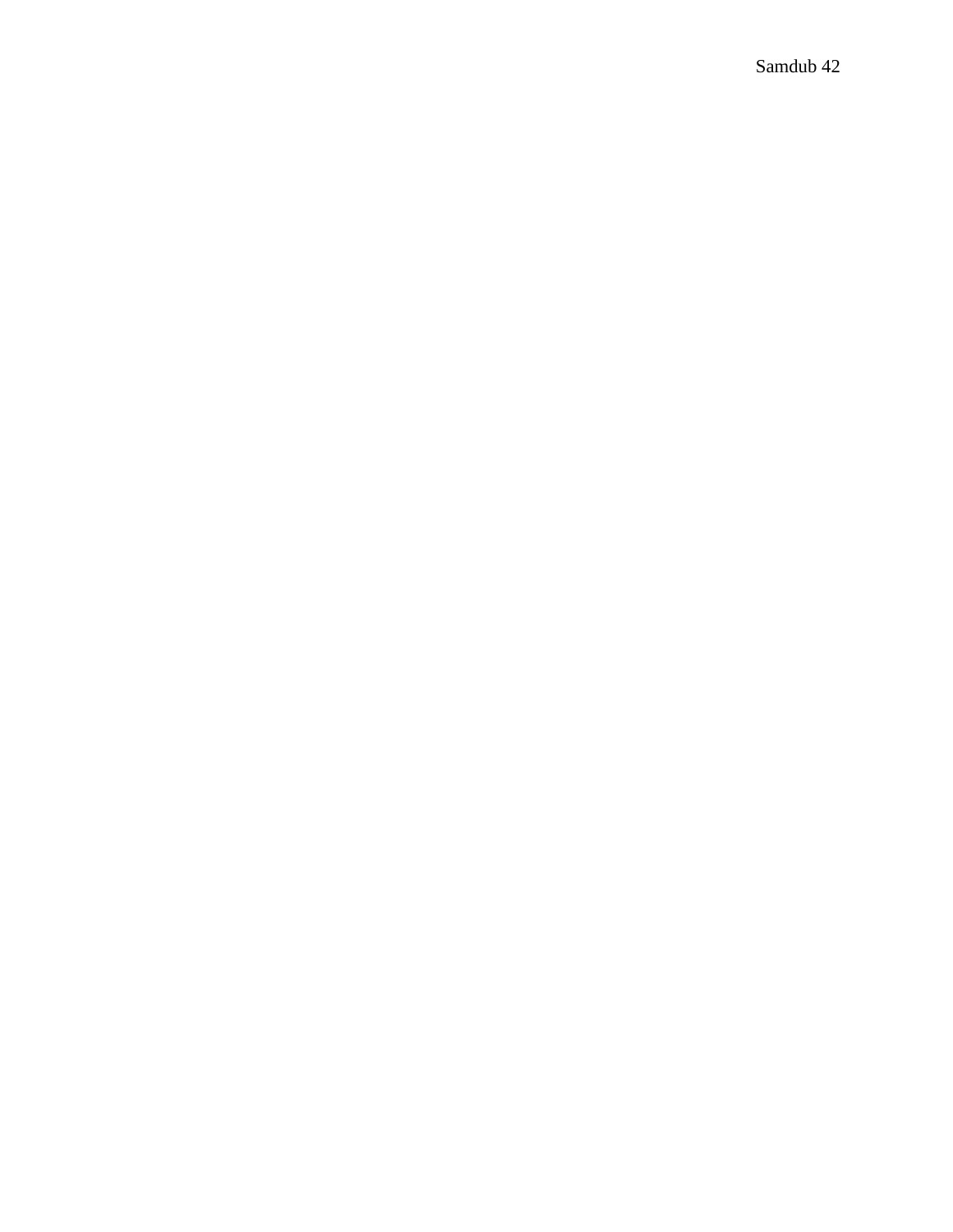# **Identity**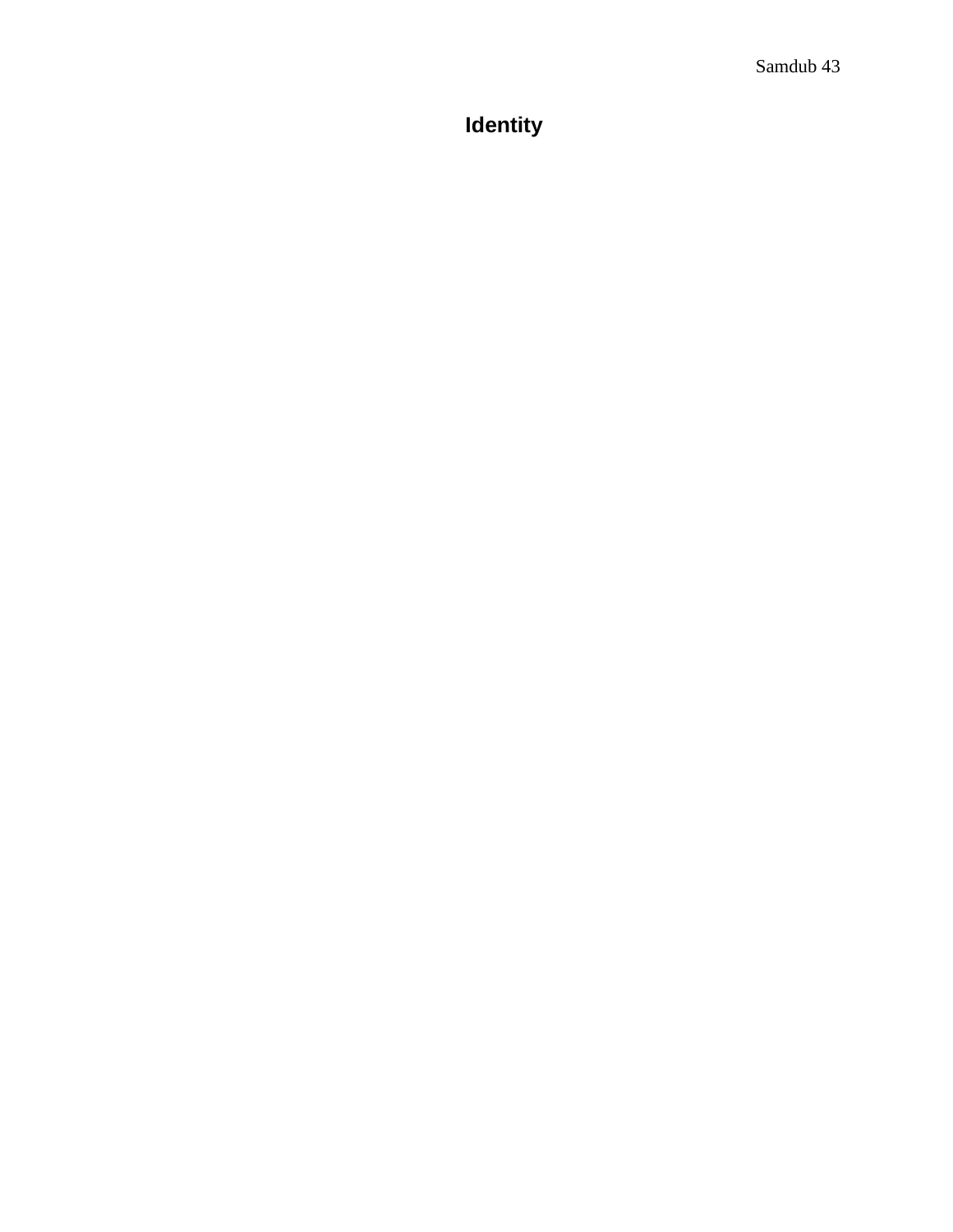"The Aadhaar programme has now conclusively proven that we need not look only to the Silicon Valleys of the world for cutting-edge innovation in technology. Government is an equally fertile environment in which to build such solutions, not as an end in itself but as a means to improve the lives of all 1.2 billion of our fellow Indians."<sup>87</sup>

- Nandan Nilekani

"'Honey,' I confided, 'I think the world is flat.'

How did I come to this conclusion? I guess you could say it all started in Nandan Nilekani's conference room at Infosys Technologies Limited"

- Thomas Friedman

### **Little Aadhaar, Big Aadhaar**

At first glance, the Aadhaar biometric identification project appears to have been laid out impeccably in advance. In stark contrast to the fickleness of most government schemes, which are subject to the vagaries of political will, according to its proponents the project was designed from the beginning. Aadhaar, meaning "foundation" in various Indian languages, has been hailed as "the world's most ambitious and biggest social inclusion

<sup>87</sup> Nilekani and Shah, *Rebooting India*.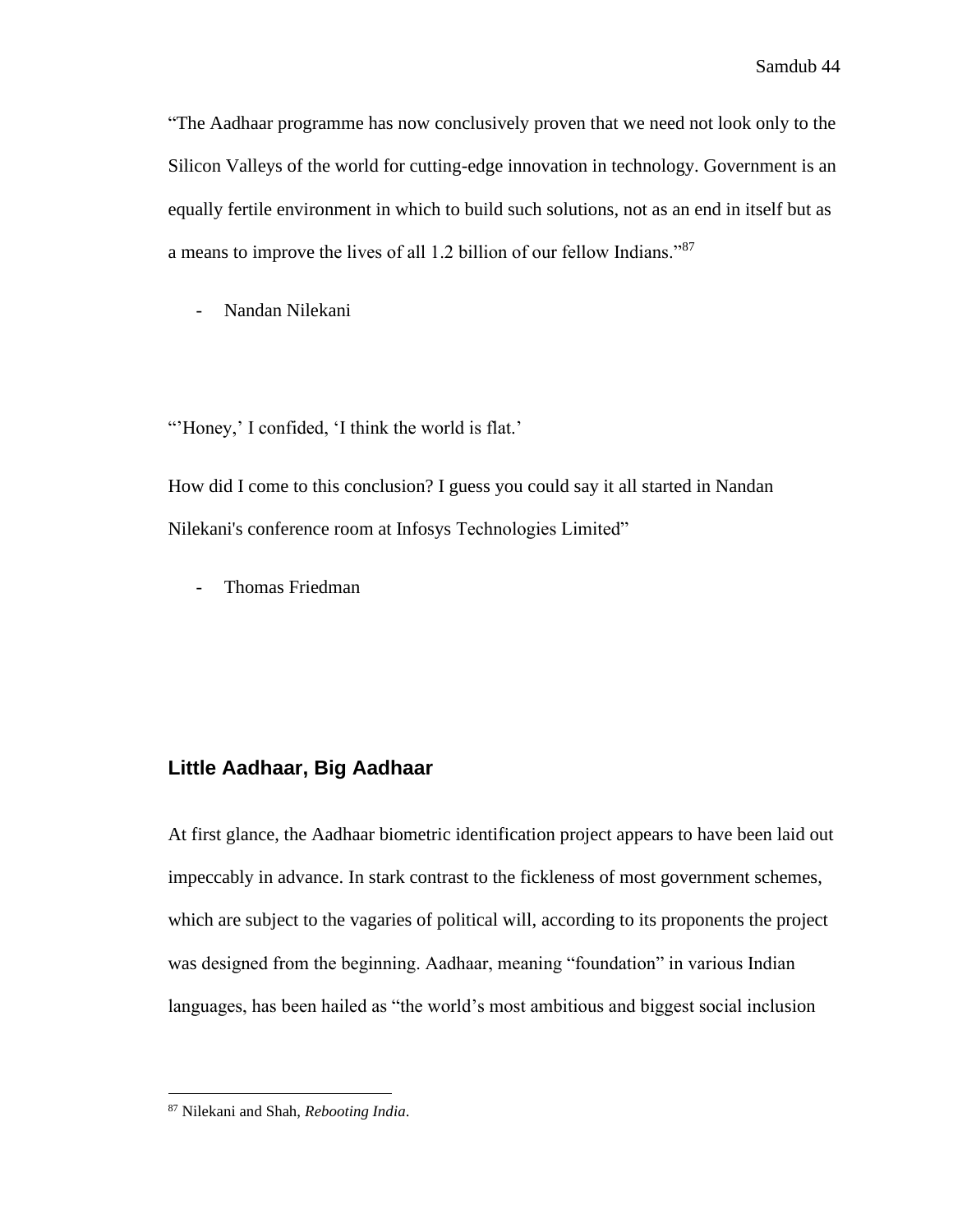program".<sup>88</sup> Begun in 2009, by 2020 Aadhaar had enrolled the fingerprints and retinal scans of over 90% of India's population of 1.3 billion into a centralised database. In exchange for scans of their fingerprints and irises, each Indian is assigned a unique 12 digit number. Today, the combination of this number and biometrics is an inescapable part of life in India and undergirds private enterprises as well as government services.

Aadhaar's billionaire architect Nandan Nilekani is hailed as a visionary. In neoliberal columnist Thomas Friedman's words: "Silicon Valley has 'Steve' – as in Jobs. Seattle has 'Bill' – as in Gates. Omaha has 'Warren' – as in Buffett. And Bangalore has 'Nandan' – as in Nilekani."<sup>89</sup>. Nandan's 2015 book, *Rebooting India*, lays out a detailed vision of how the entire system of Indian government can be remade in the model of Aadhaar. Chapters are devoted to healthcare, voting, government welfare, highway tolls, and even a plan for "a new federal structure". Many of these schemes are currently underway. The legendary founder of Indian tech giant Infosys treats the nation-state, reduced primarily to its economy, as a design problem with neat outcomes and cute diagrams.<sup>90</sup>

Yet despite the image of a grand plan laid out in advance, Aadhaar's designers have also been nimble and agile – to use their own language – in response to changing realities. Questions of public policy are approached with the bluster of a Silicon Valley elevator pitch: "When in the meeting I committed 600 million [enrolments] by March

<sup>88 &</sup>quot;Nandan Nilekani on What It Takes to Build the World's Biggest Social Inclusion Program." <sup>89</sup> Nilekani, *Imagining India*, x.

 $90$  The reduction of the nation-state to an economy, rendered as a machine, as a set of "pipes" or "rails" or "platforms" as Nilekani describes it, has a long history. Timothy Mitchell demonstrates that the discursive construct of "the economy" came about in the mid-twentieth century as a way of imagining development without political upheaval. Mitchell, "Fixing the Economy."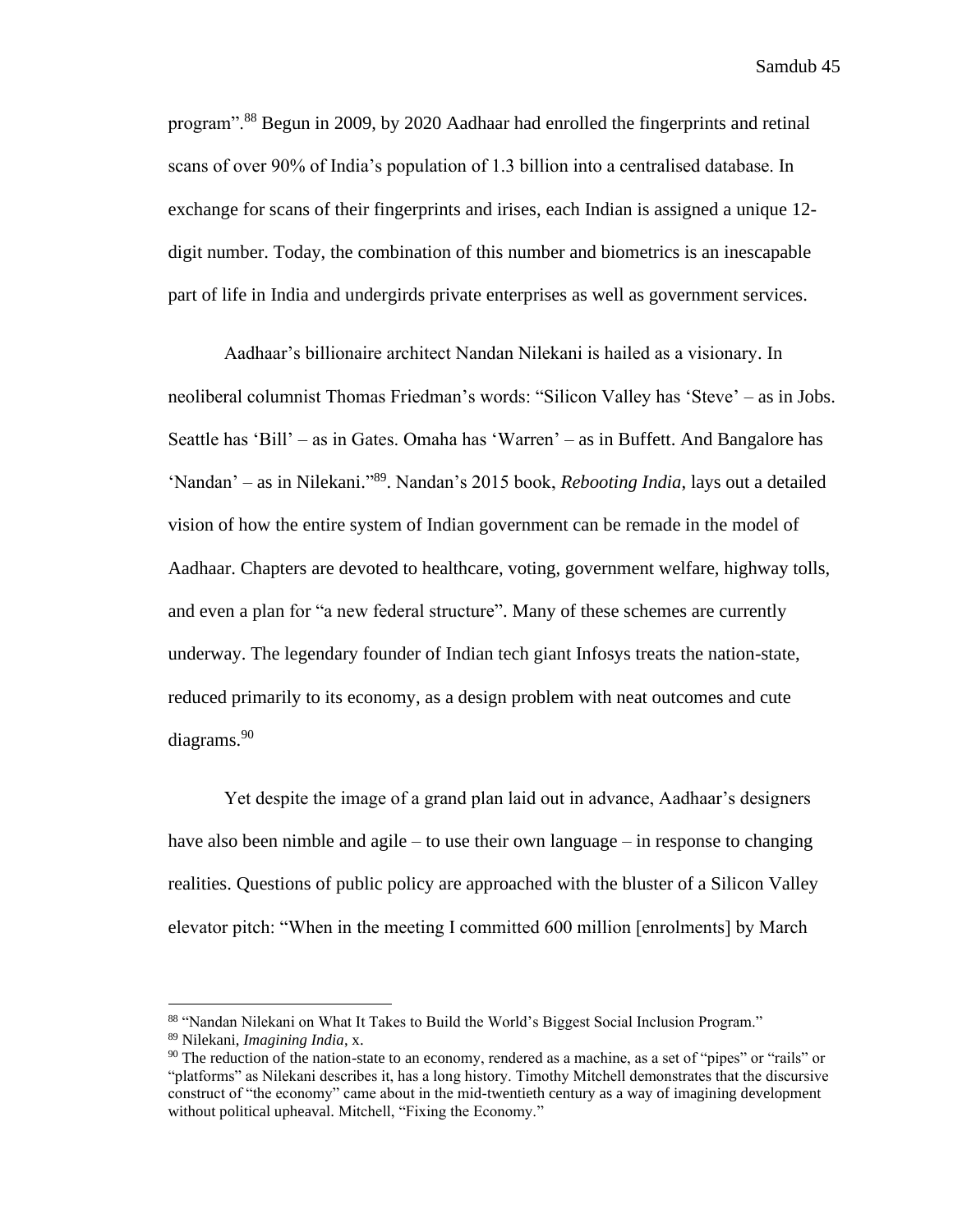2014, I had no clue how to get there. It's a happy situation that we comfortably surpassed it."<sup>91</sup> Developmental problems are treated as "ten grand challenges" that can be solved by "dedicated teams of hundred" working in "ten startups in government". The intractable problems of the postcolonial nation-state are approached with the logic of a hackathon. Aadhaar is a paradigmatic case of what Evgeny Morozov calls "technical solutionism", an approach to the world that regards social and political issues as problems to be solved. 92

A CEO with statesmanly ambitions, Nilekani adapted quickly to Modi's election. In his first book, 2009's *Imagining India*, when Modi was still a regional politician, Nilekani disparaged "all his baggage and his unappealing Hindutva triumphalism"<sup>93</sup>, where the "baggage" in question was the fact that as Chief Minister of Gujarat he presided over a pogrom that resulted in the ethnic cleansing of over 2000 Muslims. In the 2014 elections, Nilekani ran a failed bid for office as a candidate of the opposition Congress Party. But by the time his second book was published in 2015, when Modi was Prime Minister, all references to Hindutva had been dropped, and Modi was enthroned at the very top of the new design of the nation-state: "we firmly believe … that all we need is a start-up in government to address every grand challenge we face…in order to ensure that these projects do no sink under the weight of bureaucratic gravity, it is essential that

<sup>91</sup> Nilekani and Shah, *Rebooting India*, 24.

<sup>92</sup> Morozov, *To Save Everything, Click Here*.

<sup>93</sup> Nilekani, *Imagining India*, 293.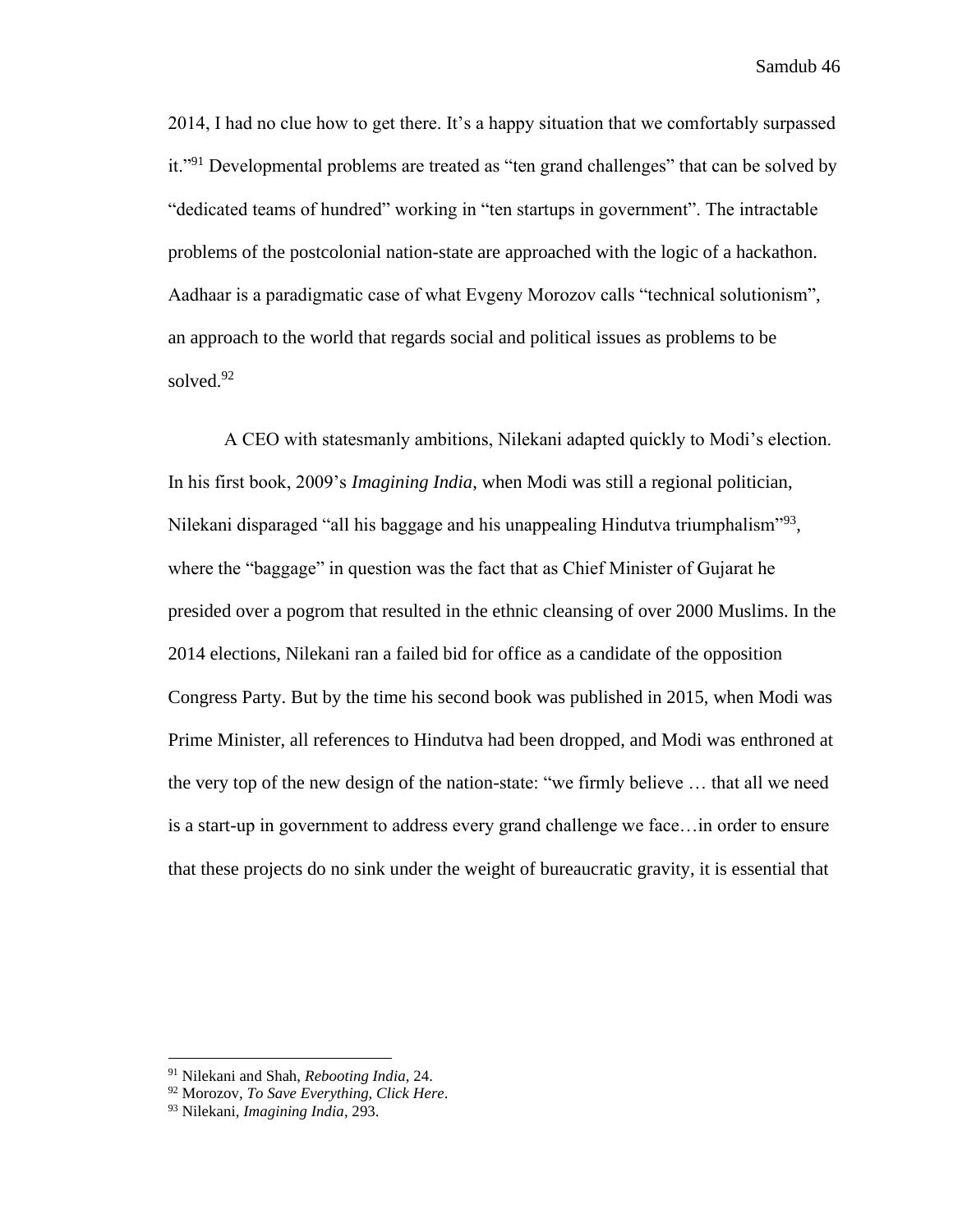they be anchored under the national leader, the prime minister."<sup>94</sup> As Nilekani puts it, he "would rather be right than righteous".<sup>95</sup>

[Figure 1]

But beyond the images of nimbleness and the agility, Media scholar Ashish Rajadhyaksha has argued that "creep", the gradual widening of its use beyond its initial purpose, has always been built into Aadhaar. According to Rajadhyaksha, Aadhaar has always been two creatures: a "Little Aadhaar" that is "lithe, lean-and-mean, up front and visible, and a massively data-guzzling Big Aadhaar lurking in the shadows".<sup>96</sup> This "ghost-image effect" is particularly powerful in matters of citizenship, where from behind the façade of a Little Aadhaar that is apparently agnostic to all markers of culture and identity a Big Aadhaar occasionally emerges, using the forms of enumeration and targeting offered by Aadhaar to render Muslims and other minorities as intruders in the nation.<sup>97</sup> This doubleness is also at work in the "financial inclusion assemblage", whose proponents have maintained that Aadhaar is nothing more than a voluntary,

<sup>94</sup> Nilekani and Shah, *Rebooting India*, 292. Even still, through his network of charities Nilekani continues to fund a growing portion of liberal intellectual and civil society activity in the country. While other tech billionaires have set up universities bearing their names, Nilekani has preferred to fund multiple smaller organizations, often through Rohini Nilekani Philanthropies, which is run by his wife. These include the New India Foundation, the Indian Institute for Human Settlements

<sup>95</sup> Nilekani, *Imagining India*. In this pronouncement we can detect an attempt to move beyond the righteousness that Erica Bornstein and Aradhana Sharma have diagnosed as part of the "technomoral politics" of governance in 21<sup>st</sup> century India. Bornstein and Sharma, "The Righteous and the Rightful." Though perhaps Nilekani is more aptly understood as a pirate, "too smart to be right, too smart to be righteous" Easterling, *Enduring Innocence*.

<sup>&</sup>lt;sup>96</sup> Rajadhyaksha, "Ambivalences of 'Creep': Citizenship, Personhood and the Second Digital Turn."  $97$  Rajadhyaksha demonstrates that Aadhaar was designed alongside another enumerative database, the National Population Register, from the very beginning. While the former had "to do with residents, as a populational anonymization, the other … work[ed] over the same data to create a visibility apparatus for Citizenship that would also weed out the illegal migrants." Rajadhyaksha, Shah, and Hasan, *The Crisis of the Informational Subject: Overload, Creep, Citizenship*, 79.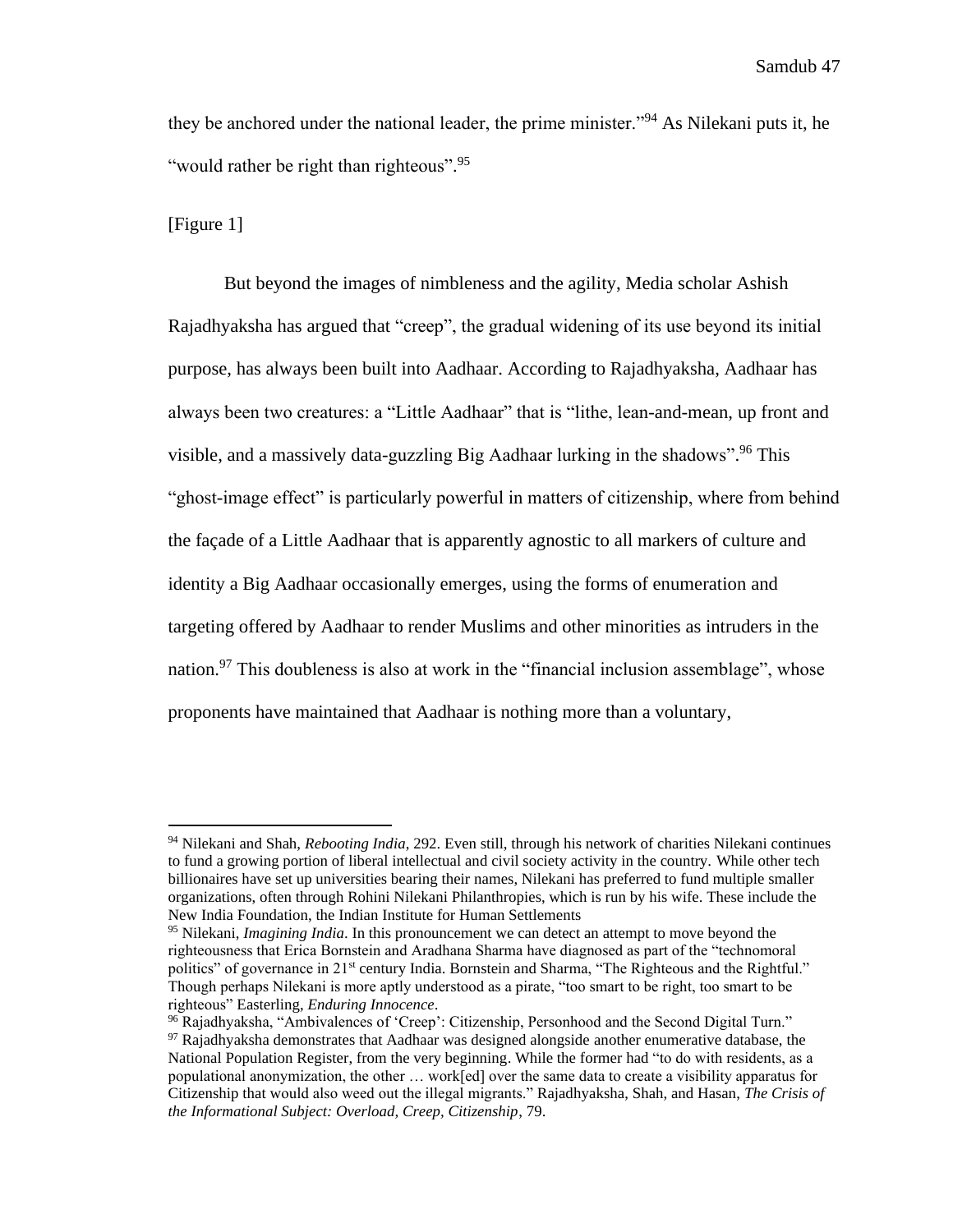"minimalistic" means of verifying identity while also claiming it as the basis for a new form of development.<sup>98</sup>

### **Financial Inclusion and Actually Existing Entrepreneurship**

Aadhaar's scope has slowly but surely expanded, from an initial proposal for making government services more efficient to a plan to entirely reorganize the Indian economy and nation under the sign of "financial inclusion". In its initial articulation, Aadhaar, known simply as UID (Universal Identity Document), was supposed to address corruption and "leakages" in the Indian welfare system by verifying the identity of welfare recipients. Nilekani's first book, published in 2009, doesn't mention the phrase "financial inclusion" even once. Though he was clearly already interested in what urban theorist Ananya Roy calls "poverty capital" – a way of "doing well by doing good" to use a phrase from management guru CK Prahalad $99 -$ he had not yet settled on financial inclusion as his modus operandi.<sup>100</sup> Before long, the promise of financial inclusion – and the promise of improving the conditions of life of the poor rather than simply improving government efficiency – came to be central to Aadhaar.

While interventions to bring banking to the poor have taken place since the All-India Rural Credit Surveys of the 1950s, these efforts took on a new character in the 1990s and 2000s. In this period microfinance efforts were first routed through Women's

<sup>98</sup> Schwittay, "The Financial Inclusion Assemblage."

<sup>99</sup> Prahalad, *The Fortune at the Bottom of the Pyramid*.

<sup>100</sup> Roy, *Poverty Capital*.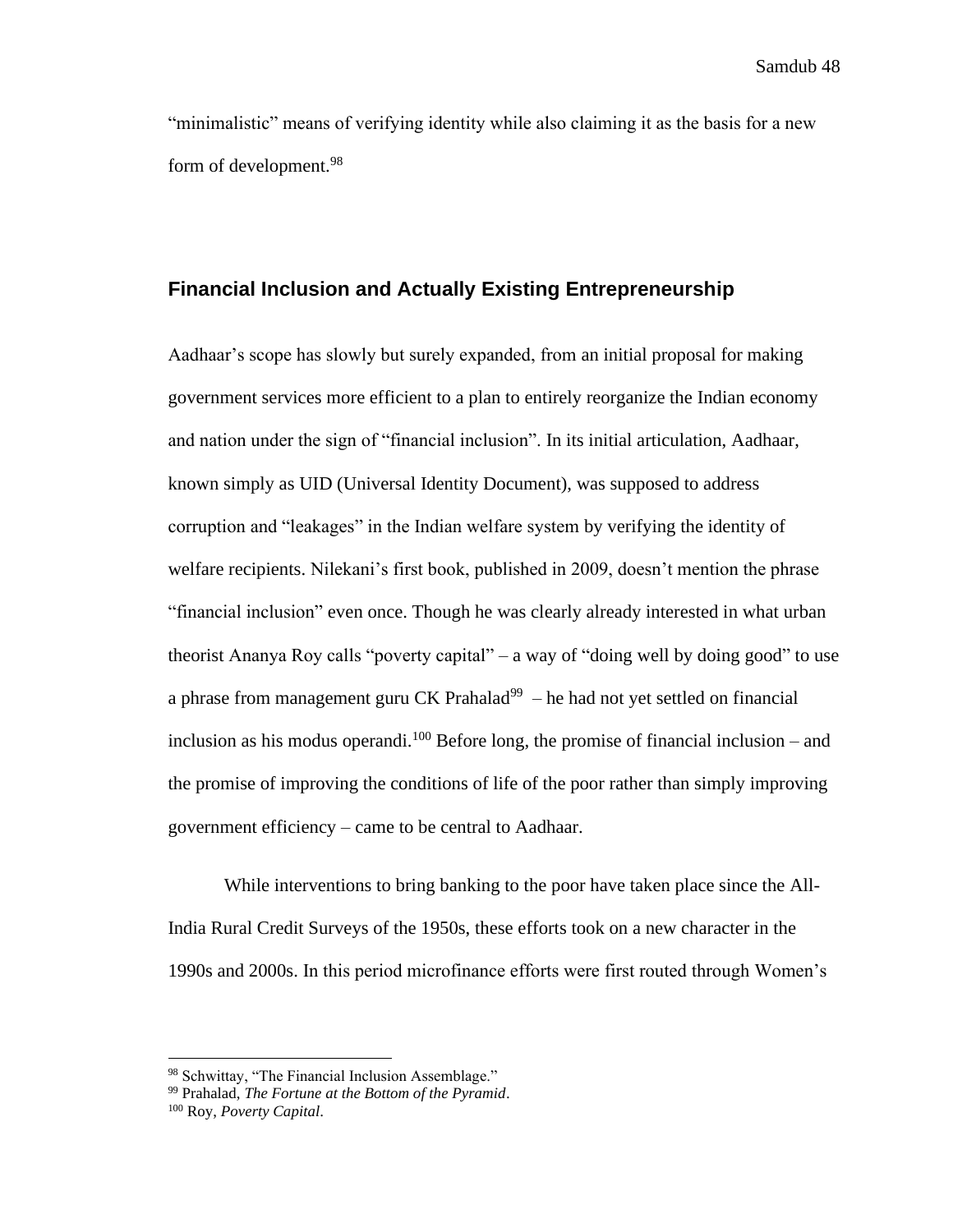Self Help Groups and then through "non-banking financial institutions" modelled on the experiments of Mohammed Yunus, who won the Nobel Prize in Economics in 2006 for inventing microcredit, a form of small-scale lending that was taken up across the global south as a preferred form of developmental intervention.<sup>101</sup> By the late 2000s, following the publication of a report on financial inclusion by the Rangarajan Committee and a microfinance crisis in Andhra Pradesh, the Reserve Bank of India (RBI) was encouraging mainstream banks to enter microfinance, to open new branches in small towns and to create new banking products aimed at financial inclusion. For the RBI, financial inclusion included having a checking account, a savings account, a credit card and being able to use the bank system to send and receive money.<sup>102</sup>

But identity was a problem for mainstream banks, as unlike more informal and local banking systems, their formalized systems could not depend on social relationships to verify identity. Instead, they needed codified markers like photographs, addresses and biometrics that could function at a national scale. Aadhaar pitched itself as the answer to this problem. By 2012, the ability to verify identity based on Aadhaar was expanded to private companies, allowing them to use Aadhaar to comply with the government's Know Your Customer (KYC) requirements. Globally, stringent KYC requirements had been promoted by the US government in the wake of 9/11, putatively to clamp down on money laundering for terrorism.<sup>103</sup> While KYC requirements for opening a bank account, acquiring a SIM card or registering for a government programme previously required the

<sup>&</sup>lt;sup>101</sup> According to Joanne Meyerowitz, Yunus had asked investors to "change the character of capitalism" radically" by replacing "maximization of profit" with "doing good to people and the world." Meyerowitz's excellent book is about the centrality of women to global discourses of microcredit. Meyerowitz, *A War on Global Poverty*.

<sup>102</sup> This history is mainly from Sriram, "Identity for Inclusion."

<sup>103</sup> Breckenridge, *Biometric State*.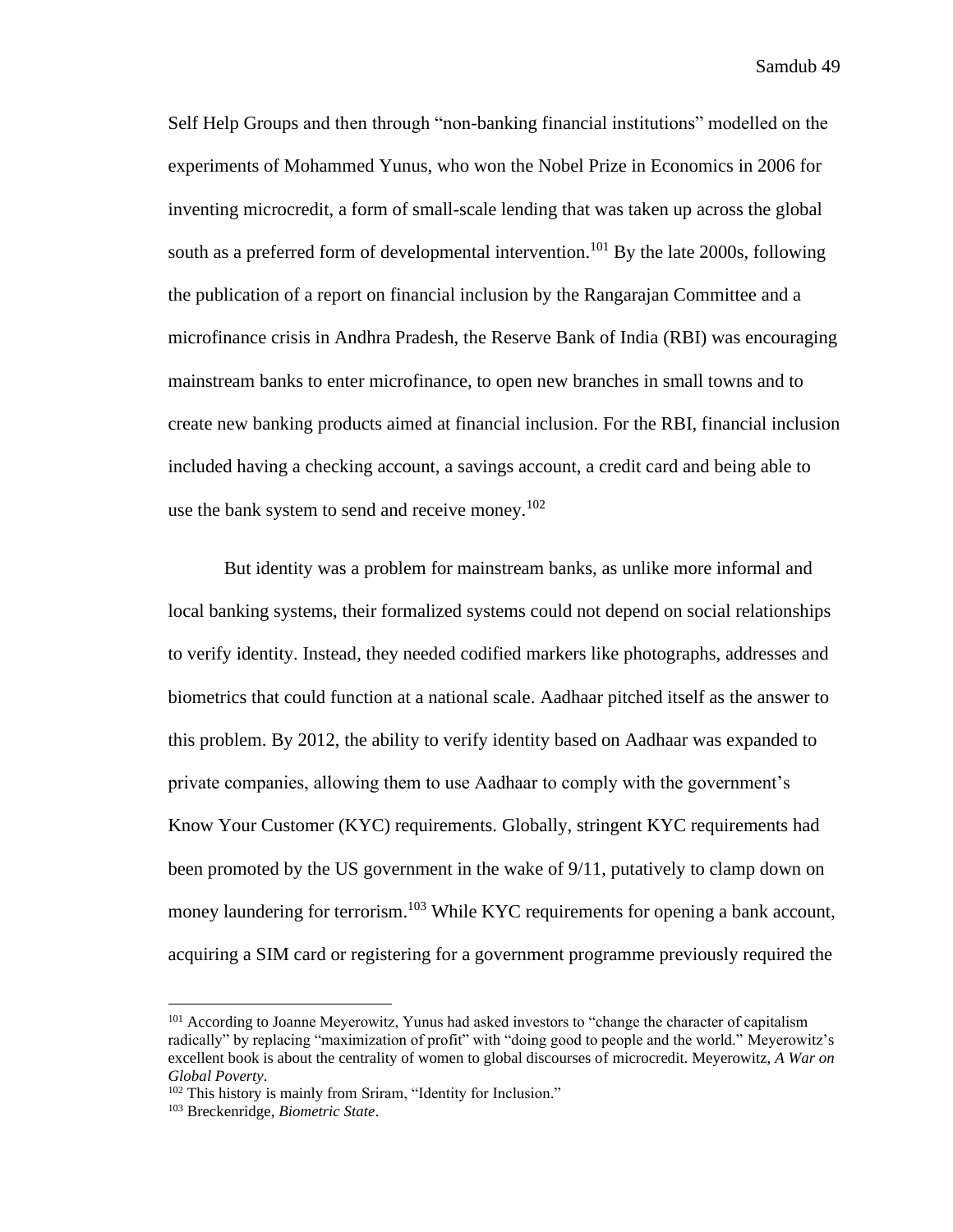submission of multiple forms, proofs of address and identity, passport photographs and so on, in the wake of Aadhaar, fingerprint-based biometric authentication takes care of all these requirements. In place of messy, slow paper-based documents submitted in duplicate, a fingerprint could instantly verify that you are who you say you are.<sup>104</sup> The success of Aadhaar in facilitating KYC processes meant that it had a strong position in determining the course of financial inclusion. As a result, MS Sriram argues, the RBI's comprehensive definition of financial inclusion, which included savings accounts and credit cards, was largely abandoned and the major focus of financial inclusion efforts became micropayment transactions, which could also be facilitated by Aadhaar.<sup>105</sup> To use Ashish Rajadhyaksha's turn of phrase, Aadhaar became "the cog that sought to define the wheel itself".<sup>106</sup>

By December 2009, Nilekani had been invited to head the new Unique Identification Development Authority of India (UIDAI). At a meeting between the UIDAI, Reserve Bank of India, the National Payments Corporation of India and "all major banks", the link between Aadhaar, the banking system and "micropayments" – the basis of financial inclusion – was chalked out.<sup>107</sup> In 2010, the landmark UIDAI report "Creating a Unique Identity Number for Every Resident in India" dedicated a small section towards the end to "one of the potential applications of the UID – the use of the

<sup>&</sup>lt;sup>104</sup> According to historian Keith Breckenridge, "biometric tools have ... commonly been used to curtail or obliterate an existing (and often inadequate) system of documentary government. An effort to escape the limits of the old paper state – of slow, susceptible or unreliable bureaucratic processing, of forgery, deception and translation in the preparation of documents – lies at the core of the effort to develop biometric identification technologies. And this political imperative – to sweep away the slow and messy and unreliable paper-based systems of government – remains a key part of the appeals of these systems". Breckenridge, 18.

<sup>105</sup> Sriram, "Identity for Inclusion."

<sup>&</sup>lt;sup>106</sup> Rajadhyaksha, "Ambivalences of 'Creep': Citizenship, Personhood and the Second Digital Turn."

<sup>107</sup> Nilekani and Shah, *Rebooting India*, 58.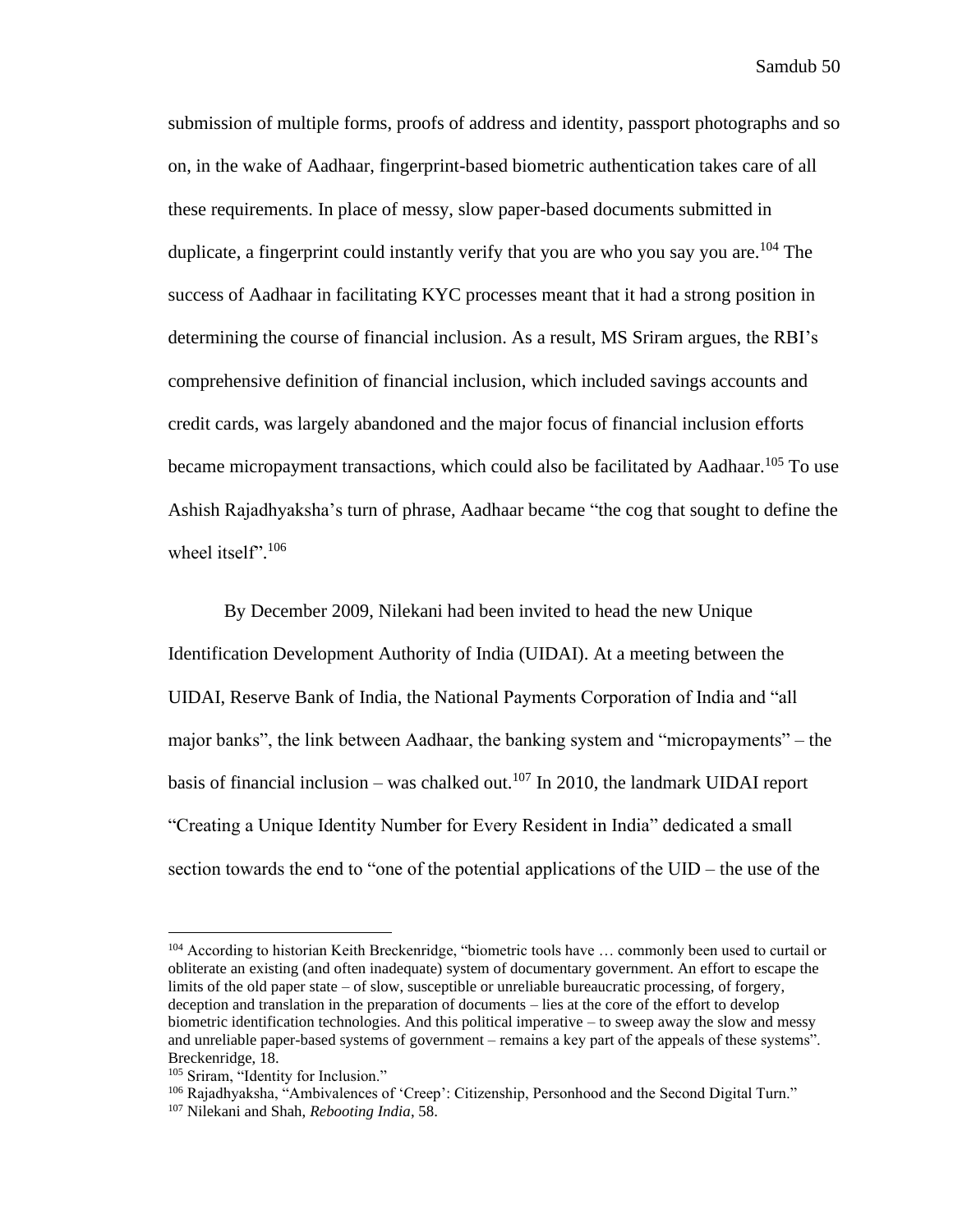number in driving financial inclusion, and in enabling a micropayments solution that the poor can use to access financial services".<sup>108</sup> By the publication of Nilekani's second book in 2015, "financial inclusion", by now reshaped around microtransactions, was the key to the nation's developmental problems: "a nation cannot progress when a huge number of its citizens are cut off from accessing the fruits of the country's development." 109

Microtransactions infrastructures were gradually added to Aadhaar. The Aadhaar-Enabled Payments System (AEPS) was launched in 2011, enabling the government to disburse welfare directly into recipients' bank accounts (opened smoothly using Aadhaar's KYC technology). The possibility of doing so changed the welfare landscape dramatically, with so-called "Direct Benefit Transfer" being promoted everywhere as an alternative to in-kind welfare disbursements. Instead of receiving grains or gas cylinders, the plan was for welfare recipients to receive money directly in their bank accounts. AEPS was followed in 2016 by Unified Payments Interface (UPI), a protocol that can be used by private players for interoperable microtransactions and has been the foundation of some of India's biggest and most celebrated tech "unicorns", enabling them to create payments apps like PayTM and PhonePe.

Seeing Indian capitalism as "lacking", Aadhaar aimed to transform not-yetcapitalist – in Nilekani's words, "feudal" – subjects into proper capitalist consumers.<sup>110</sup>

<sup>109</sup> Nilekani and Shah, *Rebooting India*, 50.

<sup>108</sup> Unique Identification Development Authority of India, Planning Commission, "Creating a Unique Identity Number for Every Resident in India," 39. A draft version of this document, leaked by Wikileaks on November 2019, does not contain a section on payments.

<sup>110</sup> This is part of a long tradition of reading "Indian history in terms of a lack, an absence, or an incompleteness that translates into 'inadequacy'"Chakrabarty, *Provincializing Europe*, 34.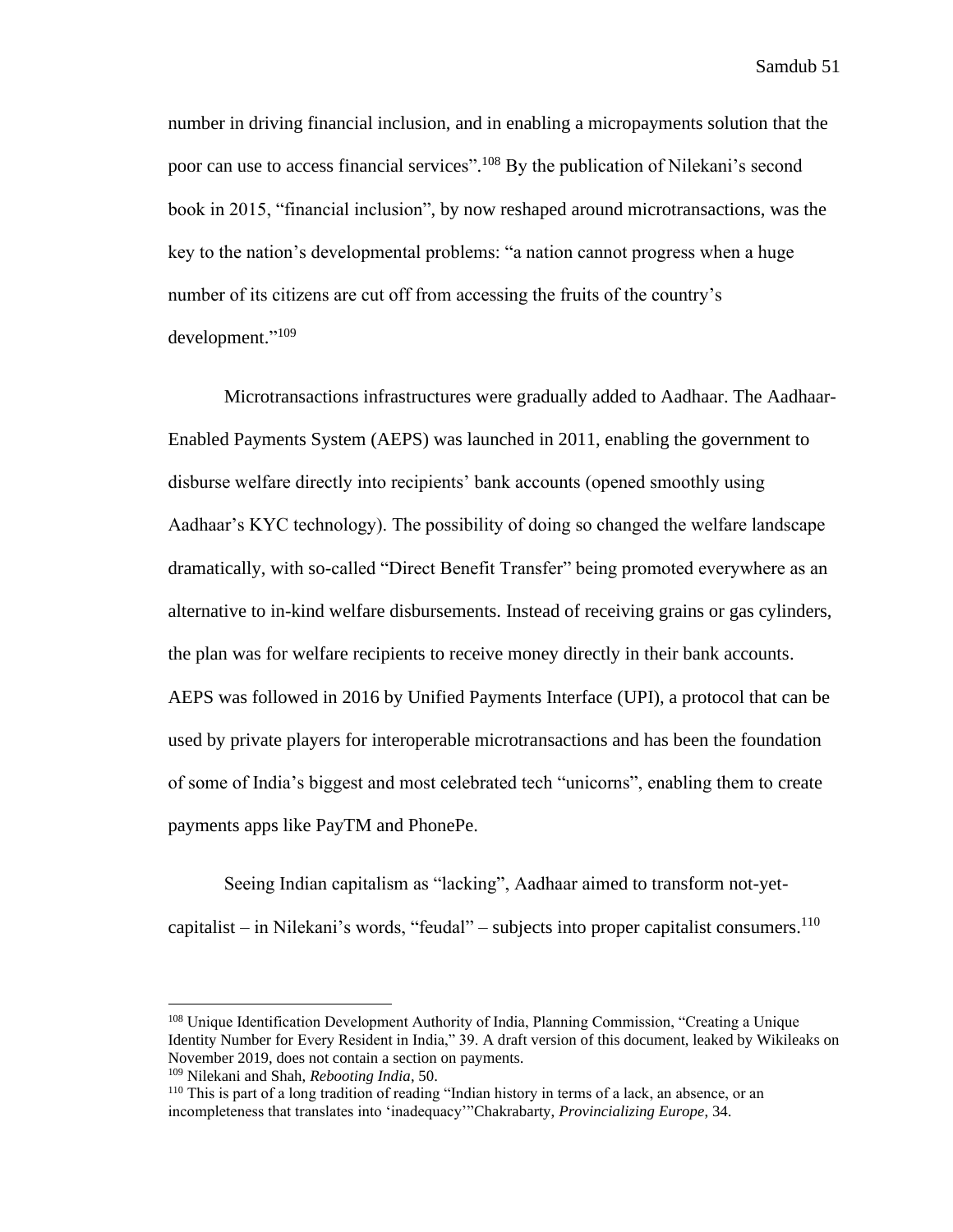Financial inclusion would not be about helping the poor build up savings but lubricating the exchange of money within a consumer economy. In the 1980s and 1990s, advertising was a major site through which Indians were "trained" to be proper capitalist consumers, often resulting in alignments between the state and large corporations.<sup>111</sup> Instead of training consumers through images, the preferred modality of Aadhaar-enabled financial inclusion is the creation of a new interface, an intervention in the infrastructure of exchange itself. Rather than an incomplete capitalism being conceived of as a problem of purchasing habits, it had become a problem of creating new, non-leaky channels between the state, corporations and citizens. A World Bank blog post lays it out baldly: "Digital ID systems can help companies reduce operating costs associated with regulatory compliance (e.g., electronic know-your customer—eKYC), widen customer bases, generate new markets, and foster a business-friendly environment more broadly."<sup>112</sup> As a technology that is capable of transforming the unbanked into the banked – by facilitating KYC – Aadhaar constitutes the category of the unbanked as the problem to be fixed through eradication.

While the proponents of financial inclusion argue that informality is a problem of visibility (globally, digital IDs are promoted as a way of formalizing the "invisible billion<sup>"113</sup>), the vast majority of people enrolled in Aadhaar already had some form of official ID and had been counted for over a century in India's decennial census.<sup>114</sup> The

<sup>111</sup> Mazzarella, *Shoveling Smoke*.

<sup>112</sup> World Bank, "Inclusive and Trusted Digital ID Can Unlock Opportunities for the World's Most Vulnerable."

<sup>113</sup> World Bank.

<sup>&</sup>lt;sup>114</sup> In fact what appears informal has, like all aspects of modern Indian society, been shaped in profound ways by such technologies of governmentality. For more, see Cohn, "The Census, Social Structure and Objectification"; Chatterjee, *Empire and Nation*.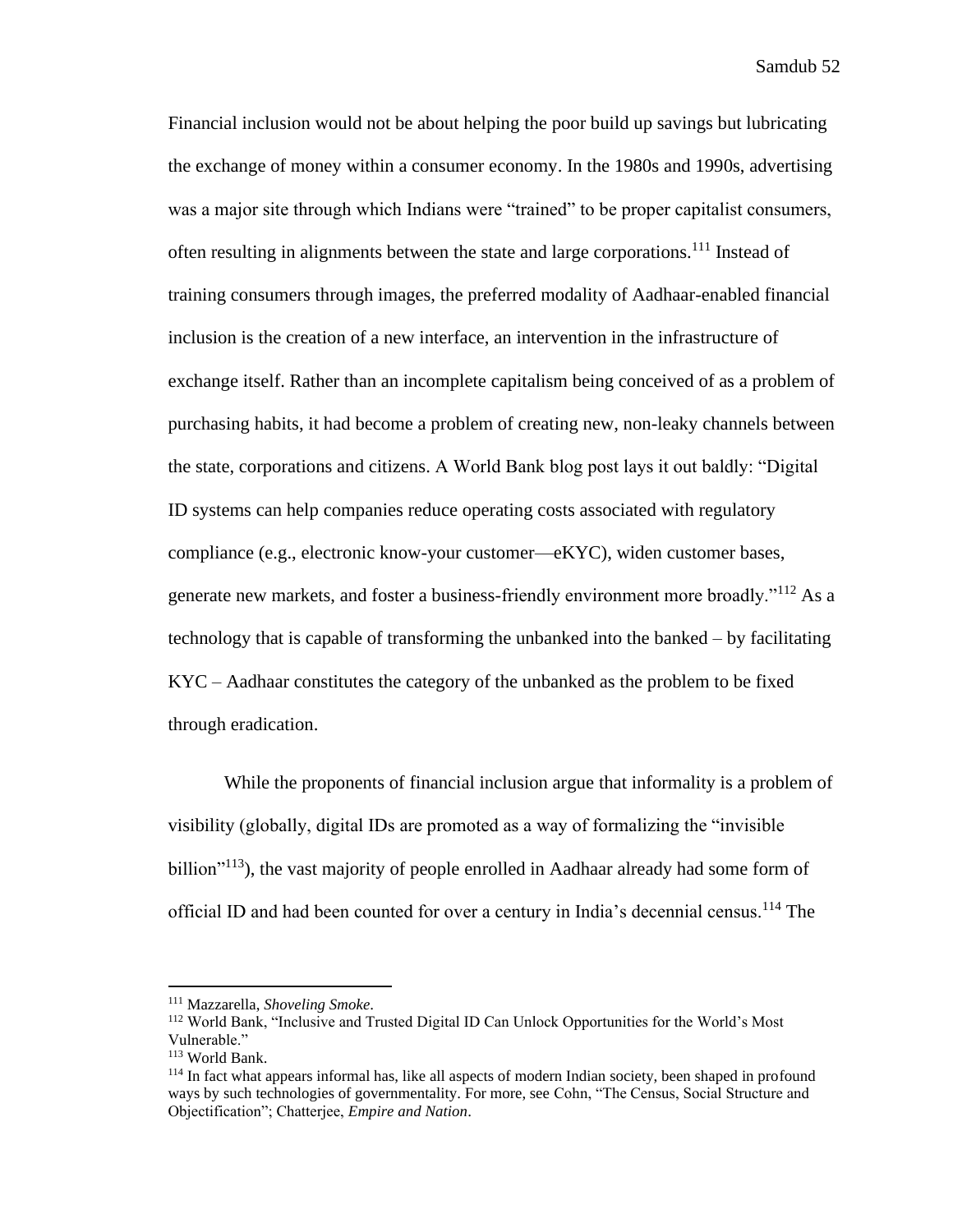rhetorical thrust of Aadhaar's attempted destruction of informality builds on widespread notions of informality as "a domain of survival by the poor and marginalized".<sup>115</sup> But as recent scholarship – especially of cities in the global South – reminds us, spaces of informal exchange are often sites of resistance, persistence and innovation with thriving commerce and entrepreneurship. Even in environments saturated with digitality, where access is not a problem of exclusion, informality continues to persist, often in ways that theorists find particularly hopeful.<sup>116</sup> Contrary to the rhetoric of financial inclusion, as James C Scott argues, informality itself is not necessarily a source of exclusion; rather, it is often a way of coping with inequality and uneven development.<sup>117</sup>

Rather than referring to an empirical condition, urban theorist Ananya Roy argues that informality is a designation of exception that suspends the normal order: "the state has the power to determine what is informal and what is not, and to determine which forms of informality will thrive and which will disappear".<sup>118</sup> The designation of vast parts of the population of India as "informal" is contiguous with a range of forms of exception that the state uses to legitimise various interventions, from slum clearances to digital identity projects. As Ananya Vajpeyi argues, "informal workers, landless peasants, casual labor, dispossessed farmers driven by new global trade régimes to mass suicide, tribals at the receiving end of ecocidal development, the slumdwelling urban poor, illegal immigrants from neighboring nations, riot survivors, 'oustees', 'detainees', and victims of insurgent and separatist movements forced to relocate within the country", all exist in

<sup>115</sup> Bhan, *In the Public's Interest*, 8.

<sup>116</sup> See, for example, Sundaram, *Pirate Modernity*.

<sup>117</sup> Scott, *Seeing like a State*.

<sup>118</sup> Roy, "Urban Informality," 149.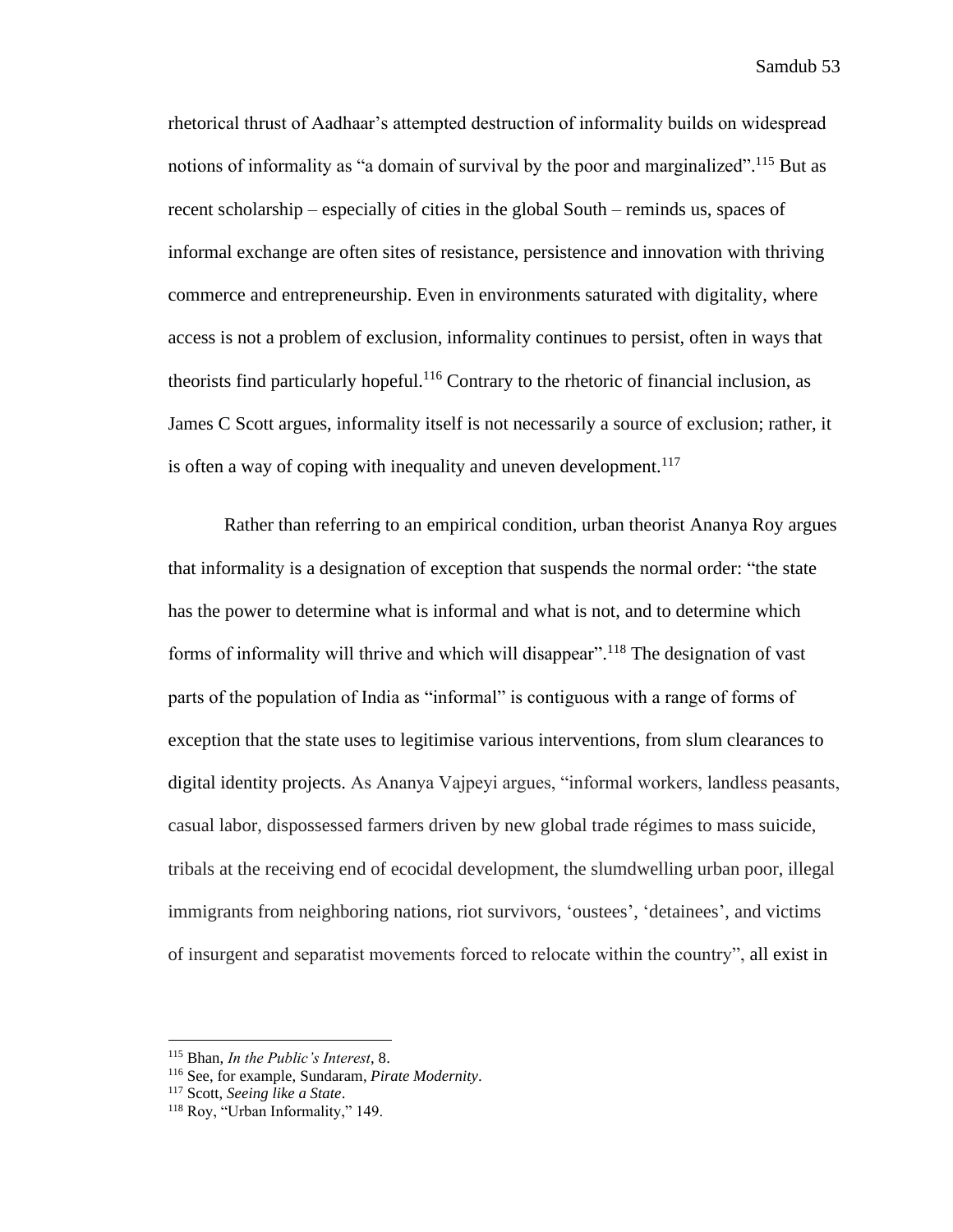states of exception against which formal society and economy are constructed.<sup>119</sup> But far from rescuing them from a state of precarity, the concrete processes of "financial inclusion" consecrate the informal as a new site for state-facilitated extraction.

By 2015, Nilekani was advocating the Aadhaar approach – where a "startup within a state" builds infrastructure and protocols for governmental and private use  $-$  as a way of reorganizing all domains of the country's governance. In 2016, with the Modi government's commitment to "Digital India" now well under way, this approach was formalized as "India Stack". A set of Application Programming Interfaces (APIs), India Stack was developed by the think tank Indian Software Product Industry Roundtable (iSPIRT), a relatively new industry body whose mission is to transform the Indian tech industry from a focus on services for overseas clients to consumer products for a new generation of internet-enabled Indians, turning India into a "Product Nation". Its initial website promoted the creation of India Stack as "similar to the creation of the Internet", enabling "private players [to] focus on building customer facing solutions that ride on India Stack".<sup>120</sup> Among iSPIRT's volunteers were many designers of Aadhaar and former UIDAI employees who were now cashing in on the system they had built. Vinod Khosla, the Silicon Valley venture capitalist who Forbes has called "one of the most influential people in business", was at the forefront of opening Aadhaar up for commercial use.<sup>121</sup>

Recently, Nilekani has contrasted the Western model of the internet, which is fuelled by advertising and led to the emergence of Google and Facebook's "surveillance capitalism", with an Indian transaction-fuelled model that supposedly empowers "micro-

<sup>119</sup> Vajpeyi, *Prolegomena to the Study of People and Places in Violent India*.

<sup>120 &</sup>quot;IndiaStack."

<sup>&</sup>lt;sup>121</sup> Thaker, "The New Oil: Aadhaar's Mixing of Public Risk and Private Profit."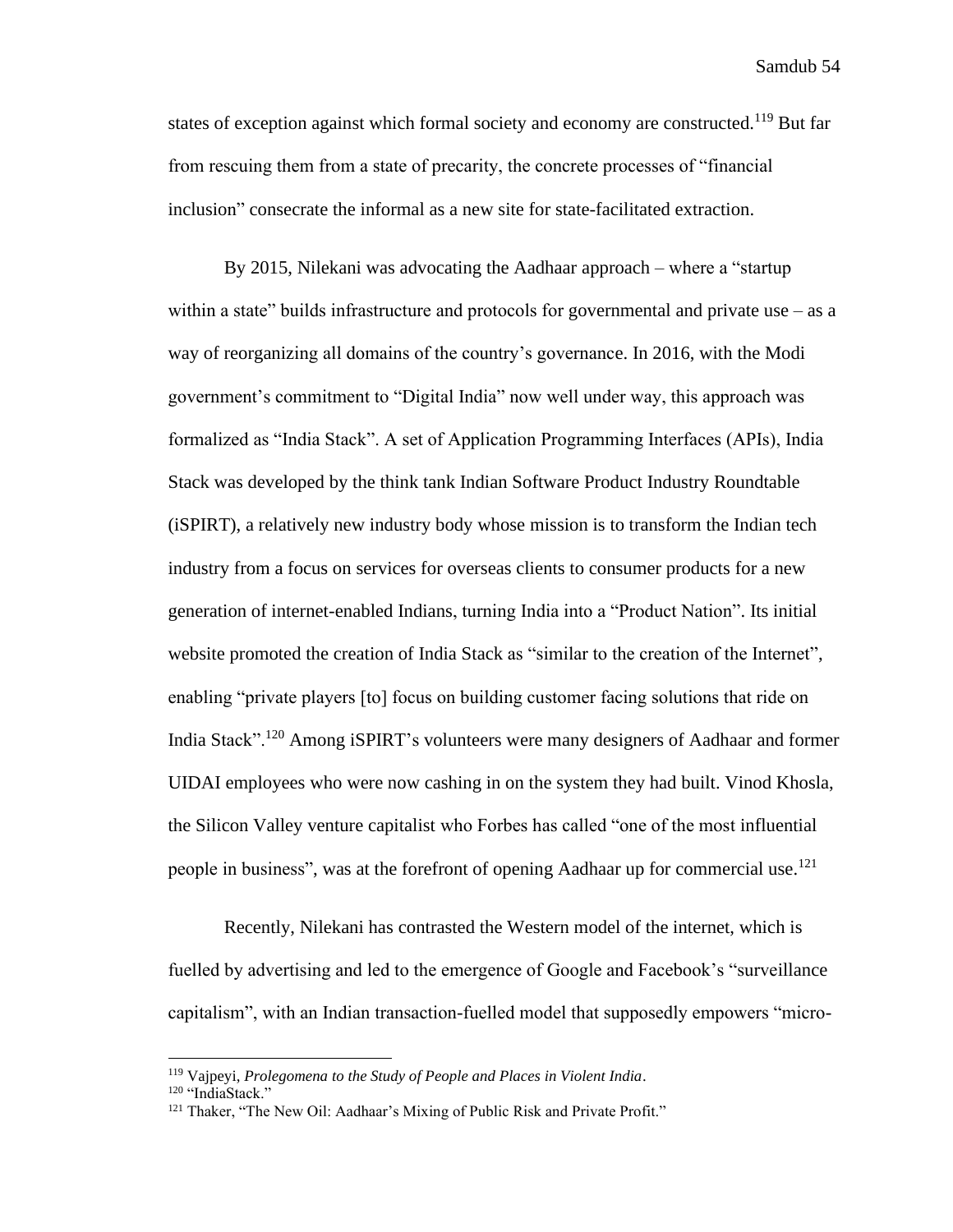entrepreneurs". "The West created monopolies, we democratised data", he says in one interview.<sup>122</sup> Aadhaar had completed its transition from a technology to provide welfare more efficiently to the foundation of a state-led model for reconciling development and private profit. For Nilekani, entrepreneurialism and innovation is the promise of "democratization", supposedly throwing open previously inscrutable techno-managerial systems that existed in the domain of experts to the people.

Despite the promise of financial inclusion and microentrepreneurship, the actors that have benefited the most from Aadhaar and the India Stack have been a small coterie of Bangalore elites, the country's largest banks and telecommunications companies, and the odd startup. According to India Stack's current, much glossier website, the use of Aadhaar for KYC, for example, drove down costs for onboarding new customers for banks from \$23 per customer to  $$.15<sup>.123</sup>$  Meanwhile, Aadhaar enabled payments fuelled the rise of some of the country's biggest startups, the micropayments apps Paytm and PhonePe. The combination of Aadhaar-enabled KYC and creative misreadings of regulations enabled mobile phone network Reliance Jio to enrol more than a million customers a day, making its parent company Reliance India Limited (already one of the country's biggest corporations) the most valuable company in India and its director Mukesh Ambani the richest person in Asia.<sup>124</sup> Business journalist Harish Damodaran

<sup>&</sup>lt;sup>122</sup> Jain, "The West Created Monopolies, We Democratised Data."

<sup>123</sup> "India Stack."

 $124$  Block, "How Reliance Jio Is Monopolising the Telecom Sector." Mukesh Ambani may have even played a role in getting Modi to take up Aadhaar, which he had previously campaigned against because it had been an opposition project: "One knowledgeable observer speculated that, although Nandan Nilekani had contested the south Bangalore parliamentary seat as a candidate of the Congress party (he lost to his BJP rival in the election), this did not prevent a meeting with Prime Minister Narendra Modi, especially if a common friend, such as the multi-billionaire Indian business magnate Mukesh Ambani, had arranged it." Sathe, "Managing Massive Change."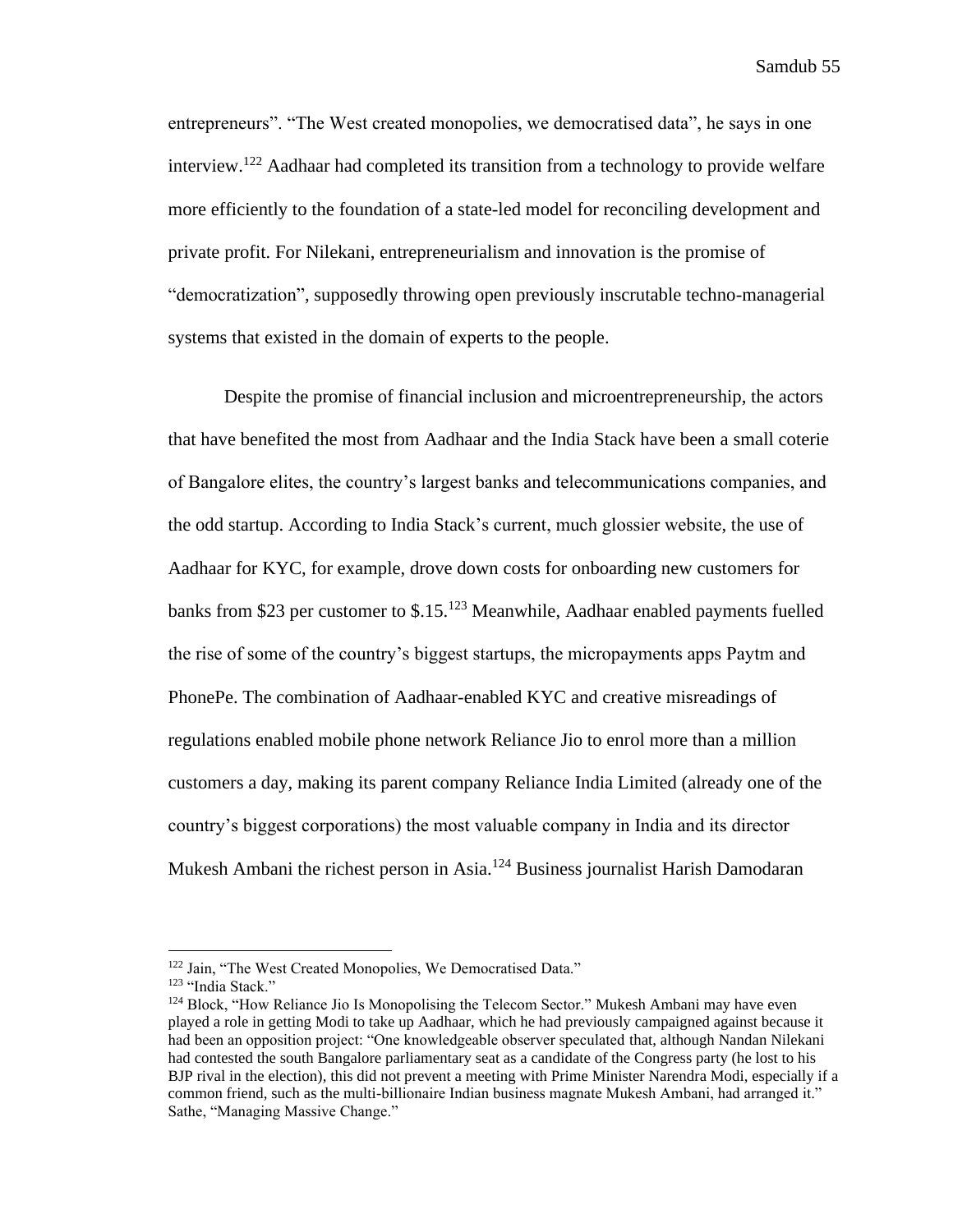points out that Indian capitalism after 2014 is characterised more than ever before by large conglomerates that align themselves with the state's policy goals.<sup>125</sup> And as he points out elsewhere, all these corporate houses continue to be owned and run by India's traditional business castes.<sup>126</sup> Journalist Aria Thaker characterises the enrichment of these actors though Aadhaar as a system that "mix[es] public risk and private profit".<sup>127</sup>

# **Targeting, or the Ontology of the Parasite<sup>128</sup>**

According to Aadhaar's proponents, the Indian government's welfare systems were corrupt, inefficient, and plagued by "leakages". As Aadhaar's semi-official biographer Shankar Aiyar puts it: "successive governments crafted public programmes for the needy but found benefits being cornered, if not captured by the politically muscular."<sup>129</sup> These "leakages" were identified as one of the main reasons that governmental welfare, the instruments of the tactically extended state, were failing to eradicate poverty. Devesh Kapur and his collaborators, for example, argued that as much as 70% of total benefits disbursed by the state were being lost to leakages.<sup>130</sup> According to Aadhaar's proponents, a form of unique identification was necessary in order to verify that welfare benefits were only going to their deserving, intended recipients. The use of biometrics – fingerprints and retina scans – which could definitively identify a body promised to put an end to

<sup>&</sup>lt;sup>125</sup> Damodaran, "From 'entrepreneurial' to 'Conglomerate' Capitalism."

<sup>126</sup> Damodaran, *India's New Capitalists*.

<sup>&</sup>lt;sup>127</sup> Thaker, "The New Oil: Aadhaar's Mixing of Public Risk and Private Profit."

<sup>&</sup>lt;sup>128</sup> See Galison, "The Ontology of the Enemy."

<sup>129</sup> Aiyar, *Aadhaar*, 5.

<sup>130</sup> Quoted in Rajadhyaksha, Shah, and Hasan, *The Crisis of the Informational Subject: Overload, Creep, Citizenship*, 76.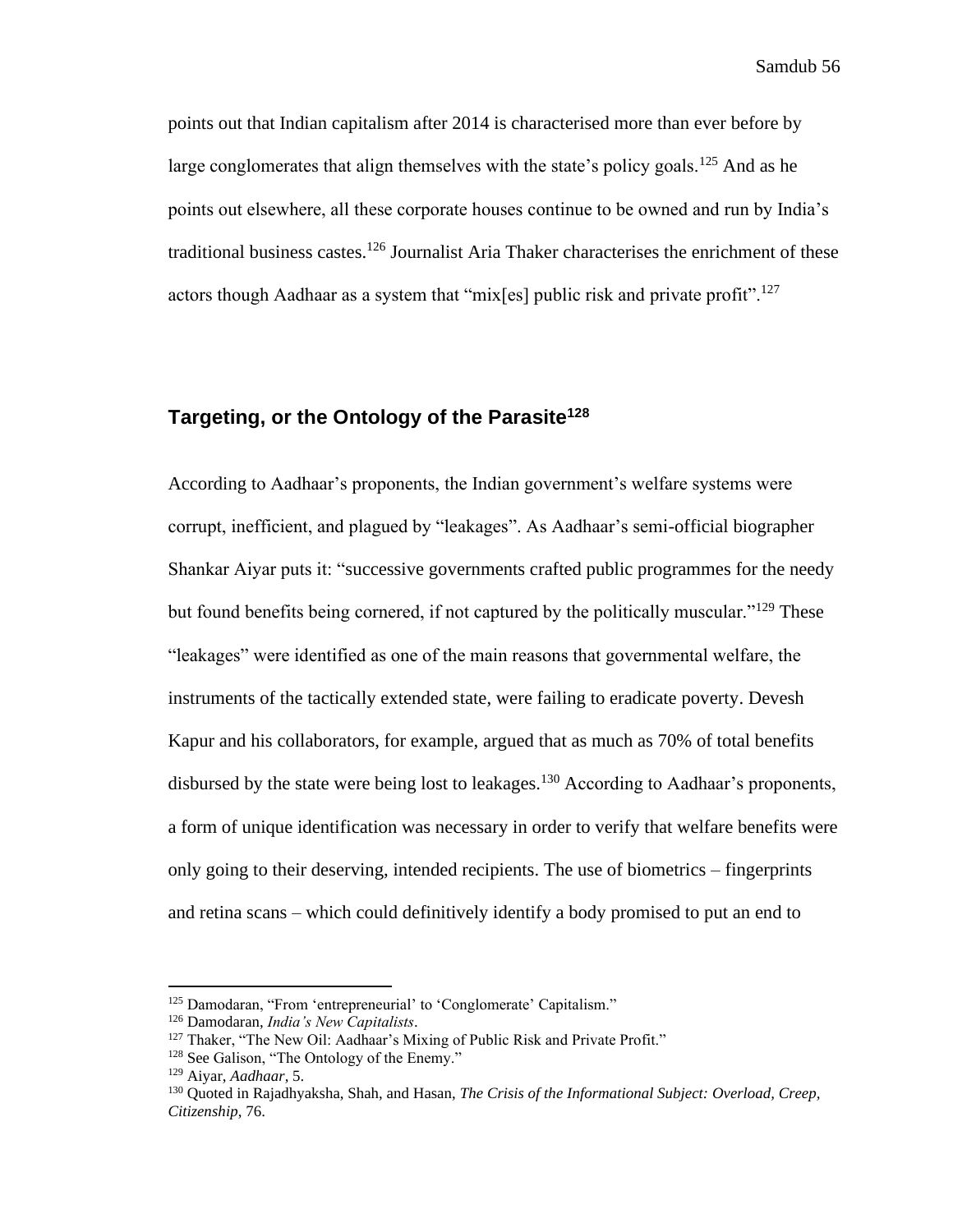fraud in the system and make it far more efficient and transparent.<sup>131</sup> The promise of biometric identification would afford the possibility of efficiently and effectively targeting benefits, so that welfare could be directly disbursed to intended beneficiaries and no one else.

Aadhaar's threat model has strong resonances with the mid-20<sup>th</sup> theory of communication that is foundational to modern computing. The mathematician and cryptographer Claude Shannon theorised communications systems where a message would be encoded into information to be sent and decoded upon receipt.<sup>132</sup> Though Shannon's most recognizable legacy may be his coinage of the words "bit" and "byte", his system simplified and codified how we understand information flows and enabled many of the innovations of the rise of computing. Shannon was obsessed with interferences that threatened the flow and fidelity of information. Communication was always in danger of being interrupted by noise or, in his work on cryptography in World War II, intercepted by an enemy agent. Under the reign of Aadhaar, government welfare is conceived of similarly, primarily as a communications infrastructure that creates a channel between state and citizen, a pipe that must be protected against outside factors.<sup>133</sup> Aadhaar offers the promise of differentiating between signal and noise, between the intended recipient of benefits and the enemy agent – or undeserving freeloader – who is waiting to intercept it.

<sup>&</sup>lt;sup>131</sup> The identification and fixing of an unruly native subject has been central to the promise of biometrics since the very beginnings of fingerprinting in colonial India. For the longer history of biometrics in India and South Africa, see Sengoopta, *Imprint of the Raj*; Breckenridge, *Biometric State*.

<sup>132</sup> Shannon, "A Mathematical Theory of Communication."

<sup>&</sup>lt;sup>133</sup> This broad disposition holds true despite claims of switching from "pipes" to "platforms". See Singh, "Give Me a Database and I Will Raise the Nation-State."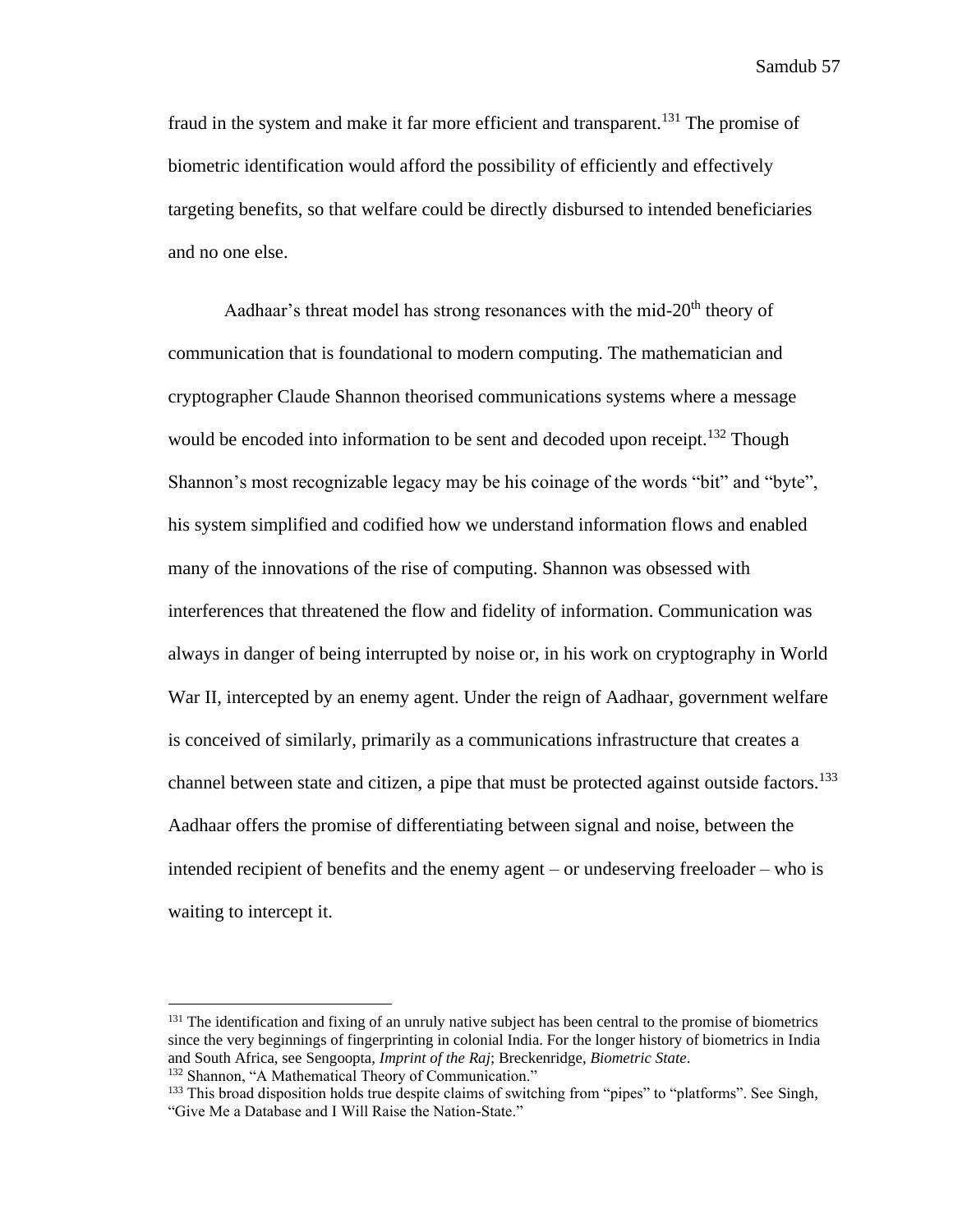But even as Aadhaar afforded the ability to distinguish between the deserving recipient of welfare and an undeserving, corrupt "politically muscular" figure whose parasitism was supposedly a major drain on governmental finances, it also always afforded the possibility of making other distinctions. As Ashish Rajadhyaksha has argued the project of Aadhaar has always been co-produced with the far more invasive project of the National Population Register, which changes how citizenship is defined in postcolonial India. <sup>134</sup> And according to researcher Srinivas Kodali, Aadhaar's promise of identification was simultaneously designed to assuage fears of the figure of the Muslim other that emerged as a threat after the 1999 Kargil War between India and Pakistan as well as the Mumbai terror attacks of 2008.<sup>135</sup> Aadhaar, then, operationalizes a generalized fear of an interloper: its fundamental affordance is the exclusion of a threatening other, whether it is the undeserving welfare freeloader and the Muslim terrorist or the Bangladeshi migrant. This is well captured by the military self-description of one of Aadhaar's early biometric contractors: "American and foreign military services, defense and intelligence agencies rely on L-1 solutions and services to help determine ally from enemy."<sup>136</sup>

Philosopher Michel Serres builds on Shannon, among other sources, to argue that society is a cascade of parasitic relations. Enemy agents interrupt messages that were not intended for them, capitalists extract surplus value from the production of workers, and humans are parasitic upon the natural world for sustenance and resources. Parasitism –

<sup>134</sup> Rajadhyaksha, "Ambivalences of 'Creep': Citizenship, Personhood and the Second Digital Turn." <sup>135</sup> Rajadhyaksha. Researcher Srinivas Kodali's investigative work has also been central to exposing the links between the putatively welfarist project of Aadhaar and the "national security" projects of the National Population Register and the National Register of Citizens, which Kodali traces to the aftermath of the 1999 Kargil War between India and Pakistan. Kodali, "Digital India on Steroids." <sup>136</sup> Krishna, "NIAI Bill, Wikileaks, World Bank & L-1 Identities Solution."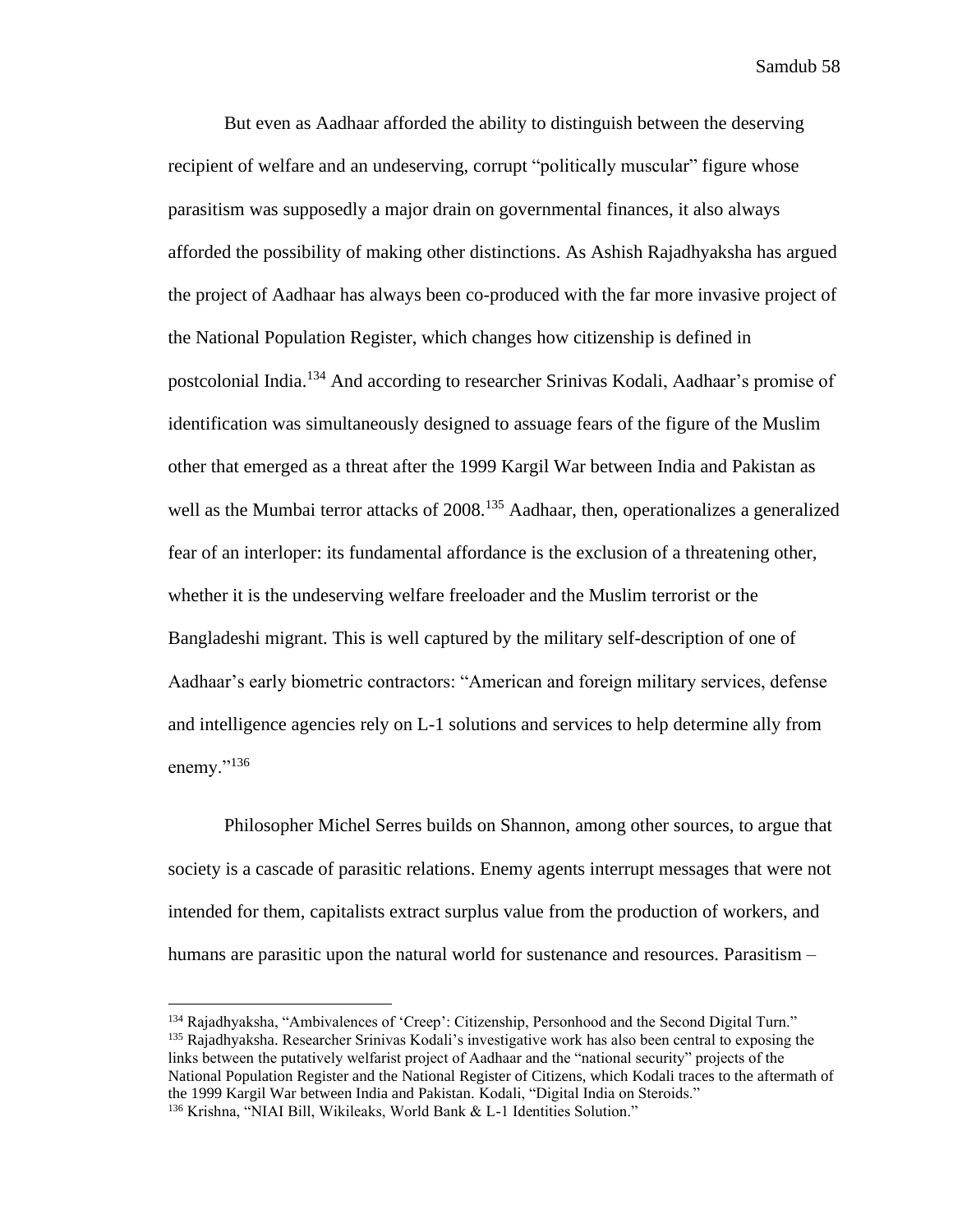which can be either positive or negative depending on context – is both a "nocturnal", hidden process as well as "the most common thing in the world". It is a relation that enables transactions and translations across different orders of being: as Serres puts it, the parasite "obtains energy and pays for it in information. He obtains the roast and pays for it in stories".<sup>137</sup> In claiming to interrupt the parasites in the existing welfare system, Aadhaar simply erects new relations of parasitism. In place of the leakage of welfare by the undeserving, Aadhaar substitutes the extraction of information in exchange for goods or services by the state and corporations. The promise of effecting the more efficient disbursal of benefits has led to the extraction of biometric data that is put to many other uses, whether it is private profit or the targeting of Muslims.

Even as Aadhaar used the threat of the leak to "onboard" the informal into the formal, and to distinguish legitimate citizen from dangerous interloper, it has not been successful in addressing the actual leakages in the system. A randomized-control trial run by the Jamal Abdul Latif Poverty Action Lab, a development research agency founded by Nobel laureates Esther Duflo and Abhijit Banerjee, found that the introduction of Aadhaar led to no improvement in so-called leakages. The study concluded that "Aadhaar-based authentication of transactions had no measurable benefit".<sup>138</sup> The strongest motivating factor in the uptake of Aadhaar-based micropayments was not the threat of leakage but so-called "demonetization", when Modi announced without warning in November 2016 that the largest-denomination currency notes would be withdrawn

<sup>137</sup> Serres, *The Parasite*, 36. My reading of Serres and Shannon draws from Kockelman, *The Art of Interpretation in an Age of Computation*.

<sup>&</sup>lt;sup>138</sup> The study came with the caveat that "the adverse effects of the reforms were due to the way the transition was handled, rather than the structural features of the reform itself." Muralidharan, Niehaus, and Sukhtankar, "Identity Verification Standards in Welfare Programs," 28. For a critique of this caveat, see Dreze, Khera, and Somanchi, "Balancing Corruption and Exclusion."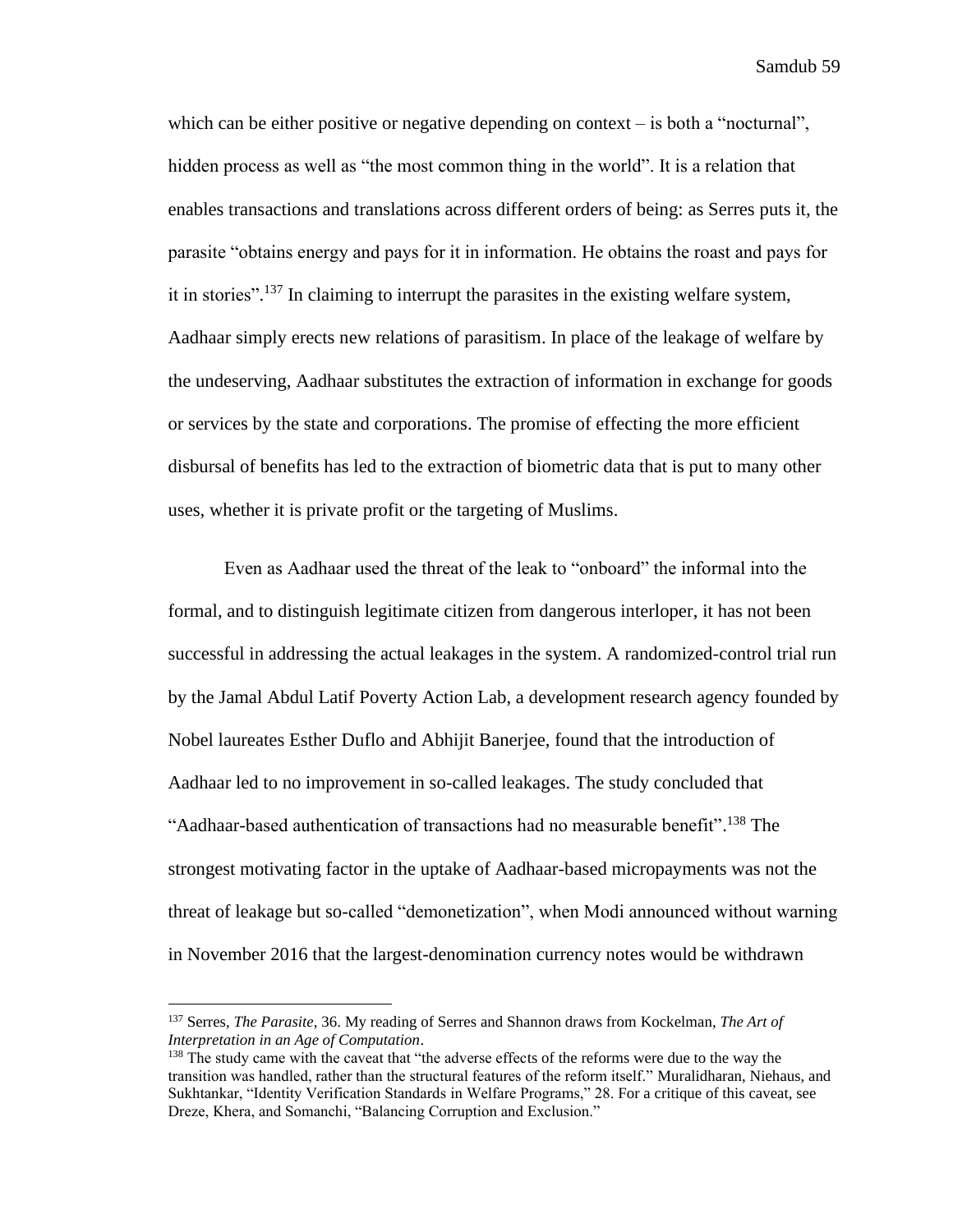from circulation, ostensibly to eliminate the untaxed cash circulating in the underground economy. Demonetization caused long lines at ATMs and currency shortages for months, reduced India's GDP growth rate by more than one percentage point and caused the loss of 1.5 million jobs. The Reserve Bank of India later found that the move had a negligible impact on black money.<sup>139</sup> But between December 2016 and September 2017, UPI-based transactions increased exponentially, from 2 to 30 million transactions per day.<sup>140</sup> In early 2017, after PayTM's traffic had tripled in the last three months, a video emerged of the startup's CEO dancing, swearing and gloating on stage at the company's annual party.<sup>141</sup> The cashless economy had arrived.

### **"Government will disappear": Caste and citizen experience**

"For most people, interacting with the state is a stressful and arduous task. Standing in long queues, the lack of access to information, waiting endlessly for rations, negotiating with corrupt officials -- these are just some of the irritants, both major and minor, that people must deal with. Is there a way we can smoothen out these bumps, in effect rendering the state "invisible" to the people"" (Nilekani and Shah 289)

<sup>139</sup> Rajagopalan, "What The RBI Data On Demonetization Tells Us."

<sup>&</sup>lt;sup>140</sup> Lele and Jain, "Demonetisation Effect."

<sup>&</sup>lt;sup>141</sup> DNA Web Team, "High on Demonetization."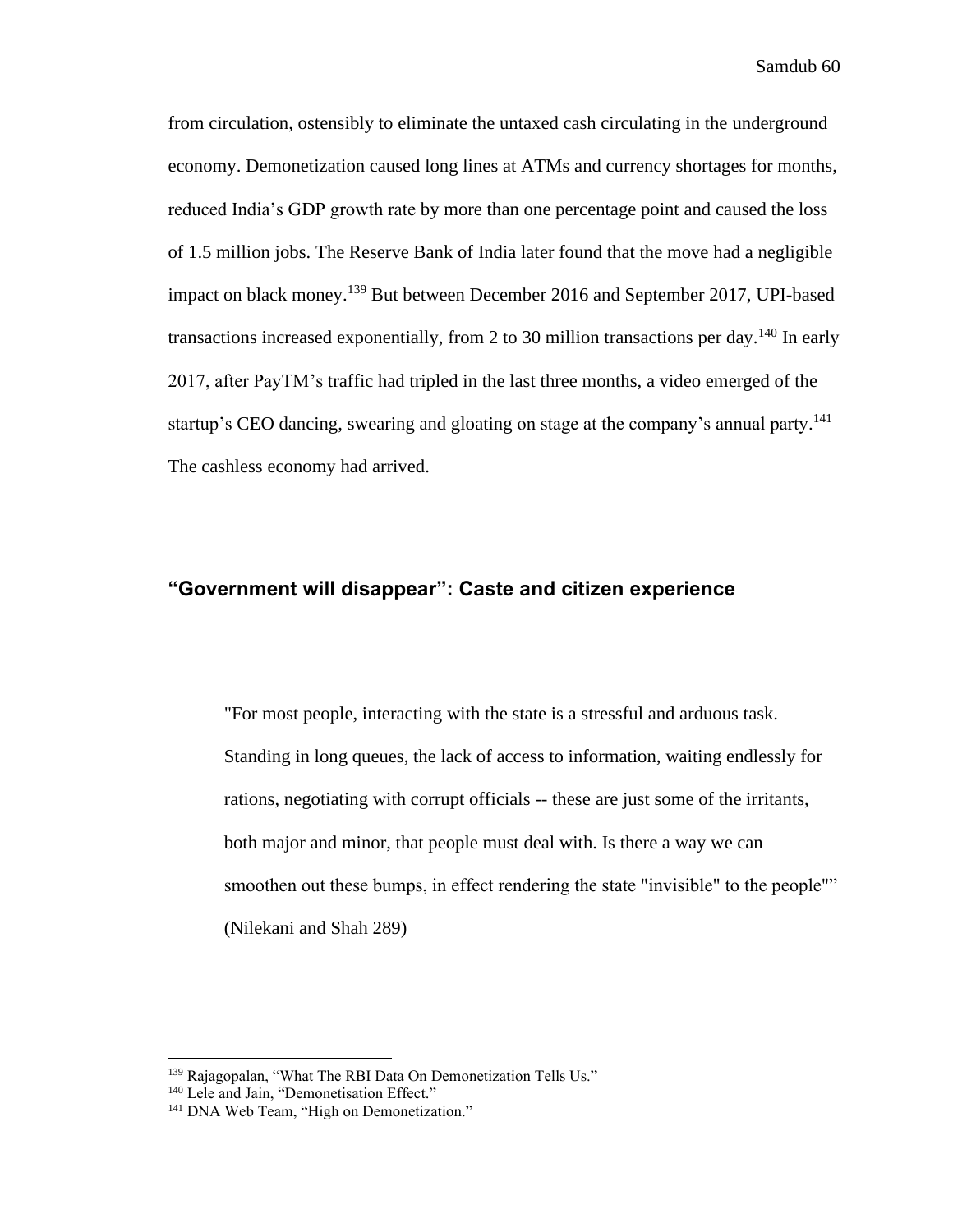Nilekani's writerly persona is that of a man who has repeatedly come up against and been frustrated by the state, an effective basis for establishing solidarity with the middle-class reading public for books by business leaders. After his reforms, in his ideal world, "in effect, government will disappear from people's everyday lives; instead of taking the physical form of offices and bureaucrats, government will now be evident only through the delivery of its services and their outcomes." $142$  The people and paper and buildings that make up the documentary state will be gone.

While this animosity towards the physical – and particularly towards the state – is a core part of a global tech discourse in general and of biometrics in particular, it also has strong casteist valences within in India. Since the Mandal Commission reforms of 1990, the Indian state has been the site of one of the strongest affirmative action (or "reservation") policies in the world, setting aside major quotas for people with marginalized caste backgrounds in public jobs and universities. While this has been an important development in delivering on the promise of Indian democracy, it has also led to a strong backlash from upper-caste groups. As historian Ajanta Subramanian demonstrates, the Indian Institutes of Technology, the postcolonial technical universities that are celebrated as the basis of India's IT revolution – where Nilekani and much of his coterie studied – were major sites in which strategies of casteist exclusion were developed. Central to upper-caste strategy is a discourse that positions marginalized caste people as unmeritorious, undeserving of the increasingly prominent positions that reservations have brought them in Indian politics, education and government.<sup>143</sup>

<sup>142</sup> Nilekani and Shah, *Rebooting India*, 281.

<sup>143</sup> Subramanian, *The Caste of Merit*.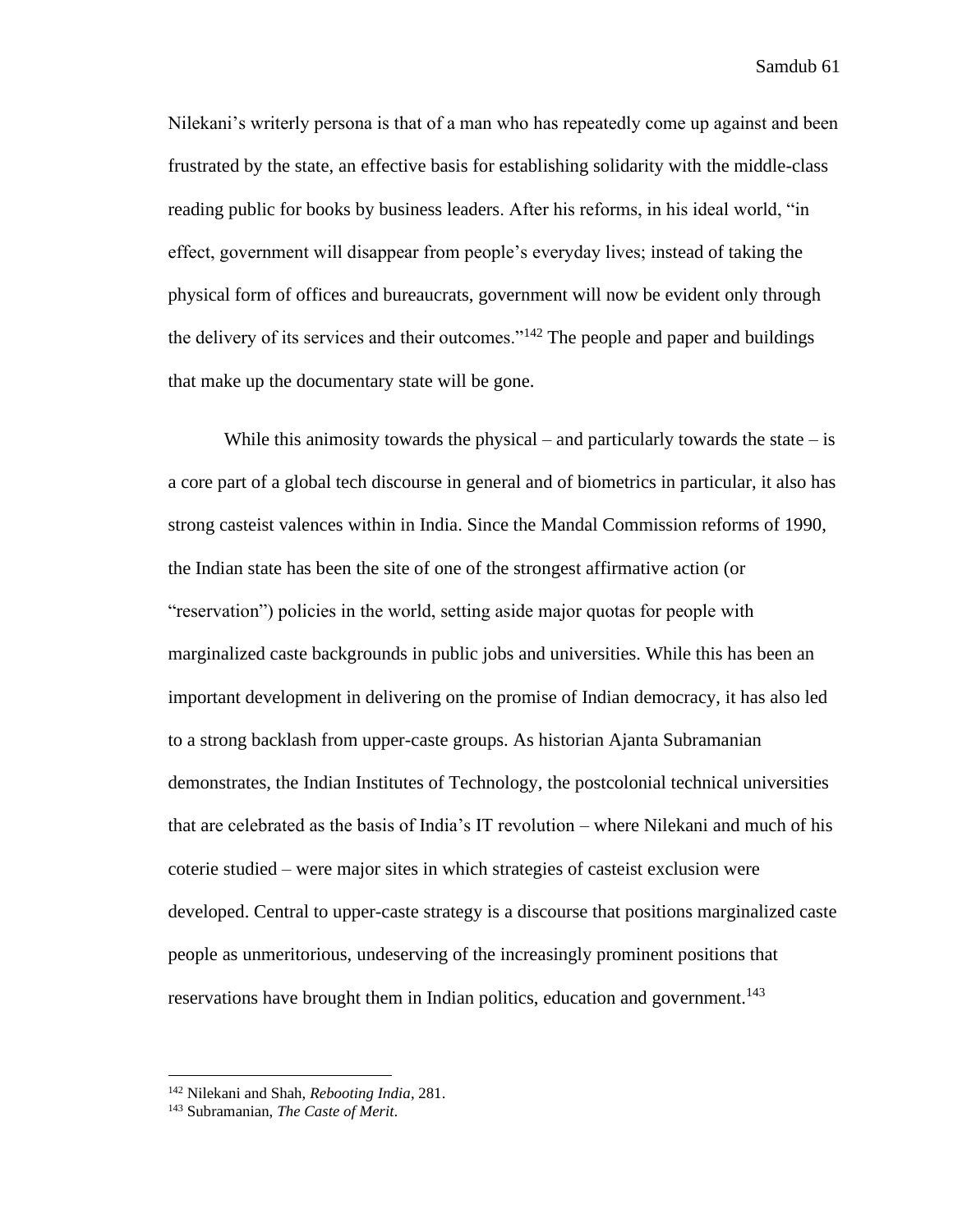Both of Nilekani's books are peppered with disparaging references to marginalized caste politicians, who are portrayed as corrupt and self-serving, and to policies of reservations, which "transform us from a society into partisans of caste and minority".<sup>144</sup> Like many liberals whose normative view of democratic politics is based on a mythic Western Europe, Nilekani sees these instances of increasing equality as examples of "feudal" politics that hold India back from "a politics that is based on ideas."<sup>145</sup> Read against the history of reservations, which is co-emergent with the economic reforms of 1991, Aadhaar's promise of disappearing the government should be understood not only as classic pro-market neoliberal move but also as a rearguard action against the increasing – though still deeply lacking – empowerment of marginalized castes in India. In the chain of equivalences that characterises managerial populism, it does not take a great leap of the imagination to identify the undeserving beneficiary of the welfare leak with the undeserving marginalized caste beneficiary of government affirmative action programmes. Historian Ravinder Kaur sums up neatly: "The incessant calls for minimum government are rooted in this double edged anxiety of quota versus merit and government versus market."<sup>146</sup>

Nilekani argues that technology can make a dramatic intervention in this system, He writes,

"traditionally, government has bought and used technology simply as a tool to automate processes—maintaining electronic instead of paper records, for example—but *the citizen experience* remains largely unaltered. This is not what

<sup>144</sup> Nilekani, *Imagining India*, 284.

<sup>145</sup> Nilekani, 162.

<sup>146</sup> Kaur, *Brand New Nation*, 199.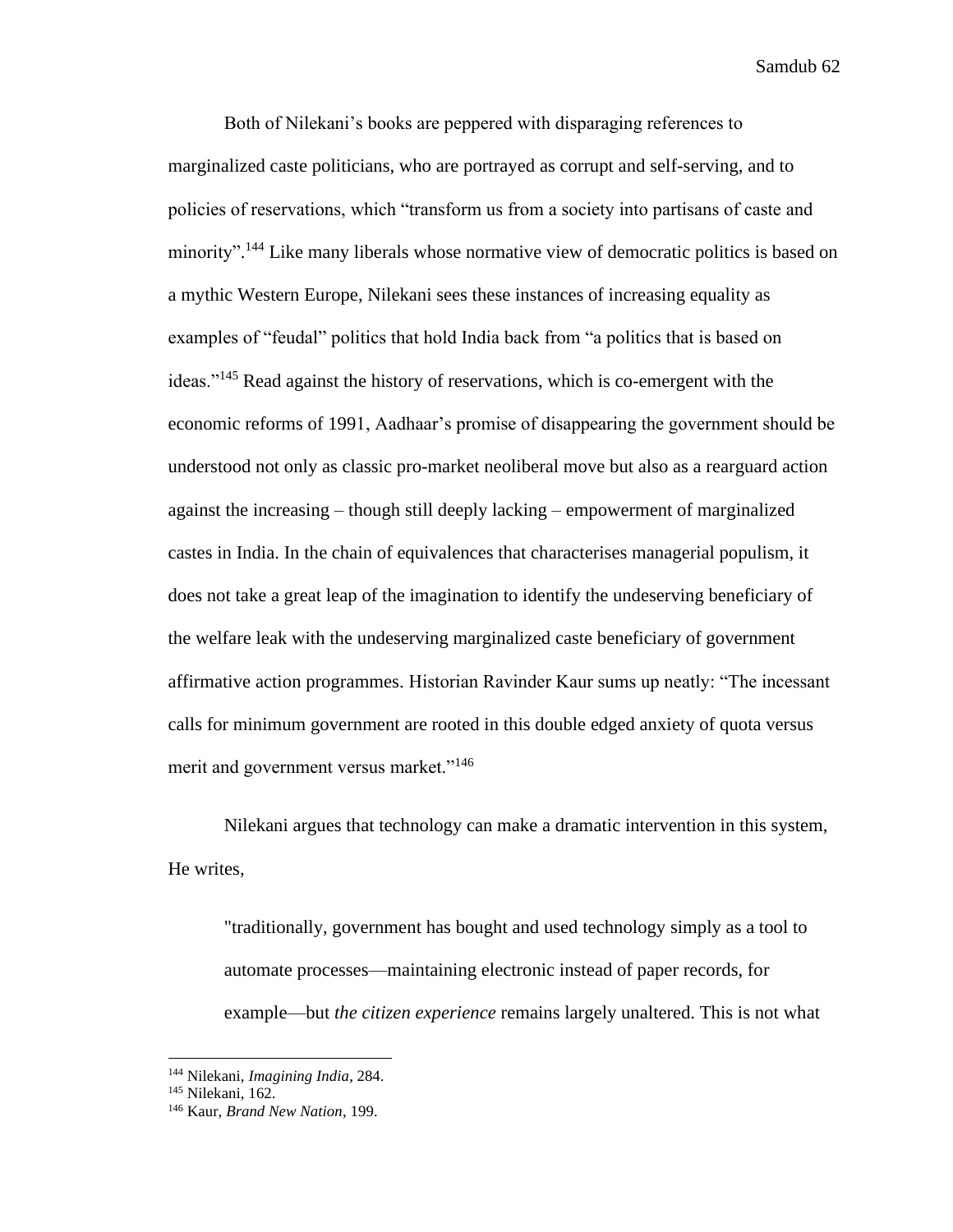we mean by a technology-enabled solution. We are talking about radically reimagining government, its purpose, its role and the way it carries out its functions, with technology at its core." $147$ 

Clearly drawing from the design idea of user experience, wherein effective interfaces are supposed to disappear to their users, "citizen experience" envisions a new way in which the state and citizens would relate. According to anthropologist Vijayanka Nair a new conception of time is central to this promise: "Aadhaar's promise of state facilitated identity verification 'anytime-anywhere' undoubtedly seeks to alter the spatial characteristics commonly attributed to the state. … [into] … an entity that acquiesces to appearing and retreating 'anywhere', and at the behest of the Aadhaar holder."<sup>148</sup> Yet messy reality is often not so cooperative with such visions of an smooth, overhauled citizen experience. Nair argues that "'instantaneity' is often a carefully orchestrated, laborious artefact whose production is invisibilised".<sup>149</sup> The effortless citizen experience promised by Aadhaar is in reality often labourious and dysfunctional, a glossy veneer that is made possible by the everyday improvisations of the most precarious members of this order, lower bureaucrats and welfare recipients, like a local official in a village without mobile phone signal who makes welfare recipients accompany him to the top of a hill to seek out mobile data to validate their biometrics.

In cybertime, all but the most egregious failures are read by the system as successes. When a fingerprint fails to authenticate, people can be denied food or money that means the difference between life and death. In 2018, UIDAI claimed that the

<sup>147</sup> Nilekani and Shah, *Rebooting India*, 285.

<sup>&</sup>lt;sup>148</sup> Nair, "Governing India in Cybertime."

<sup>149</sup> Nair.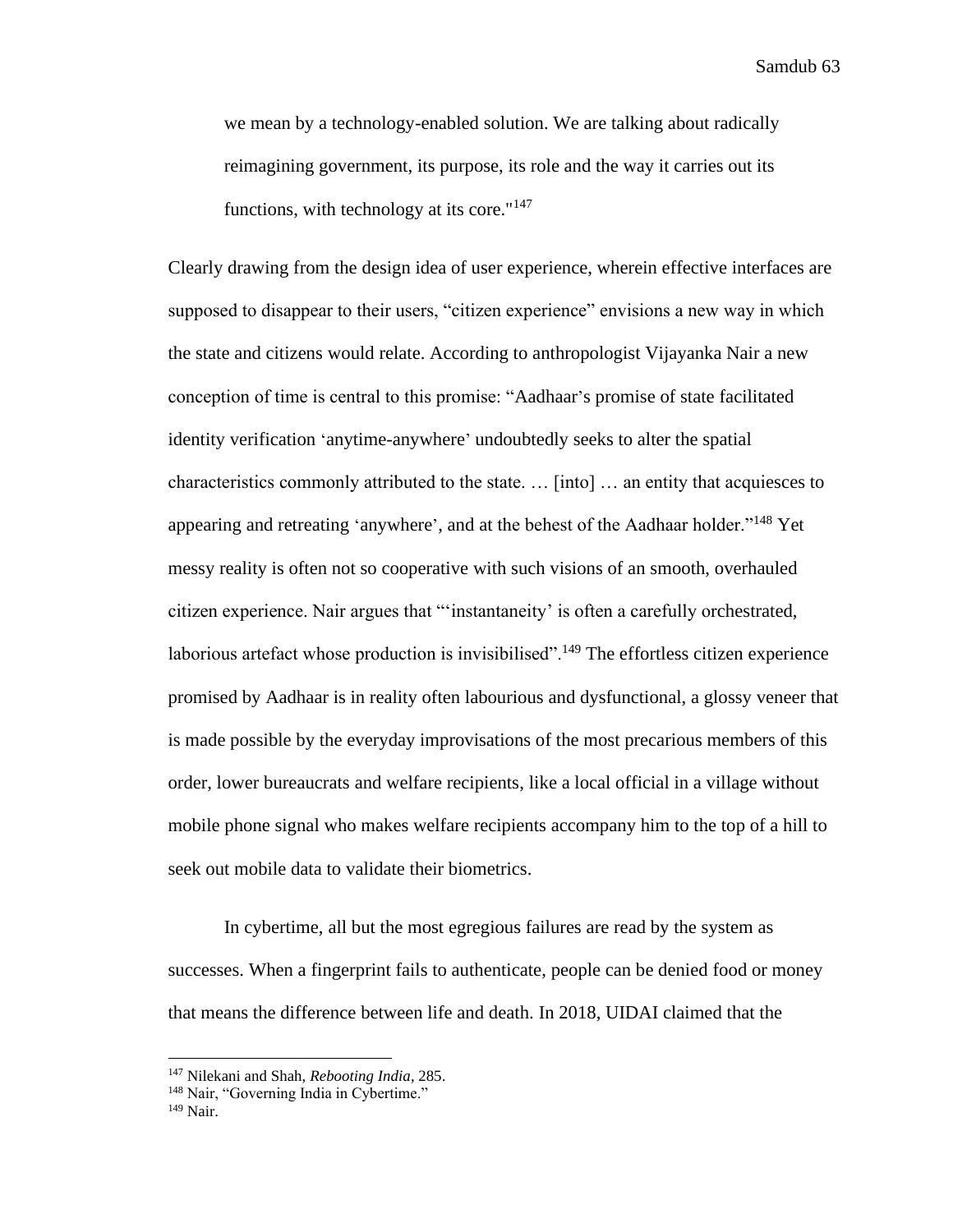authentication failure rates were 13%. However, this figure only counted failures as those events when authentication didn't take place even after repeated attempts. Independent surveys by activist and civil society groups have showed that failure rates are often as high as 60%, with cases where people have tried to scan their fingerprints 25 times before meeting with "success", with the entire process of accessing welfare taking many hours more hours than it had previously.<sup>150</sup> Working class people whose thumbprints are worn through manual labour have the worst of this system. In the worst of cases, these failed authentications have led to in deaths due to hunger, because welfare beneficiaries have been denied their monthly entitlement of food grains, with one tally counting half of all starvation deaths recorded in India between 2015 and 2018 being related to Aadhaar.<sup>151</sup> And under the Aadhaar model since most people involved in the "last mile" provision of welfare and services are not government servants but independent contractors who are not even nominally accountable to the public, there are few if any channels of redress.<sup>152</sup> When such situations occur, the invisibility of the state is a barrier to life. The smooth citizen experience of the rich and the middle-class are sources of "slow violence" to citizens who must take on the burden for a broken infrastructure.<sup>153</sup>

### **Internationalizing Aadhaar**

<sup>150</sup> Rethink Aadhaar, "Truth of Authentication Failures on Ground."

<sup>&</sup>lt;sup>151</sup> "Aadhaar Linked To Half The Reported Starvation Deaths Since 2015, Say Researchers."

<sup>152</sup> "People's Tribunal on Aadhaar-Related Issues: Evidence Book."

<sup>153</sup> Hasan, "'Slow Violence' and Vacant Citizenship– The Legacies of India's Digital Governance," 117.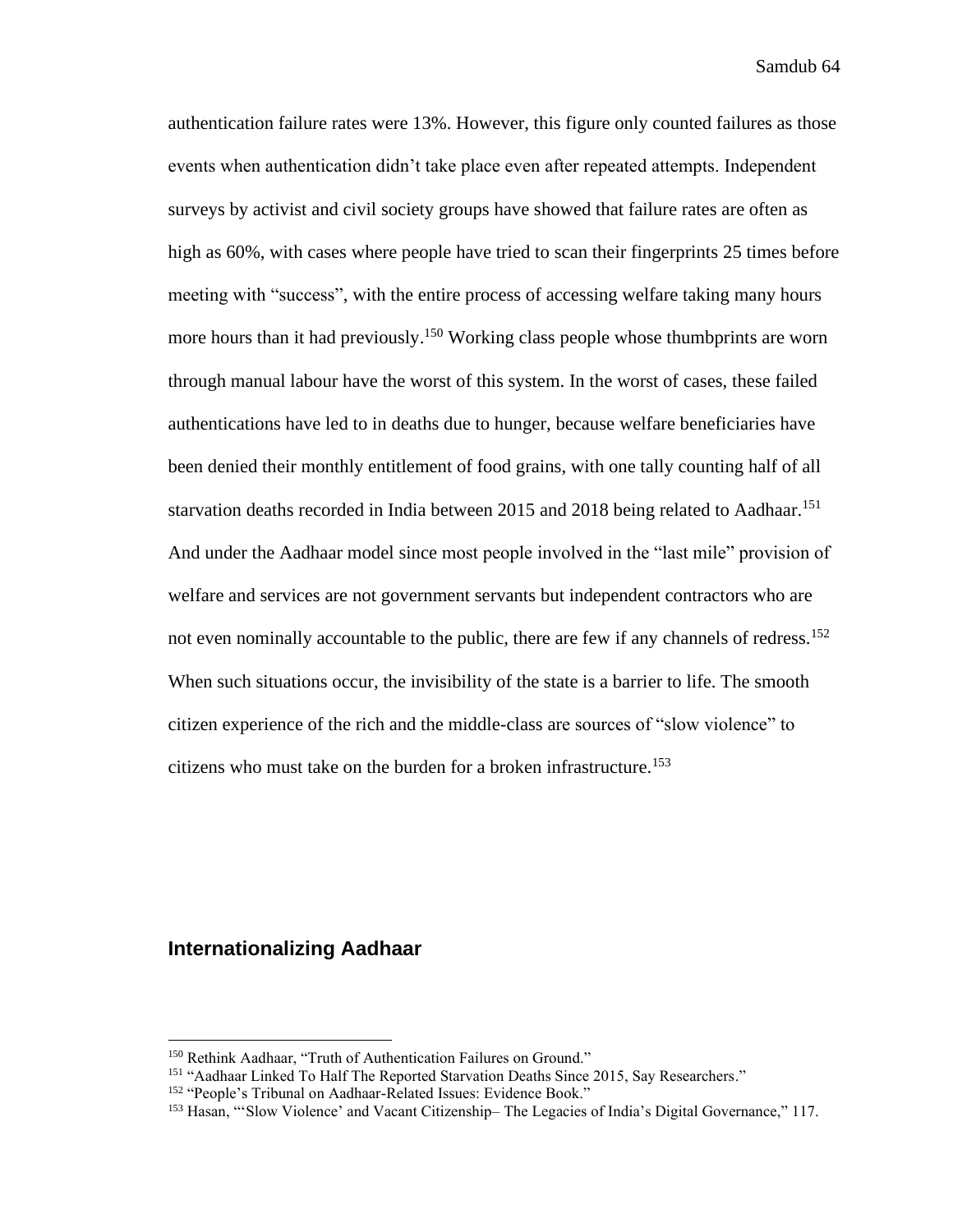"I believe that we need uniform global standards so that cross-border transactions, collaborations and partnerships are not hampered. We need ultimately and I hope India can lead the way to a uniform UPI or a Uniform Payments Interface. India's Aadhaar can lead the way to a Uniform Aadhaar for all the 7 billion people so that every person on this earth is uniquely identified and India leads the way and that's the opportunity"

Mukesh Ambani

"How India created the blueprint for the economies of the future", declares the subtitle of an article written by two iSPIRT "volunteers", comparing India Stack with blockchains and cryptocurrencies in their transformative potential.<sup>154</sup> In the last few years, attempts have been underway to export Aadhaar and the India Stack's formula to reconcile development, profit and centralization to other locales in the global South. The development and promotion of the India Stack model has aligned with the rise of a global network promoting digital identification and "digital public goods" for development.

In 2014, the World Bank launched its Identification for Development (ID4D) project. The project, targeted at the "invisible billion", has aggressively promoted the uptake of digital identity systems in the Global South as a panacea for development, having disbursed over \$1 billion in funding to set up new identity systems in over 45 countries. Some form of identification, in the form of civil registration, has been a United Nations human right since 1966, when the International Covenant on Civil and Political Rights was adopted by the General Assembly. The Covenant held that "every child shall

<sup>&</sup>lt;sup>154</sup> Vir and Sanghi, "The Internet Country."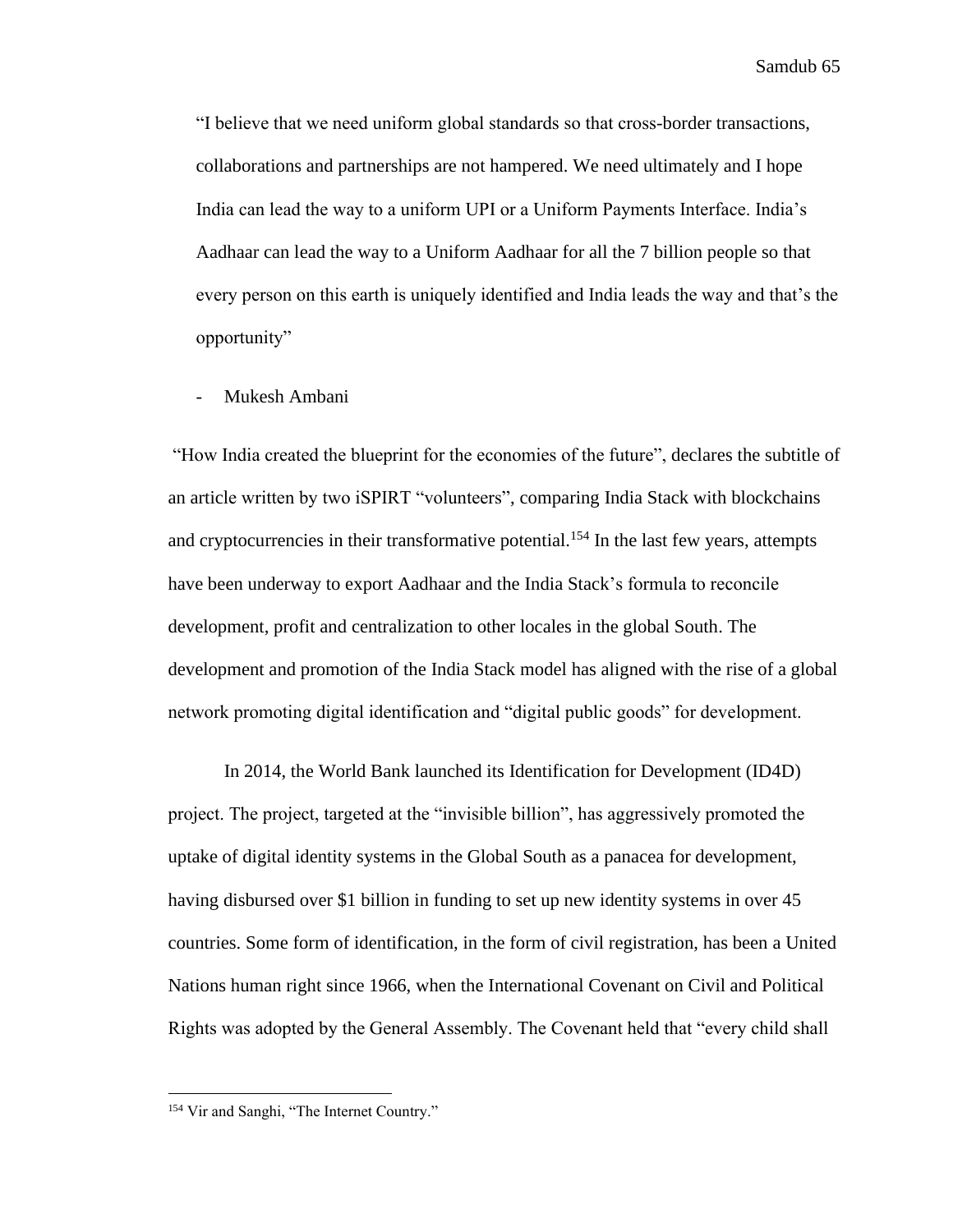be registered immediately after birth and shall have a name". Regimes of civil registration are the norm in the Global North and are also widespread in many countries in the developing world. Largely overlooked for a long time as a staid part of the state's routine administrative work, civil registration was reanimated in the mid 2000s as the missing link in a model of development based on the arguments of Hernando de Soto, the Peruvian economist who advocated formalizing property rights as a pathway to development. In an influential article Cambridge historian Simon Szreter argued for civil registration's centrality to proposals for financial inclusion and the formalization of capital:

"those who, like De Soto and the World Bank, are seeking to foster economic development and the expansion of market activity in countries like those of Latin America or Africa today through a … need to start by empowering individuals with an accessible and secure system for registering their own identities. The machinery of civil, vital registration is a necessary practical complement to De Soto's emphasis on the need for property title laws and agencies of enforcement to enable all in society—not just the rich—to mobilize their assets into capital."<sup>155</sup>

The ID4D movement that has arisen since Szreter's article and in the aftermath of Aadhaar exploits a blurriness between civil registration, which is a UN-recognized human right, and biometric identification databases, which is a specific way of

<sup>&</sup>lt;sup>155</sup> Szreter, "The Right of Registration."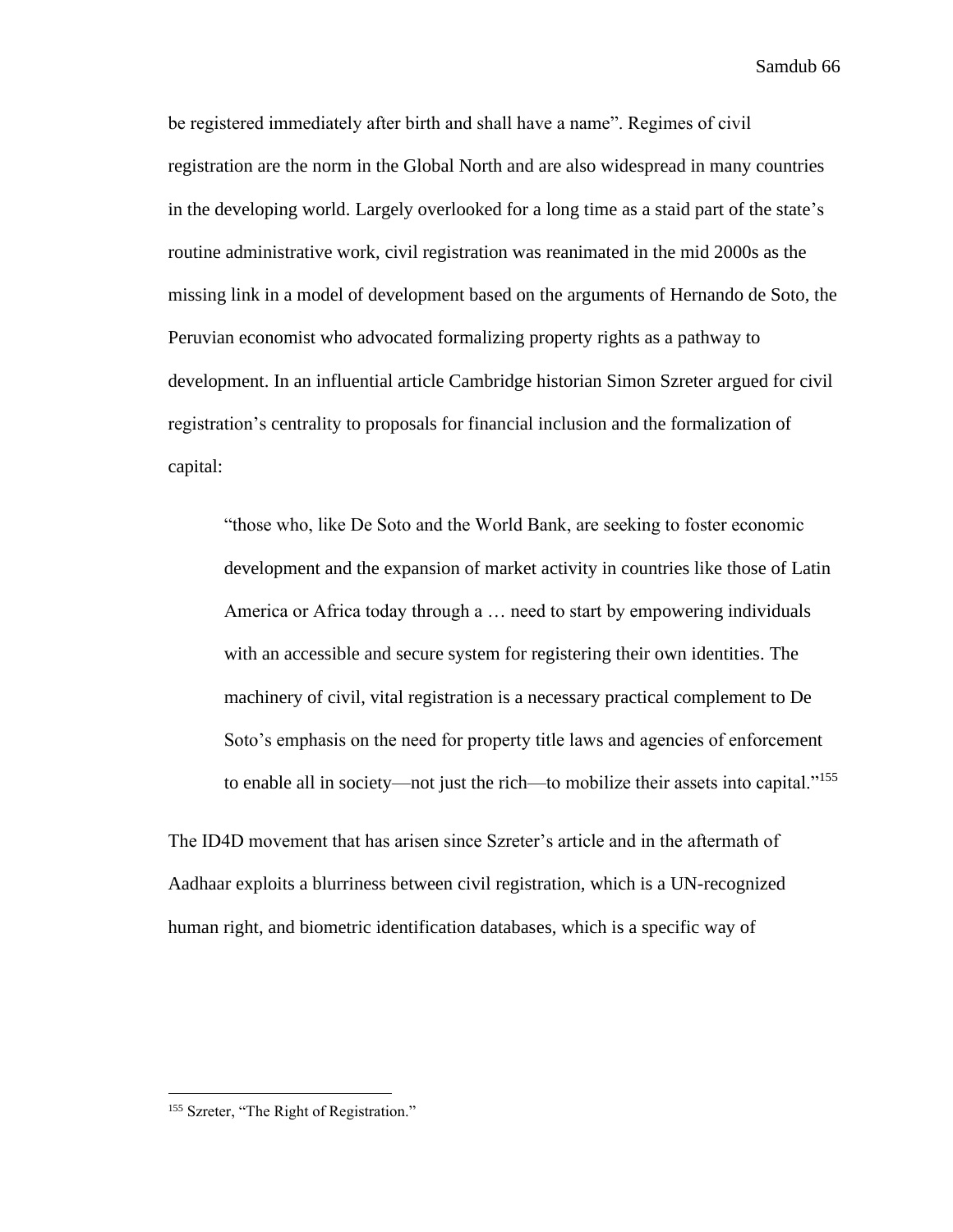implementing civil registration that, according to Nishant Shah create new forms of subjecthood that don't represent pre-biometric subjects so much as replace them.<sup>156</sup>

Unlike most programmes of civil registration, Aadhaar and its World Bankfunded clones have played out largely in the legal limbo that is characteristic of projects of "extrastatecraft".<sup>157</sup> Between 2009 and 2017, when an Aadhaar Act was finally passed as a "money bill", a legislative tool that exempted it from the usual parliamentary debates, the project functioned in the absence of a statutory or regulatory framework. India still has a weak legal framework governing the sharing, storage, sale and monetization of the kind of sensitive personal data that Aadhaar stores. Much of the activist opposition to Aadhaar in India consisted of attempts to bring it under legal oversight and have it declared unconstitutional by the courts. As similar systems are promoted across the world, they occasionally come up against a strong legal opposition, as in Kenya, where the Hudumba Namba ID system was struck down by the courts for its surveillance risk. Anticipating such setbacks, the World Bank has gone as far as to explicitly recommend implementing such projects in advance of legal foundations. The project assessment document for the West Africa Unique Identification for Regional Integration and Inclusion programme states: "The project does not want to risk unforeseen hindrances by  $\ldots$  legislating something prematurely."<sup>158</sup> Even as they claim to

<sup>156</sup> Rajadhyaksha, Shah, and Hasan, *The Crisis of the Informational Subject: Overload, Creep, Citizenship*. Because systems like Aadhaar do not make a distinction between citizens and non-citizens, analysts have argued that does not in fact function as a system for civil registration. See for example, this polemical piece: van der Straaten, "Identification for Development It Is Not."

<sup>157</sup> Easterling, *Extrastatecraft: The Power of Infrastructure Space*.

<sup>&</sup>lt;sup>158</sup> Cited in van der Straaten, "Identification for Development It Is Not."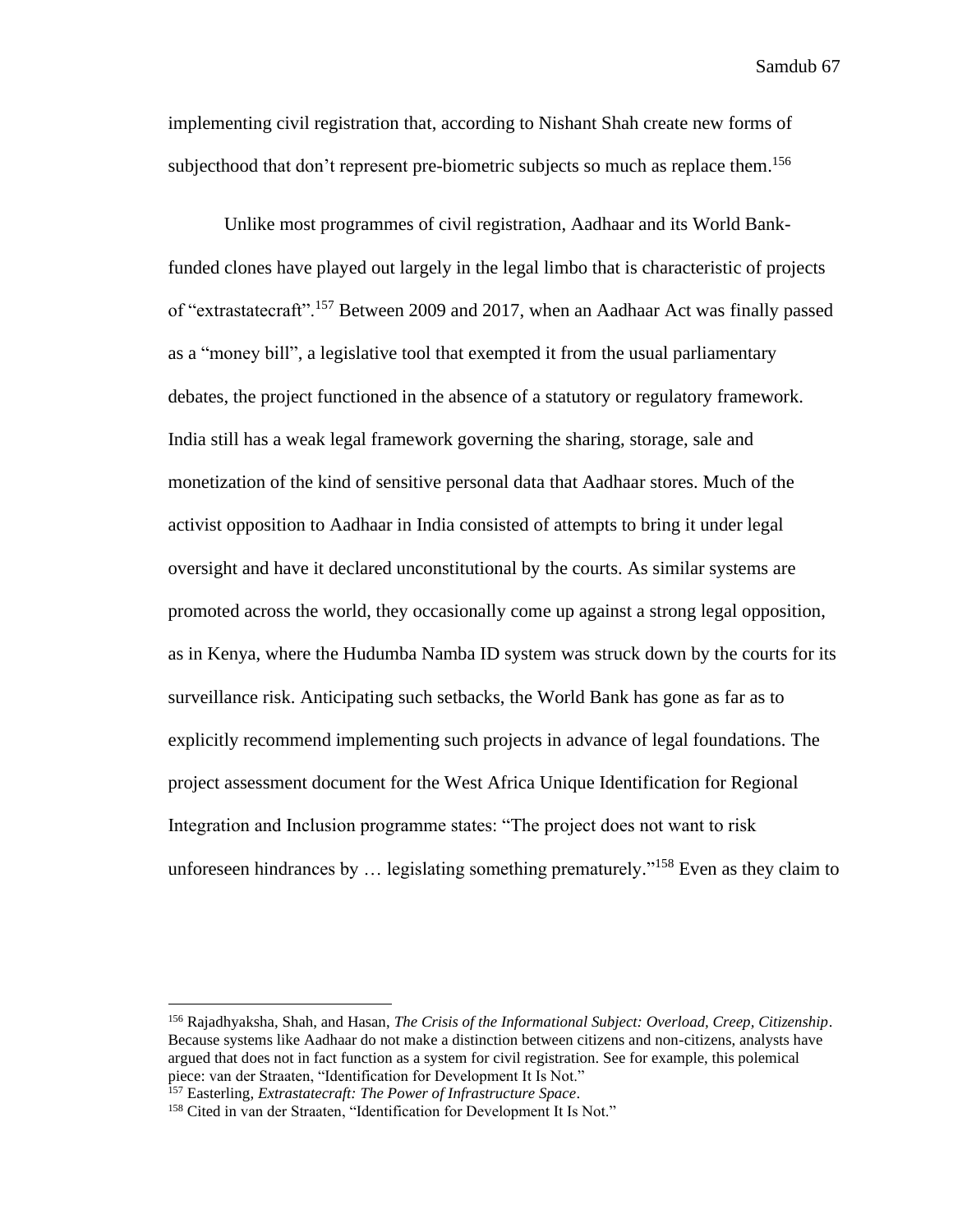stamp out the illegal and the informal, most regimes of digital ID operate by design on the edge of formality and legality.

In 2019 a striking combination of states, an intergovernmental organization and an Indian thinktank – the governments of Norway and Sierra Leone, UNICEF and the iSPIRT, the developer of India Stack – founded the Digital Public Goods Alliance (DPGA) to promote "digital public goods", a new form of development intervention. Digital public goods were defined as "open-source software, open data, open AI models, open standards, and open content that adhere to privacy and other applicable laws and best practices, do no harm by design, and help attain the Sustainable Development Goals".<sup>159</sup> If Aadhaar was being used as a model by the ID4D movement, the DPGA sought to offer the entire India Stack package, along with similar projects from elsewhere, to the world as a complete model of development. Today the DPGA's membership has grown to include international foundations like the Gates Foundation, the Rockefeller Foundation and Omidyar; IGOs like the World Bank, UNDP and the Food and Agriculture Organization; the governments of Germany, Finland and Estonia; and Nandan Nilekani's very own eGov Foundation. Meanwhile, a UN High Level Panel on Digital Cooperation, chaired by Alibaba founder Jack Ma and global philanthropist Melinda Gates, has endorsed the DPGA's approach in a report titled "The Age of Digital Interdependence".<sup>160</sup>

The promotion of Aadhaar and India Stack as models for the developing world herald the emergence of what design theorist Benjamin Bratoon calls a "hemispherical

<sup>159</sup> "Digital Public Goods."

<sup>&</sup>lt;sup>160</sup> United Nations, "The Age of Digital Interdependence."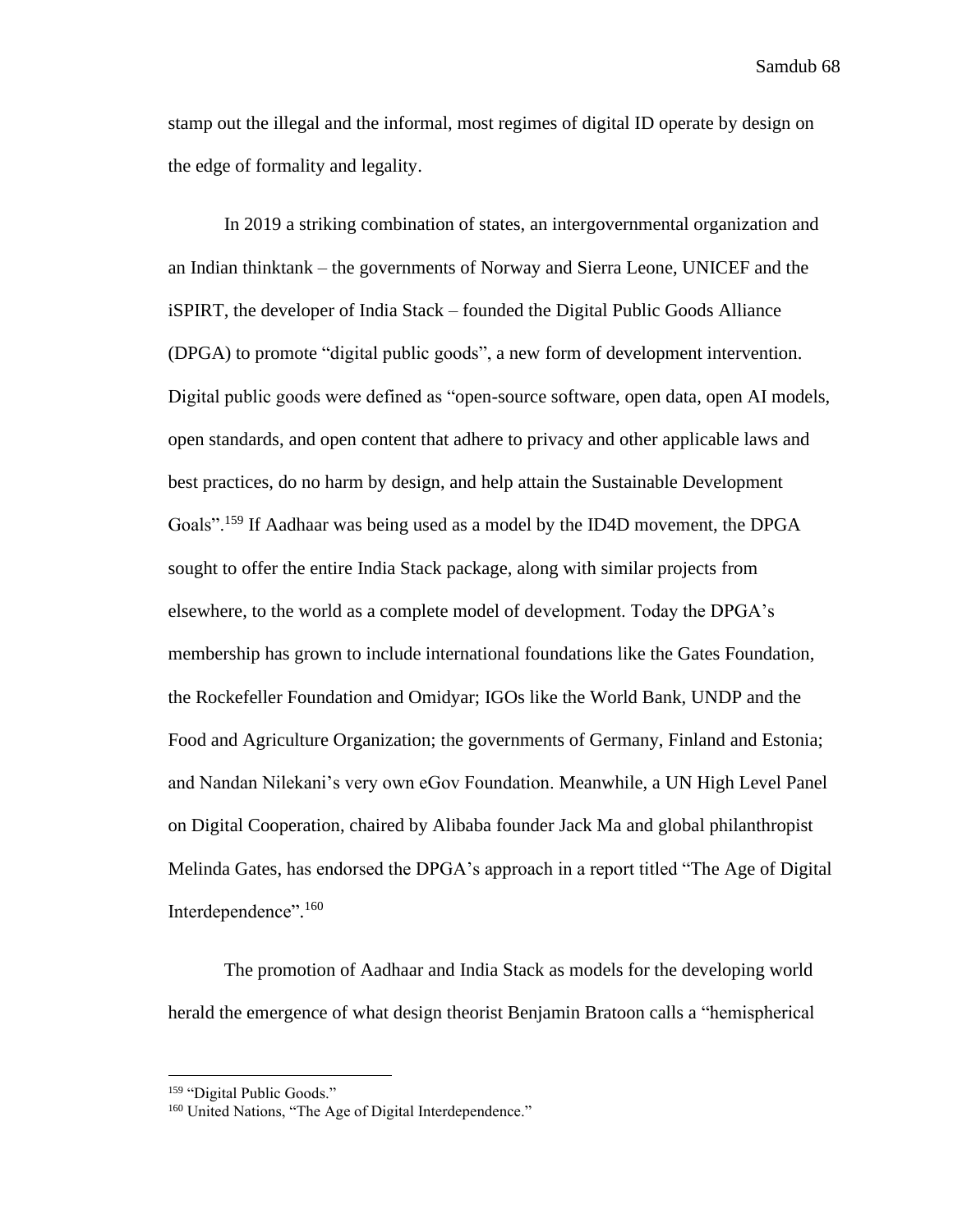stack" of development in the Global South. Bratton uses the concept of a hemispherical stack to theorize the Balkanization of the internet that has been underway in the last 10 years. Like digital public goods, hemispheric stacks are composed of technologies, protocols and regulations, often promoted by states but also by large corporations, that are reordering geopolitics and sovereignty in the  $21<sup>st</sup>$  century. They are characterised by "a consolidation of computational networks into a handful of transnational blocs which in turn comes to define the external boundaries and internal governance of those blocs and their geopolitical positions."<sup>161</sup> Bratton describes three hemispherical stacks: a US stack centred around Google Facebook and Apple, a Chinese stack outlined by state firewalls and a EU stack modelled by regulatory initiatives. Unlike these three, the hemispherical stack of biometric identity is addressed directly to concerns of development and the integration of new, previously unbanked and unconnected users into the fold of digital capitalism. Like other stacks, however, through the deployment of technical platforms and protocols, Aadhaar and India Stack are already becoming infrastructures to reorient sovereignty and the role of states and publics at a geopolitical level.

## **Out From the Zone**

At the beginning of Nilekani's first book, a businessman from New York visits the Infosys campus in Bangalore. Impressed by Infosys but disappointed by the state of the rest of India the visitor asks "If you can have such good roads in the Infosys campus, why

<sup>&</sup>lt;sup>161</sup> Bratton, Benjamin H., "On Hemispherical Stacks: Notes on Multipolar Geopolitics and Planetary-Scale Computation."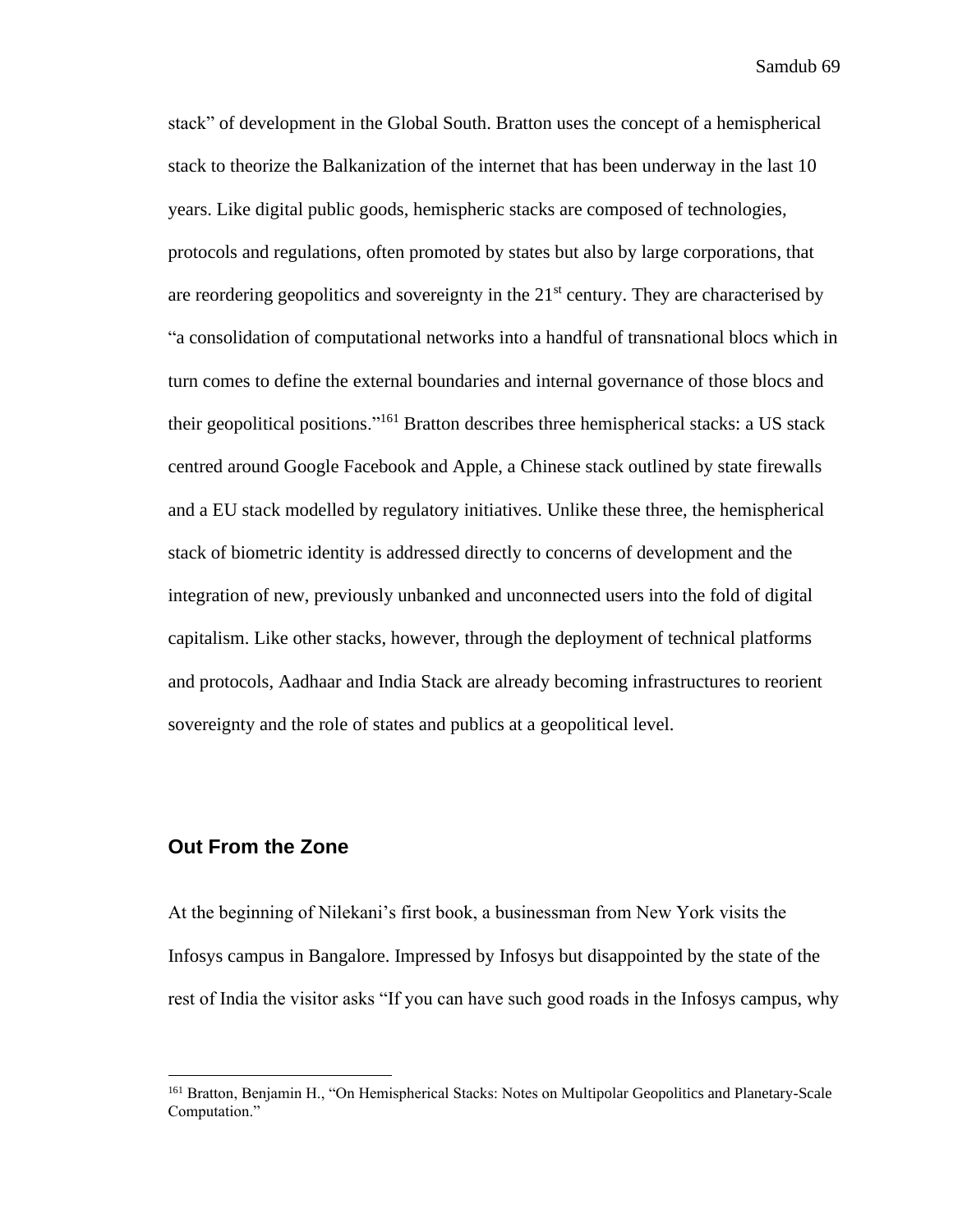are the roads outside so terrible?"<sup>162</sup> While the UIDAI is officially headquartered in New Delhi, Aadhaar's spiritual home can be found in the Infosys campus and other similar spaces of exception that are ubiquitous in India and around the world. Special economic zones, free trade zones, education cities, software technology parks: these gated, segregated urban forms that have expanded rapidly since the 1980s have birthed Aadhaar and the aspirations of world class innovation that it hooks into. Keller Easterling calls such spaces "zones", sites for a distinctive experiment in "incentivised urbanism" over the past half fifty-odd years $^{163}$ .

A converse to Ananya Roy's characterisation of slums and villages as sites of calculated informality, the zone might be considered a site of calculated formality. Many zones are characterised by hyper-visibility yet are also spaces of covert and subterranean exemption: in zones, gleaming skylines legitimate the suspension of labour laws, tax regulations, and environmental protections. The Infosys campus has a "huge putting green", a "resort-size swimming pool", "multiple restaurants and a fabulous health club"; the smooth roads are a far cry from the potholed streets outside; and "glass-and-steel buildings seem to sprout up like weeds each week"<sup>164</sup>. Yet such zones depend on armies of precarious labour from the surrounding areas, and Infosys and its competitors haven't paid any taxes on their overseas earnings in decades.<sup>165</sup>

This dynamic of visibility and invisibility, in which the high-tech artifacts of global modernity are rendered highly visible while the attendant state-legitimized

<sup>162</sup> Nilekani and Shah, *Rebooting India*.

<sup>163</sup> Easterling, *Extrastatecraft: The Power of Infrastructure Space*.

<sup>164</sup> Friedman, *The World Is Flat*, 5.

<sup>165</sup> Parker, "The I.D. Man."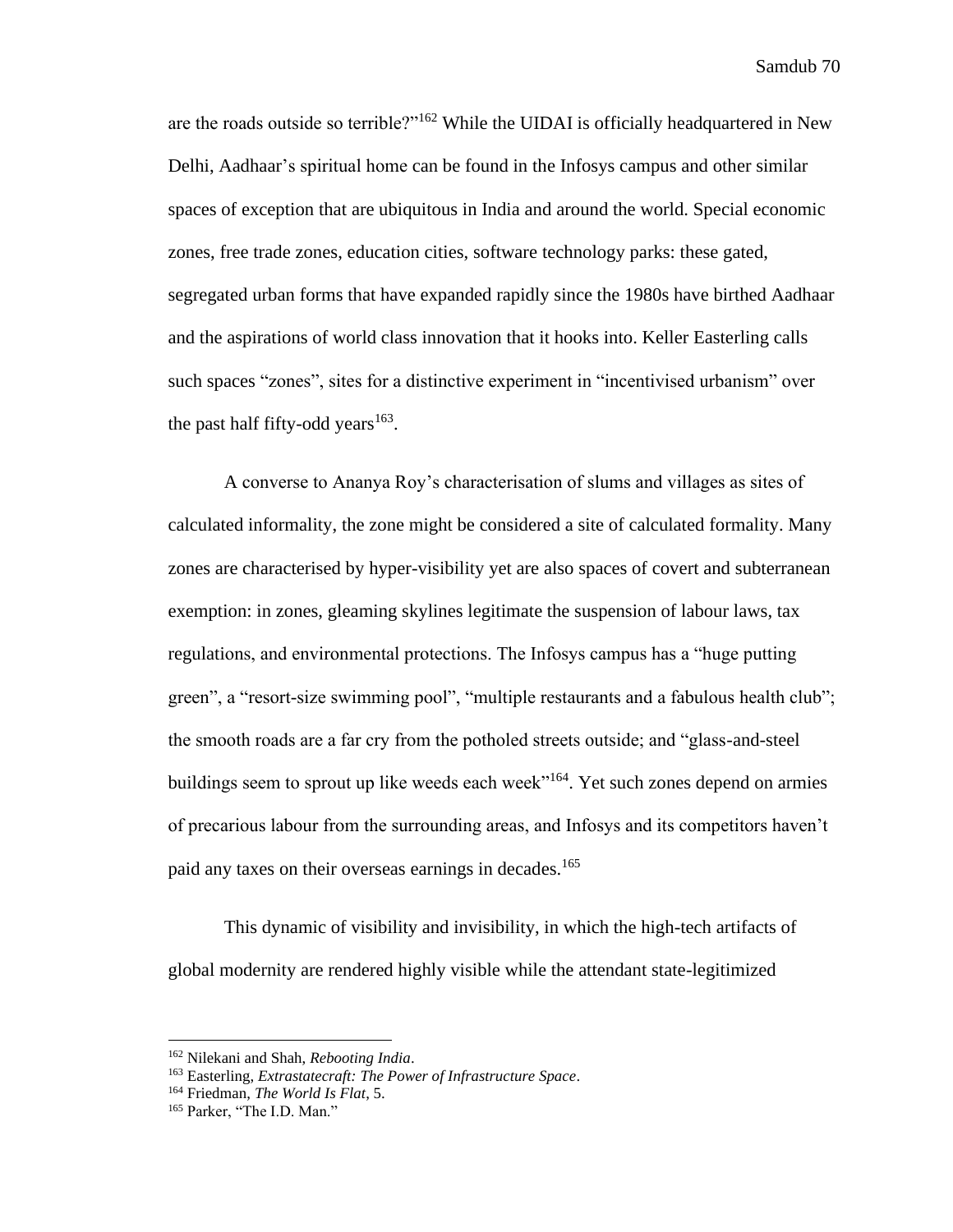precarity is rendered unnoticeable, is mirrored by the distinction between the hyper visible Little Aadhaar and the more shadowy Big Aadhaar. As William Mazzarella notes of older e-governance initiatives, projects for transparency produce corresponding opacities.<sup>166</sup> Through Aadhaar, the double dynamic which characterises the zone is being exported to the rest of the country and the world. Reflecting the site in which it was incubated, Aadhaar is a technology for making uneven extraction and its attendant violence not only legitimate but desirable. For its proponents, Aadhaar is supposed to extend the glossy high-tech modernity of the zone to the rest of the nation. Yet it also extends the zone's logics of uneven development into new ways of extracting data and capital and creating new forms of securitization.

Even as Aadhaar extends certain of the zone's logics, it signals a shift away from the clear segregations that characterise the zone. If the zone was the beachhead of a global capital that was always entering from elsewhere, Aadhaar turns citizens into addressable users to render the lives, habits and bodies of Indians as sites for targeting, extraction and selective exclusion without the need for the differentiated space of the zone.<sup>167</sup> As media theorist Nishant Shah has argued, in its promise to identify subjects, Aadhaar facilitated the creation of a new kind of subject as an assemblage of data.<sup>168</sup> It is this "data subject" and "quantified self", spread across various databases, rather than a body in the world, that is targeted by Aadhaar. This avatar of the human subject can be targeted not only as a deserving welfare recipient but also as a voter in elections, and as Muslim or a putative outsider to the nation-state. In the time of targeting, the blunt and

<sup>166</sup> Mazzarella, "Internet X-Ray."

<sup>167</sup> On addressing users, see Bratton, *The Stack*.

<sup>&</sup>lt;sup>168</sup> Shah, "Identity and Identification."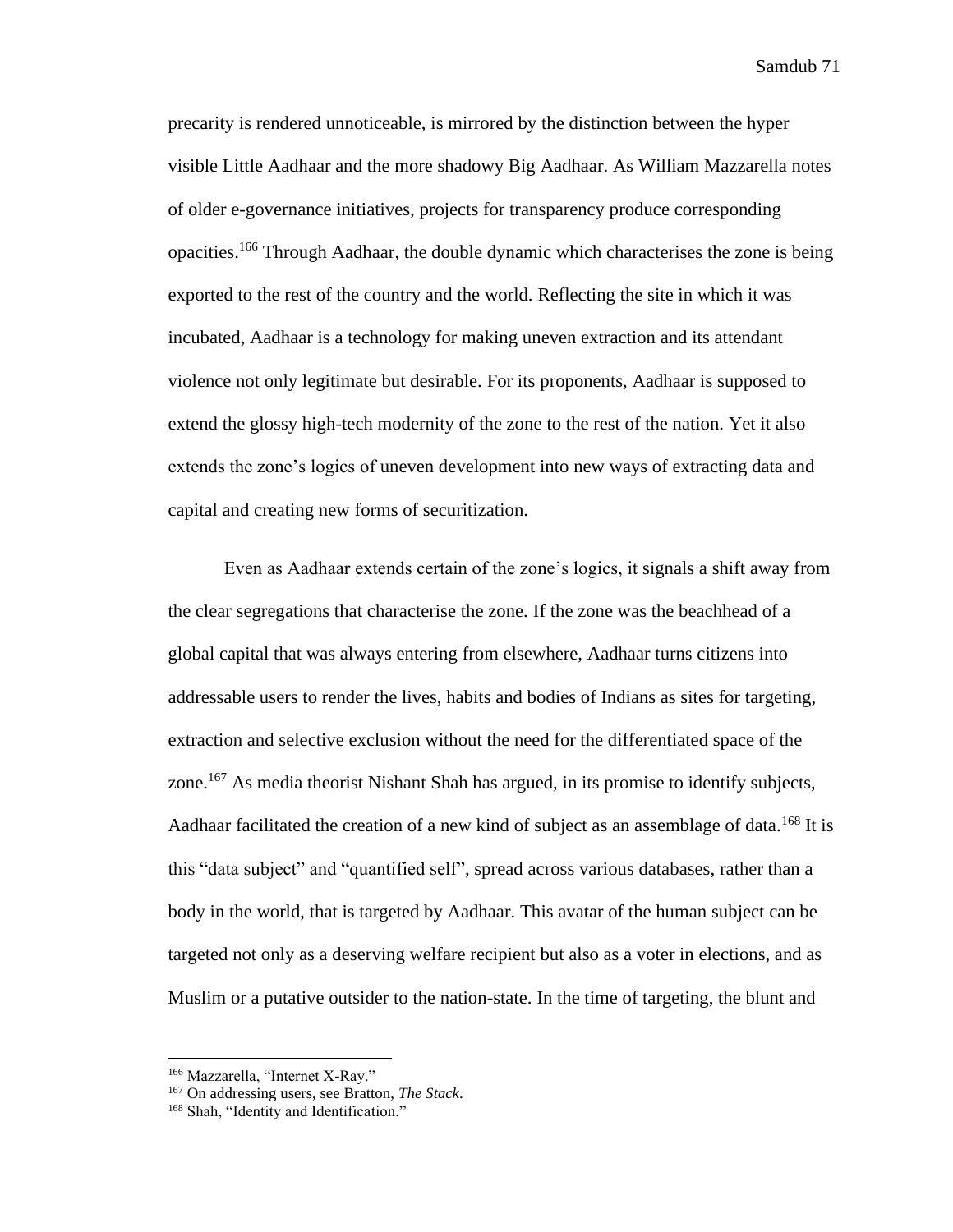blanket exclusions of the zone are replaced by Aadhaar's flexible, agile forms of exception, more efficient at enabling the extraction of capital, perhaps, but no less violent. 169

<sup>&</sup>lt;sup>169</sup> The anthropologist Aihwa Ong describes some forms of flexible exception under neoliberalism in Ong, *Neoliberalism as Exception*.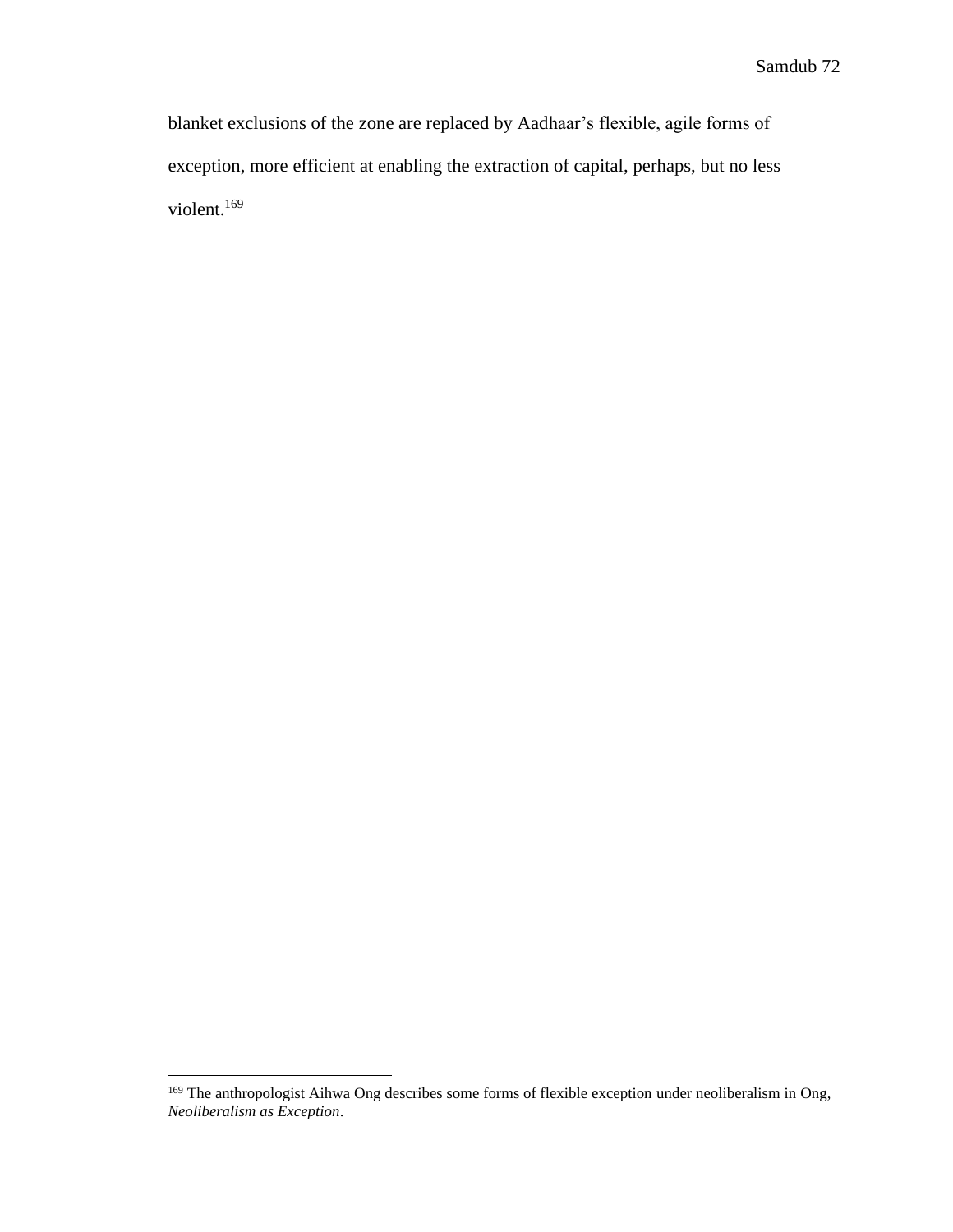**Index**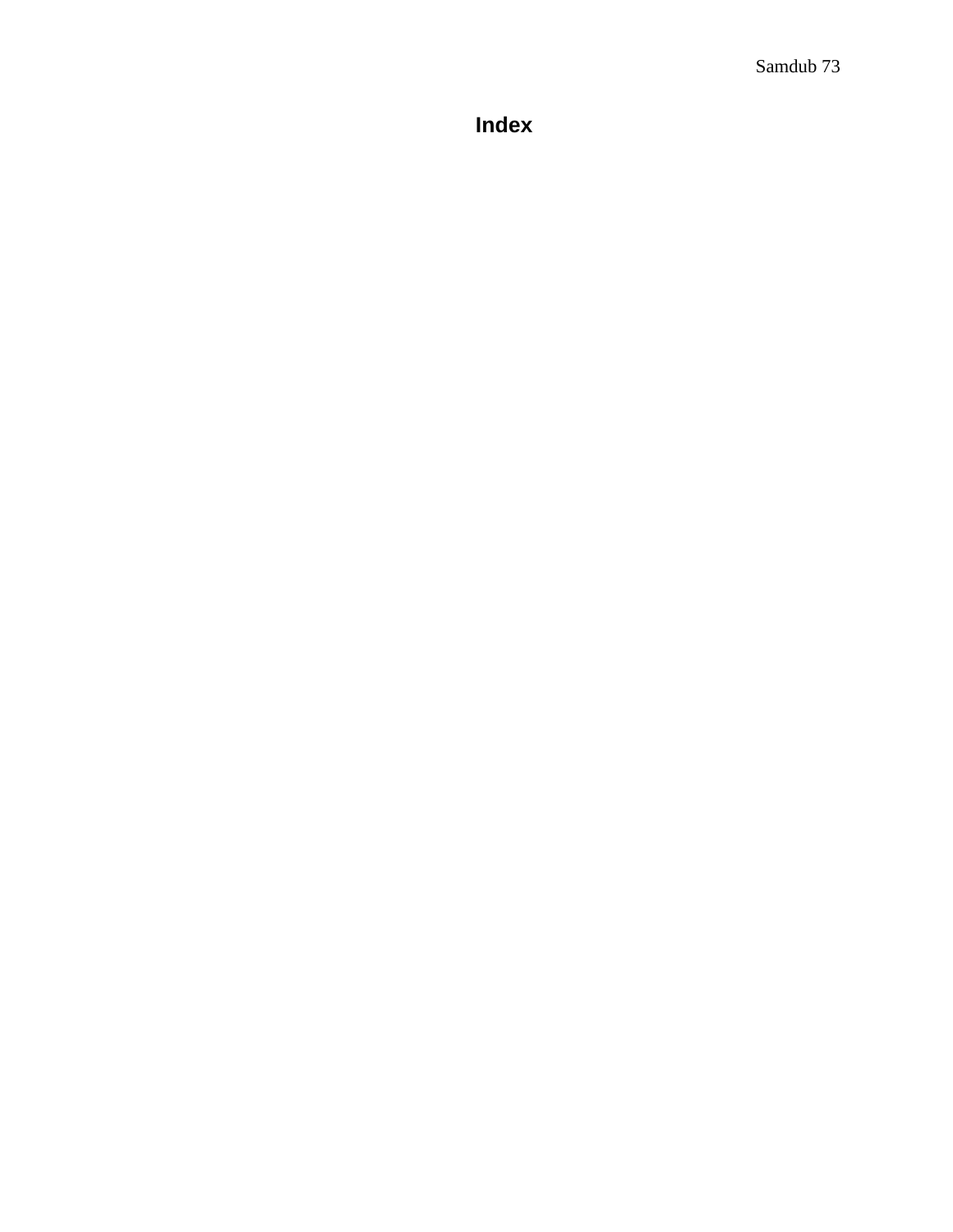"We don't do this for World Bank's sake, we do it for our sake. Because we are a very large country, we are bigger than twenty five countries of Europe. And therefore every state of India must become easy and simple. And therefore we started ranking our states."<sup>170</sup>

-- Amitabh Kant, CEO, National Institution for Transforming India

Since 2014, the territorial divisions of the nation-state have been taken up as the site of a distinctive experiment in mediated governance. Projects such as the Aspirational Districts Programme, the Composite Water Management Index, the Sustainable Development Goals Index, the Agriculture Transformation Index, the India Innovation Index, and the Multidimensional Poverty Index use the index  $-$  a particular type of number that has been ascendant in global governance for the past decade – to score and rank states and districts on development outcomes. They combine the bland technocratic managerialism of World Bank-style good governance with narratives of an aspirational, innovative and transforming nation. Equal parts enumerative form and public relations apparatus, these indices are dramatized in publicly-accessible real-time dashboards, policy briefs, press reports, and social media posts as organs of "cooperative and competitive federalism". In spite of their supporters' claims, indices are far from neutral, transparent or objective measures of performance. Rather, they are infrastructures that render development as the site of a pernicious combination of state power and entrepreneurship.

<sup>170</sup> India Today, *NITI Aayog CEO Amitabh Kant Opens up on Ease of Doing Business in India | NewsMo*.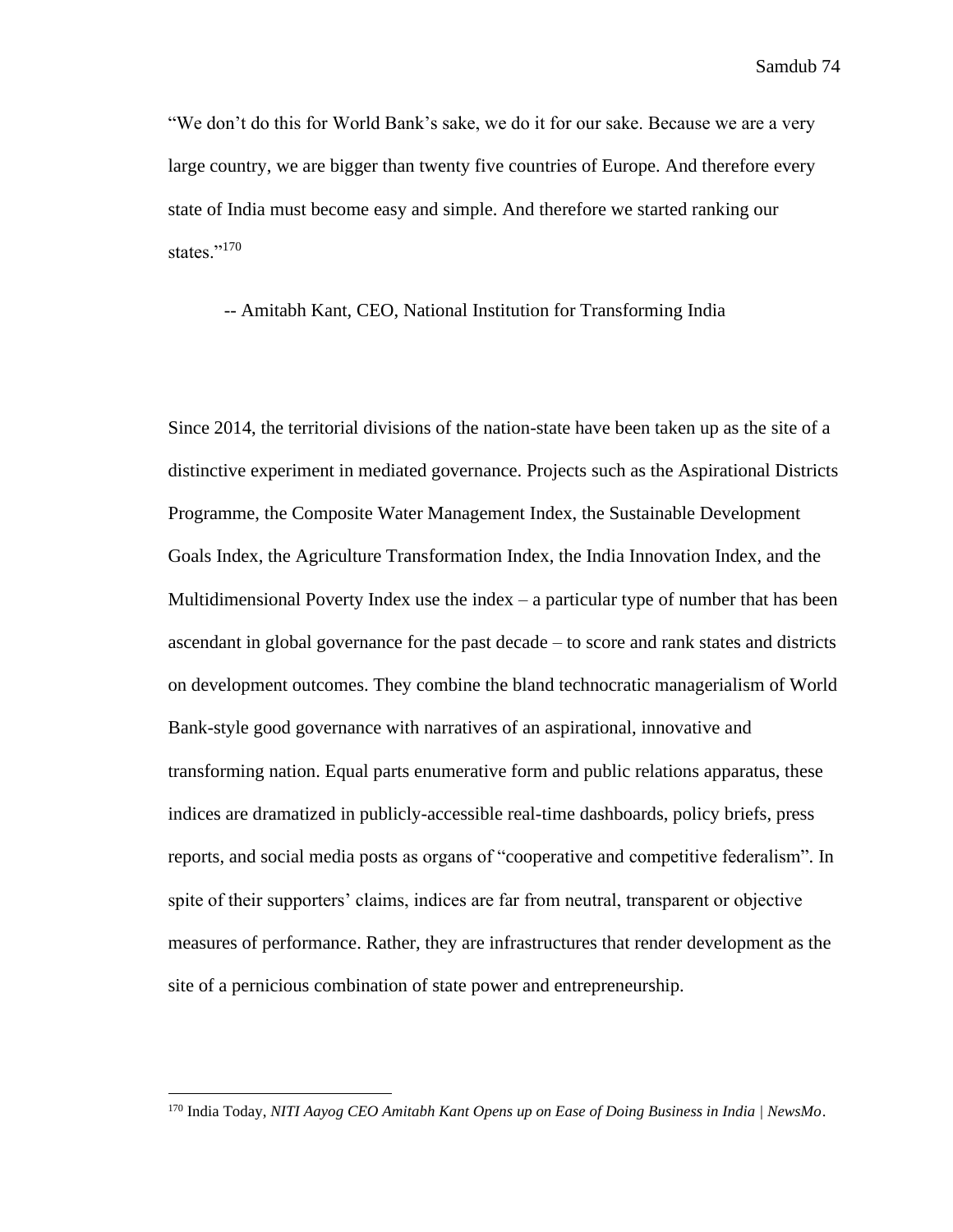The index (and the associated indicator) is a technology of enumeration that has proliferated rapidly around the world in the past twenty years. Indicators, anthropologist Sally Engle Merry and her collaborators argue, enable "the quiet exercise of power" which is largely undeclared but powerfully shapes policy.<sup>171</sup> They are part of a "new avalanche of numbers" that characterizes global governance based on the production and regulation of information.<sup>172</sup>

The BJP under Modi has been a particularly adept participant in this global indicator culture, aggressively pursuing international rankings such as the World Bank's Ease of Doing Business Index. More innovatively, the BJP has transposed the work of indices to the federal scale within India, creating alignments between actors, interests and infrastructures at global, national, and regional scales.<sup>173</sup> The rescaling of the global technology of the index to the domestic sphere attempts to give NITI Aayog a hold over states of this "very large country" in a way that is similar to the World Bank's sway over nation-states, displacing existent institutional power structures and centralizing authority while promoting competitive and entrepreneurial forms of development.<sup>174</sup> The index reimagines federalism under the sign of Digital India: a nation-state composed of discrete territories in perpetual competition with each other under the watchful gaze of the central government.

<sup>171</sup> Merry, Davis, and Kingsbury, *The Quiet Power of Indicators*.

<sup>&</sup>lt;sup>172</sup> Bhuta, Malito, and Umbach, "Introduction," 6.

<sup>&</sup>lt;sup>173</sup> I draw on a rich literature on indices and indicators from the past decade, including: Bhuta, Malito, and Umbach, *The Palgrave Handbook of Indicators in Global Governance*; Kelley and Simmons, "The Power of Performance Indicators"; Merry, "Measuring the World"; Cooley and Snyder, *Ranking the World*.

<sup>&</sup>lt;sup>174</sup> The index also appears to be waterfalling, being taken up at ever smaller scales, with states creating rankings of districts and districts creating rankings of tehsils. See for example Goyal, "How Performance-Based Rankings Are Shaking up the Rigid World of Government."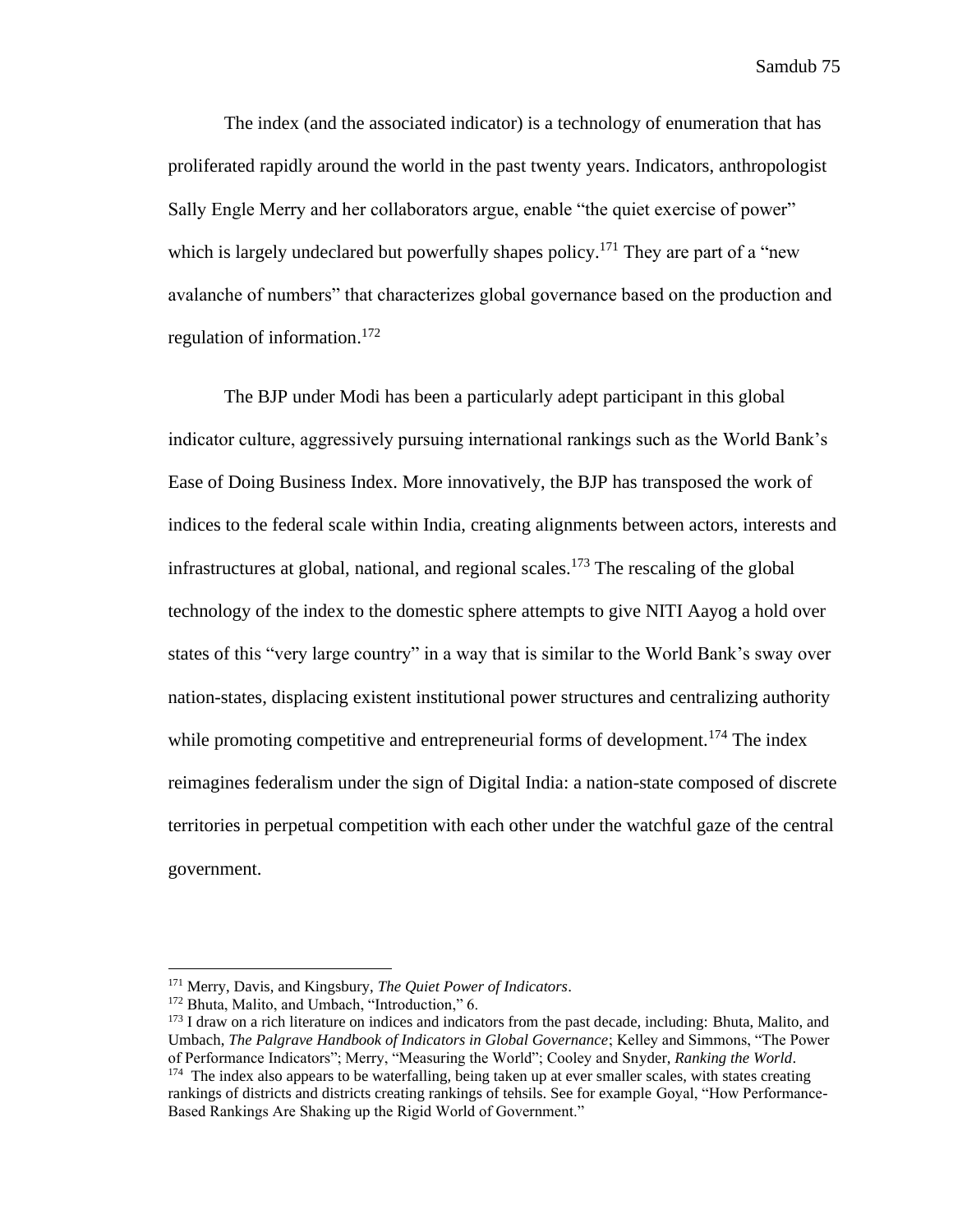These exercises in enumeration are largely orchestrated by the National Institution for Transforming India (better known by the awkward multilingual acronym NITI Aayog, meaning "policy commission"), the government body that replaced the Planning Commission shortly after the BJP's 2014 election victory.<sup>175</sup> Officially a think tank, the Aayog is headed by a CEO, currently bulldoggish career bureaucrat Amitabh Kant who is best known for having led branding initiatives like "Incredible India!"<sup>176</sup> One of the NITI Aayog's key tools for influencing policy, indices arbitrarily rank administrative units and place them in a competitive relationship with each other. The policies that will allow states and districts to improve their ranking on these indices tend to be deregulatory, promoting increased data capture and entrepreneurship in the work of development. Though they promise minimum government and competitive federalism, NITI Aayog's indices empower the central government and weaken Indian federalism, realigning channels of authority as part of the BJP's broader moves to restructure power in India<sup>177</sup>.

A crucial part of the broader apparatus of governance that is in formation in India today, indices are rewiring circuits of power between various actors within and beyond the state – the think tank in Delhi, the World Bank, civil servants in the districts, international consultancies, the entrepreneurial subject who is responsible for development, and a new sort of public, imagined as a receiver of publicity.<sup>178</sup> As a

<sup>&</sup>lt;sup>175</sup> "Niti" also suggests policy as "conduct", bringing to mind Foucault's concept of governmentality, which he describes as "the conduct of conduct" Foucault, "Governmentality.".

<sup>176</sup> For more on the centrality of branding to this dispensation, see the excellent *Brand New Nation* Kaur, *Brand New Nation*..

<sup>177</sup> Ruparelia, "'Minimum Government, Maximum Governance'"; Gopal Jayal, *Re-Forming India*; Jaffrelot, *Modi's India*.

<sup>178</sup> Irani, *Chasing Innovation*; Kaur, *Brand New Nation*, 14.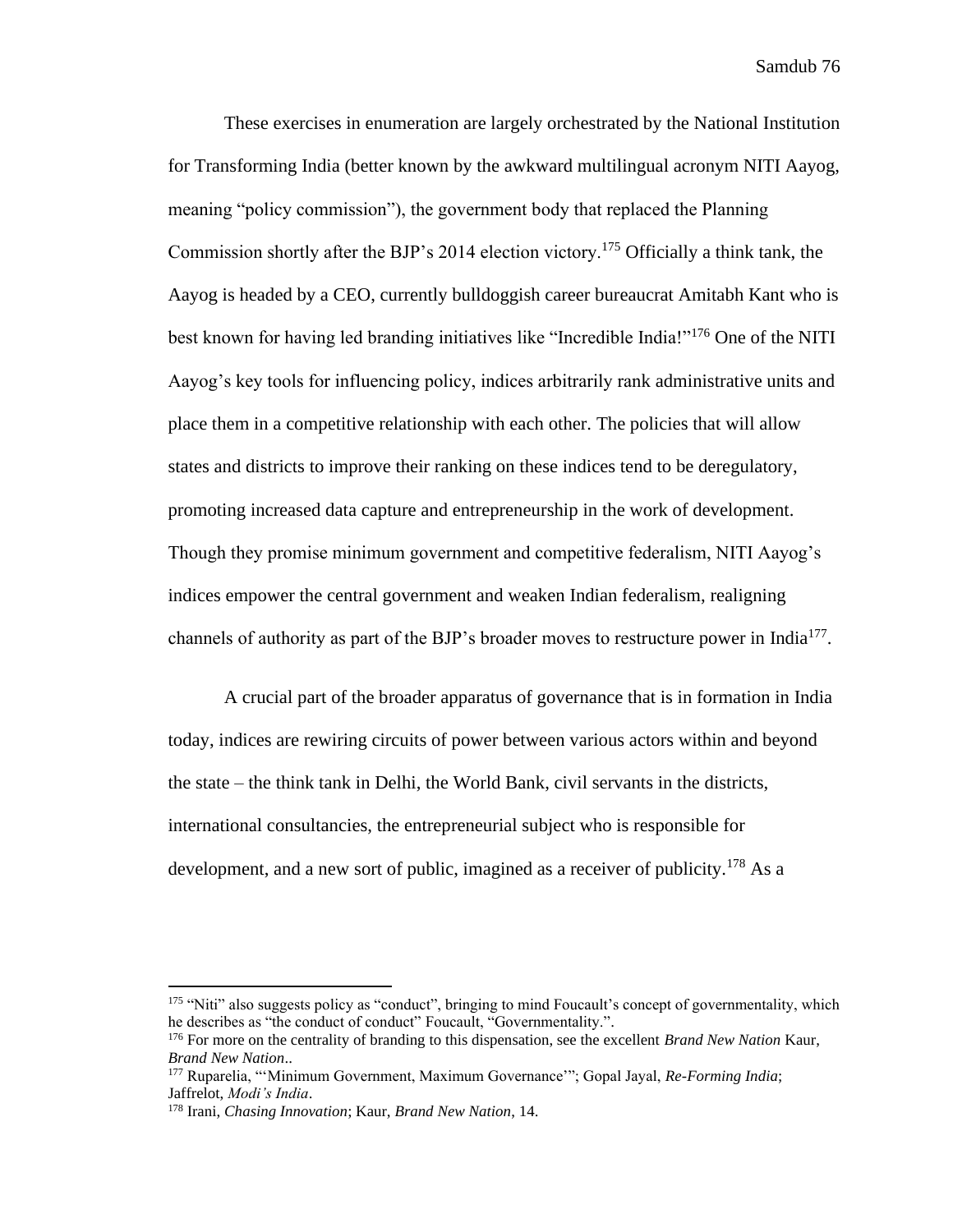governance interface, the index is symptomatic of a program of radical reform garbed in seemingly innocuous forms of management and visualization.

### **Framing competitive federalism**

A map of India with state-level divisions occupies the centre of the CWMI's online interface. The map uses three colours – the red, yellow, and green that are a clearly recognizable representation of performance – to render states' composite scores on the water management index. At a glance the viewer can make out three distinct groups of states: those that are doing well, average and not so well.<sup>179</sup> In a panel on the right, a table ranks the states by score.<sup>180</sup>

[Figure 2]

Clicking on the map opens a new panel displaying detailed numbers for the state, with a breakdown of how the scores are computed. In the CWMI, the twenty-eight indicators that make up the index are categorized into nine sectors. Most indicators are percentages out of hundred, for example "percentage of urban population being provided drinking water supply as on the end of the given FY [Fiscal Year]" or "area under rainfed agriculture as a percentage of net cultivated area as on the end of the given FY."

<sup>&</sup>lt;sup>179</sup> Similar color-coded maps, though in static representations rather than computerized interfaces, are described by Neha Bhuta. Bhuta notes: "The effect of this aesthetic is striking: zones associated with poor governance and instability are marked with a colour connoting danger/threat/heat (red, orange), and zones associated with good governance and stability are marked with a colour connoting safety/ease/calm or cool (green, blue)." Bhuta, "Governmentalizing Sovereignty," 157.

<sup>&</sup>lt;sup>180</sup> While the CWMI ranks states according to their scores, other indices rank them according to "deltas", or how much their scores have changed, so that they are judged on their improvement over time rather than their overall condition.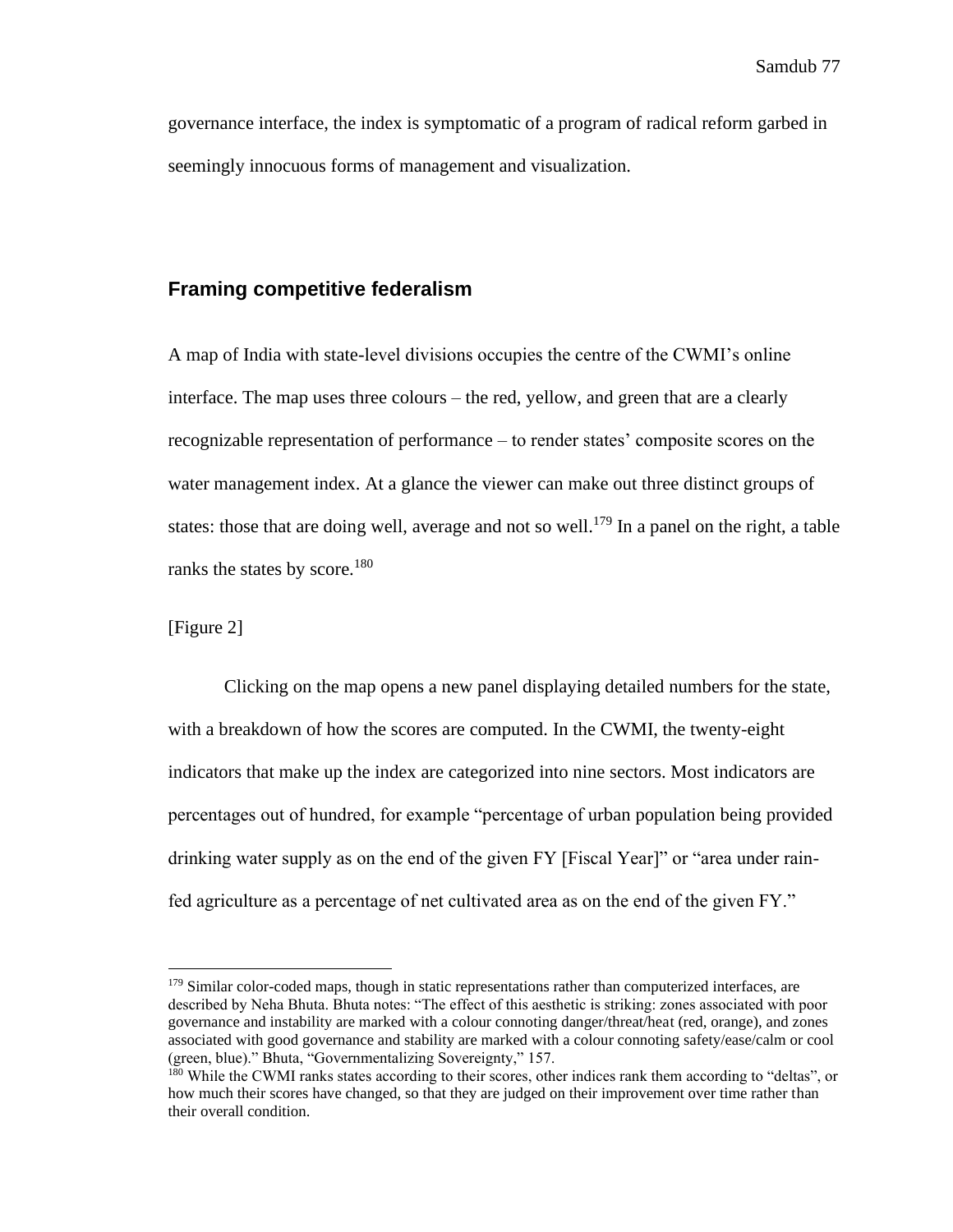Others are binary yes/no statements, where "yes" corresponds to a score of one hundred and "no" corresponds to zero: "Has the state notified any law/legal framework to facilitate Participatory Irrigation Management (PIM) through Water User Associations (WUA)?", "Is electricity to tubewells/water pumps charged in the state?"<sup>181</sup>

Dashboards purport to be live, regularly updated representations of the current moment. Though usually advertised as real-time, index dashboards are in fact updated at the most every month (in the case of the Aspirational Districts dashboard) or in many cases annually (as in the case of the CWMI). Yet this sense of liveness creates the possibility of a state moving up or down in the rankings, change colour from red to yellow to green. Even when such periodicity does not make sense – for many of the indicators in the index are measures of structural or legal conditions that may take years to change<sup>182</sup> – the combination of ranking and liveness creates a sense of continual competition.

This basic interface design, pitting administrative territorial units against each other, appears in the NITI Aayog's other index dashboards, including the Sustainable Development Goals (SDG) index and the Aspirational Districts Programme (ADP) Champions of Change Dashboard.<sup>183</sup> Many of the Aayog's indices don't take the form of the dashboard, yet a similar aesthetic logic is repeated even when they are presented in reports and PowerPoint presentations. Sometimes there are variations: the Aspirational Districts Programme takes districts as its unit and the Sustainable Development Goals

<sup>&</sup>lt;sup>181</sup> NITI Aayog, "Composite Water Management Index."

<sup>182</sup> Thanks to Praharsh Patel for this insight. Private communication.

<sup>&</sup>lt;sup>183</sup> The former, notably, is transparently a technology for measuring and incentivizing Indian states' alignment with the international SDG regime.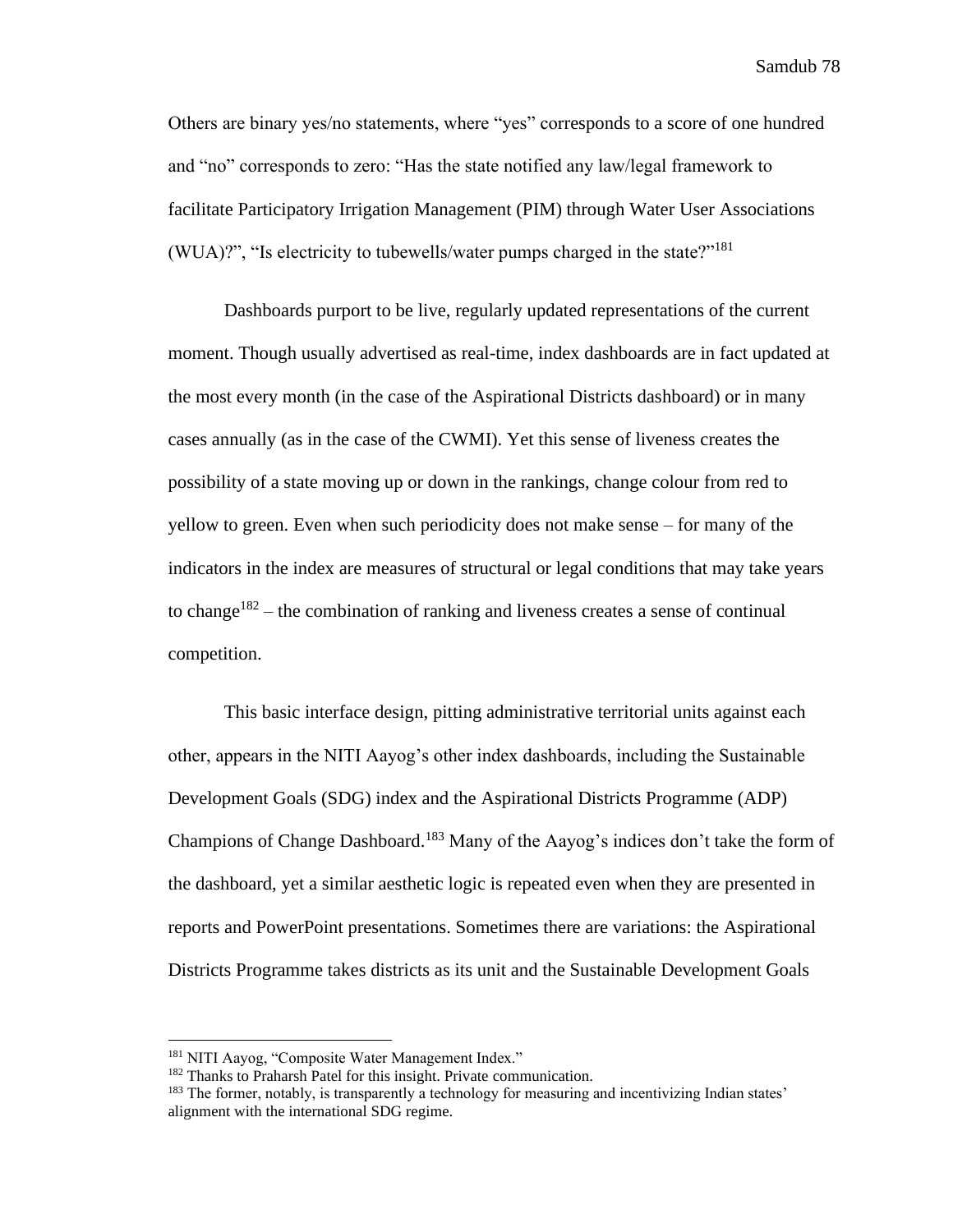Urban index takes cities, but the administrative unit – rather than, say, watersheds or linguistic communities – remains at the centre of the index. Repeated across various domains, these indices form a distinctive enumerative and aesthetic strategy for rendering development as a competitive terrain. Their proponents are quite transparent about this: Amitabh Kant repeatedly refers to indices as exercises in "naming and shaming," and has suggested that in the future, central government funding will be tied to states' performance on them. 184

[Figure 3]

#### **Ranking Governance**

The rise of indices as a key tool of global governance dates to the rise of what legal scholar Radha D'Souza has called post-Washington consensus "governance fundamentalism" in the 1990s.<sup>185</sup> Over one hundred and sixty "global performance indicators" existed by 2014, with eight new rankings created every year since 1999.<sup>186</sup> One of the best-known global indicators of this kind was the World Bank's Ease of Doing Business Index, which was discontinued in 2021 after a data-manipulation scandal.<sup>187</sup> The Ease of Doing Business index shares much of the tabular and

<sup>&</sup>lt;sup>184</sup> Press Trust of India, "'Name and Shame' Helped Improve States' Business Rankings"; CNBC-TV18, *Amitabh Kant On NITI Aayog's National Health Index | CNBC TV18*.

<sup>185</sup> D'Souza, *What's Wrong with Rights?*, 160–62.

<sup>186</sup> Kelley and Simmons, "The Power of Performance Indicators."

<sup>&</sup>lt;sup>187</sup> The index was discontinued in 2021 after an independent audit found that the Bank had doctored data to improve certain countries' rankings in response to pressure (this occurred most flagrantly in the case of China). According to the investigation, the Bank's CEO and President were both complicit in the manipulation Machen et al., "Investigation of Data Irregularities in Doing Business 2018 and Doing Business 2020.".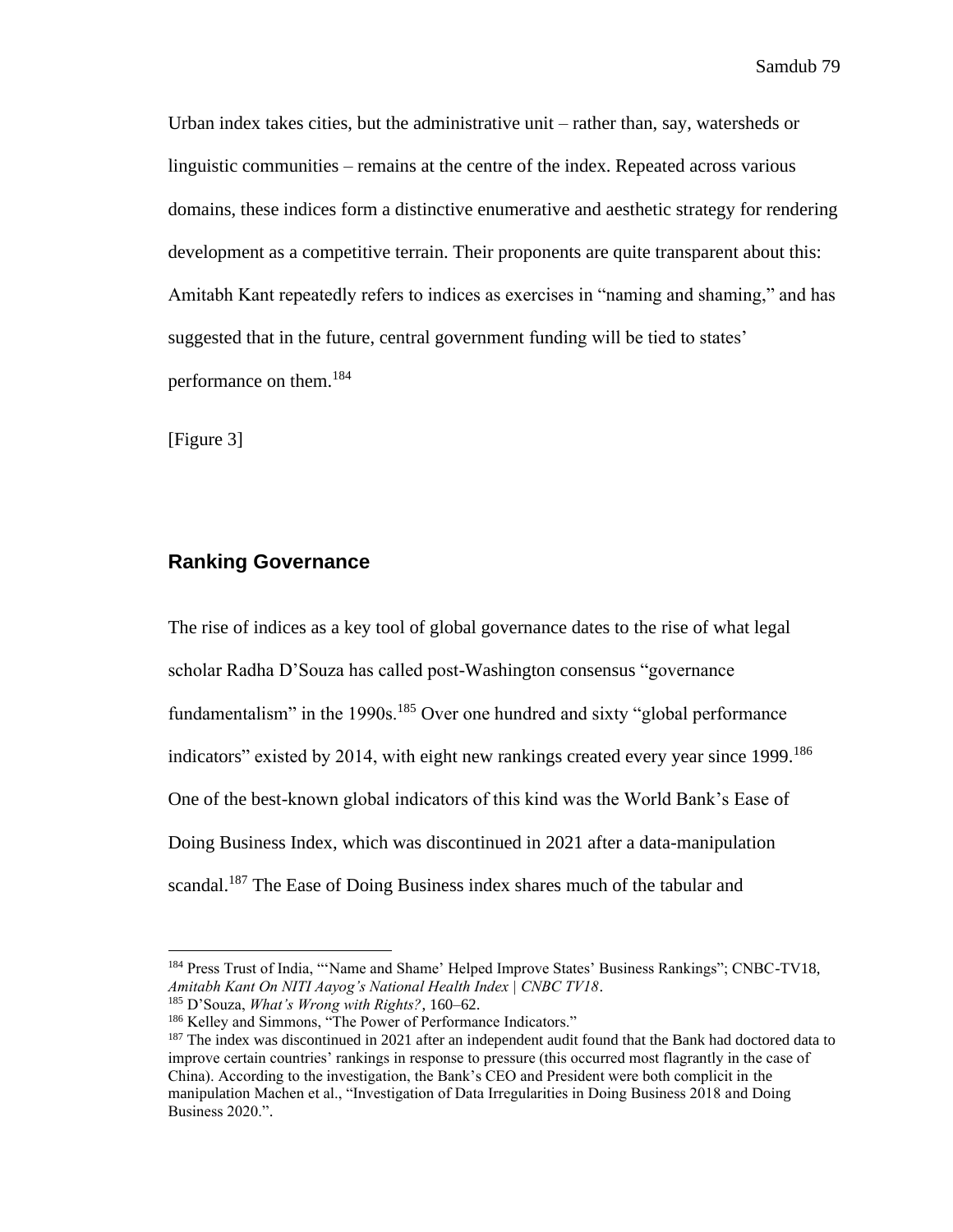cartographic logic of information presentation outlined above and was a means by which the World Bank effected regulatory reform without having to provide loans or technical assistance, its traditional ways of exerting power.<sup>188</sup>

While several nation-states have bought into the project of such global rankings, few have pursued it with as much zeal as India under the BJP. Today various government bodies track India's performance on such rankings. When India's rankings on such indices drop, they make aggressive efforts to improve it.<sup>189</sup> When the nation does well, its performance is advertised at every opportunity, shared on social media and disseminated in the press in order to dramatize a "brand new India," where the nation is figured primarily as an investment destination. 190

[Figure 4]

The Modi government's investment in such exercises enabled India to move from  $142<sup>nd</sup>$  to 62<sup>nd</sup> place in the rankings between 2016 and 2020. Some of this change is a result of changes in the World Bank's methodology.<sup>191</sup> Many of these gains have come through gaming the system, targeting indicators that can most easily be improved but result in little substantive change on the ground, like reducing the amount of time it takes to acquire digital signatures.<sup>192</sup> Yet even if the ascent in the rankings is largely unrelated

<sup>&</sup>lt;sup>188</sup> World Bank, "Assessment of State Implementation of Business Reforms"; Doshi, Kelley, and Simmons, "The Power of Ranking."

<sup>&</sup>lt;sup>189</sup> See for example the outcry when India was downgraded from 67 to 71 on Freedom House's Democracy Index, moving from "free" to "not free". Dutta, "After 'Downgrade' Last Year, MEA Sent Speaker's Office Talk Points on Democracy, 'the Indian Way.'"

<sup>190</sup> Kaur, *Brand New Nation*.

<sup>&</sup>lt;sup>191</sup> Wadhwa and Sandefur, "A Change in World Bank Methodology (Not Reform) Explains India's Rise in Doing Business Rankings."

<sup>192</sup> Kaur, *Brand New Nation*, 81; Deshmane, "Documents Show How Modi, Jaitley Gamed World Bank's Doing Business Rankings."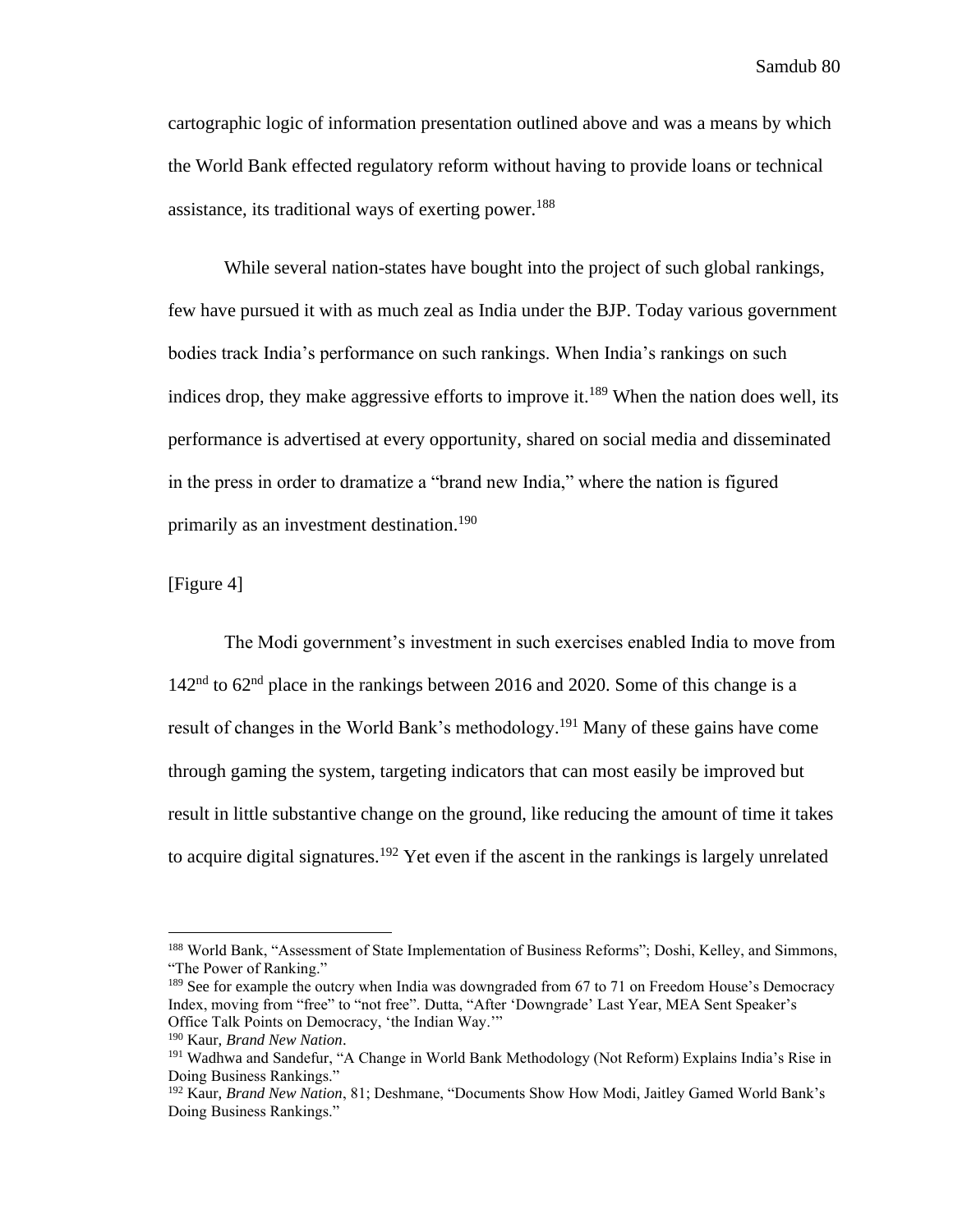to concrete changes, the regulatory and legal shifts made in the name of "Ease of Doing Business" have come at a cost. Trade unions have consistently opposed the labor reforms for curtailing workers' rights and benefitting the market.<sup>193</sup> Environmental activists point out that many of the reforms that have led to India's improved rank have diluted Environmental Impact Assessment regulations and had an adverse effect on the environment.<sup>194</sup> Above all, with flagging economic growth even before the Covid-19 pandemic, India's improvement in Ease of Doing Business rankings has failed to deliver the benefits it promised.

In 2014, shortly after BJP's election to power in the central government, the World Bank was invited to produce an assessment of Indian states' regulatory norms.<sup>195</sup> The resulting report evaluated all of India's states on 98 different indicators in eight areas, ranging from "Setting up a Business" to "Enforcing Contracts." The introduction to the assessment had already adopted the BJP's new language of federalism, stating that the World Bank Group was "pleased to support the Government of India in undertaking this unique endeavor, because it takes a 'competitive federalism' approach to business reform."<sup>196</sup> Now released every year, states hire international consultancies like EY and PricewaterhouseCoopers to work on improving their rank.<sup>197</sup> Its supporters among neoliberal thinktanks have celebrated this exercise in no uncertain terms. A senior advisor

<sup>&</sup>lt;sup>193</sup> Sushmita, "Labour 'Reforms' More for 'Ease of Doing Business' than Labour Rights."

<sup>194</sup> Kukreti, "Ease of Doing Business Comes at an Environmental Cost."

<sup>&</sup>lt;sup>195</sup> The main partner within the Indian state was the Department of Industry and Internal Trade Promotion (DIPP).<sup>195</sup> DIPP's Secretary at the time was Amitabh Kant, who is named in the report's acknowledgements World Bank, "Assessment of State Implementation of Business Reforms.".

<sup>&</sup>lt;sup>196</sup> World Bank. It is suggestive that the "cooperative" part of Modi's slogan has been dropped in this phrasing.

<sup>&</sup>lt;sup>197</sup> Goyal, "How Performance-Based Rankings Are Shaking up the Rigid World of Government."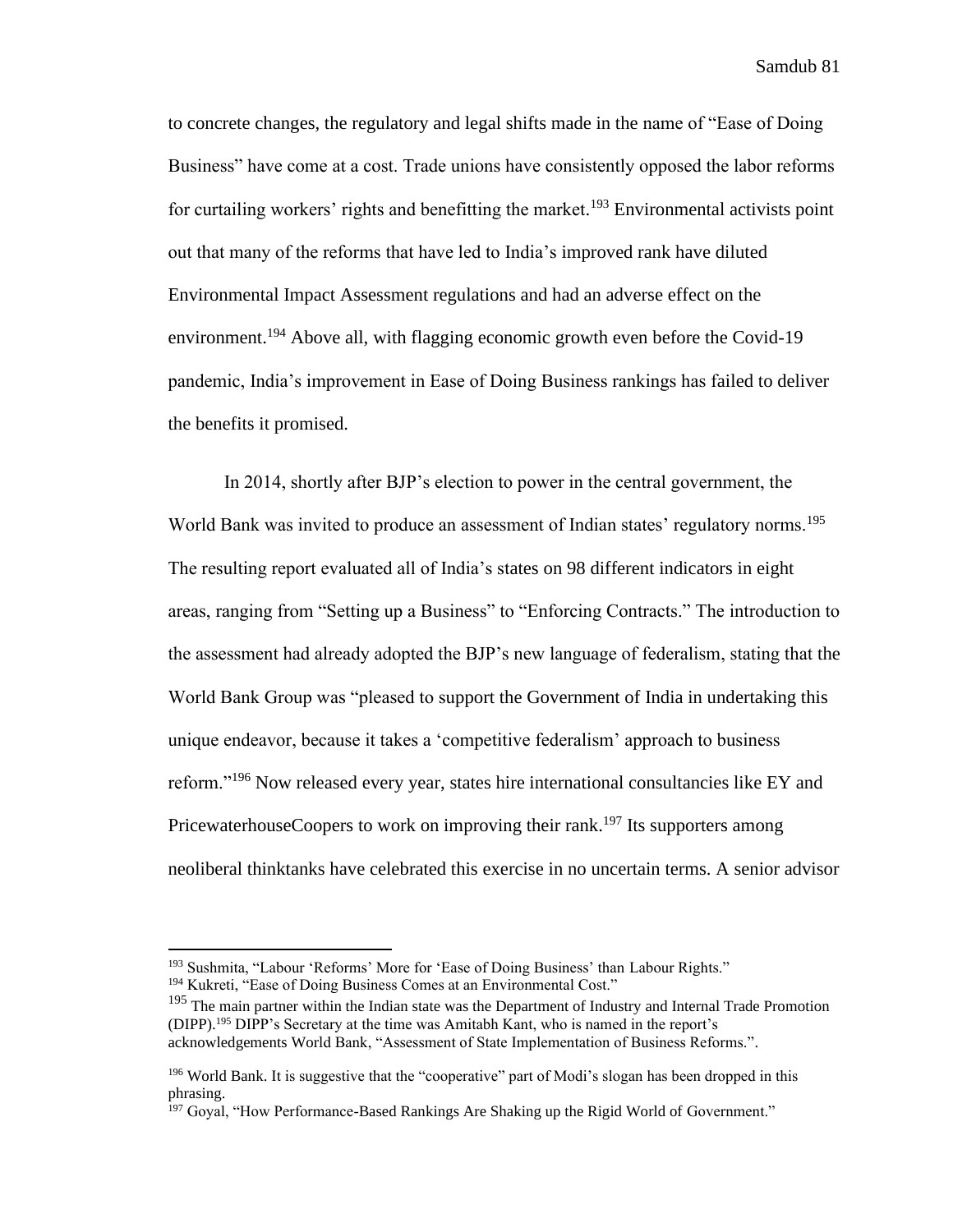at the Washington, DC-based Centre for Strategic and International Studies writes, "an 'apples to apples' review of the business environment of the states in 2016 gives savvy chief ministers an unprecedented level of information on how they stack up versus their competitors. The horses have definitely been taken to the water. And at least a few are starting to drink".<sup>198</sup>

Celebrated as devolution in economic policy, "cooperative and competitive federalism" is altering the disposition of the relationship between the central government and the states. In the planning era before the economic liberalization of 1991, the central government tended to directly set policy goals for the states. Between 1991 and 2014, a period characterized by coalition governments at the centre and the strengthening of regional parties in the states, a "federal market economy" emerged, with states competing against each other for global investment and the centre playing a relatively light-handed role.<sup>199</sup> In contrast, today a single-party central government uses supposedly neutral indices to rank states on certain parameters, pushing certain policy and legislative outcomes.<sup>200</sup> Rather than telling states exactly what to do, NITI Aayog turns policy into a game where states can ostensibly do as they please, but the score is still kept according to its parameters.<sup>201</sup> And while they may not be binding, the rules of the game – the weightage of indicators on the index – effectively legislate the kinds of interventions that

<sup>198</sup> Rossow, "India's Changing States."

<sup>199</sup> Rudolph and Rudolph, "Iconisation of Chandrababu"; Tillin, *Indian Federalism*.

 $200$  This goes hand in hand with many efforts by the Modi government to centralize power which are described, for example, in Aiyar and Tillin, "'One Nation,' BJP, and the Future of Indian Federalism.". <sup>201</sup> Legal theorist Radha D'Souza traces this dynamic to New Institutional Economics, which posits two classes of organizations: a small group that sets the rules of the global economy and another vast group that must play by them D'Souza, *What's Wrong with Rights?*.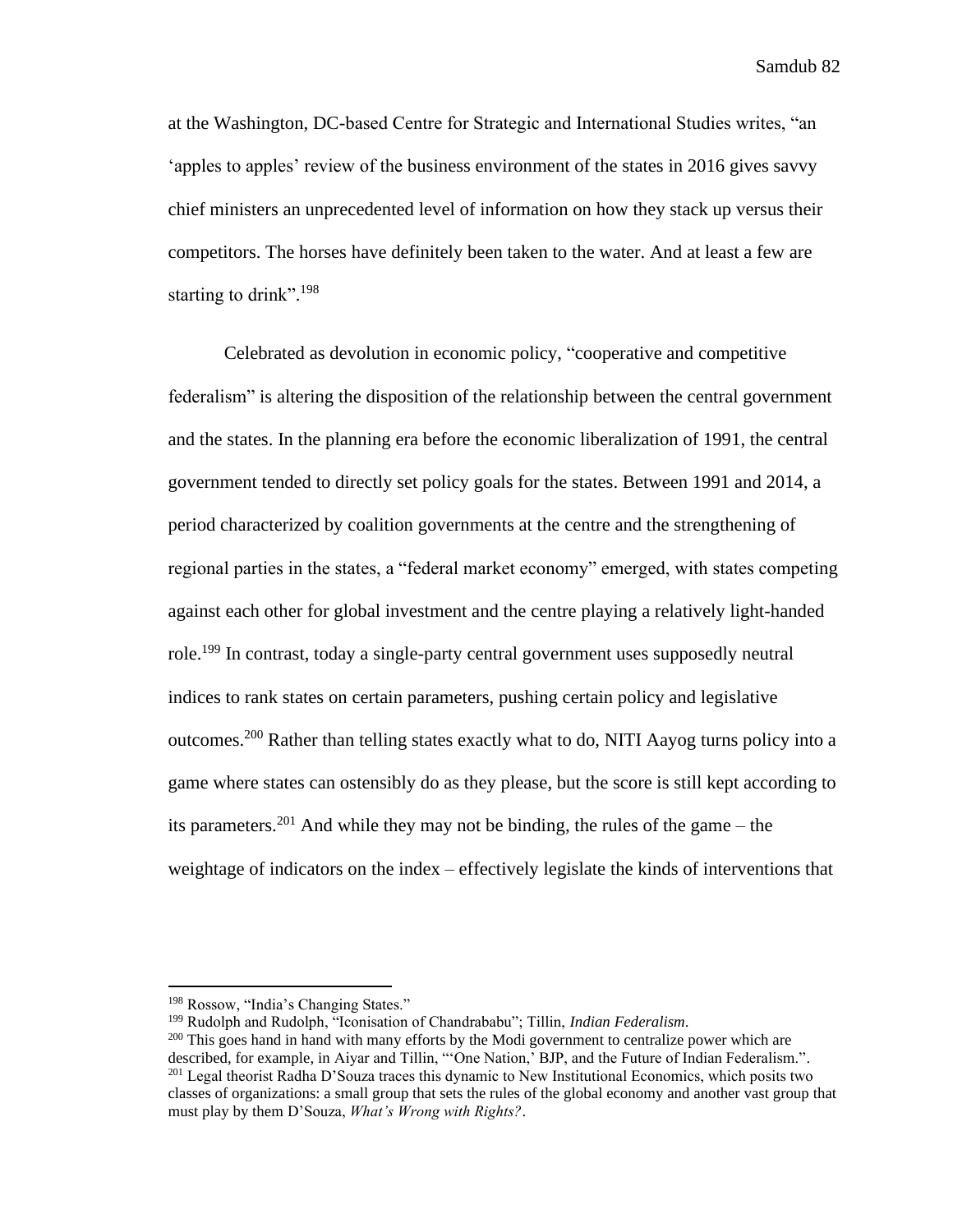are necessary to improve one's ranking.<sup>202</sup> Far from increasing federalism, the project's aspirations tend towards despotism. Amitabh Kant recently shot to the spotlight for saying that India is "too much of a democracy" to implement the tough reforms that would make India more competitive,

# **Displacing Statistics**

The index's facilitation of competition can be understood through the forms of enumeration it seeks to displace. Even though India has a well-developed and deeply entrenched statistical apparatus, data for many indices are collected from scratch by states. For example, against the established expertise of the statisticians who already collect detailed data on many of the index's parameters, state bureaucracies collected and self-reported data that formed the basis of each of the indicators in the CWMI. This data was then validated by an international development consultancy, IPE Global.<sup>203</sup> The sidelining of decades of statistical expertise has practical consequences for the scores

 $202$  One of the most celebrated examples of "cooperative and competitive federalism" in India gives insight into the kinds of policy this slogan facilitates. The state of Rajasthan in 2014 introduced a slew of labour law reforms, amending the Industrial Disputes Act, 1947; the Factory Act, 1948; the Contract Labour Act, 1970; and the Apprenticeship Act, 1961. These amendments effectively reduced the strength of unions and reduced the coverage of labour protections in order to facilitate a better investment environment in the state. As the Mid-Year Economic Analysis puts it:

<sup>&</sup>quot;successful experiments serve as both 'models' and 'magnets'. For example, Rajasthan's labour and land laws liberalization will elicit responses form others keen to emulate the Rajasthan model. But successful experiments will also force change elsewhere because they will serve as a magnet, attracting capital, labour, and talent away from unsuccessful states."

<sup>203</sup> Founded in 1998 as Infrastructure Professionals Enterprise Private Limited, IPE Global consults with government agencies and large development organizations on all aspects of development, including smart cities, health and nutrition, monitoring and evaluation and environment and climate change. It has grown rapidly in the last decade, from one hundred employees in 2007 to over a thousand employees today.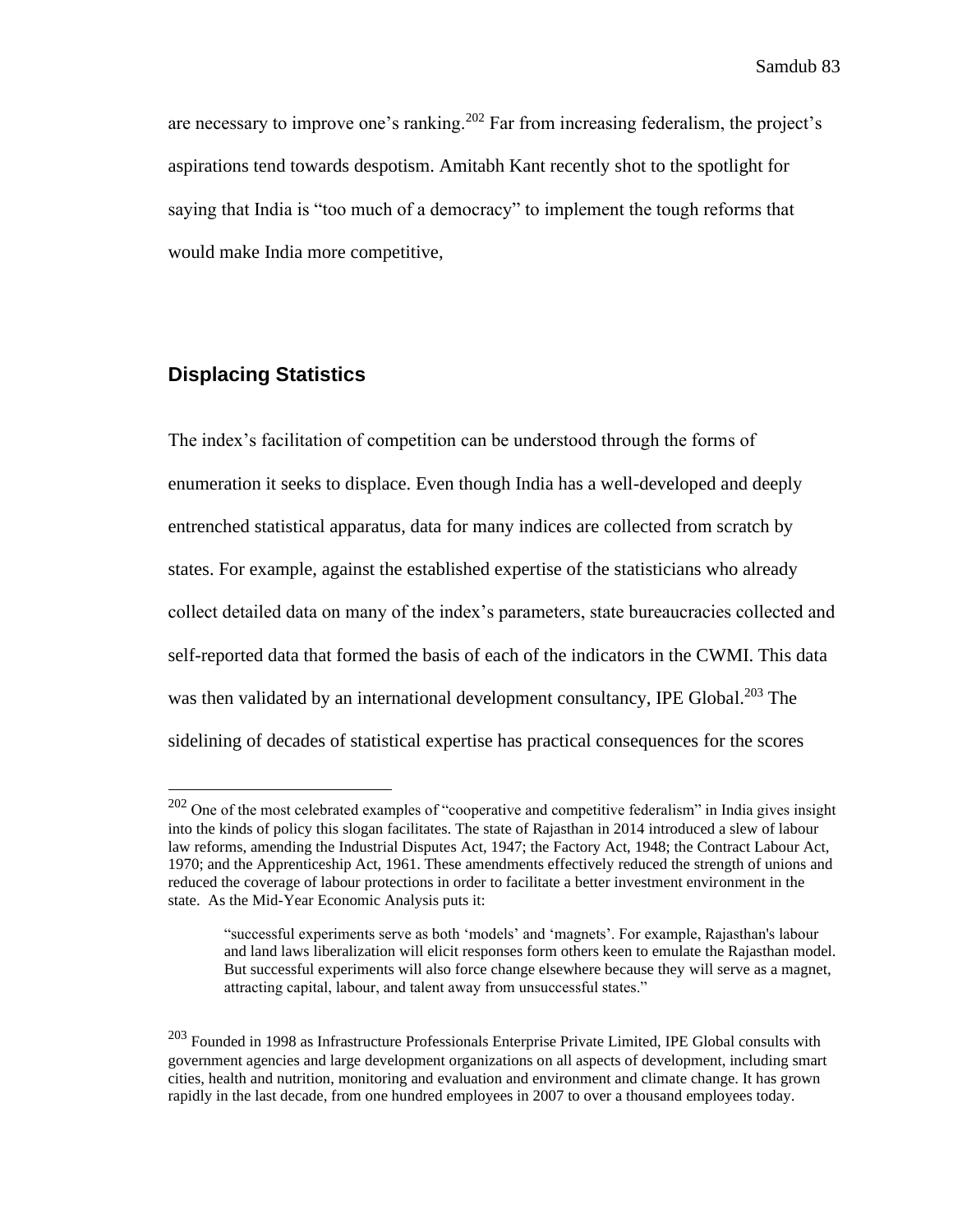generated by the index. In the case of the ADP, for example, agricultural economists T Haque and PK Joshi have argued that the omission of conventional statistical measures ended up excluding many of the poorest districts in the country, which are arguably in greatest need of government intervention.<sup>204</sup>

The displacement of statistics is part of a larger conflict between the Modi government and the postcolonial state's statistical apparatus, and between ways of knowing and acting upon the world, which policy scholar Yamini Aiyar characterises as a shift from statistical data to administrative data. <sup>205</sup> After Modi's 2014 election, the economic statistics produced by the Central Statistical Office, an expert body closely linked to the Planning Commission that has collected economic statistics since the 1950s, have been suppressed to a great degree.<sup>206</sup> Notably, much of its survey data – when it was eventually released – cast the BJP's performance in a negative light, for example showing dramatic decreases in employment and increases in poverty. <sup>207</sup> By 2019, against established procedure, NITI Aayog CEO Amitabh Kant was asserting the Cabinet's right to sign off on the CSO's data.<sup>208</sup> As economist Jayati Ghosh puts it "the aggressive attitude towards economic statistics – and indeed to all data that could provide some

<sup>204</sup> Haque and Joshi, "Agricultural Transformation in Aspirational Districts of India Comparative Analysis of Districts in Bihar."

<sup>&</sup>lt;sup>205</sup> Aiyar, "India's Data-Driven Governance Regime Is Not Foolproof." This in turn is part of a broader "deinstitutionalization" of Indian democracy under Modi Jaffrelot, *Modi's India*.. Sandeep Mertia suggests a somewhat parallel conflict between "big data" and postcolonial statistics in Mertia, *Lives of Data: Essays on Computational Cultures from India*.. This might be understood as an example of what Bruno Latour calls an "agonistic" conflict between "immutable mobiles" Latour, "Visualisation and Cognition: Drawing Things Together."

<sup>&</sup>lt;sup>206</sup> For a historical approach to surveys as a form of knowledge production in postcolonial India, see Ghosh, "Accepting Difference, Seeking Common Ground."

<sup>&</sup>lt;sup>207</sup> Ghosh, "Hindutva, Economic Neoliberalism and the Abuse of Economic Statistics in India."

<sup>208</sup> Gupta, "Experts Rubbish Niti Claim That NSSO Data Needs Centre's Nod."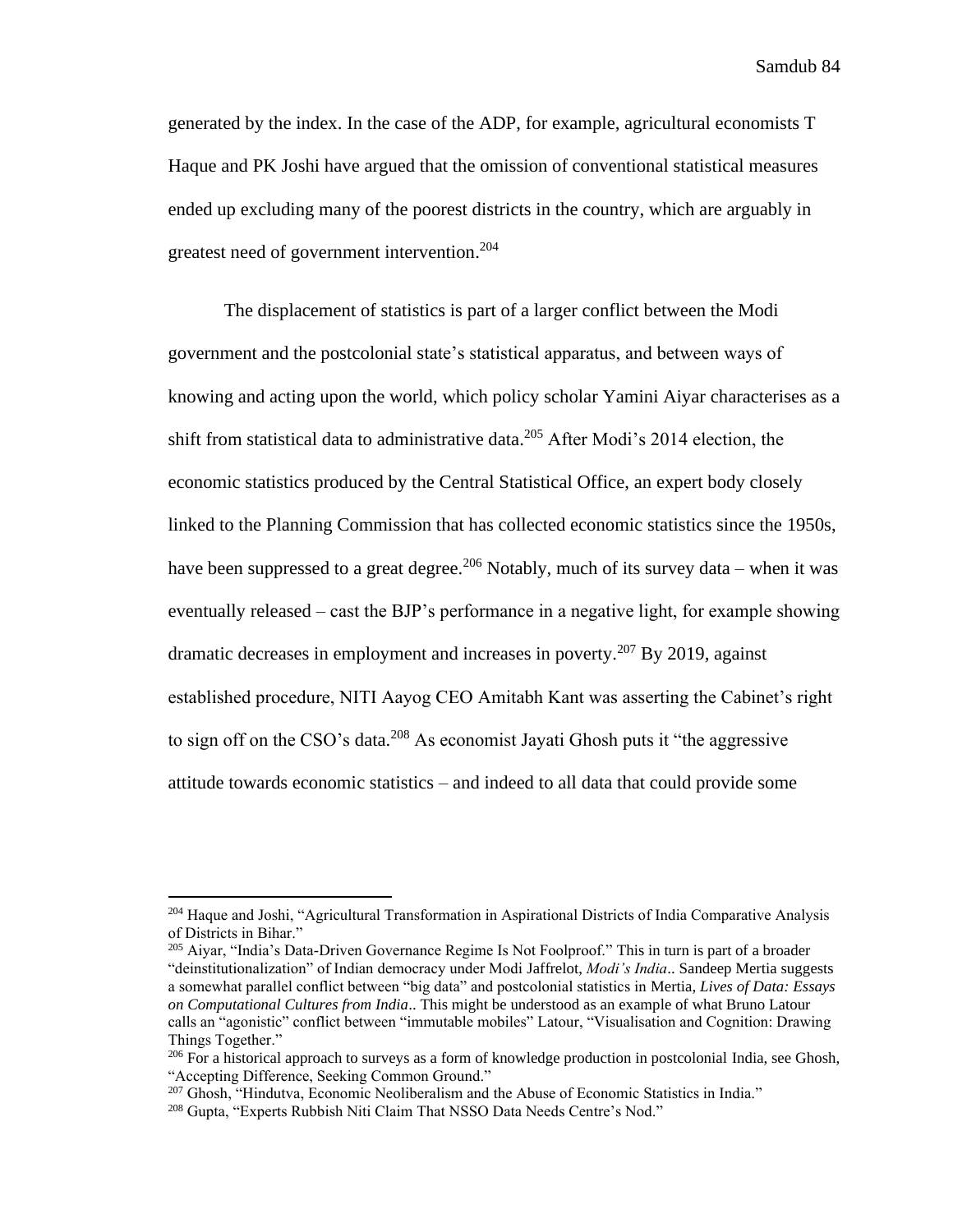semblance of accountability for the government – has become one of the defining features of the government"<sup>209</sup>.

In place of data produced through sample surveys by a nominally independent, expert government body, NITI Aayog's indices use data largely collected by state bureaucrats and "validated" by international consultancies, creating a "closed loop of compatible information" that is insulated from external critique.<sup>210</sup> It's not that survey data is unimpeachable or cannot be manipulated. The Planning Commission indulged in its fair share of manipulation by, for example, vastly downplaying the magnitude of India's poverty and hunger in its poverty estimates<sup>211</sup>. But while state statistics are regularly wielded against the state – this is how economist Utsa Patnaik used the Planning Commission's own data to diagnose its "statistical trickery", for example – the closed loop of the index and its manipulations are more resistant to exposure.<sup>212</sup> By concealing its data sources – and moving away from publicly accessible, independently collected statistics – the index, to borrow a phrase from media studies scholar Shannon Mattern, translates "perception into performance, epistemology into ontology"<sup>213</sup>.

Crucially, these different calculative regimes afford different ways of governing. The periodicity and scale of the CSO's sample surveys produce data about industrial production or numbers unemployed people or statistics on consumer spending, a "realist"

<sup>209</sup> Ghosh, "Hindutva, Economic Neoliberalism and the Abuse of Economic Statistics in India," 4.

<sup>210</sup> Easterling, *Medium Design*.Not all of NITI Aayog's indices shirk the statistical apparatus. The Sustainable Development Goals Index, for example, uses data produced by the Ministry of Statistics and Programme Implementation.

<sup>211</sup> Patnaik, "Neoliberal Roots"; Ghertner, *Rule By Aesthetics*, 34–36.

<sup>212</sup> When they are exposed, the magnitude of the manipulations can be shocking, as was the case with the World Bank's Ease of Doing Business index.

<sup>213</sup> Mattern, "Mission Control."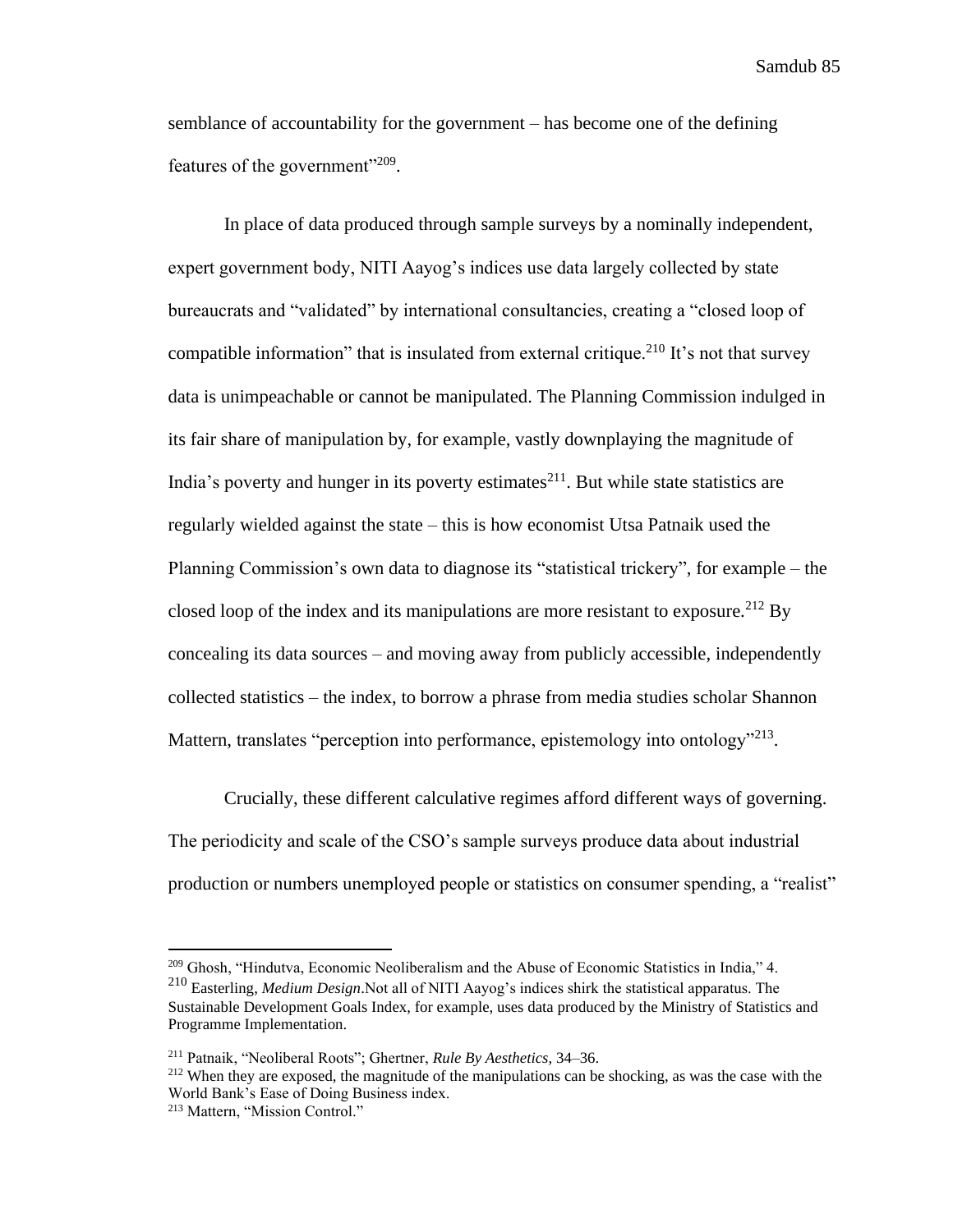metrological account that purports to represent the world.<sup>214</sup> By contrast, though they also conceal their epistemology and claim realism, the NITI Aayog's indices produce percentages and ranked lists, "meta-measurements" that favor synchronic comparisons between territories and render development as an ongoing competition between states $^{215}$ .

# **"Composite water": the index as a source of authority**

"Composite water", "agriculture transformation", "India innovation", "aspirational districts": the measurements produced by these indices don't refer to concrete objects or quantities in the world. Though they proclaim their matter-of-factness, these are in fact arbitrary categories. As Sally Engle Merry puts it: "One of the critical ways an indicator produces knowledge is by announcing what it measures."<sup>216</sup>

The dramatic opening lines of 2018 NITI Aayog report that introduced the CWMI are instructive in how the index produces a new category:

"India is suffering from the worst water crisis in its history and millions of lives and livelihoods are under threat. Currently, 600 million Indians face high to extreme water stress and about two lakh [200,000] people die every year due to inadequate access to safe water. By 2030, the country's water demand is projected

<sup>214</sup> Desrosières, "How Real Are Statistics?" This approach has been critiqued in scholarship on statistics. See, for example, Porter, *Trust in Numbers*; Hacking, "Statistical Language, Statistical Truth, and Statistical Reason: The Self-Authentification of a Style of Scientific Reasoning"; Desrosières, *The Politics of Large Numbers*.

<sup>215</sup> Power, "Counting, Control and Calculation."

<sup>216</sup> Merry, "Measuring the World," S84.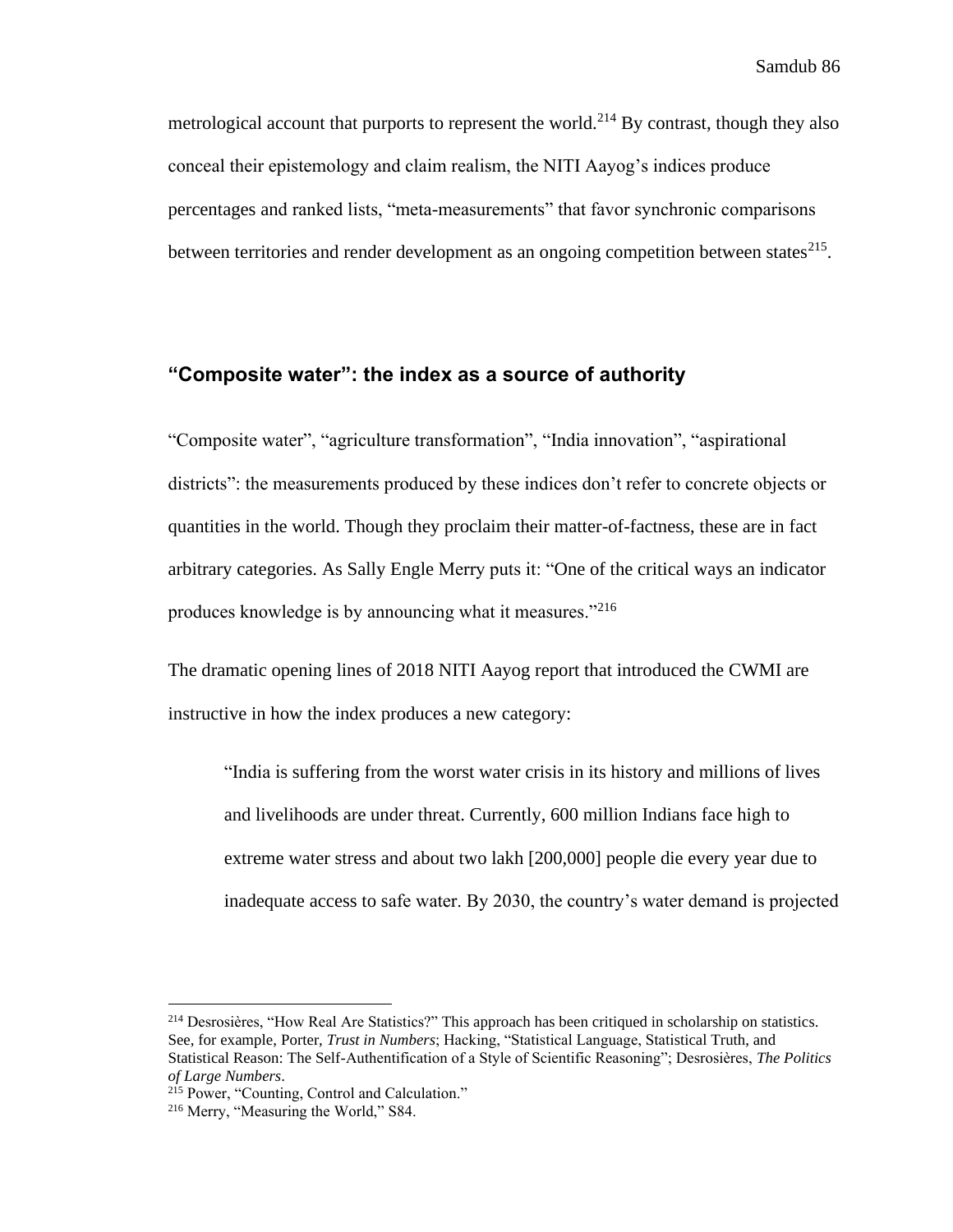to be twice the available supply, implying severe water scarcity for hundreds of millions of people and an eventual  $\sim 6\%$  loss in the country's GDP<sup>3217</sup>

The language of crisis is not new when talking about water in India.<sup>218</sup> Yet the report smoothly combines two crises that are usually treated separately, jumping from concerns of drinking water safety to diminishing water supply, which is a problem of groundwater overextraction that primarily affects irrigation. The groundwater crisis and the safe drinking water crisis align with two different uses of water with different histories. For better or for worse, in 2018 they were the responsibility of separate ministries: the Ministry of Water Resources and the Ministry of Drinking Water and Sanitation. The amalgamation of the two into a single "composite water" presaged a 2019 reshuffle in which the two ministries were combined to form a single ministry of Jal Shakti (or "water power") that oversees both drinking and agricultural water.<sup>219</sup>

Most indices promise holistic, composite, or "multidimensional" measures. Despite the composite category announced by its title, the CWMI doesn't treat the complex problems of water management in a holistic manner. The CWMI's indicators remain separated by category such that there is no overlap between "groundwater" and "health and sanitation." And the single, "information-poor" number into which they are combined gives little insight into water management practices in India.<sup>220</sup> A critique of

<sup>217</sup> NITI Aayog, "Composite Water Management Index: A Tool for Water Management," 15.

<sup>218</sup> See, for example, Shah, *Taming the Anarchy*; Acciavatti, "The Ganges Water Crisis"; Amrith, *Unruly Waters*; Sainath, *Everybody Loves a Good Drought*.

<sup>&</sup>lt;sup>219</sup> The fact that the new ministry has a Hindi name is a symptom of the creeping Hinduisation of technical governance.

 $^{220}$  For more on this kind of "information-poor" design, see Keller Easterling's explanation of "closed" loops" in Easterling, *Medium Design*. Much of the criticism of the CWMI has been in the fact that its broad-based indicators cannot account for the complexity of local conditions. See, for example, The Wire Staff, "Doubts Over NITI Aayog Claim That 21 Cities Face Groundwater Extinction by 2020."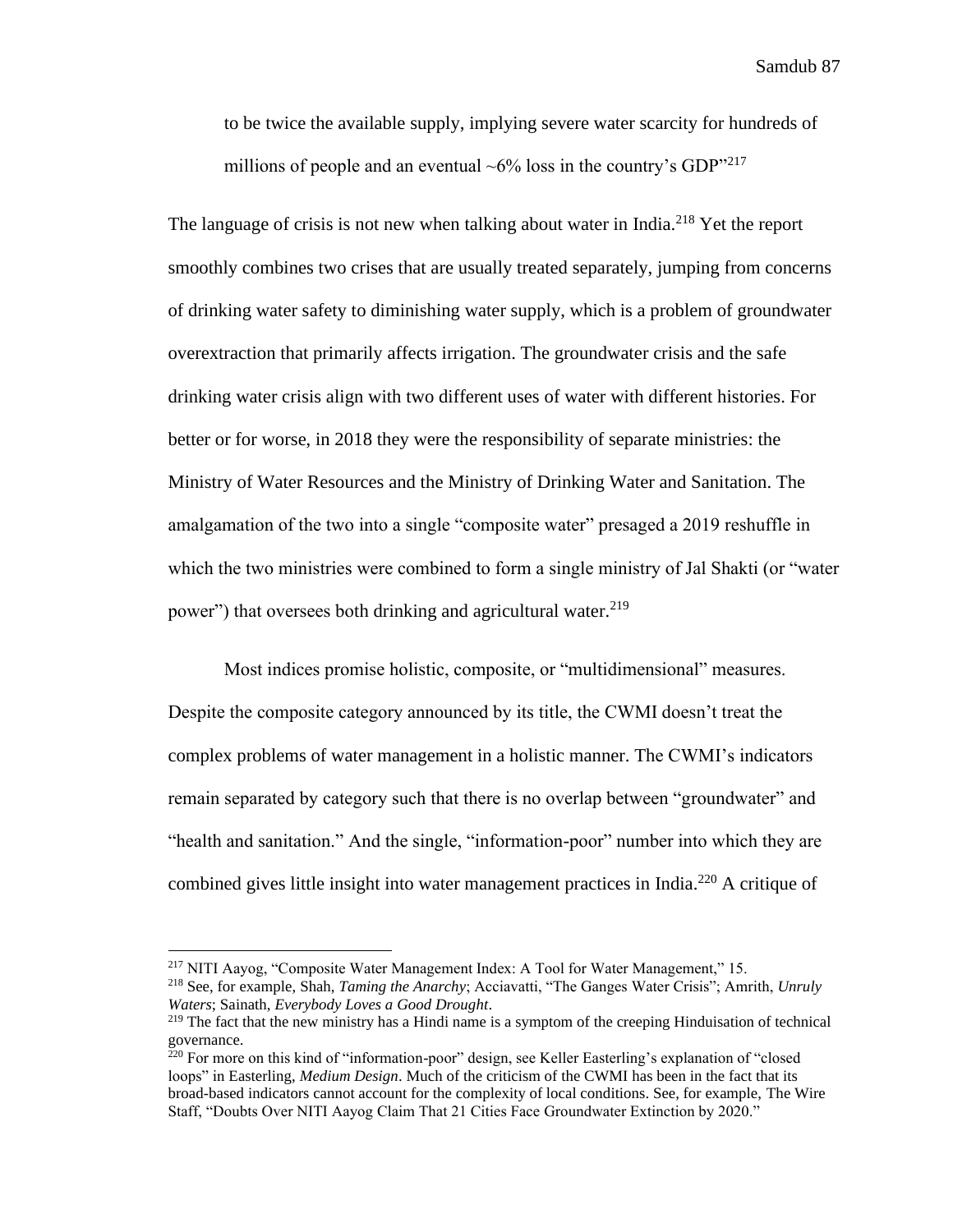the CWMI that attempts to formulate a more holistic index points out that only 5% of the index is devoted to water quality, while geotagging water-management structures and creating a "water data center" account for more than seven percent. Effectively, implementing a system for data collection counts more towards a state's score than taking steps to prevent deaths due to water-borne diseases. Furthermore, states are disproportionately rewarded for making legislative and regulatory changes while the actual outcomes of better water management – like reduced levels of water-borne diseases – are not measured. $221$ 

If the creation of composite water is unlikely to generate more holistic policy or better outcomes for the millions of Indians with impaired access to water, its constitution might be understood more fruitfully as a manoeuvre that enables the NITI Aayog, a new agency within the state, to accrue power relative to already existing actors. A highly publicized project reported on by various newspapers, the CWMI reorients the relationships between the existing stakeholders in these fields. By constituting composite water as a new – and apparently technical – policy category under which both drinking water and groundwater are subsumed, the index announces NITI Aayog's authority over both. The value of composite water then is precisely in its arbitrariness and its appearance of technicality. By creating new standards on which states are ranked, NITI Aayog renders the problem of distribution, a political issue which involves power struggles at every level, as a technical question of resource allocation.<sup>222</sup>

<sup>&</sup>lt;sup>221</sup> Ghosh and Patel, "Unravelling NITI Aayog's Composite Water Management Index: Veering to a Pragmatic Approach."

<sup>222</sup> On standards as a source of authority, see, for example, Easterling, *Extrastatecraft: The Power of Infrastructure Space*. and Bowker and Star, *Sorting Things Out*.. For a well-known take on development as "an anti-politics machine", see Ferguson, *The Anti-Politics Machine*..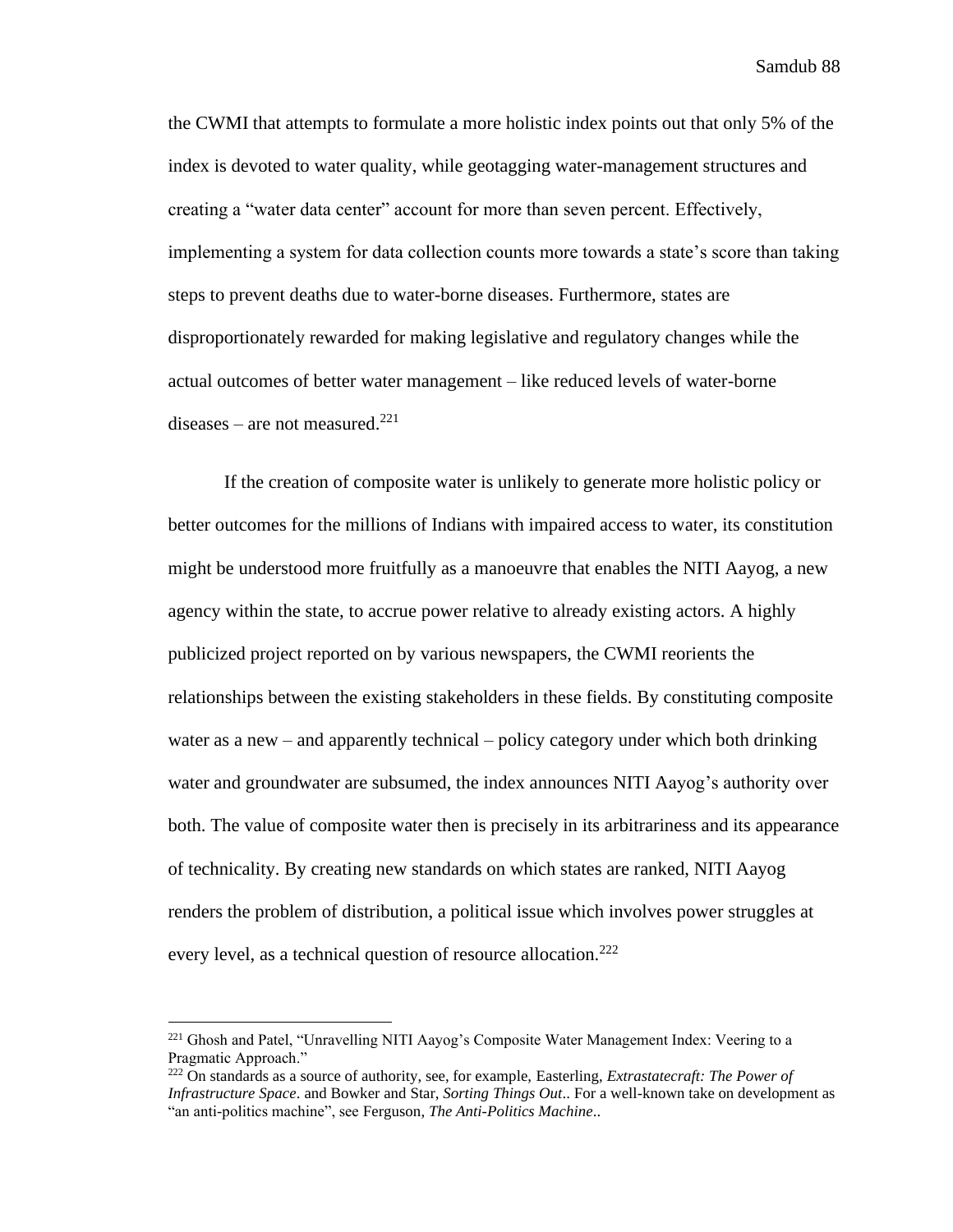The NITI Aayog's indices are devices for apportioning responsibility. Since 2014, newspapers have been full of headlines about states' performance on NITI Aayog's indices. Often these headlines simply repeat government press releases about states' performance on the index. But in doing so they also exert pressure on bureaucrats and politicians, pushing them to take up these indices and their reconstituted categories as ways of orienting and measuring their performance. "Assam faces criticism for ranking last in NITI Aayog's SDG; CM [Chief Minister] Sarma hits back" reads one headline.<sup>223</sup>. "Working to top Niti Aayog's devpt goals index: Goa CM Pramod Sawant" says another<sup>224</sup>. Such headlines show that far from disavowing its ownership of its indices, the NITI Aayog – and the central government – is a highly visible actor in the drama of development.

In contrast to the Planning Commission, which it replaced, NITI Aayog has no powers to allocate funding. Rather than producing five-year plans with targets tied to funding, it produces broad recommendations.<sup>225</sup> Borrowing from the World Bank's Ease of Doing Business playbook, in the absence of financial or legal backing to enforce its recommendations, the ranking of various states on indices becomes a key tool for the Aayog to give heft to its desired ends.

### **Big Data and the Dashboard**

<sup>&</sup>lt;sup>223</sup> Singh, "Assam Faces Criticism for Ranking Last in NITI Aayog's SDG; CM Sarma Hits Back."

<sup>224</sup> TNN, "Working to Top Niti Aayog's Devpt Goals Index."

 $^{225}$  For detailed research on the many differences – and similarities – between the NITI Aayog and the Planning Commission, see Mehrotra and Guichard, *Planning in the 20th Century and Beyond*..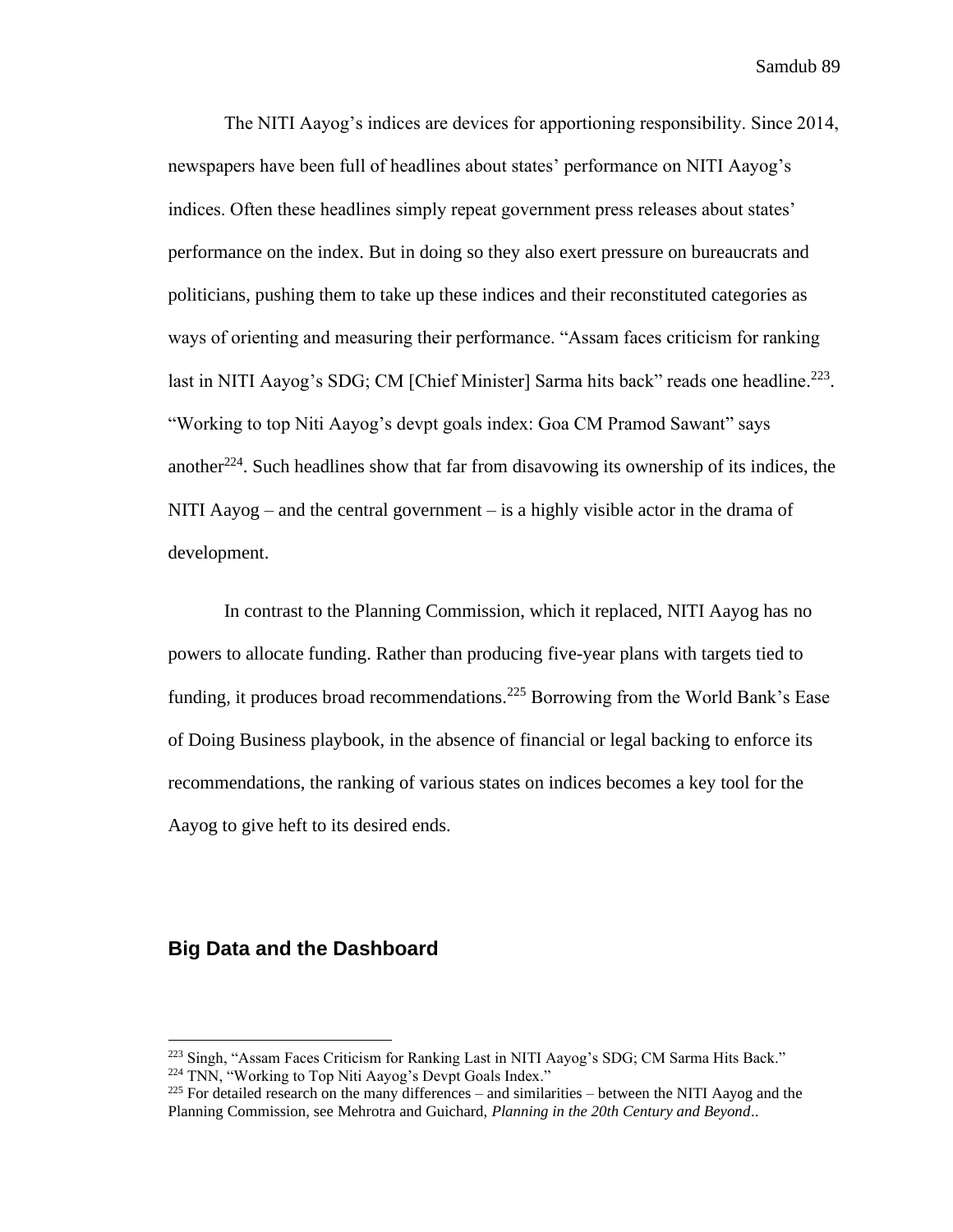The CWMI is the basis for a yearly report which makes explicit the policy outcomes the index facilitates.<sup>226</sup> It argues for the promotion of "market-based interventions," "participatory irrigation frameworks," and "the consolidation of state data centres into a central data platform with open APIs [to] allow entrepreneurs and researchers to lead innovation in the sector"<sup>227</sup>. The state's role is to deregulate and make space for private actors – whether they are the NGOs of participatory approaches or the private entrepreneurs of market-based interventions – or to use its coercive apparatus to set up infrastructures for the collection and visualization of data.

This can be linked to a politics of austerity within which the index functions.<sup>228</sup> Like other NITI Aayog projects, the CWMI doesn't grant any funding. The report qualifies the establishment of a new National Irrigation Fund by stating that "the cost of setting this up is expected to be low as existing funds can be consolidated into this structure".<sup>229</sup> In the world of NITI Aayog, "existing funds" are always adequate, they are just being used poorly by a state mired in inefficiencies. The report pushes states to innovate in order to generate funding for themselves or to exploit "convergences" in existing funding.<sup>230</sup> As an Aayog report on the ADP puts it: "Surprising as it may sound,

 $226$  Notably, this report was only published for two years, 2017-18 and 2018-19. The current state of the CWMI is unclear. The report acknowledges global consultancy Dalberg for "commentary, data analysis and narration". The wide sweep of this acknowledgement suggests that much of the report may have been authored by Dalberg consultants.

<sup>&</sup>lt;sup>227</sup> Kant, "Composite Water Management Index (CWMI): A National Tool for Water Measurement, Management and Improvement."

<sup>228</sup> On austerity and entrepreneurship in India, see Bear, *Navigating Austerity*.

<sup>229</sup> NITI Aayog, "Composite Water Management Index: A Tool for Water Management," 72.

<sup>&</sup>lt;sup>230</sup> Another manifestation of the coproduction of austerity and big data is the report's repeated recommendations of impact bonds as a form of financing. A relatively new form of development financing that was first used in 2010 in the UK, impact bonds usually solicit investment from private companies or foundation. The investor receives their investment back (usually from the state) if the project meets certain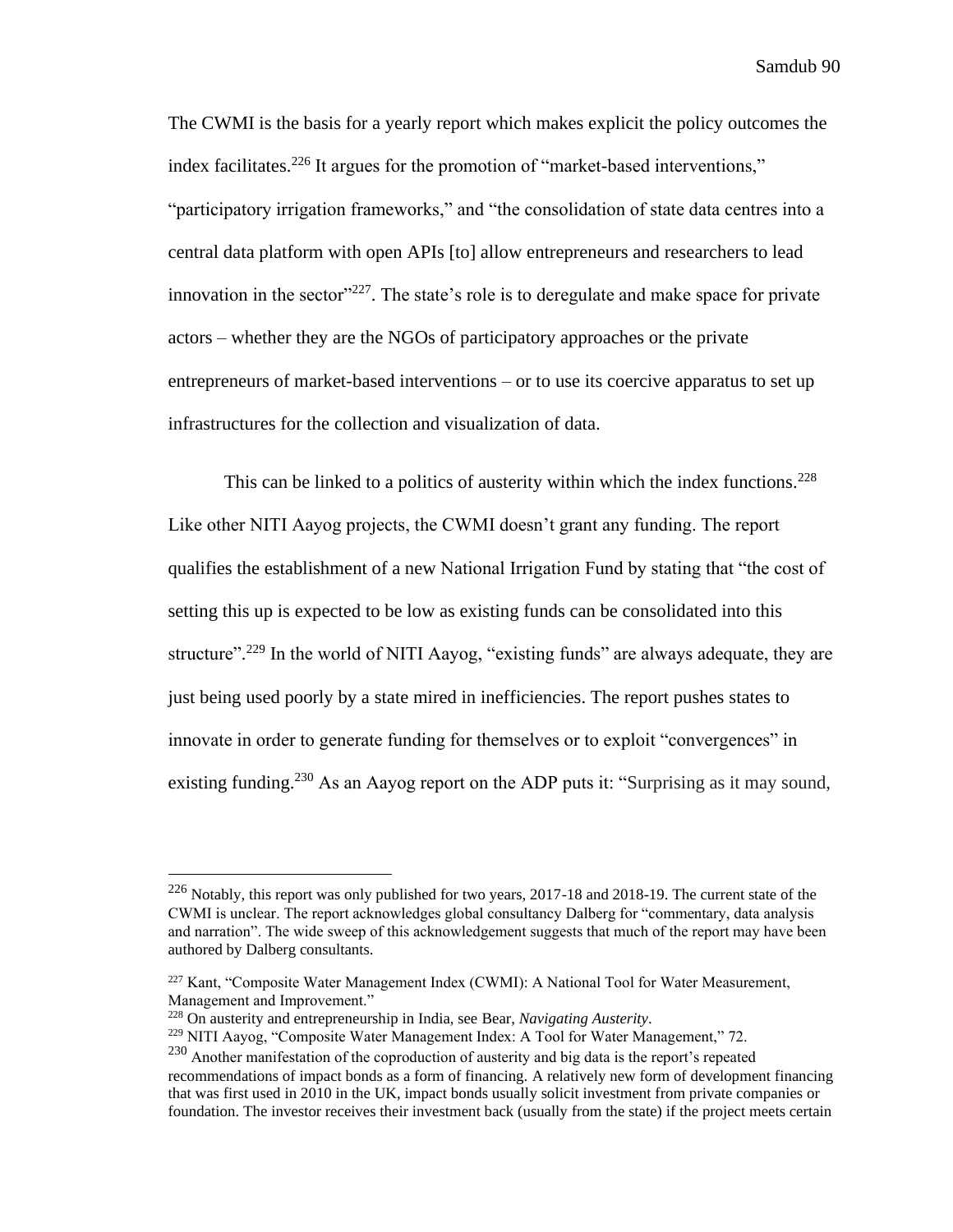if the assistance … from different sources is aggregated, and the principle of convergence is applied to a particular activity, there is no paucity of funds".<sup>231</sup>

Collecting and visualizing large amounts of data is one of the CWMI's most insistent recommendations. One of the best practice case studies presented in the report is of the Andhra Pradesh Water Resources Information and Management System (APWRIMS) This dashboard provides real-time data on rainfall, reservoir capacity, groundwater levels, soil moisture and more. The data sources combine numbers input by bureaucrats with satellite sources as well as data computed by algorithms. Built by the start-up Vassar Labs, the stated aim of the APWRIMS is to enable data-backed decisionmaking.<sup>232</sup>

#### [Figure 5]

Alongside indices, such data portals, or dashboards, are ubiquitous in India today. Unlike the aggregate numbers produced by indices, these data portals purport to track every instance of a given object: bodies (through the biometric identity database Aadhaar), vaccinated cows, cubic meters of water, streetlights, all are being accounted for on various data portals, often in close to real-time. Despite differences in the form and use of enumeration, data portals go hand in hand with the index and its drive for privatization and entrepreneurship. As the CWMI report puts it,

agreed-upon developmental outcomes. Conspicuously, a core requirement of this form of funding is the detailed collection of data in order to verify that the measurable outcomes have been satisfied.

<sup>231</sup> NITI Aayog, *Aspirational Districts: Unlocking Potentials*, 9.

<sup>&</sup>lt;sup>232</sup> This Hyderabad-based start-up's logo also appears on the CWMI website, though its involvement in the project is not specified. Most of its clients are government agencies and it has an international office in Redmond, Washington.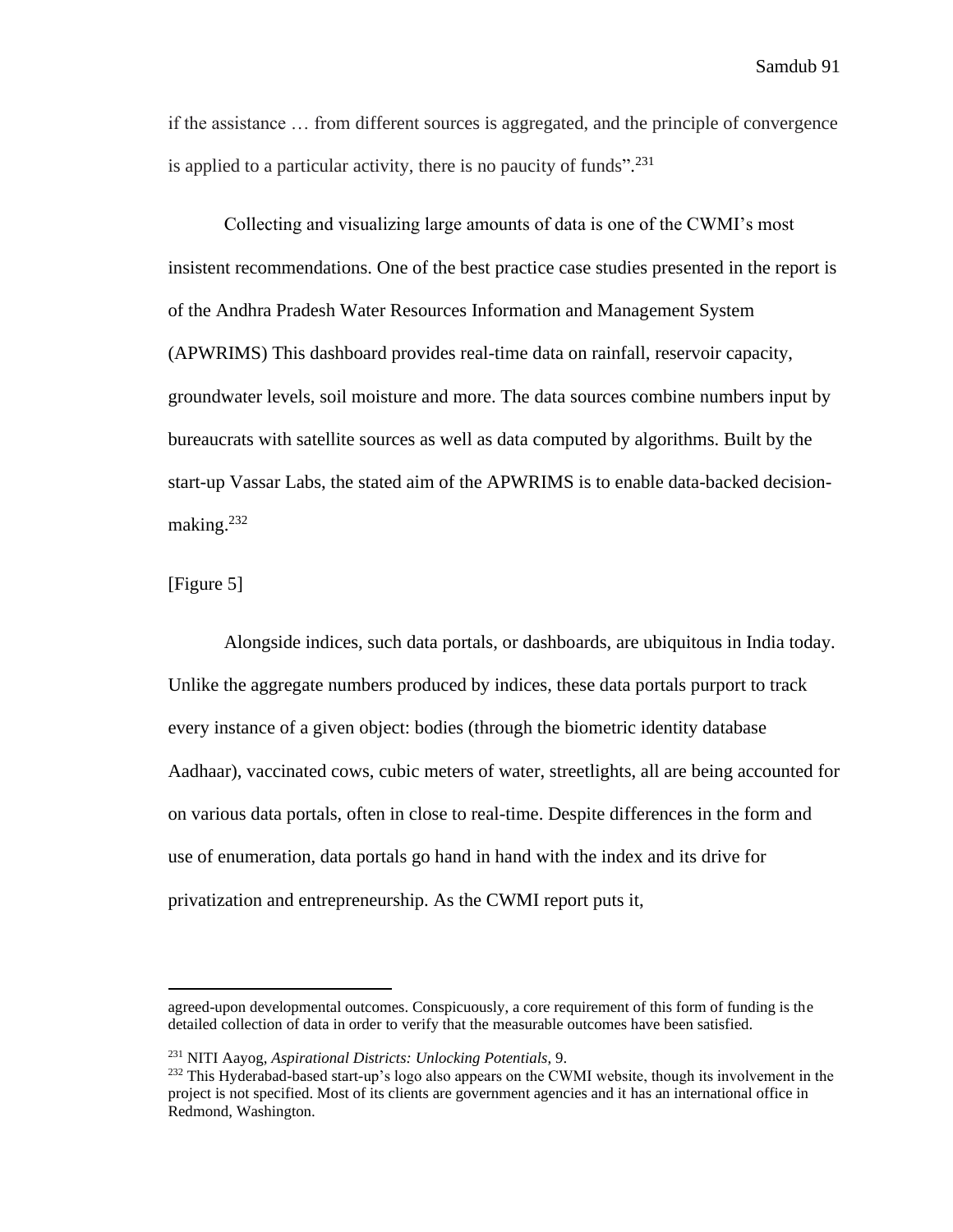"water data systems…can enable targeted policymaking by states in areas such as agricultural incentives, groundwater recharge, etc., and *can also enable innovative market interventions such as a groundwater impact bond and water markets*… since the data will be available on a public platform, researchers, entrepreneurs, NGOs, and policymakers can use it to create innovative products, provide valueadded services, and design targeted policies and interventions."233

While "management information systems" have been in use in Indian government since the 1980s efforts of the National Informatics Commission and the Ministry of Programme Implementation, the idea that these should be publicly accessible in the form of a dashboard is a more recent development.<sup>234</sup> In India, the use of the publicly accessible portal or dashboard in governance at the central level might be traced to the BJP's adoption of Aadhaar in 2014. Although the BJP had campaigned against this project, upon winning the election the government began promoting Aadhaar even more aggressively than before. Just months after the election, Modi ordered that all central government employees be registered in the Aadhaar database. The fact of their existence on this database enabled an attendance dashboard that promised to track publicly and in real-time whether state employees were at work.<sup>235</sup> Like the index, though at a different scale, the data portal promises to make the state transparent and efficient through the "real-time" visualization of information.

<sup>&</sup>lt;sup>233</sup> NITI Aayog, "Composite Water Management Index: A Tool for Water Management," 132 my italics. <sup>234</sup> Sharma, *The Outsourcer*. Another genealogy might look at experiments in planning in cities like Delhi and Bangalore, though like the Online Computerised Management Systems used by the state these were not usually publicly-accessible Sundaram, "The Postcolonial City in India. From Planning to Information?"; more generally Kitchin, Lauriault, and McArdle, "Knowing and Governing Cities through Urban Indicators, City Benchmarking and Real-Time Dashboards.".

<sup>235</sup> Aiyar, *Aadhaar*; Arora, "Is a Babu at Work? You Can Check in Real Time."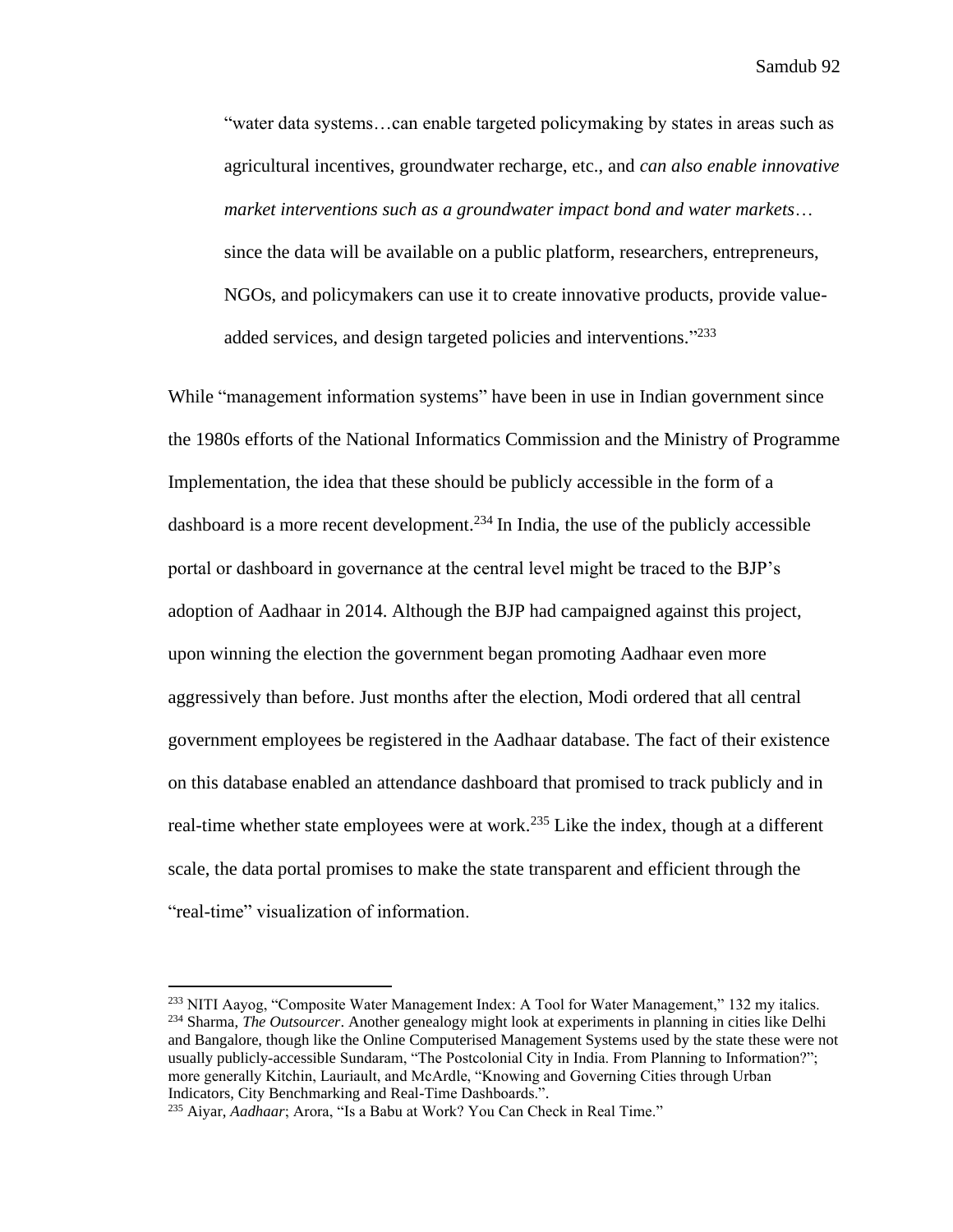Aadhaar has since become the basis for an ecosystem, described in chapter 1, where access to the biometric database of over a billion Indians is made available to private-sector organizations through Application Programming Interfaces (APIs) collectively known as India Stack, covered in the previous chapter. The CWMI report holds India Stack up as a "best practice" model for how water data should be treated.<sup>236</sup> As with the index, the appeal to managerial efficiency covers for increased privatization of vital state functions and a discourse of a transformed India as a "start-up state".<sup>237</sup> Geographer Kavita Dattani terms this "governtrepreneurism," arguing that "Aadhaar and the India Stack, as new digital technologies of governmentality, reduce interactions between state and populations into digital transactions, enabling the weaving of corporate into government".<sup>238</sup>

#### **Entrepreneurial State Apparatus**

The NITI Aayog's indices modify one of the central categories of the postcolonial state, development. According to architecture theorist Reinhold Martin, one of the defining features of infrastructures is that they enable the cultural production of distinctions, creating and sustaining the categories that order the world.<sup>239</sup> Under the reign of the index, development is constituted by participatory market approaches and systematic data collection. When states rank high on the index, they are celebrated; when they rank low,

<sup>236</sup> NITI Aayog, "Composite Water Management Index: A Tool for Water Management," 85.

<sup>237</sup> Nair, "Governing India in Cybertime." *Entrepreneur India* has given Amitabh Kant the unwittingly comical title "BFF of startups" Sabharwal, "Amitabh Kant.". For more on the notion of the state as start-up, see Singh, "Give Me a Database and I Will Raise the Nation-State.".

<sup>&</sup>lt;sup>238</sup> Dattani, "'Governtrepreneurism' for Good Governance"; Hicks, "Digital ID Capitalism."

<sup>239</sup> Martin, "Infrastructure and Mediapolitics."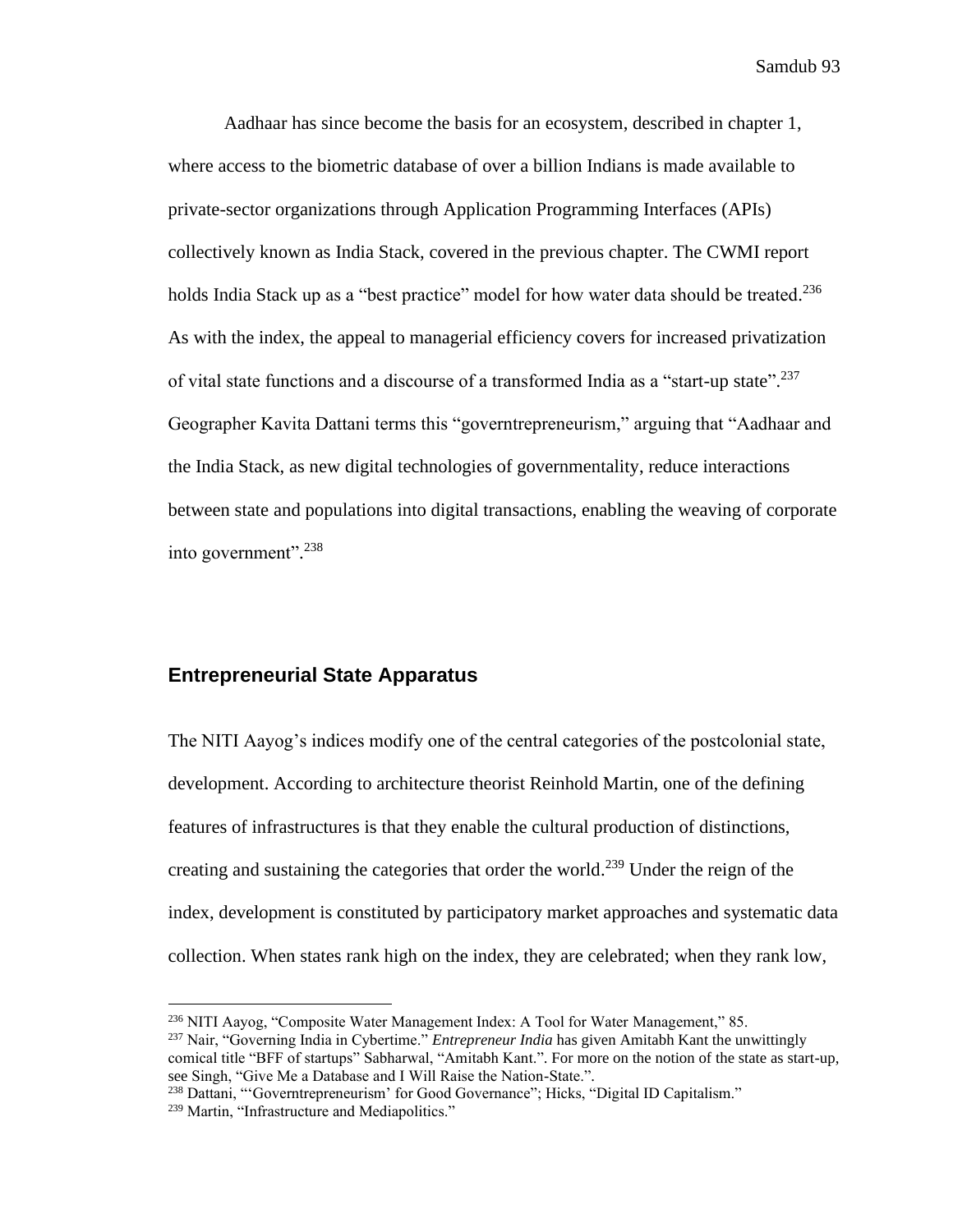the index's recommendations prescribe the ways in which they can improve their performance, shaping what counts as development and how it should be achieved.

This version of development is opposed to older versions: the planned development identified with Nehru as well as the post-1991 Congress party's "inclusive neoliberalism".<sup>240</sup> In contrast to the perceived failures of planned, top-down, bureaucratic and corrupt Congress-led development (the consistent bête noire of the BJP), the index promises development that is transparent, efficient, and entrepreneurial. In previous periods, the numbers undergirding development were a matter for experts, debated by economists, planners and high-level bureaucrats. Today, the dramatization of the index suggests new protagonists in the "imagined economy".<sup>241</sup>

Communications scholar Lilly Irani argues that private profit and development are reconciled in the figure of an entrepreneurial citizen who is central to the new imaginary of the nation-state. Irani's entrepreneurial citizen is a middle-class, upper-caste urbanite who navigates a global network stretching from development consultancies to World Bank reports to Silicon Valley, continually innovating products and services that can both uplift and extract capital from the masses.  $242$  The entrepreneur is a less elite actor in political scientist Priya Chacko's account, a culturally-Hindu "virtuous market citizen" of the new consumer classes inaugurated by India's economic success in the 1990s and 2000s. 243

<sup>240</sup> Nilsen, "From Inclusive Neoliberalism to Authoritarian Populism: Trajectories of Change in the World's Largest Democracy."

<sup>&</sup>lt;sup>241</sup> Deshpande, "Imagined Economies: Styles of Nation-Building in Twentieth Century India."

<sup>242</sup> Irani, *Chasing Innovation*.

<sup>243</sup> Chacko, "Marketizing Hindutva."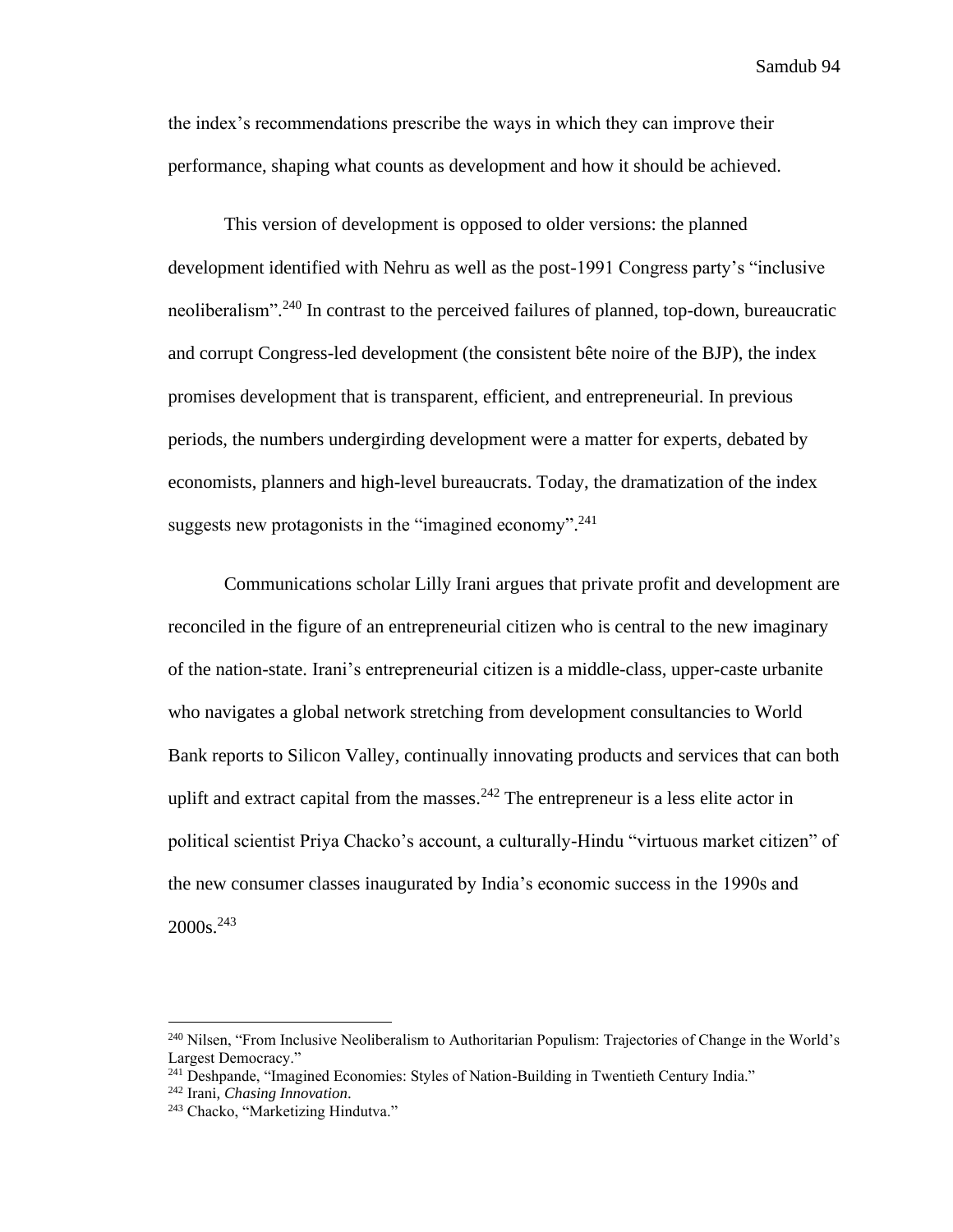In the story of the index, bureaucrat-as-CEO Amitabh Kant may be the most entrepreneurial figure of them all, suggesting the centrality of the state in entrepreneurship in India. As historian Ravinder Kaur notes "the honorific CEO is now a form of recognition, even fulsome praise, of those who bring corporate style—as men of action— to the work of state administration".<sup>244</sup> Yet for all the public appeal to entrepreneurship, the Indian economy since 2014 has become less open for new business opportunities, more financialized and fallen more into the grip of large conglomerates, which are "aligning their business strategies with the avowed policy goals of the Modi government".<sup>245</sup>

It may be most fruitful to consider the entrepreneur, like the index, like "maximum governance," as a purposely vague signifier. Art historian Pamela Lee describes the think tank, another player in this drama, as "an allover, ambient state  $-a$ sensibility – writ large, at planetary scale... an aesthetic."<sup>246</sup> The index and its vision of entrepreneurial development go hand in hand with other glossy images of a transforming India: holograms of Narendra Modi, gigantic statues of Indian political figures and the glass architecture of "world-class" urban developments.<sup>247</sup> But it is also unlike these glossy images, for it is a technical abstraction, an apparently weightless and placeless node in a global techno-managerial culture. Though the index is a fairly low-tech number – simply composed of weighted averages – it is consistently performed as part of a hightech Digital India. The global placelessness of technical standards undergirds the index's

<sup>244</sup> Kaur, *Brand New Nation*, 36.

<sup>&</sup>lt;sup>245</sup> Damodaran, "From 'entrepreneurial' to 'Conglomerate' Capitalism."

<sup>246</sup> Lee, *Think Tank Aesthetics*, 267.

<sup>247</sup> Jain, *Gods in the Time of Democracy*; Kaur, *Brand New Nation*; Ghertner, *Rule By Aesthetics*.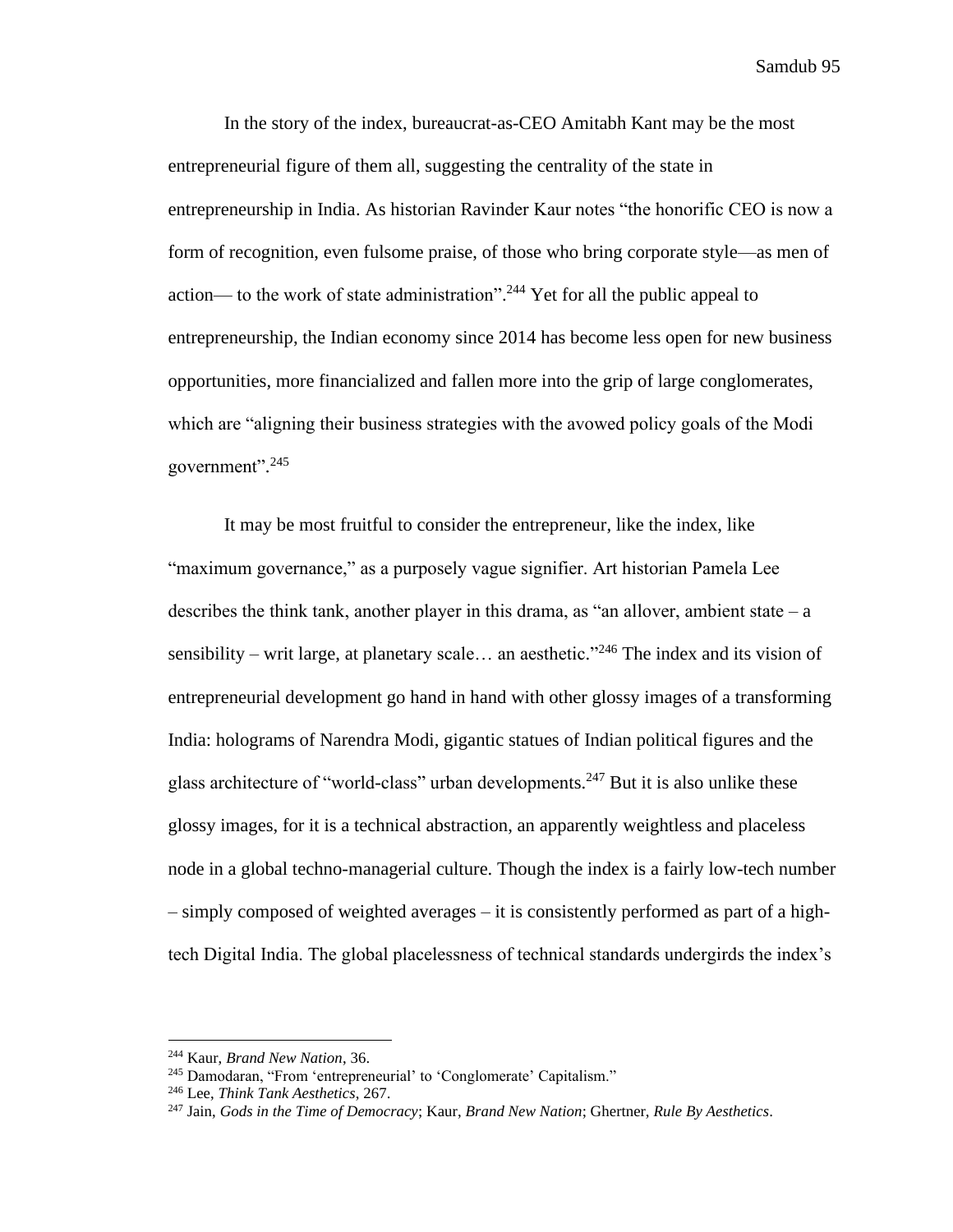aesthetic appeal and attests to a transforming India. Looking at slum clearances in New Delhi, urban geographer D Asher argues that the state's enumerative apparatus has been replaced by a focus on aesthetic markers of what appears to be "world-class". In the index, the state's calculative apparatus itself is rendered aesthetic, statistics is reborn as branding. $248$ 

Far from being sidelined by entrepreneurship, a new, more assertive, central government (which we encounter in other domains as increasingly violent) attempts to shape the conditions in which markets come to exist in the first place. Deviating from the conventional story of neoliberalism, entrepreneurship becomes a site for centralizing state power. The unruly territories of Indian federalism – racially, linguistically and culturally diverse, ruled by parties from across the political spectrum – are disciplined by the central government through numbers rendered as images. As an infrastructure that is simultaneously technical, aesthetic and media-political, the index reshapes the relation between politics, administration, publics and territory.

<sup>&</sup>lt;sup>248</sup> This draws from but contrasts with D Asher Ghertner's account of "aesthetic governmentality", where aesthetic judgment replaces enumeration and calculation Ghertner, *Rule By Aesthetics*.. And where Irani sees a move away from 'model[ing] the nation as a statistical object', a focus on the index shows the continued importance of enumeration Irani, *Chasing Innovation*, 10..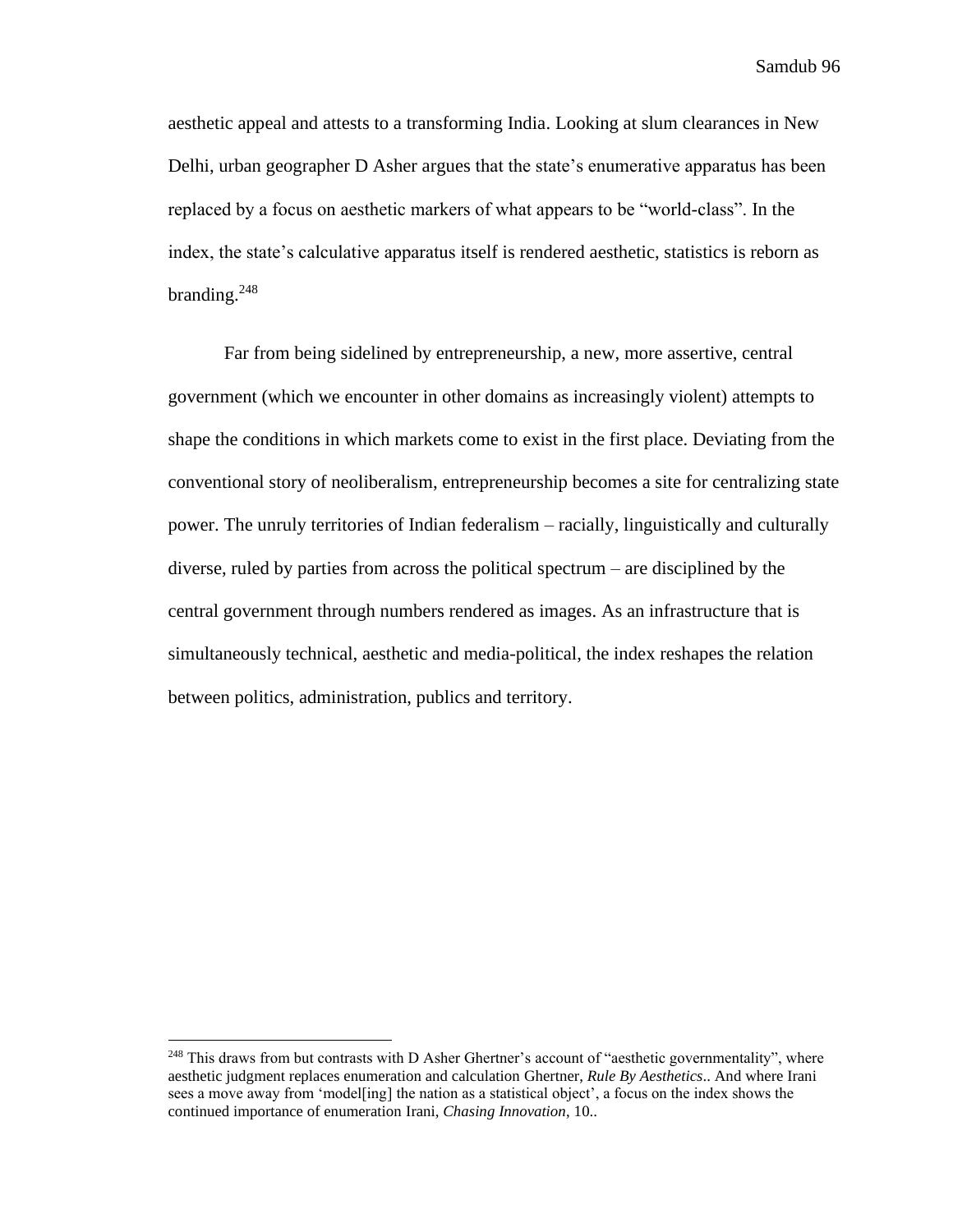# **Central Vista**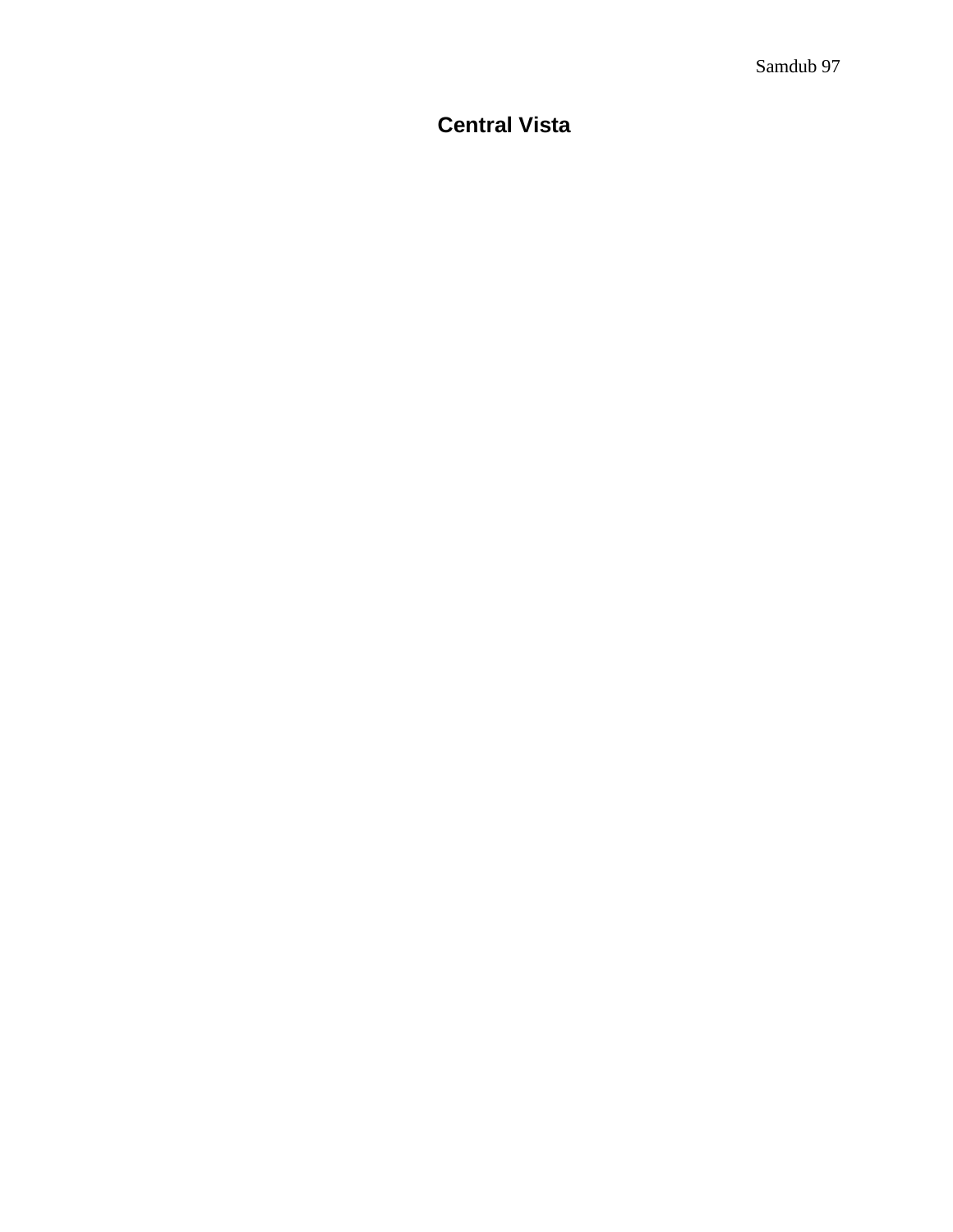"India is the world's largest and oldest [sic!] democracy. Even as we speak, there is a *yagya* [a sacrificial act] that is underway to construct the temple of democracy… On India Today we have both the *swapna drishta* [dream visionary] or the one whose seen that big dream... and we also have the *swapna shrishta* [dream creator] somebody who turns that dream into reality"<sup>249</sup>

- India Today conclave

"A new Master Plan is to be drawn up for the entire Central Vista area that represents the values and aspirations of a New India – Good Governance, Efficiency, Transparency, Accountability and Equity and is rooted in the Indian Culture and social milieu"

- Notice Inviting Bids from National/International Design & Planning Firms for Consultancy Services for comprehensive Architectural & Engineering planning for the "Development/Redevelopment of Parliament Building, Common Central Secretariat and Central Vista at New Delhi"

Hours after he got off the plane from a five-day trip to the USA in September 2021, a hard-hatted Narendra Modi visited the site of the Central Vista Redevelopment, the vast project of demolition and construction currently underway in the heart of New Delhi. In the US, Modi had met Biden and other top officials, addressed the UN General Assembly, and conducted a meeting with the leaders of "the Quad", the new geopolitical alliance between India, the US, Japan and Australia. His late-night visit to the construction site was reported as "unannounced" and the Prime Minister was supposedly

<sup>249</sup> India Today Conclave, *Central Vista Curtain Raiser*.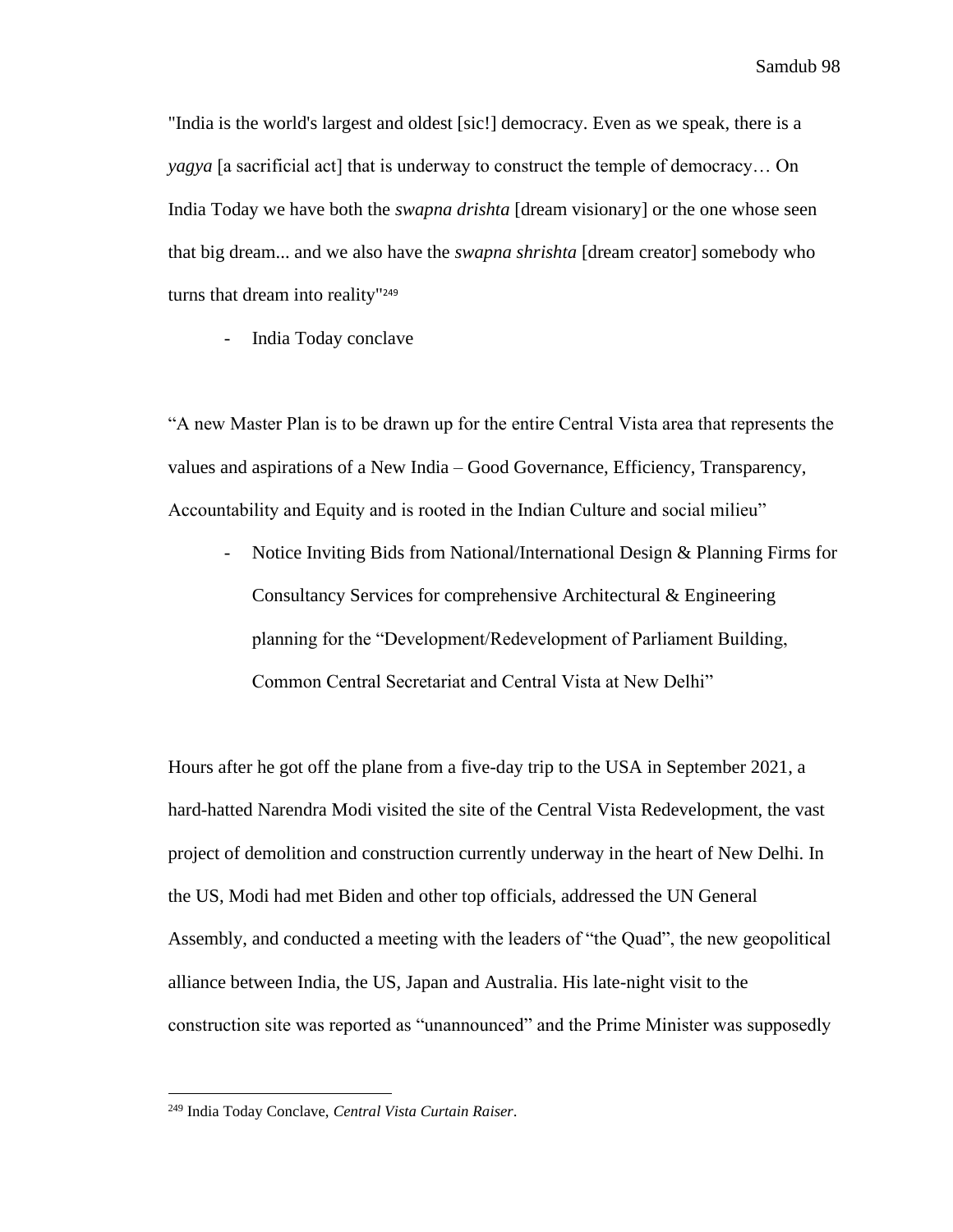unaccompanied by his security detail.<sup>250</sup> The widely circulated photographs of the visit dramatized the Prime Minister as a tireless, hyper efficient and accountable figure, performing as the architect of maximum governance.

#### [Figure 6]

Meanwhile, at the India Today Conclave ("#ABetterNormal"), a yearly "thought platform" organized by one of the biggest media houses in the country, the project's architect Bimal Patel, who has been called "Modi's favourite architect", is in conversation with the Minister for Housing and Urban Affairs Hardeep Singh Puri, whose agency is overseeing the project. The event is introduced in a hyperbolic language that combines the self-congratulatory post-colonial trope of India as the "world's largest democracy" with the epic Sanskrit of Hindu mythology. The suffusion of state and society with language and iconography from a mythic Hindu past has been a strong tendency under the Hindu right, often fueling communal violence and signaling a move away from post-colonial India's official, though ever shaky, commitments to secular democracy.<sup>251</sup> But despite the use of this language in its framing here, the architecture of the Central Vista – and the technocratic domains of efficiency and transparency that it appears to inhabit – tend to disavow explicit links to Hindutva ideology.

Official media representations of the project, driven by aggressive state PR, have instead focused on the way in which the project signals the state's willingness to undertake large infrastructure projects, to make highly visible changes at a new scale and

<sup>250</sup> Methri, "PM Modi Pays Unannounced Visit to Central Vista Project Site; Takes Stock of Work Underway."

 $251$ . For an analysis of the BJP's tendencies in this direction in an earlier, formative moment in the late 1980s, see Rajagopal, *Politics after Television*.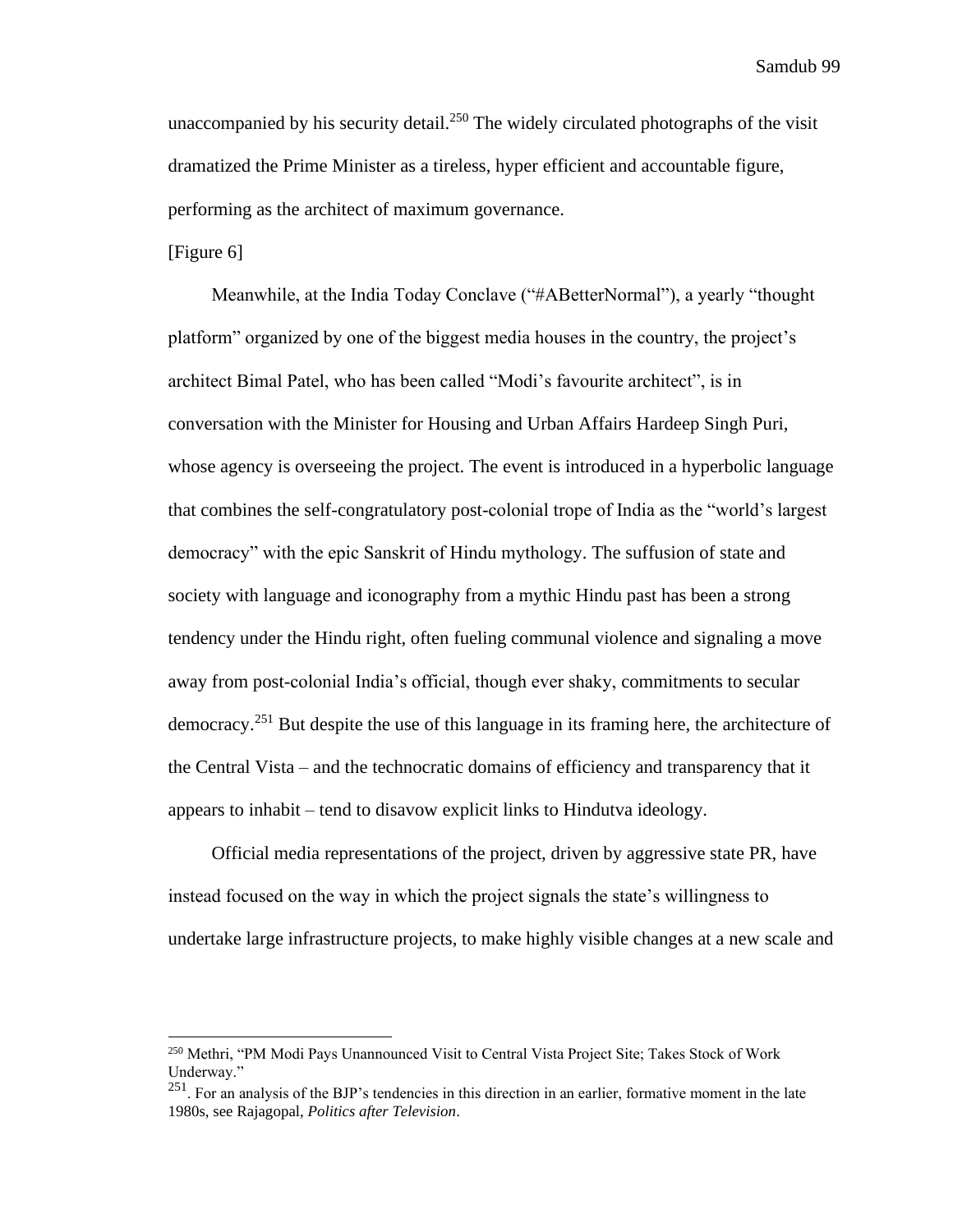in the name of the people.<sup>252</sup> While even the project's staunchest critics tend to concede that the existing infrastructure is technically inadequate, <sup>253</sup> like all infrastructural projects the Central Vista redevelopment is not only technical – addressing a practical need for new infrastructure – but also aesthetic – symbolizing a New India of maximum governance.<sup>254</sup> In contrast to the old India, represented by the corrupt and inefficient opposition Congress party, the present government's approach is efficient and technocratic, getting done what needs to be done.<sup>255</sup> According to Patel, who has a PhD from UC Berkeley's prestigious urban planning department, his plans will "strengthen the Central Vista as an icon for governance, a grand public space and a treasured part of India's heritage." 256

This is visible in Patel's design choices. Rather than mobilizing Hindu symbolism, the buildings' facades attempt to blend in with the existing hybrid British architecture of imperial Delhi. And instead of using Hindu spatial configurations, Patel describes at length the way he is modelling the buildings on airports in Singapore and elsewhere, to maximize security and efficient circulation. To the occasional dismay of the more literally minded elements on the Hindu right, rather than functioning as a straightforward symbol of Hindu nationalist politics, the Central Vista's design operates in a managerial

<sup>252</sup> Mohan, Padmanabhan, and Kennedy, "The Shades of Populism in Narendra Modi's Politics of Infrastructure"; Oommen and Narayanan, "Democracy, Development and Identity."

<sup>253</sup> Krishna Menon, "Behind Modi's Plans to Redevelop the Central Vista Is a Covert Political Agenda." <sup>254</sup> Larkin, "The Politics and Poetics of Infrastructure."

<sup>&</sup>lt;sup>255</sup> According to Puri, previous governments have been aware, for example, that the existing parliament building was not earthquake-safe and that it didn't have enough seating for all the members of parliament. And in his slideshows, Patel regularly shows images of dilapidated interiors and poorly touched-up facades to argue for the new constructions. On account of bureaucratic sluggishness and corruption, a lack of imagination or an outright absence of concern of citizens, the Congress party has ignored this important task.

<sup>256</sup> Sreedharan, "The Master Urbanist."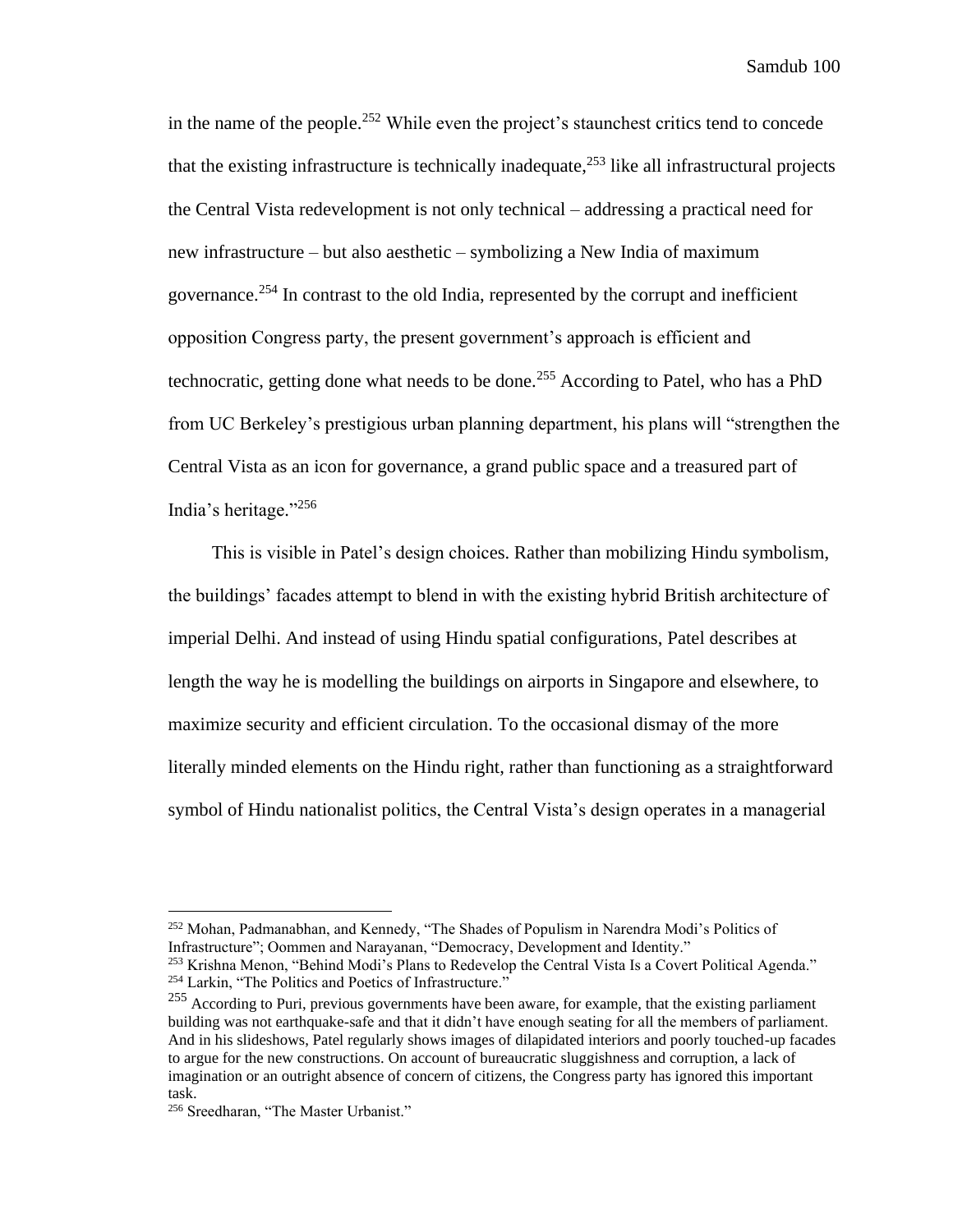register that disavows its link to Hindutva.<sup>257</sup> One of the most persistent – and important – strains of criticism against the project dismisses the appearance of technocratic efficiency as a "mask", and argues that the Central Vista is in fact a monument to Narendra Modi and Hindu nationalism.<sup>258</sup>

But this argument only works up to a point, for aspirations towards managerial governance are as real as the violence of Hindu nationalism, and both must be reckoned with together. In the aesthetics of governance that is compressed in the Central Vista project, maximum governance is certainly a mask for the increasing communal violence that has characterized the years since 2014. Additionally, however, it is an agenda for a neoliberal model of development and an aspirational populist register for a middle-class mass politics. It draws together the central public space of the capital, the optimization of the bureaucracy, a new relation between the state and citizens, and the Hindu nationalism of the BJP.

[Figure 7]

## **The Project**

"The Objectives of Central Vista Development/Redevelopment Master Plan include upgrading Parliament's space and facilities, consolidating, rationalizing and synergizing

<sup>257</sup> Pawariya, "Central Vista."

<sup>258</sup> Dev, "Modi's Folly"; See also Krishna Menon, "Behind Modi's Plans to Redevelop the Central Vista Is a Covert Political Agenda." Other critics of the project have attacked it from many fronts: on account of the number of trees that will be uprooted, for not following zoning regulations, because of the fact that the construction was designated "essential" and continued at full pace during the height of the second wave of the Covid-19 pandemic. For a summary of these criticisms see Oommen and Narayanan, "Democracy, Development and Identity."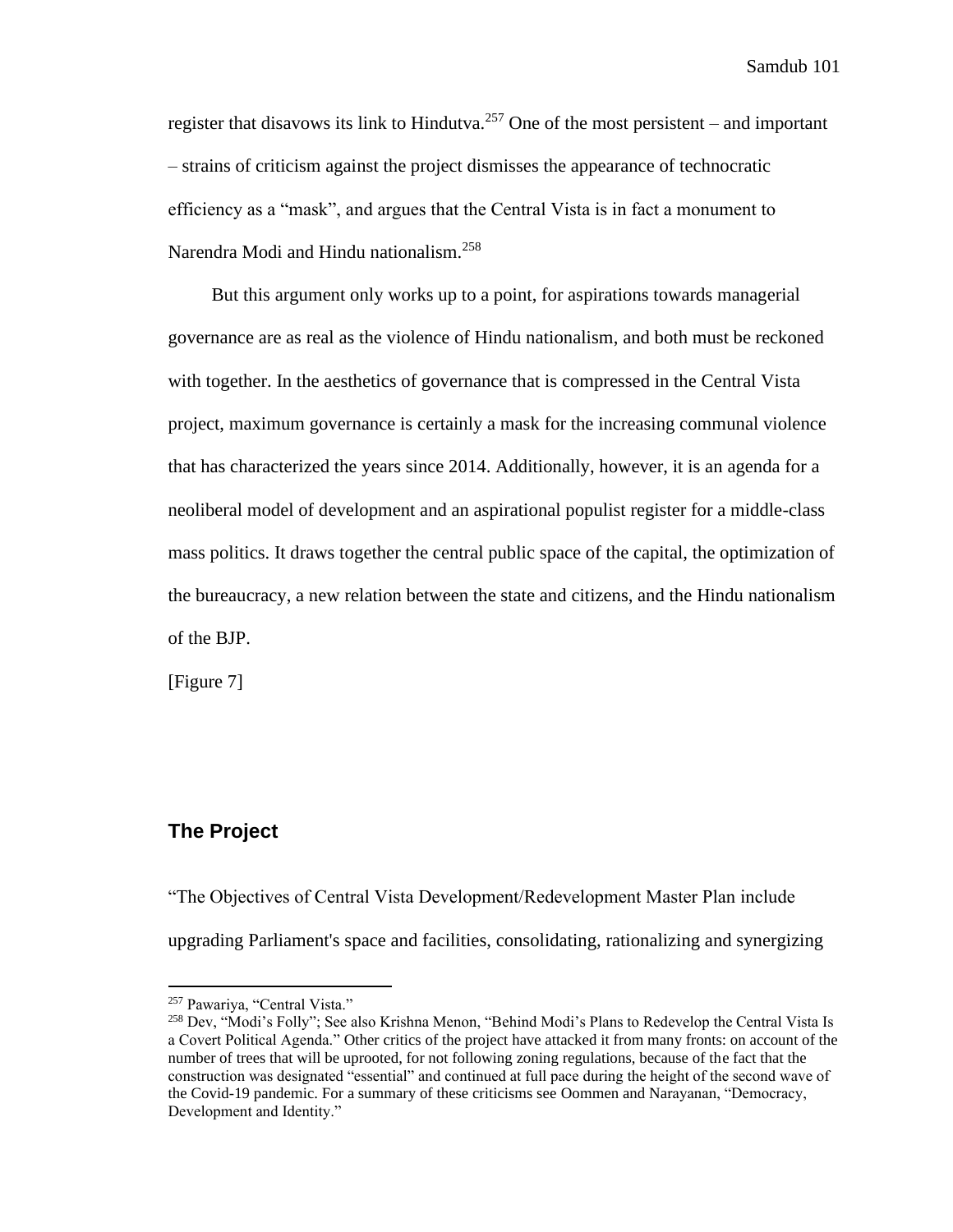government functioning, refurbishing and better equipping the Central Vista Avenue, strengthening cultural institutions in the Central Vista, providing adequate facilities for the Vice President and the Prime Minister, commemorating 75 years of India's independence and above all *showcasing strength and resolve of New India after Independence* to execute an historic national project in 6 years. In this endeavor, the Guiding Principles of the Centra Vista Plan [sic] include conservation of Heritage, expanding public space, ensuring Transit Oriented Development, construction of accessible, energy efficient and green buildings with state-of-art construction technology and *efficient management practices, thereby create inspiring work spaces with modern technology & facilities*." 259

Ministry of Housing and Urban Affairs, in response to a critical article on independent news website Newslaundry

When it is complete, the Central Vista redevelopment will reorder the administrative and legislative heart of the Indian nation-state. The project involves demolitions and new constructions along the Central Vista, a two-kilometre-long ceremonial axis connecting Rashtrapati Bhavan, the President's Palace, and the triumphal arch of India Gate, a space built at the height of the British Raj as the seat of empire and later appropriated by the postcolonial nation-state.<sup>260</sup> As part of the \$2 billion project, new offices will be built for over 50,000 government workers, at least two new museums will be built in the North

<sup>&</sup>lt;sup>259</sup> Team NL, "Government Responds to Newslaundry Article on Central Vista." My italics.  $260$  The Central Vista is the name given to this axis by its architect, Edwin Lutyens. Once built, it was referred to as Kingsway. In 1955 it was renamed Rajpath, meaning Royal Way, which the modernist architect Habib Rahman pointed out was out of place in a democracy. For this history see Gupta, "From Kingsway to Rajpath: The Democratization of Lutyens' Central Vista."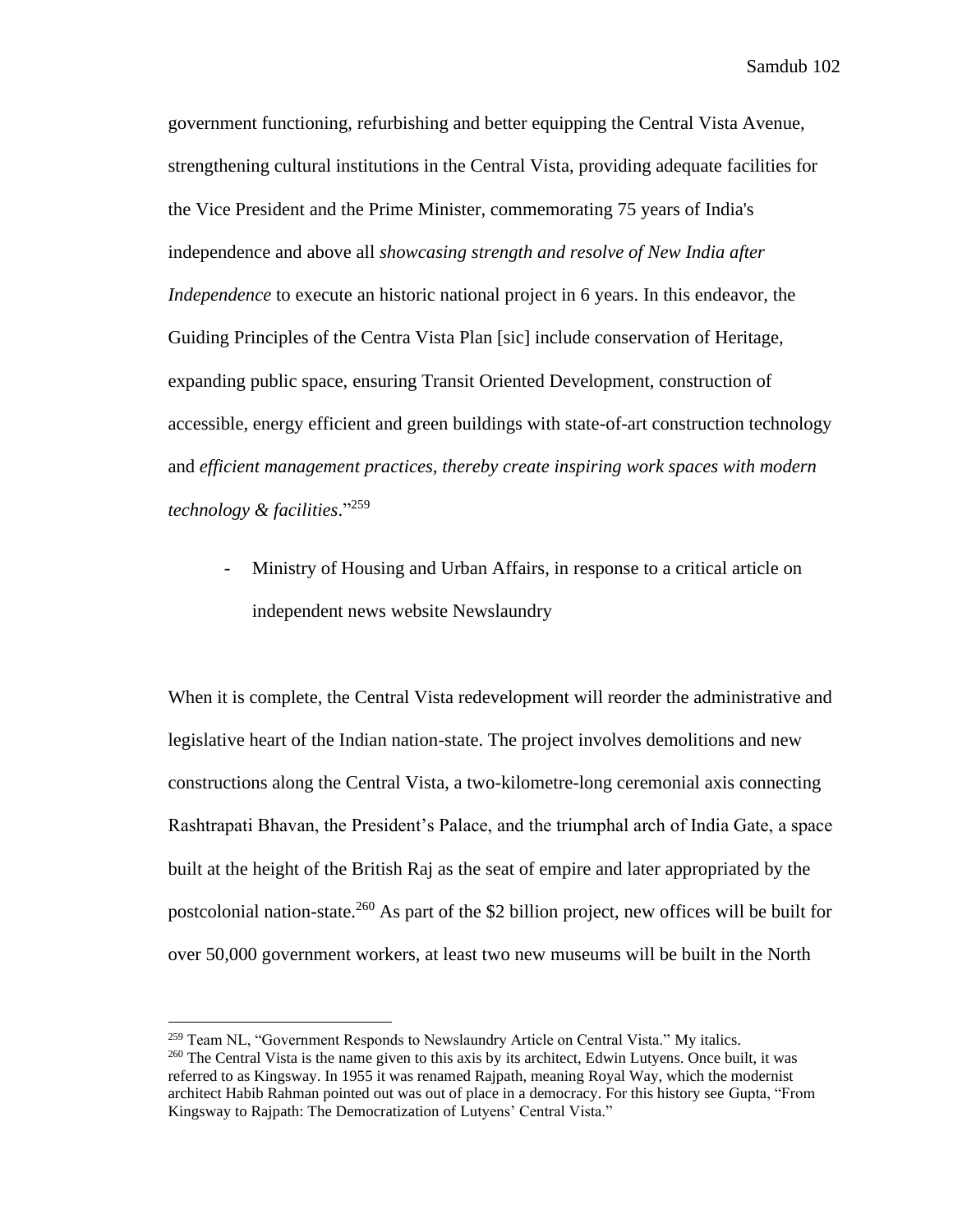and South blocks that currently serve as government offices, a new triangular Parliament building will replace the old circular one, the National Museum and the National Archives, with all their objects and collections, will be shifted into new premises, and the Prime Minister and the Vice President will both receive new homes.

The speed at which the project is unfolding is invoked as a sign of the New India. A limited design competition was announced by the government in September 2019. Just a month later, after a process that was widely criticized by the architecture community for its lack of transparency, the Gujarat-based architecture and planning firm HCP was announced as the winning bidder.<sup>261</sup> Construction began in January 2021, before much of the design was complete, continuing at breakneck pace even during the height of the second wave of the Covid pandemic in India. The landscaping of the central avenue was complete for the annual Republic Day parade in January 2022, while the new Parliament will be ready for the 2022 winter parliament session in November 2022. Construction on the Common Central Secretariat is slated to begin in 2022 and end by 2024, in time for the next general election. As befits an iconic project of the new India, the government reassures us, the Central Vista will not be delayed.<sup>262</sup>

## **After Modernism**

"Patel did not often speak about his architectural philosophy… Patel rarely, if ever,

 $^{261}$  A good summary of the main "technocratic and processual" critiques from the architecture community – as well as a sophisticated architectural critique – can be found in Oommen and Narayanan, "Democracy, Development and Identity."

<sup>262</sup> India Today Conclave, *Central Vista Curtain Raiser*.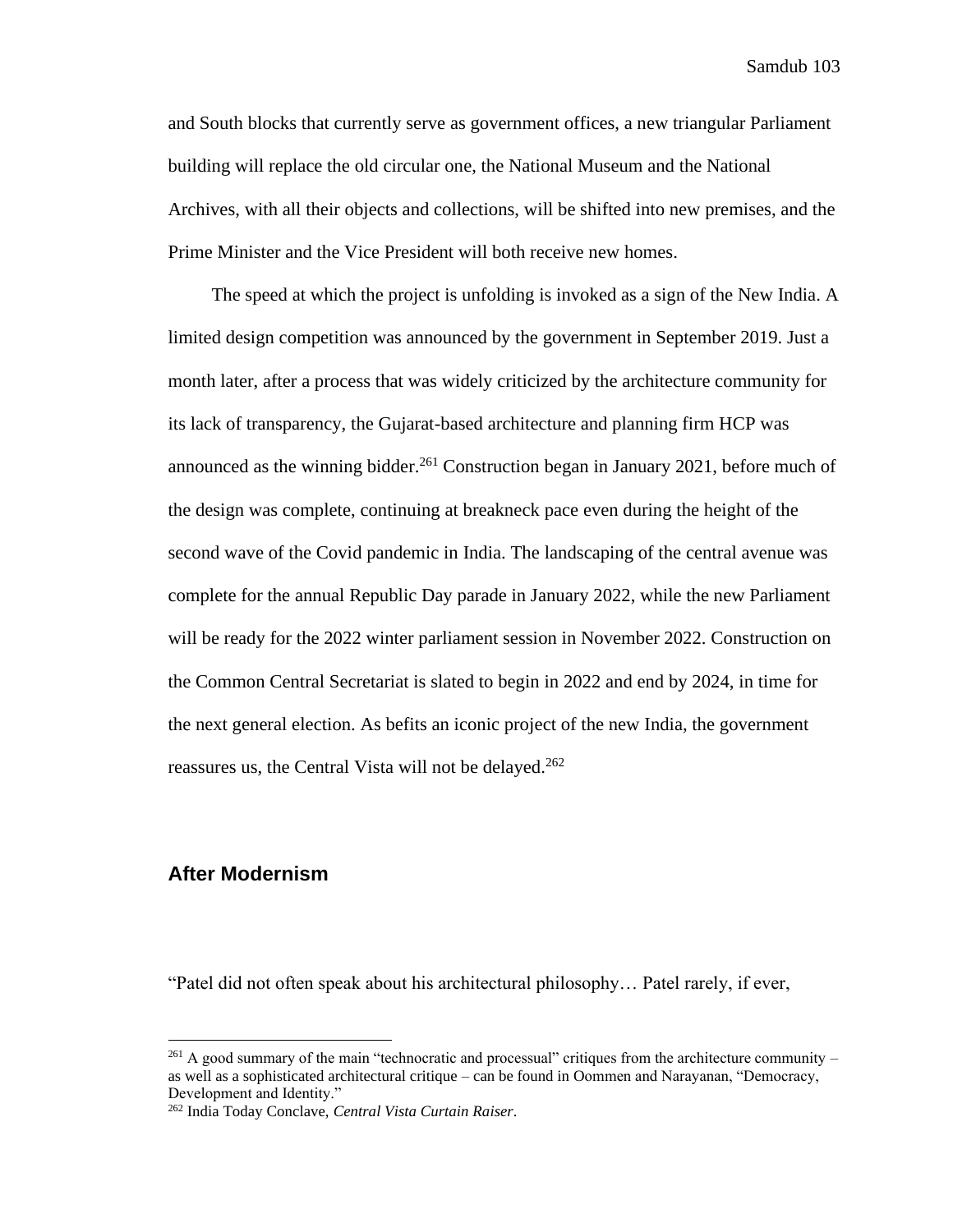discussed his aesthetic quest or his architectural style… Patel also never articulated his social or political philosophy… Patel himself never explicitly articulated what his architecture's ethical stance was"<sup>263</sup>.

- Bimal Patel on his father Hasmukh Patel

Hasmukh Patel was part of the first generation of postcolonial Indian architects, who were trained in the West and returned to India to build the postcolonial nation-state in the 1950s. While many of his colleagues threw themselves into the project of developmentalist nation-building in service of Nehruvian socialism, Patel's focus with HCP, the firm he founded and that his son Bimal inherited, was more regional and more focused on private sector and corporate clients. When real estate development replaced the state in the 1980s as the motive force behind organized construction, Bimal writes, "unlike many architects who high-mindedly refused to engage with this new mode of building production, Patel enthusiastically tackled many real estate projects"<sup>264</sup>.

The writing about his father reflects something of Patel Jr's own approach, steering clear of "high-mindedness" and strong ideological positions. Like many practitionerintellectuals of the free market who peddle hard-nosed pragmatism, Patel portrays himself as a recovered Marxist. Though he toyed with Marxist approaches at Berkeley,<sup>265</sup> as a practicing architect and planner he realized that "Marxism offers the most penetrating and insightful diagnoses of the ills of capitalist societies. However, the solutions it provides are not only not workable, they are positively harmful."<sup>266</sup> In

<sup>263</sup> Desai, *The Architecture of Hasmukh C Patel*, 15.

<sup>264</sup> Desai, *The Architecture of Hasmukh C Patel*.

<sup>&</sup>lt;sup>265</sup> At Berkeley Patel's advisor was the Marxist economic geographer Richard Walker

<sup>266</sup> Patel, "Democracy, Participation and Consultation," 85.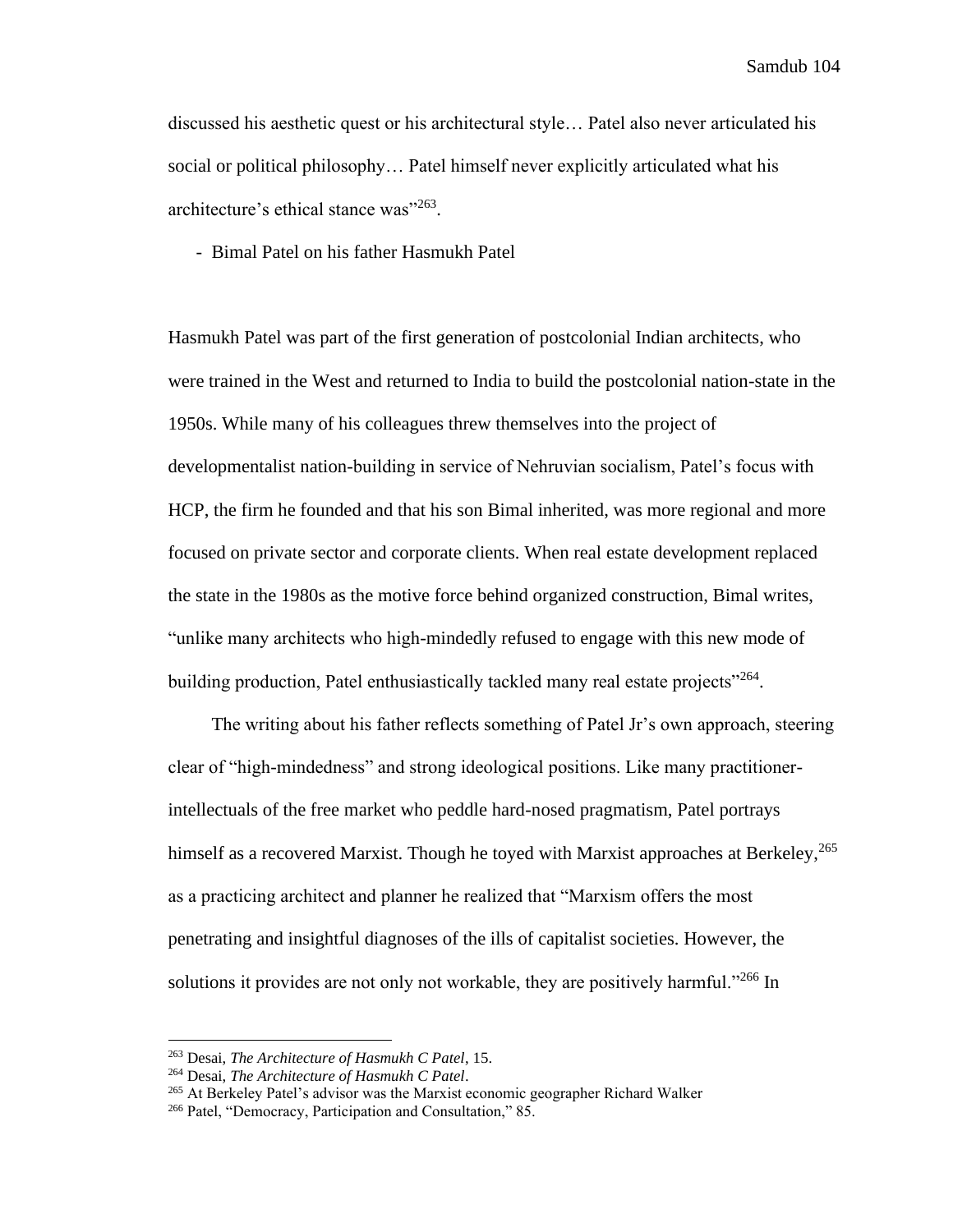contrast to his PhD work, much of Patel's recent academic writing offers rationalized, market-based, and deregulatory solutions to a range of urban issues. In articles like "Building Regulations are a barrier to affordable housing in Indian cities", "Working with the market: new approaches to reducing slums in India" and "Emergence of suboptimal land utilization patterns in Indian cities", he holds up the efficient and rational working of the market as the solution to the manifold problems that beset urban settlements in India. His co-authors are the quintessential agents of neoliberal globalization, researchers at the World Bank or big US think tanks like the Hoover Institute or the Brookings Institution.<sup>267</sup>

The turn to the market that took place through the 1980s in India was accompanied by a parallel but distinct a shift in the formal vocabulary of architecture. Emerging from the strict directives of modernism, starting in the 1970s architects had begun to rediscover indigenous motifs, materials and spatial configurations.<sup>268</sup> Ahmedabad, home to Gandhi's Sabarmati Ashram and a key site for the emergence of an indigenous modernity, was a centre of this movement. By the 1970s, architects like Charles Correa and BV Doshi were breaking with their modernist training under Louis Kahn and Le Corbusier, the major Western modern architects who left a lasting influence on the architecture of the city and the nation. Both Doshi and Correa turned to Hindu cosmology and spirituality as a guiding motif in their practices, part of a global pushback against European modernism's universal pretensions that architecture critic Kenneth Frampton called "critical

<sup>267</sup> Annez et al., *Working with the Market*; Byahut, Patel, and Mehta, "Emergence of Sub-Optimal Land Utilization Patterns in Indian Cities"; Patel, Byahut, and Bhatha, "Building Regulations Are a Barrier to Affordable Housing in Indian Cities."

<sup>268</sup> For more on the history of modern architecture in India, see Lang, *A Concise History of Modern Architecture in India*; Scriver and Srivastava, *India*.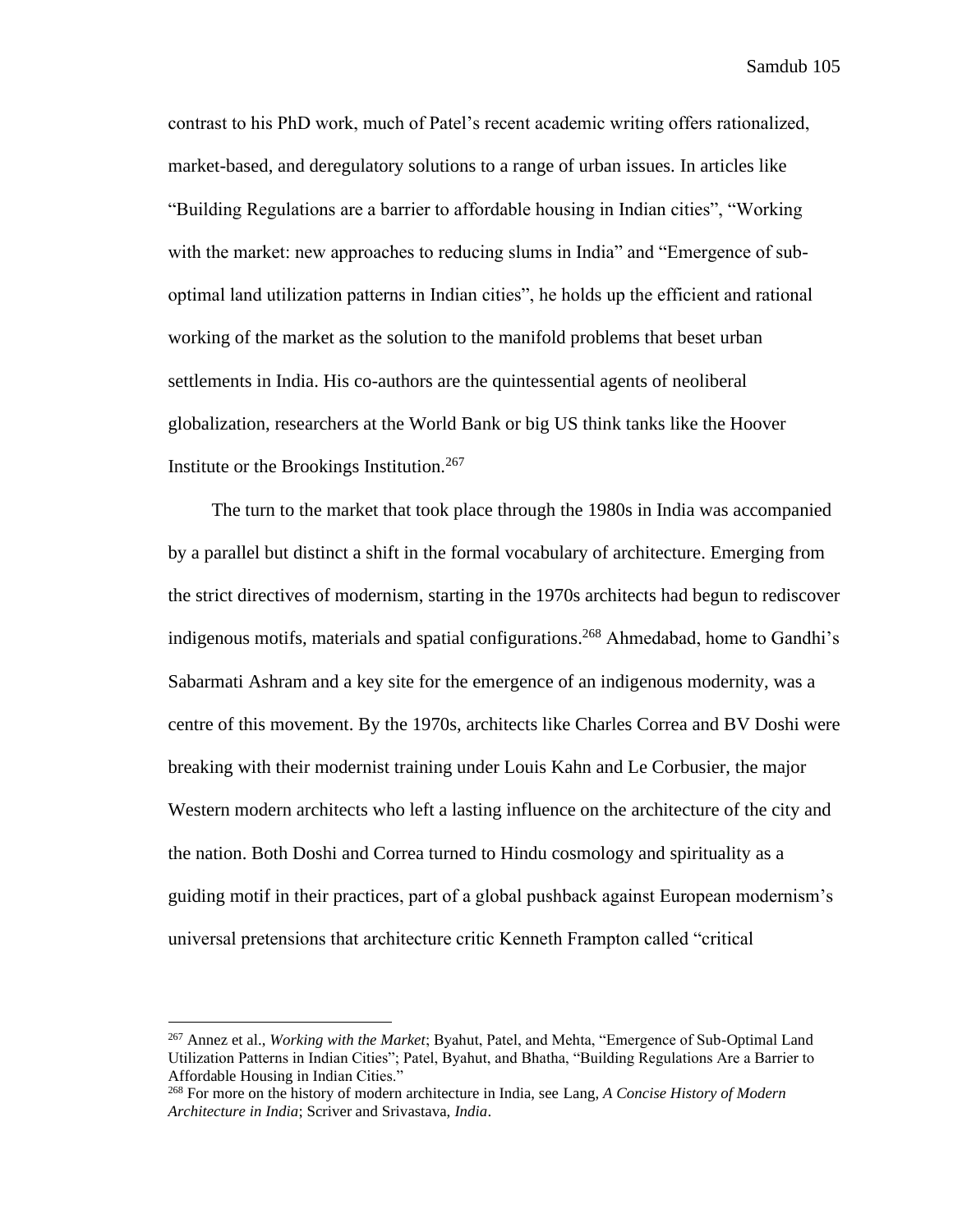regionalism" and which historians of Indian architecture have called "the search for identity<sup>"269</sup>. Notably, Doshi founded a university, the Centre for Environmental Planning and Technology (now simply known as CEPT) in 1962 to promote his distinctive approach to architecture. In the 1970s and 80s, Hasmukh Patel was one of the main administrators at CEPT and today the institution is run by Bimal Patel. $270$ 

A belated move away from modernist orthodoxies can be tracked in Bimal Patel's architectural output. His early work in the 1990s, full of raw concrete facades interrupted by geometric shapes, openly bears the influences of Kahn and Corbusier. Though he retains a fondness for boxy massing, exposed brick and concrete and geometric shapes, his more recent work takes a chameleonic approach to design. An observatory at a "multi-developer, multi-facility and multi-beneficiary solar park" wraps an exposed steel structure around a central column. In the Surat Municipal Corporation Science Centre, the messy collision of the building's three different programmes is ostentatiously dramatized: one section with large glass panels and rounded concrete houses an auditorium, another with a windowless black stone façade makes up galleries, a café and a shop, and a glass-and-concrete cube encases a spherical steel planetarium. A shiny steel art object that vaguely resembles a ship clings to the front of the Chennai Container Terminal's concrete facade.

[Figures 8-9]

Patel's idiosyncratic output reflects a varied client list, speaking to his unique positionality between politics and industry in India today. His unbuilt projects, in

<sup>269</sup> Frampton, "Towards a Critical Regonalism"; Lang, Desai, and Desai, *Architecture and Independence*. <sup>270</sup> Patel and Doshi notably had a spat after Patel extended some of Doshi's buildings without consulting him, leading Doshi to publicly step down from the university's board.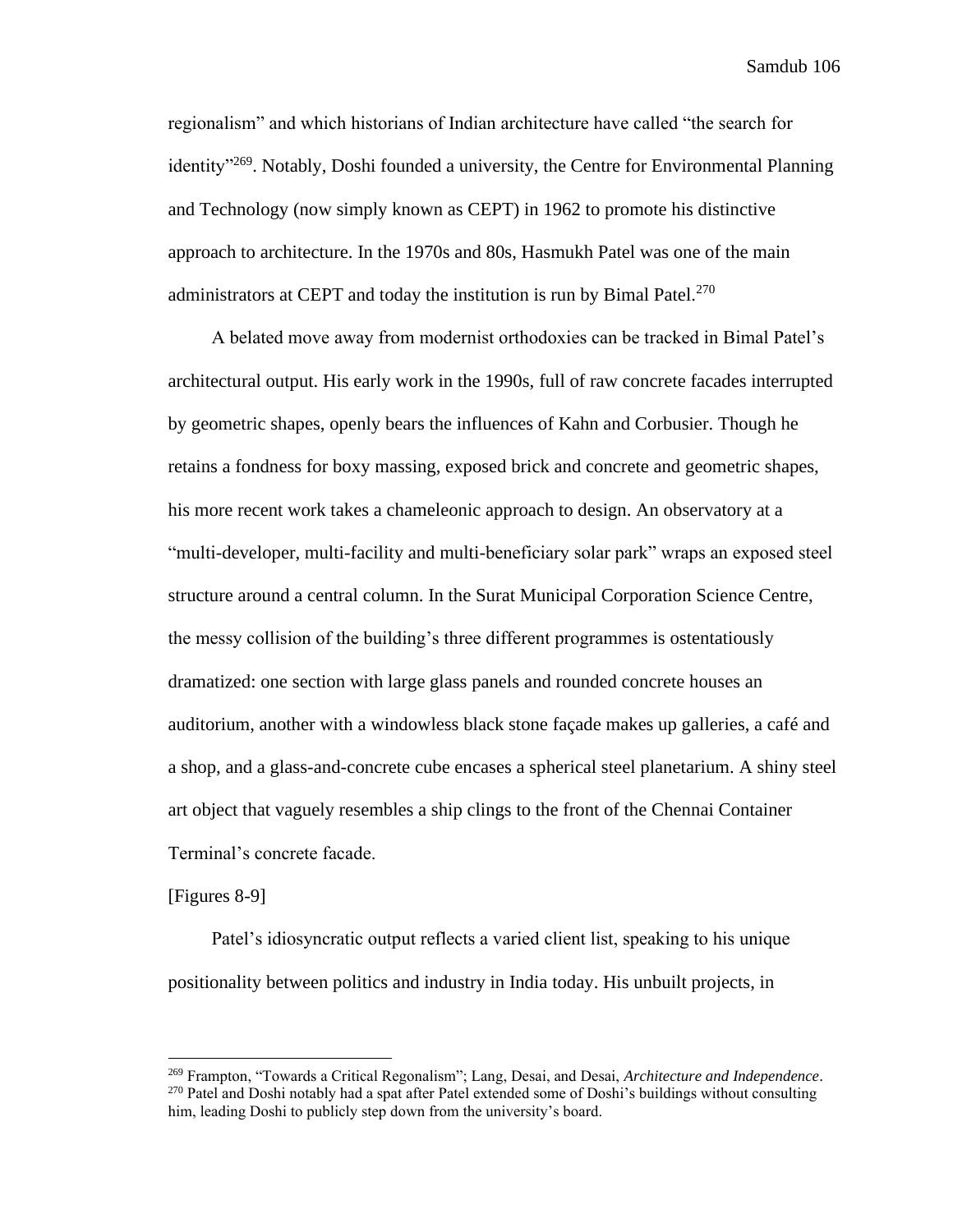particular, expose faultlines in new India's much-vaunted and speculative entrepreneurialism. The Jio Institute, a new university founded by India's richest man Mukesh Ambani, which was embroiled in controversy before it opened, remains unbuilt. The Panchamrut Bhavan, a 23,000 square-metre museum complex designed to express the panchamrut (or "five ambrosia") approach to governance that Narendra Modi propounded during his time as Gujarat's Chief Minister, was put on hold after repeated environmental protests.<sup>271</sup>

Patel's practice is representative of a moment of massive transformation in India, emerging from broader shifts that have been afoot across India since the 1980s. Both stylistically and in its orientation to state and market, Patel's architecture is part of a wave of reactions to the decades of Nehruvian socialism. He is, then, a skillful player of the strong neoliberal and sectarian order that has emerged after the free market reforms of 1991, which brought an end to the planned economy, and the destruction of the Babri Masjid in 1992, which heralded the emergence at the national level of a cultural and religious nationalism rooted in upper-caste Hinduism.<sup>272</sup>

## **Neoliberal High Modernism**

Even if Patel's work in many ways represents a break with modernism, it inherits what political theorist James C Scott has analyzed as "Le Corbusier's love (mania?) for simple,

 $^{271}$  Referencing the ritual mixing of five natural foods – milk, ghee, curd, honey and jaggery – panchamrut has strong Hindu connotations. In Gujarat the five components of panchamrut were knowledge, water, energy, security and people. Modi recently resurrected the panchamrut, but with very different content, to refer to India's climate commitments at the CoP26 talks at Glasgow.

<sup>272</sup> Rajagopal, *Politics after Television*.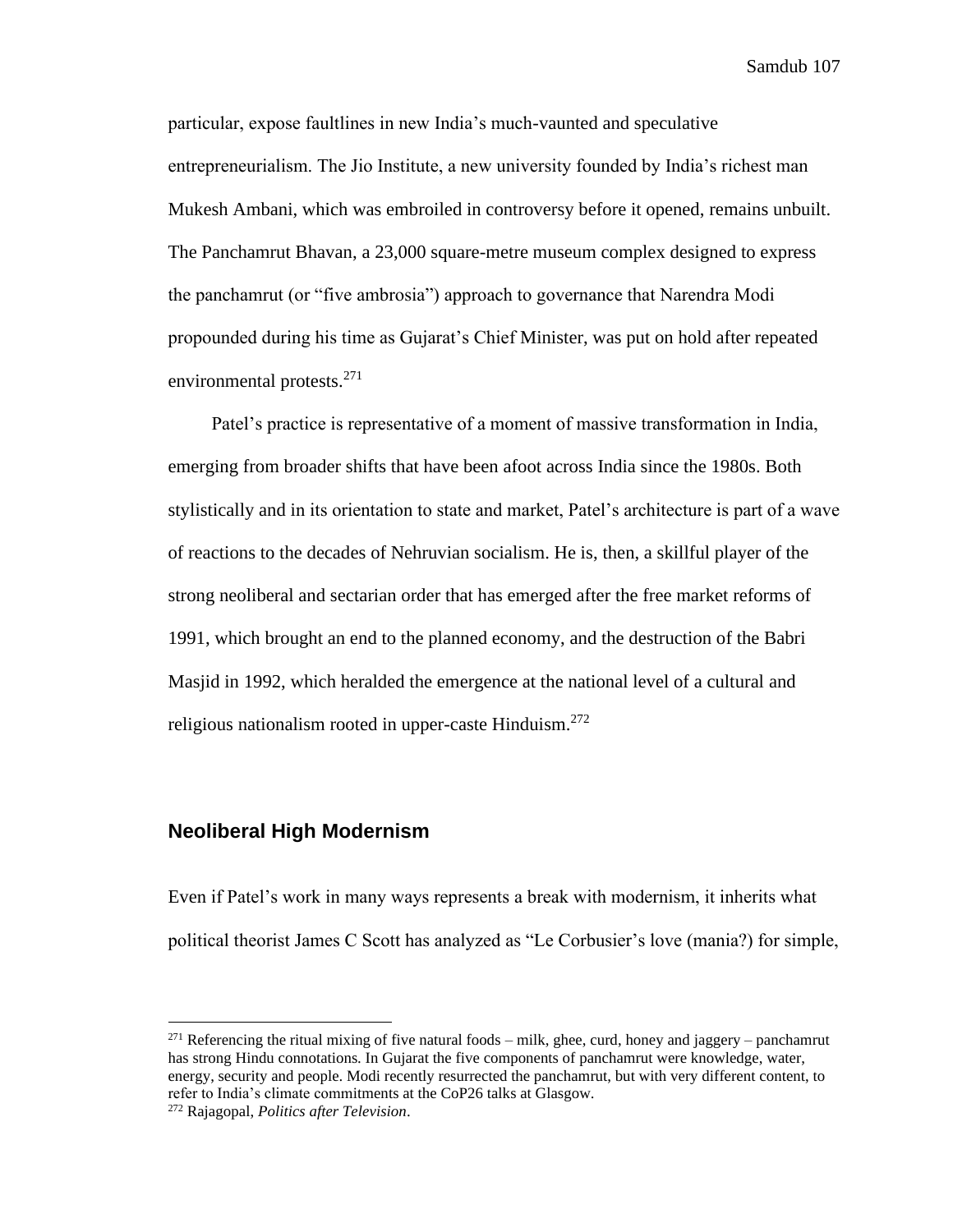repetitive lines, and his horror of complexity".<sup>273</sup> Proposals for converting Ahmedabad's Sabarmati riverfront from a shifting monsoonal water body with a floodplain occupied by squatter settlements into a perennial river with promenades on fixed banks have been tabled since the  $1960s$ <sup>274</sup> But it was only in 1998 that Environmental Planning Collaborative, a not-for-profit consultancy headed by Patel, put forward a practicable plan.

#### [Figures 10-11]

On the riverfront, Patel not only provided a master plan for a "world-class" leisure space, but produced a comprehensive formula that addressed many different aspects of urban development to make the project possible. As Ahmedabad-based public policy scholar Navdeep Mathur put it, "from aligning abstract neo-liberal elements with the needs of the different populations in the city - open spaces for the middle classes, better housing for the poor, flood management, better transportation for all, etc, his proposal crafted entirely new modernist imaginaries into the realm of possibility". <sup>275</sup> The riverfront was redefined as an ecologically vulnerable space that was being destroyed by the poor people who were squatting on its banks. In a departure from the rigid approach of classic high modernists, the project was pitched not only as an opportunity to clean up the river, but also to resettle the poor in formal housing where they would be given land title, a skillful appeal to a range of stakeholders. Furthermore, the project served a

<sup>273</sup> Scott, *Seeing like a State*, 107.

 $^{274}$  For a critique of the epistemology that underlies such projects – and a proposal for seeing monsoonal rivers in particular as "rainscapes" – see Cunha, *The Invention of Rivers*.

<sup>&</sup>lt;sup>275</sup> Mathur, "On the Sabarmati Riverfront."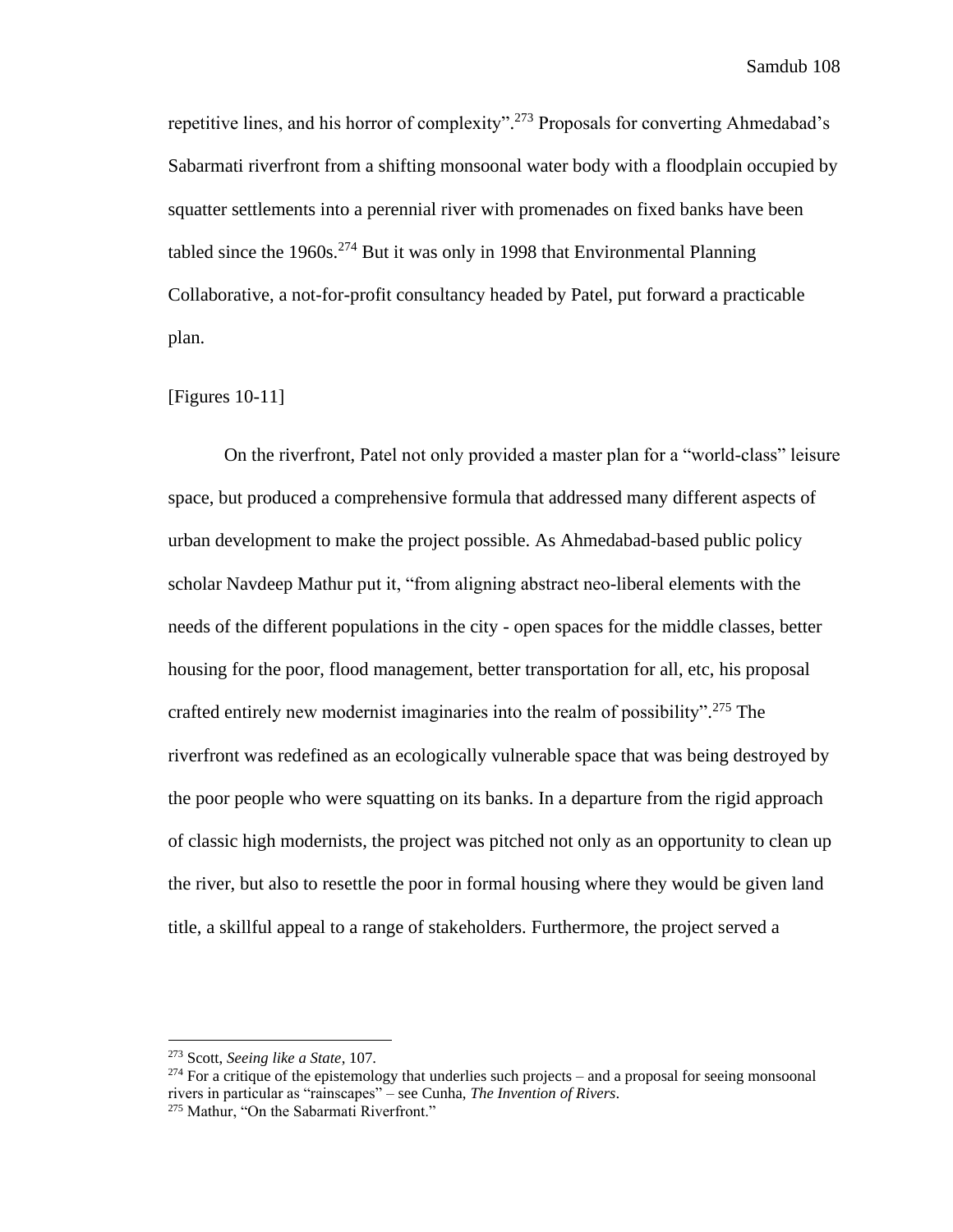symbolic function: Gujarat under Chief Minister Narendra Modi was in search of an iconic project that would stand for its development successes.

Such methods harnessed and produced new ideas of the public.<sup>276</sup> On the banks of the Sabarmati, according to Patel, the poor had privatized public land. In a moment of unusual candidness, Patel has referred to the traders of a 600-year old informal market with over 100,000 weekly visitors as "crooks who don't pay taxes".<sup>277</sup> The project cost of \$300 million was financed by selling 21% of the reclaimed land to private developers. Watersports facilities, luxury housing and floating restaurants would take the place of the squatter settlements on the riverfront. Meanwhile, 14,000 households were evicted officially, and many more unofficially, and resettled to distant areas with no running water where they had to build their own shanties. Many of these people lost their jobs, children dropped out of schools and suffered adverse health effects. Patel's professed goal was to "return the river to the public".<sup>278</sup>

Under the combined gaze of Modi and Patel, the riverfront was characterized by the inscrutable congestion and chaos of the informal and must be removed.<sup>279</sup> As James Scott reminds us, high modernism is an aesthetic project, where for the architect Le Corbusier the appearance of "formal order was the precondition of efficiency", even if one did not in practice follow from the other.<sup>280</sup> Urban geographer D Asher Ghertner

<sup>276</sup> For the broader rise of new urban middle class publics in India, see Bhan, *In the Public's Interest*; Srivastava, *Entangled Urbanism*.

<sup>277</sup> Quoted in Mathur, "On the Sabarmati Riverfront," 72.

<sup>278</sup> Mathur, 66.

 $^{279}$  The conflation of old cities and slums is particularly visible in the case of Delhi, where the entire old city was officially designated a slum in the postcolonial period. Bhan, "Housing and the 'Failure' of Planning in Delhi: 1947-2010."

<sup>280</sup> Scott, *Seeing like a State*, 106.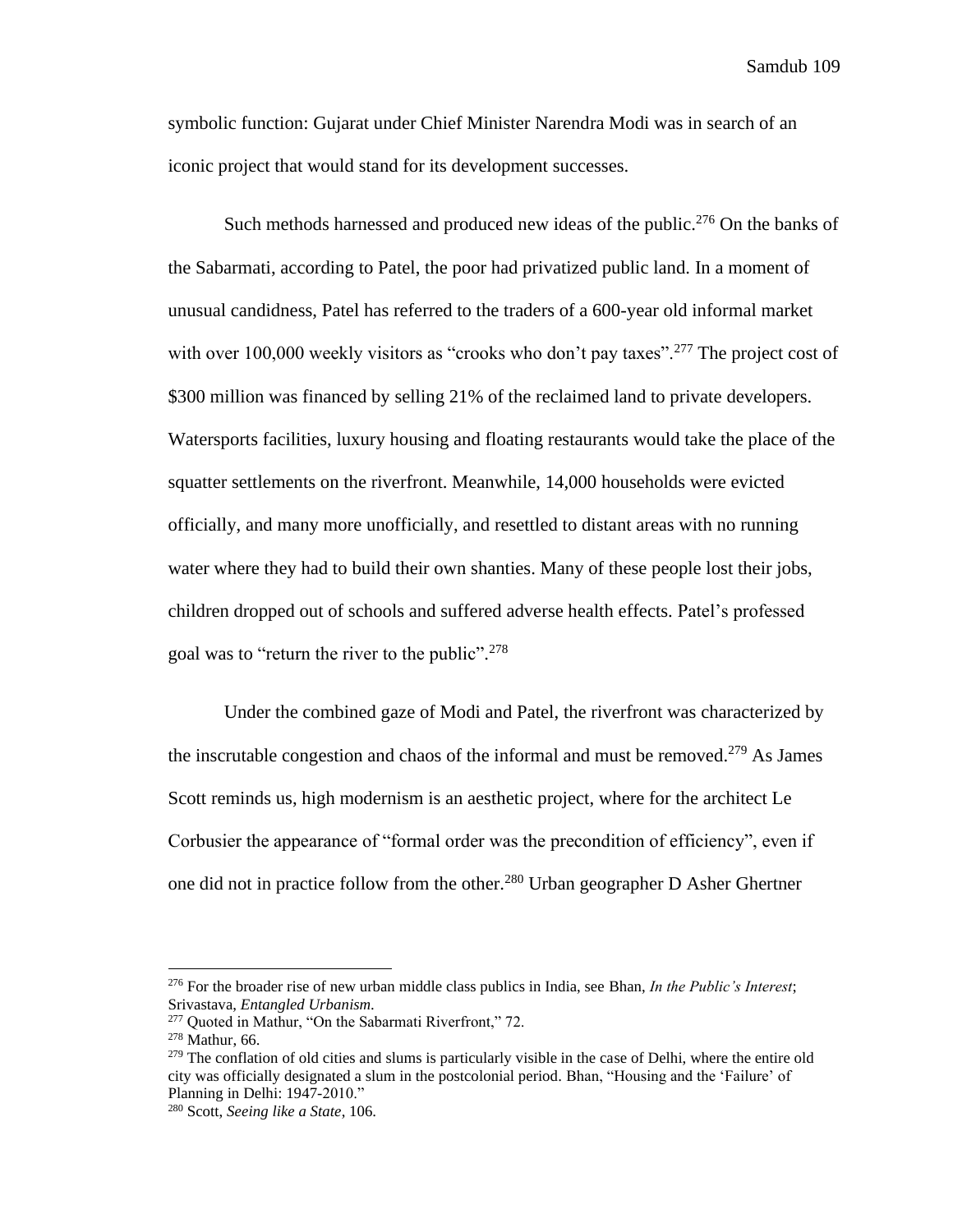refers to this dynamic as one of "aesthetic governmentality".<sup>281</sup> According to Ghertner, under constraints of urgency and in the face of an increasingly complex system of statistics and maps, aesthetics came to replace enumeration as the principle that determined people's legitimate habitation in a locality. How well an area matched up to the image of the world class determined its fate.

A formula combining privatisation, images of a "world-class" leisure space, and income-generation for the municipality, the riverfront redevelopment generated a public of middle-class consumers of world-class leisure facilities. Its fallout was the violent exclusion and displacement of the poor. The project combined aspirations for middleclass leisure with the project of slum clearances and the creation of a hard-banked, largely privatized river. This combination of a high-modernist gaze with a distinctly neoliberal flexibility is characteristic of Patel's work.

## **Efficiency**

"Improving productivity and efficiency by building a new secretariat is the key objective of this project… it's not to build buildings but that's the larger level objective… this is not the glamourous part of architecture, but it's serious business"<sup>282</sup>

- Bimal Patel

<sup>281</sup> Ghertner, *Rule By Aesthetics*.

<sup>282</sup> Bimal Patel, "Transforming Central Vista, New Delhi."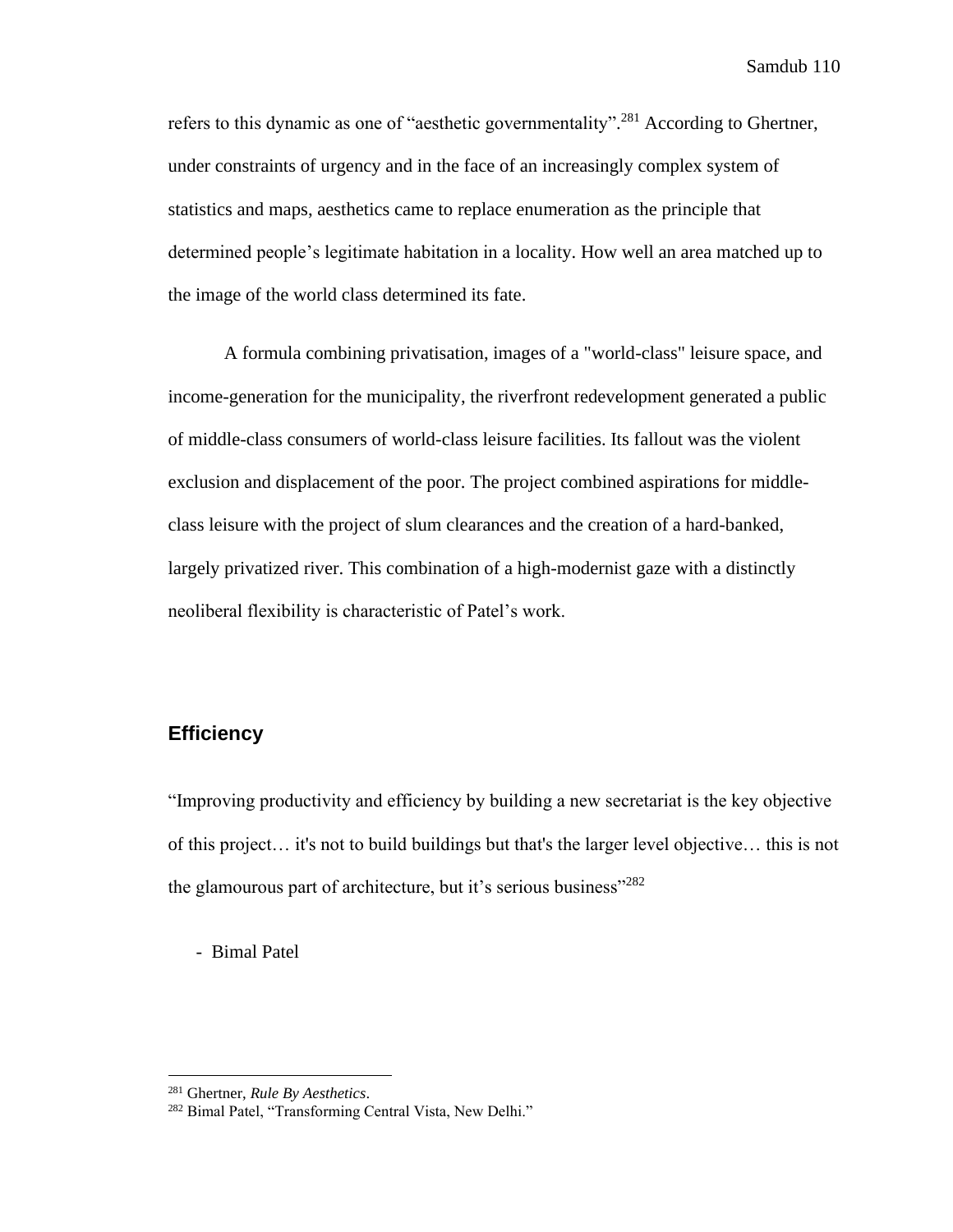## [Figure 11]

One of the central components of the Central Vista project is the construction of a Common Central Secretariat, ten new government buildings that will line the leafy central avenue that stretches from Rashtrapati Bhavan to India Gate. The ministries and departments that will be shifted to these buildings are mostly housed in the North and South Blocks, the two buildings designed by Edwin Lutyens which flank Rashtrapati Bhavan and in various buildings from the 1950s and 60s that occupy the site of the new secretariat, as well as in other offices around New Delhi. The consolidation of all these ministries and departments into purpose-built structures is central to the project's promise of efficiency and productivity. The estimate of how many employees will work here ranges from 50,000 to 70,000 and each of the buildings will have a floor area of over 400,000 square metres.<sup>283</sup> The move from the "present scatter of inadequate offices" to the new buildings is visualized simplistically in Patel's slides as increasing both efficiency and productivity in a linear fashion.

Patel's Central Vista buildings combine an architecture of management and circulation with a conservative façade borrowed from the Raj-era buildings of central Delhi to mask the ideology of the ruling party. In *Enduring Innocence*, Keller Easterling describes the buildings that litter the office parks of Bangalore in the 1990s (including those of the Infosys campus, covered in chapter 1 of this thesis) as fantastical glass edifices that perform a high-tech, sci-fi futurism.<sup>284</sup> The buildings of the Central Vista,

<sup>&</sup>lt;sup>283</sup> Bimal Patel. By comparison, the world's largest single office building, the Pentagon, has a floor area of around 600,000 square metres.

<sup>284</sup> Easterling, *Enduring Innocence*.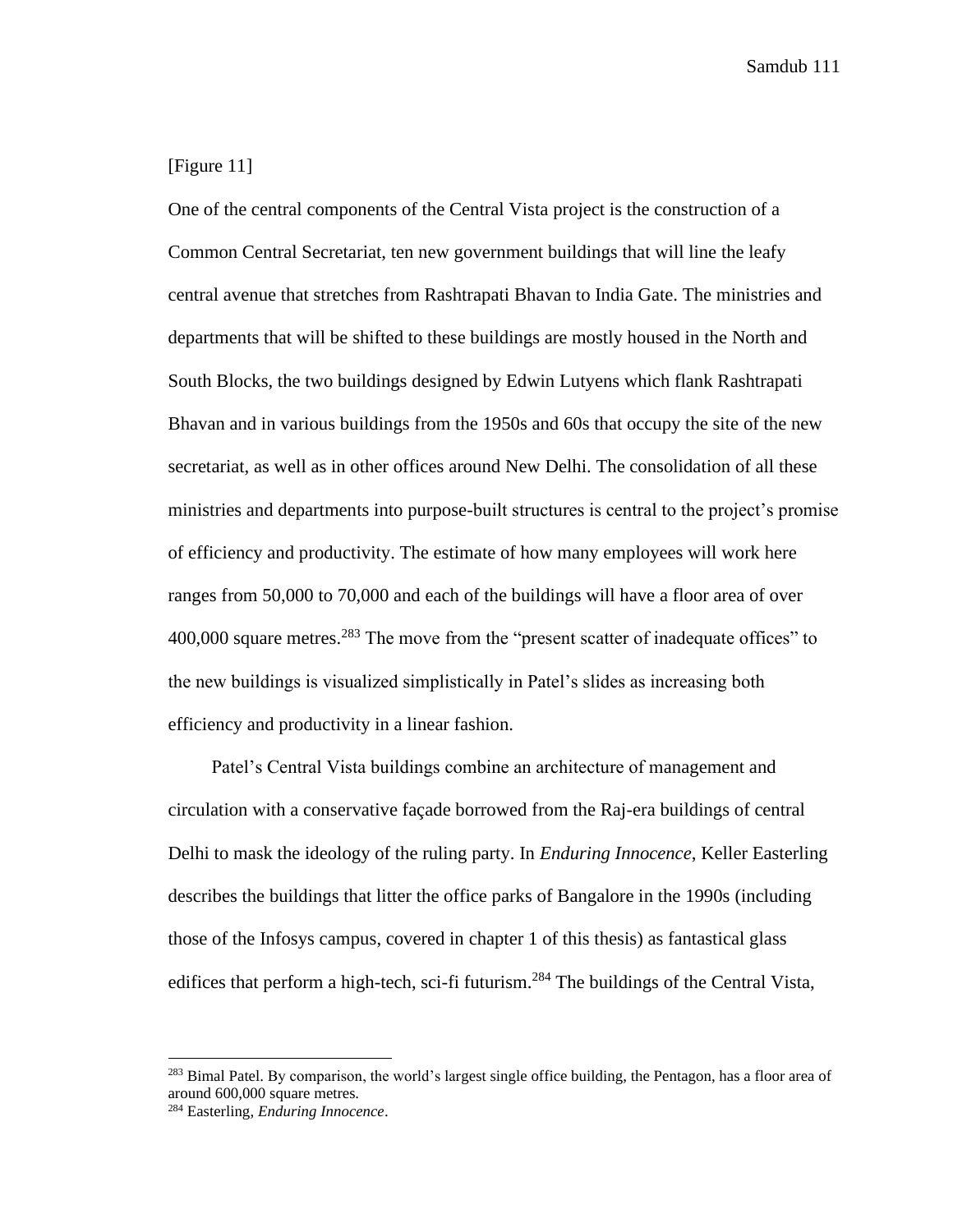being offices of the central government, display more restraint. But even so, the contrast from the futuristic placelessness of the Bangalore tech parks is instructive of the distance that has been travelled since the 1990s. Unlike the Bangalore tech parks, which strived towards an architecture shorn of visible markers of tradition, the Central Vista buildings represent a reterritorialization, via colonial heritage, of the architecture of efficiency and modernity in India. This can be seen in the evolution of the design of the Parliament building. The first glimpse of the design showed the new Parliament topped with a shiny gilded spire thrusting up into the sky. More recent designs have replaced the ostentatious spire with a lion capital, the symbol of postcolonial India that Nehru appropriated from the ancient Buddhist king Ashoka.<sup>285</sup>

#### [Figures 12 and 13]

Patel's plans for the Common Central Secretariat combine the architecture of airports, which are calibrated to maximize circulation and security, with the ideals of productive office spaces, where design has the capacity to increase worker efficiency. The Secretariat buildings will be connected by a dedicated underground people carrier, which Patel models on the internal transit systems at the airports of Singapore and Dubai. The circulation within the buildings will be "simple and straightforward", unlike the mazelike setup that characterizes existing government buildings.<sup>286</sup> In a five minute segment of a presentation where he describes the secretariat, Patel uses the word "efficiency" or variants thereof no fewer than 20 times. Patel's main reference, to which he repeatedly returns in his presentations, is Francis Duffy's *The New Office*, a book published in 1997 that is a sort of how-to manual for managerially-oriented architects.

<sup>285</sup> On Nehru's adoption of the Ashokan lion capital see Vajpeyi, *Righteous Republic*.

<sup>286</sup> Bimal Patel, "Transforming Central Vista, New Delhi."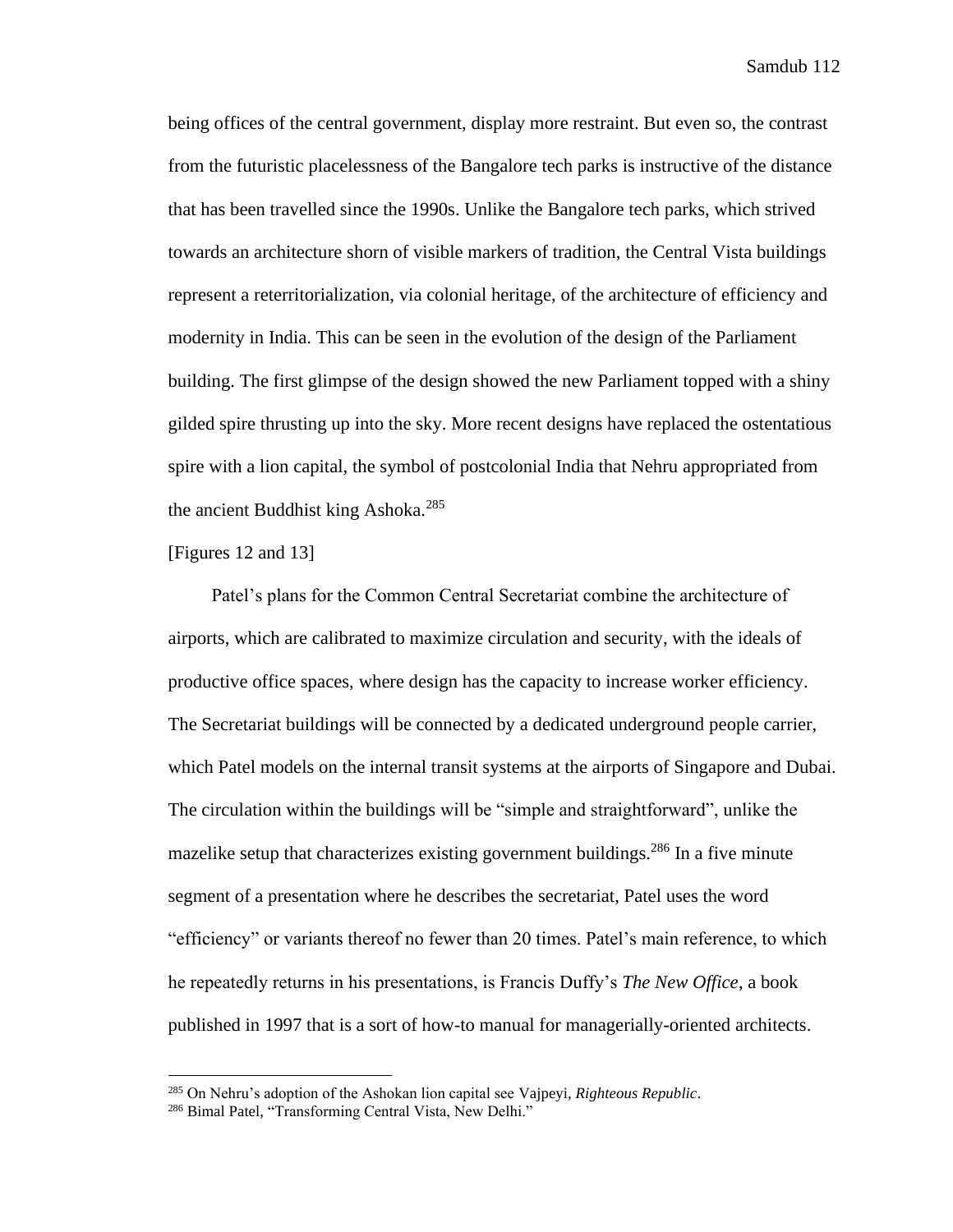Swinging from analyses of Edward Hopper paintings to innovations in cable management, the case studies in Duffy's book are glass office buildings belonging to Japanese and American multinational firms. These offices eschew the "hierarchy of space and furniture related to status" in favour of "multiple shared group work and individual task-based settings… [that are] geared to work process and its tasks". The design logic of the new office is based on "dens", "clubs", "hives" and "cells" <sup>287</sup>.

These spaces epitomise what sociologist Manuel Castells has described as a shift "from vertical bureaucracy to horizontal organization"<sup>288</sup>. One of Patel's teachers at Berkeley, Castells theorized the network society as an ambivalent diagnosis of the state of affairs under neoliberal globalization. Patel has taken up such descriptions as prescriptions for how space should be organized. His practice uses architecture's modernist promise of reforming subjects through spatial reconfiguration to create a world in the image of the corporation. Geographer Nigel Thrift argues that Duffy's spaces are symptomatic of neoliberal capitalism's continued attempt to extract value by creating "buildings which could encompass many modes of social interaction by encouraging both concentration and dispersion simultaneously".<sup>289</sup> The goal is to produce innovation, now a guiding principle not only for private entrepreneurs seeking to maximize profits but also for government servants responsible for their agencies' bottom lines.<sup>290</sup>

<sup>287</sup> Duffy, *The New Office*, 58.

<sup>288</sup> Castells, *The Rise of the Network Society*.

<sup>&</sup>lt;sup>289</sup> Thrift, "Re-Inventing Invention."

<sup>290</sup> Mathur, *Recasting Public Administration in India*.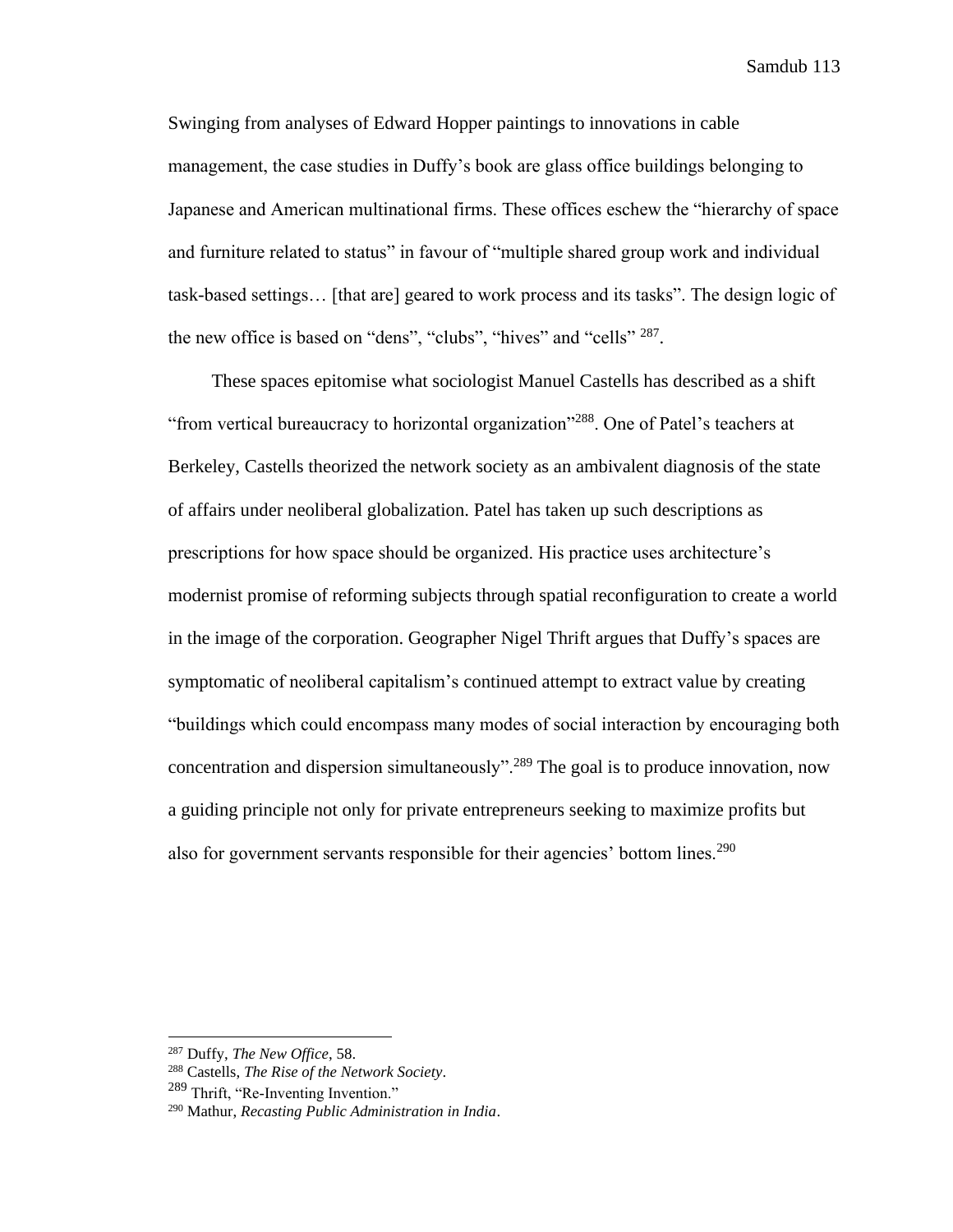## **Hindu Managerialism**

With his grey hair, thick-rimmed glasses and black shirt, Bimal Patel plays the part of the architect as global managerial professional, immersed in discourses of efficiency and governance. Yet despite the appearance of placeless globalism and his disavowal of any strong Hindu identity, Patel's religious and caste ties deeply root him in the communal politics that define contemporary India. Scholar of public policy Navdeep Mathur points out that Patel's position as a member of one of Gujarat's dominant castes facilitated his selection as the consultant on the Sabarmati project.<sup>291</sup> And Patel is one among many Gujaratis whose careers have followed Modi's ascent from Ahmedabad to Delhi.

While many critics have made the connection between the BJP's Hindu nationalist politics and the Central Vista project, concrete architectural evidence of this connection is hard to come by. Rather, because the architecture and the architect disavow the Hindutva ideology of the ruling party, such arguments tend to be historical or circumstantial or based on slips of the architect's tongue. This has been lamented by the more literallyminded elements among the Hindu right, who argue that "a great opportunity to revive Hindu architecture has been missed".<sup>292</sup>

At one point in a presentation on the Central Vista Redevelopment, Patel discusses the "forms and symbolism" that are to be used in the new parliament building. He is less enthusiastic here than when talking about circulation and technology. He begins by explaining the building's triangular footprint. "I say the plot is triangular … this that, it doesn't help," he says, performing the classic frustration that architect has with client.

<sup>&</sup>lt;sup>291</sup> Mathur, "On the Sabarmati Riverfront."

<sup>292</sup> Pawariya, "Central Vista."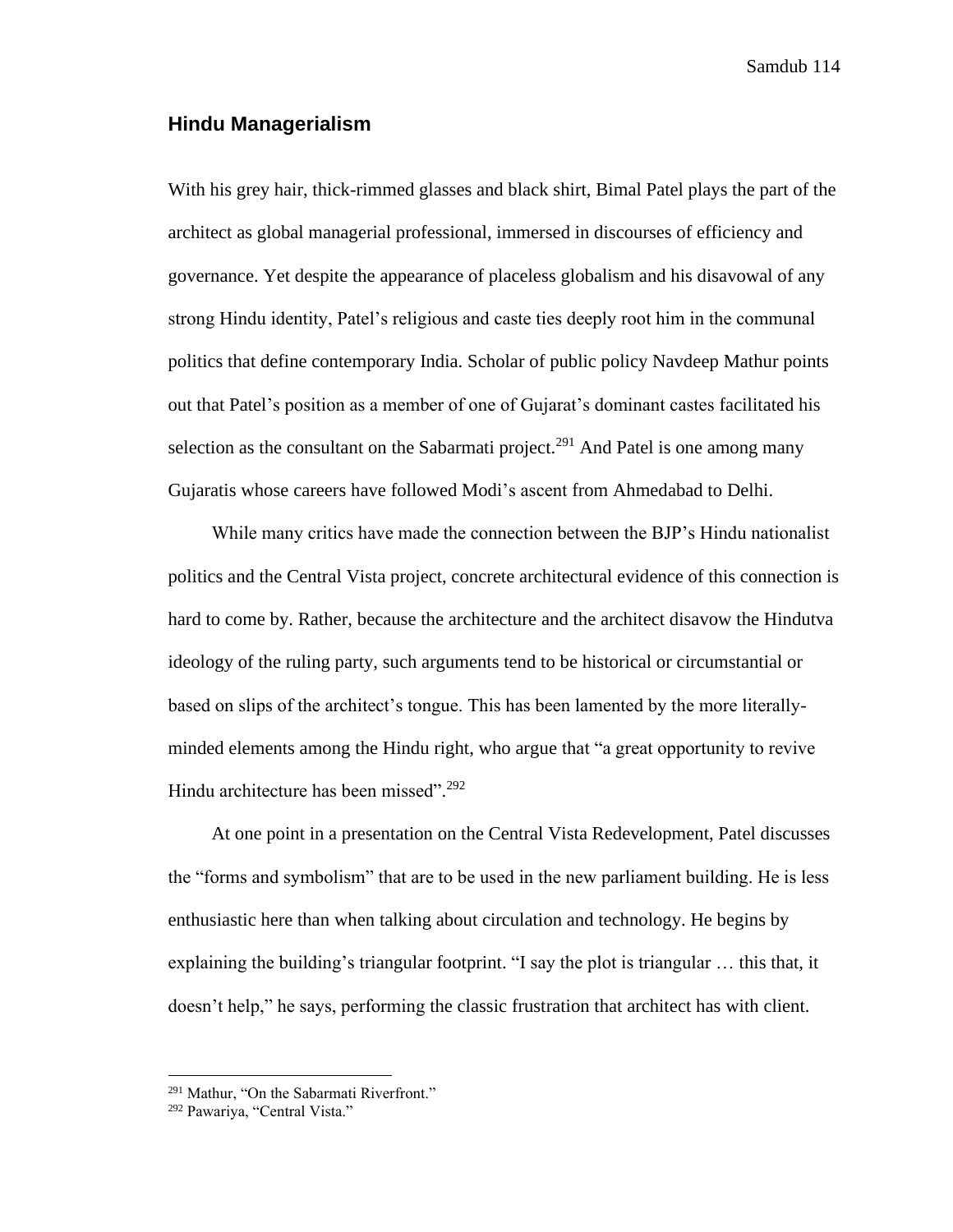"Well, you know, it's a sacred geometry, triangles and trinities", he continues exasperatedly. The slide behind him shows examples of such sacred geometries. Two of the examples, of a Sri Yantra and rock carvings of Hindu gods, are clearly Hindu. A third image, of a traditional jali, or latticed screen, is labelled simply "jali patterns". Patel points the pointer at it. "In case you're worried, that's Humayun's Tomb, so..." he says, trailing off elliptically.<sup>293</sup> The audience titters with laughter. Patel is referring to the 16thcentury tomb of the Mughal emperor Humayun, a member of a dynasty that is regularly attacked by the Hindu right as "Muslim invaders", and a major example of Islamic architecture in India. The humour is in the distance between what is said and what remains unspoken but is known to everyone in the room.

#### [Figure 14]

Between what's said and unsaid Patel leaves room for a range of interpretations: Clearly, the slideshow will travel and be seen by various parties within the Hindu nationalist government who might not be amenable to the use of "Muslim" patterns in the buildings of their new capital. Yet Patel is also pitching it to the audience of (presumably liberal) architects and architecture students gathered for his talk as a sort of inside joke, to assuage their "worries". Under the YouTube video, Patel's "in case you're worried" is read by one commenter as "shade thrown at pseudo seculars".<sup>294</sup> Meanwhile, the brief and hurried way in which he treats forms and symbolism buries these aspects of the buildings under a global discourse of efficiency and governance that pitches India as a good investment destination and a paradigm of good governance. This heteroglossia —

<sup>293</sup> Bimal Patel, "Transforming Central Vista, New Delhi."

 $^{294}$  Bimal Patel. "Pseudo-secular" is a Right-wing talking point, invented by former Prime Minister Atal Bihari Vajpayee, implying that those who claim to be secular are in fact anti-Hindu and often pro-Muslim. Jaffrelot, *Hindu Nationalism*.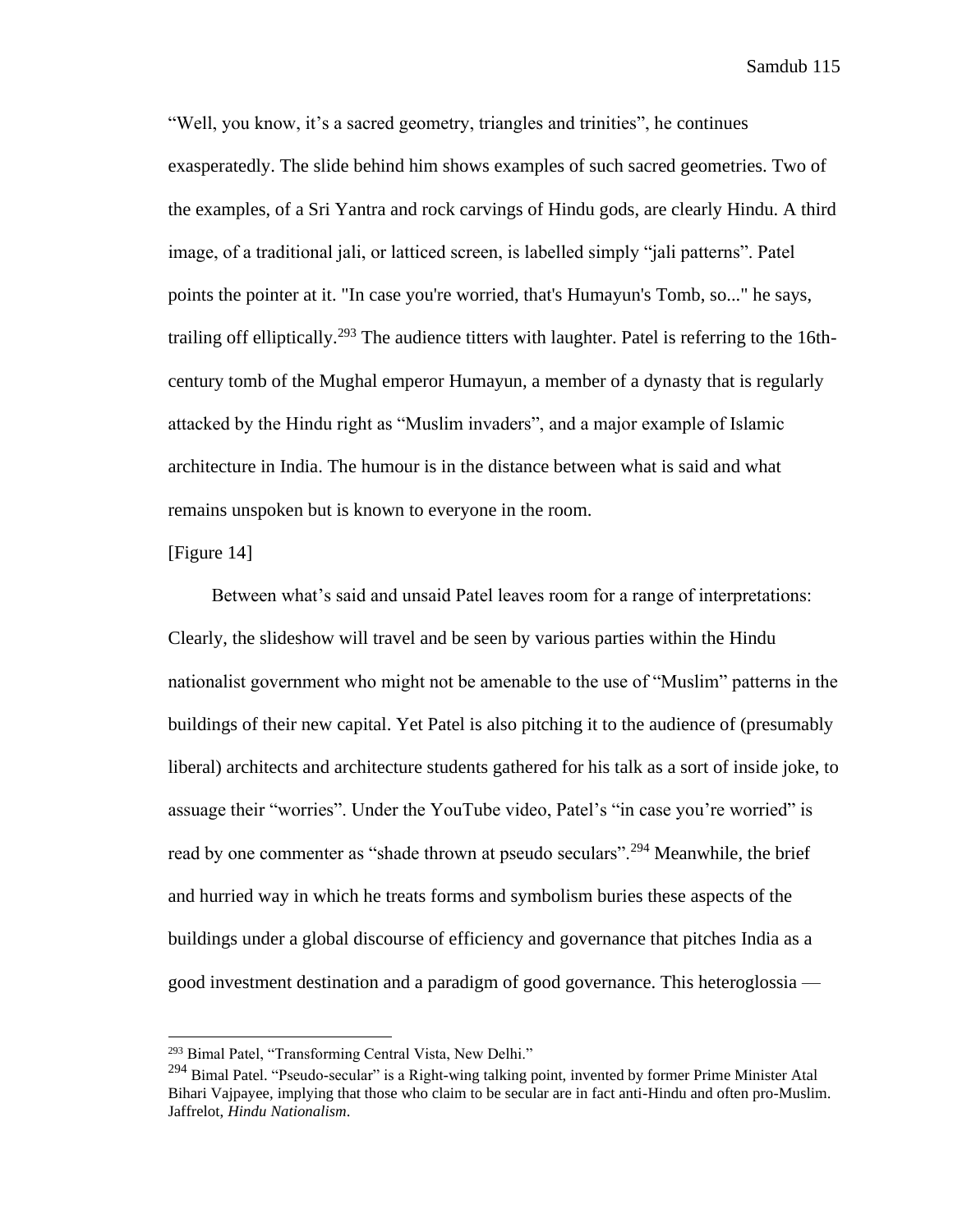the ability to speak in a way that can simultaneously service a range of constituencies is one of the main strengths of Patel and other such experts who implement the technocratic visions of the BJP.

A similar heteroglossia crops up in the Kashi Viswanathan project, another of the vast government commissions that Patel is working on. The project creates a 50-foot wide, 300-metre long pathway between the holy ghats on the Ganga in Banaras and the Kashi Vishwanath temple in the city, easing access for the millions of devotees who visit it each year. The construction of the corridor, currently underway, will expand the space around Kashi Vishwanath temple from 3,000 square feet to 50,000 square feet and has resulted in the demolition of more than 270 houses and 15 neighbourhoods. In his usual fashion, Patel describes the existing dense urban fabric as a "congested" space that needs to be cleaned up and opened up. But the project that Patel describes in purely technical terms of efficiency also supports very different readings. Banaras is the holiest city in Hinduism and the parliamentary seat from which Modi contests national elections. Laying the foundation stone of the corridor, Modi explained that it enabled the "liberation" of Lord Shiva, the deity of the temple, who had been feeling "suffocated" due to the lack of space around the temple.<sup>295</sup>

The phrase "soft Hindutva" has been used by many on the left to describe centrist opposition politicians – especially upper-caste Hindus who officially espouse secularism – who profess Hinduism to appeal to voters.<sup>296</sup> Televised visits to temples, the peppering of speeches with Sanskrit phrases, the chanting of Hindu prayers by opposition

<sup>295</sup> Srivastava, "From Kashi to Kedar, Divine Intervention."

<sup>&</sup>lt;sup>296</sup>. Bal, "Opinion | The Troubled Rise of Rahul Gandhi."As such, it is complementary and opposite to the "pseudo-secular".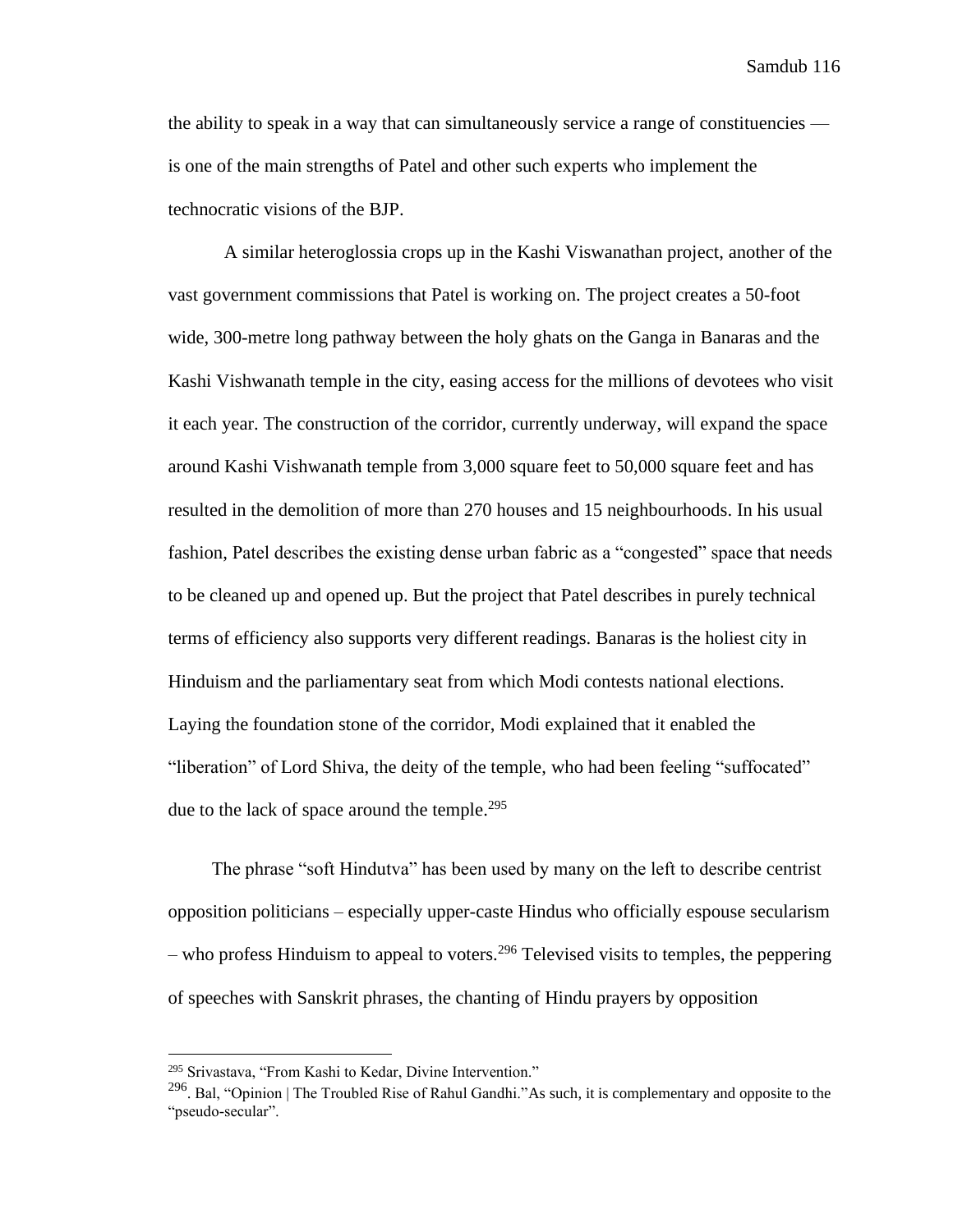politicians are all part of a politics of appeasement that accedes to the Hindu nationalist framing of India as a Hindu country and contributes further to establishing Hinduism as the grounds for politics in India. Soft Hindutva is described as a symptom of the gradual rightward shift of the discourse and symbolism of electoral politics in India. As the most lucid critics have pointed out, the problem with soft Hindutva is not simply that Hinduism is being used tactically by certain politicians, but rather that it expresses the underlying casteist Hindu disposition of the nation-state at large, even among professedly secular elements.<sup>297</sup>

The aesthetics of governance under Modi is the neoliberal analogue of soft Hindutva in the economic realm. Here the forces of Hindutva use the language of technocratic managerialism – developed in large part by the Congress and Aam Aadmi Party<sup>298</sup> – to screen their more rabid politics such that the state's projects remain palatable to the Indian corporate elite and the global forces of capital from which the BJP craves recognition. Just as governance can be fungible with soft Hindutva, so too can the latent violence of soft Hindutva be translated into more spectacular and open forms of violence. For example, more is at stake than meets the eye in the clearing of congestion, the liberation of Shiva in Banaras. Journalist Sushil Kumar argues that the creation of an open space around the temple paves the way for the violent destruction of the Gyanvapi mosque, which shares a boundary wall with the temple. According to the Kumar the project, which is being carried out in the name of decongestion and modernization, is laying the ground for a repeat of the 1991 demolition of the Babri Masjid by a Hindu

 $^{297}$  Bal.

<sup>&</sup>lt;sup>298</sup> Until Modi's rise, the BJP and the Hindu right were broadly in favour of protectionist, nation-first economic policies. For the BJP's adoption of neoliberal economic policy and discourses of governance see Chacko, "Marketizing Hindutva"; Chatterjee, "The Movement against Politics."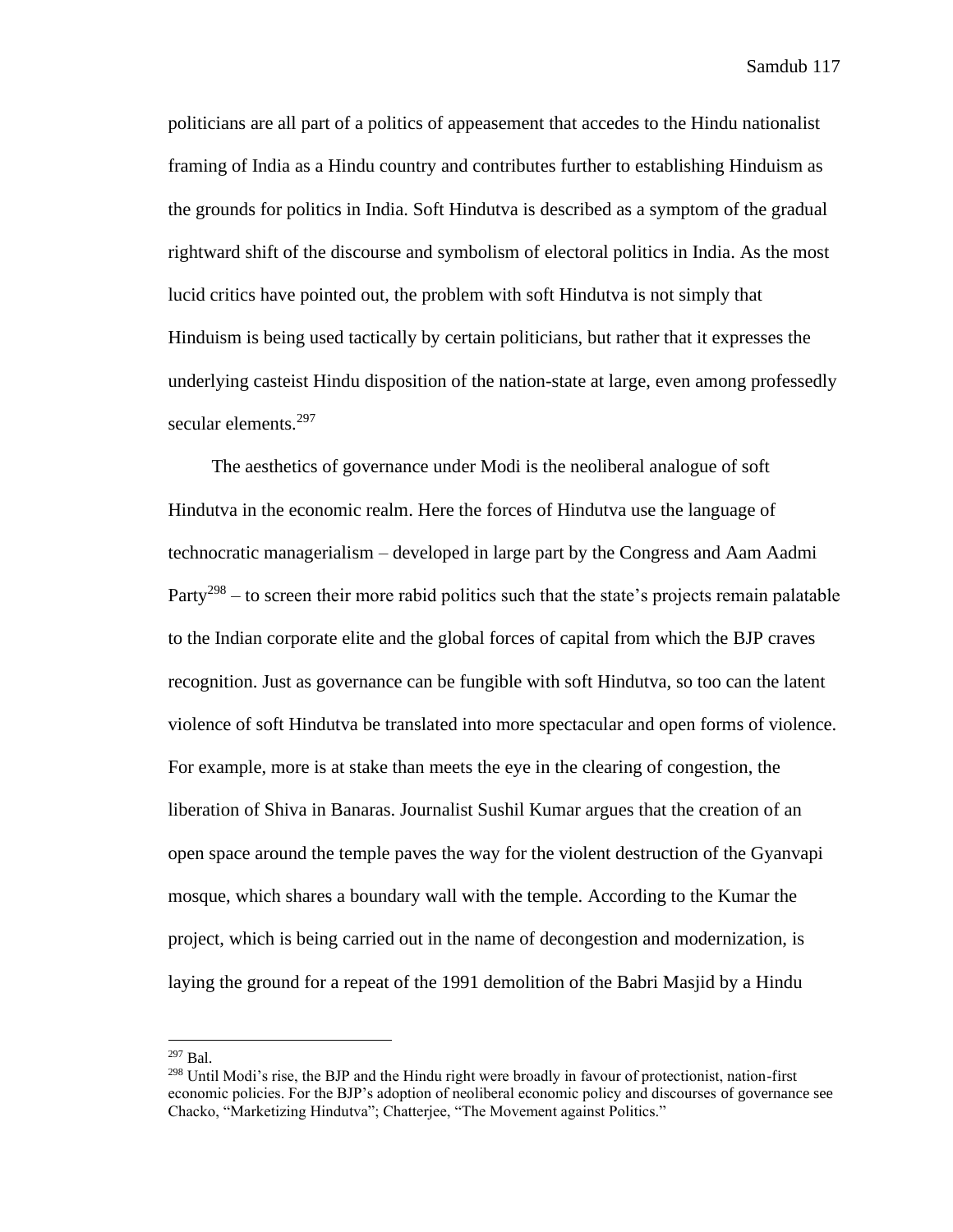mob under Modi's mentor and BJP leader LK Advani.<sup>299</sup>

The Central Vista may not directly be paving the way for bloody acts of violence, but here too any charges that architecture expresses Hindu ideology is defused by the claim that the project is "merely infrastructural".<sup>300</sup> In fact, the problem is both ideological and infrastructural. Like soft Hindutva, the language of technocratic efficiency is not simply a tactical move. It also expresses the underlying disposition of Indian politics, one where maximum governance has middle-class mass political appeal. The innocence of the managerial register affords plausible deniability.<sup>301</sup> This heteroglossia turns the Central Vista into an empty signifier, making it easy for the BJP's supporters to see the Central Vista as a symbol of Hindutva but harder for its critics to attack on this count.

## **A Bureaucratic Counter-Environment**

At the same time as they are transformed into more efficient and productive workers, the users of the Central Vista are to be increasingly insulated from territory they govern. Historian Narayani Gupta has evocatively described the informal urban environment and economy that supported the existing Central Vista buildings :

<sup>299</sup> Kumar, "How Modi's Kashi Vishwanath Corridor Is Laying the Ground for Another Babri Incident." <sup>300</sup> Oommen and Narayanan, "Democracy, Development and Identity."

<sup>&</sup>lt;sup>301</sup> It is for this reason that most critiques of the Central Vista project, including this one, have had to approach it in a roundabout fashion. The most glaring example of this is in an article by well-known architect AGK Menon, who argues that the project has a "covert political agenda" because its construction will be completed in 2024, the 100<sup>th</sup> anniversary of the founding of the RSS, the BJP's ideological parent organization. Krishna Menon, "Behind Modi's Plans to Redevelop the Central Vista Is a Covert Political Agenda."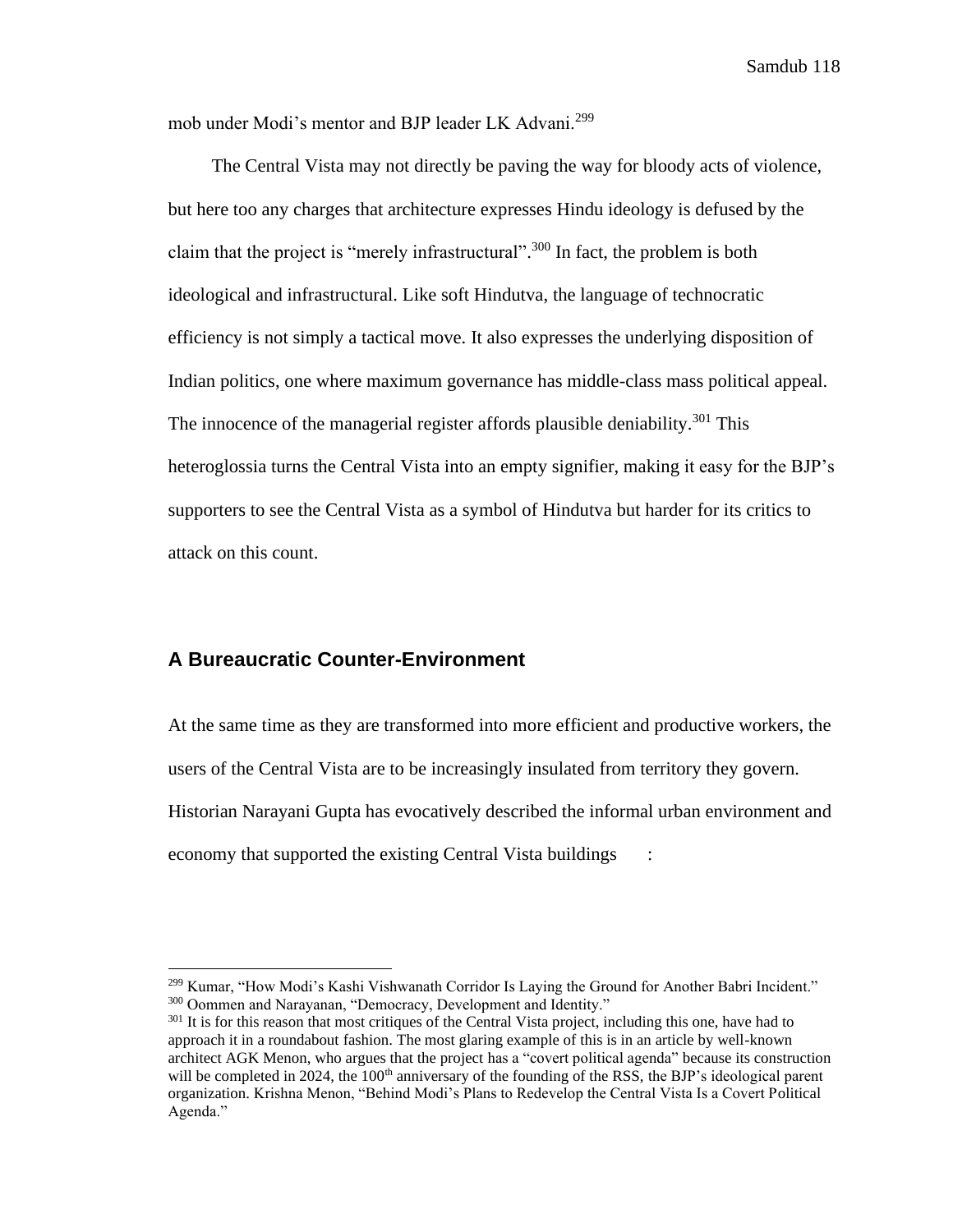"The Indian Champs Elysees is coming to life-in a way very different from what Lutyens intended. Foodstalls and eateries are normal ancillary developments whenever an office complex is built. The architectural snobbery of the Secretariats is maintained by banishing all these stalls from the facade and allowing them to proliferate at the rear. The Bhavans are hemmed in by these, as well as by innumerable vendors enticing the officegoers with temptations, mounds of handkerchiefs, shiny pens, wallets, aphrodisiacs. In recent years the items aimed at women have increased, with arrays of atomizers and handbags. Thus a sizable area of the Vista is a miniature bazaar, with its complement of dhabas (makeshift eateries)."<sup>302</sup>

All this informality is to be banished by Patel, who speaks with horror of "ad hoc vending"<sup>303</sup> If the existing government buildings had a severe front that faced the grand Central Vista, their backs were hives of informal activity. The new Secretariat buildings will be surrounded on all sides by a moat of approach roads and high-security perimeter walls, rendering the bazaar impossible. Organized around large central courtyards, the new buildings will be characterized by a relation of inside to outside rather than front to back. Mimicking Lutyens' architecture, all four faces of each building will take on an austere sandstone cladding, perforated by small louvred windows. The courtyard-facing walls, however, will be covered in floor-to-ceiling glass windows, giving a view of the tree-canopied courtyard. In effect, the external face will retain a conservative governmental façade, while the internal face will fully perform the architecture of high-

<sup>&</sup>lt;sup>302</sup> Gupta, "From Kingsway to Rajpath: The Democratization of Lutyens' Central Vista," 263.

<sup>303</sup> Bimal Patel, "Transforming Central Vista, New Delhi."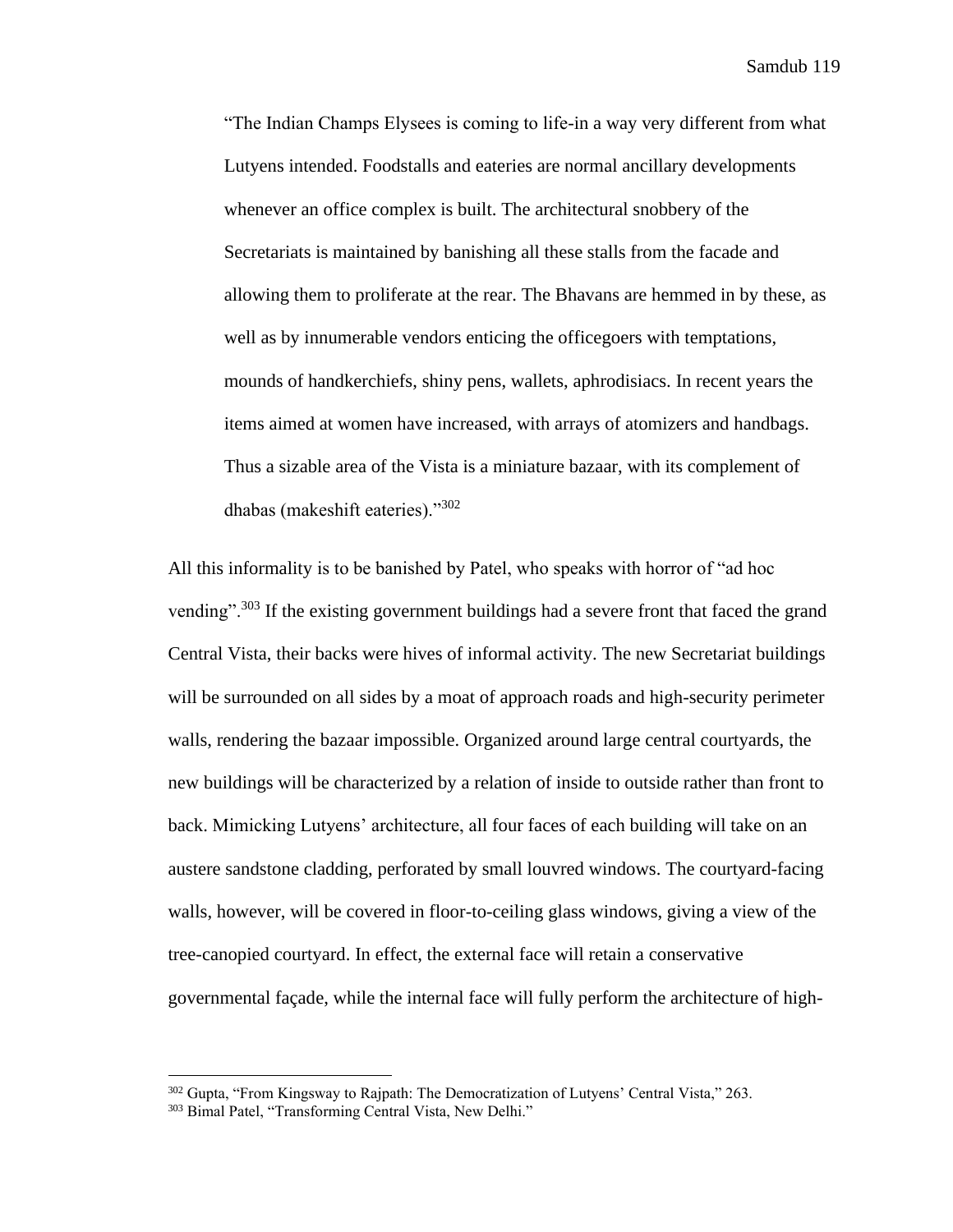tech management.

The Indian subcontinent has a long history of courtyard houses, a form that largely fell out of favour in the colonial era but was revived in the 1980s. Charles Correa, one of the foremost postcolonial proponents of courtyards, found in the typology a clear statement of the "great lyricism in the Indian temperament".<sup>304</sup> For the spirituallyinclined Correa, courtyards represented a climate-appropriate, "open-to-sky" architecture in which "the boundaries … between room and verandah and terrace and courtyard … are blurred and casual, so that one passes easily from one to another".<sup>305</sup> Though they may at first glance echo Correa's postcolonial appropriation of the courtyard, the climatecontrolled Secretariat buildings, sealed off from their environment, more closely resemble what Correa called the "closed box". Indeed in an uncanny echo of midcentury American architect and designer Eliot Noyes, who called courtyards "squared doughnuts", Patel refers to his Secretariat plan as consisting of "doughnut-shaped buildings".<sup>306</sup>

[Figures 15-17]

Architecture historian John Harwood characterizes the squared doughnut, replicated by Noyes in buildings around the world for the IBM corporation, as "courtyard-fortress architecture". According to Harwood, the hard externality and inward orientation provided by courtyards rendered each of the multinational corporation's buildings as a "counterenvironment", "an enclosure organized over and against the surrounding, disorganized environment."<sup>307</sup> In India, where informal bazaars cluster around office

<sup>304</sup> Correa, "Architectural Expression."

<sup>305</sup> Correa, "A Place in the Sun," 330.

<sup>306</sup> Harwood, *The Interface*; Bimal Patel, "Transforming Central Vista, New Delhi."

<sup>307</sup> Harwood, *The Interface*, 13.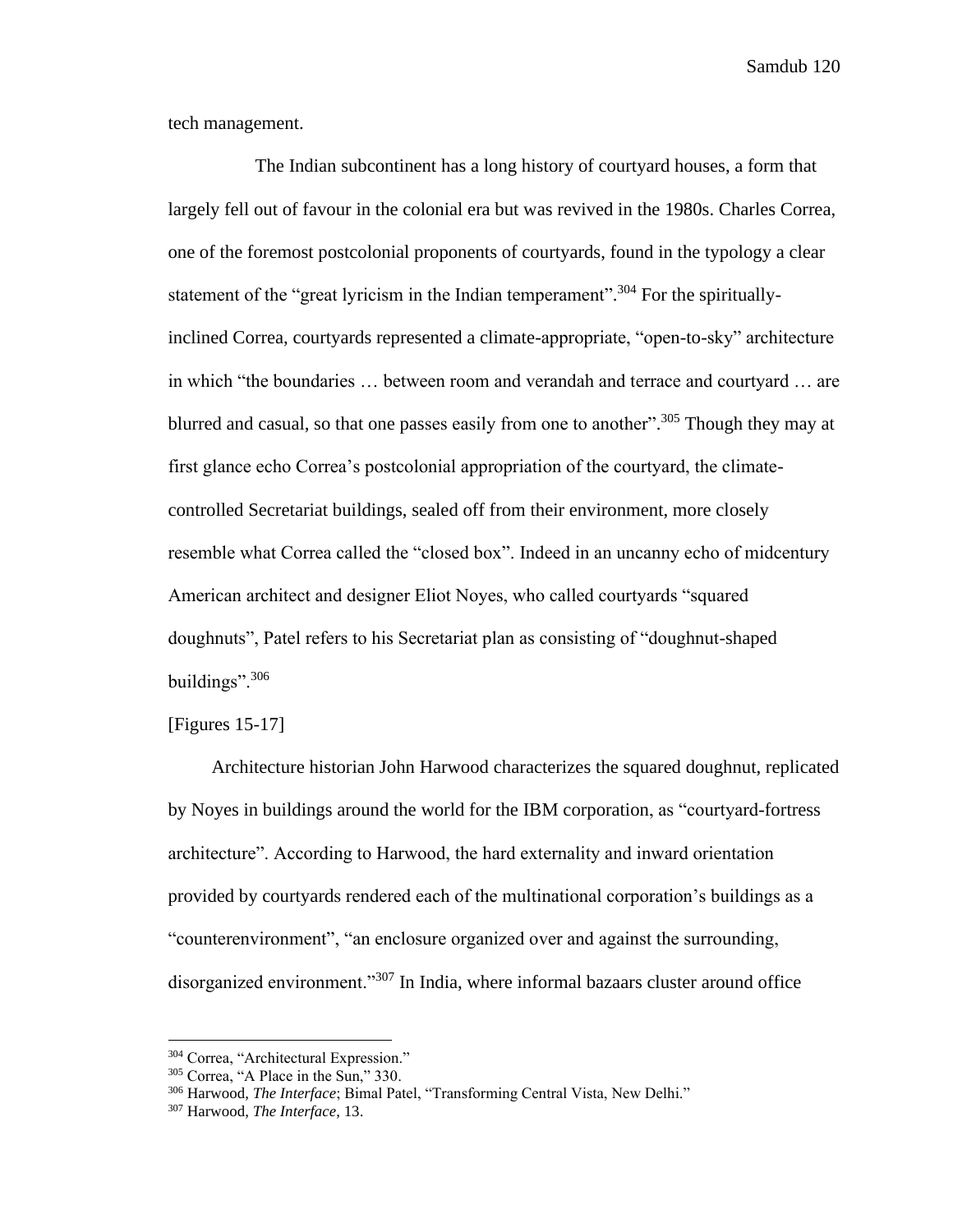buildings, the high-modernist imperative to keep out the chaotic outside is even stronger than it may be in suburban New York. According to Harwood, the courtyard-fortress form is "a large-scale realization of the computer": it is because of the carefully managed space of the counterenvironment, segmented off from the territory that surrounds it and connected to each other through underground cables and satellite infrastructure, that "a global view of interconnected data-processing centers became possible".<sup>308</sup>

Just as IBM's architecture expressed its ambitions of global, interconnected dataprocessing, the design of the Secretariat buildings sublimates the aspirations of digital India. In order for the state's access to the nation to be primarily digital, through NITI Aayog's indices or the cybertime of Aadhaar, the interface between the state and its territory can no longer remain one of direct, face-to-face interaction where anyone might walk in and out of the government building into the city. Like information carried through cables, bureaucrats, remade into innovating knowledge workers, will travel through underground pipes and enter and exit the buildings from below. Everything takes place out of sight and instantly. The exterior facades relate to the city as pure ceremonial surface. In the hermetically networked Central Vista Secretariat, dreams of maximum governance find their architectural form. It is one thing for a corporation selling computers to dramatize turning away from the surrounding environment and into the network; it is a different matter altogether for a state that is accountable to its citizens to do so.

<sup>308</sup> Harwood, 99.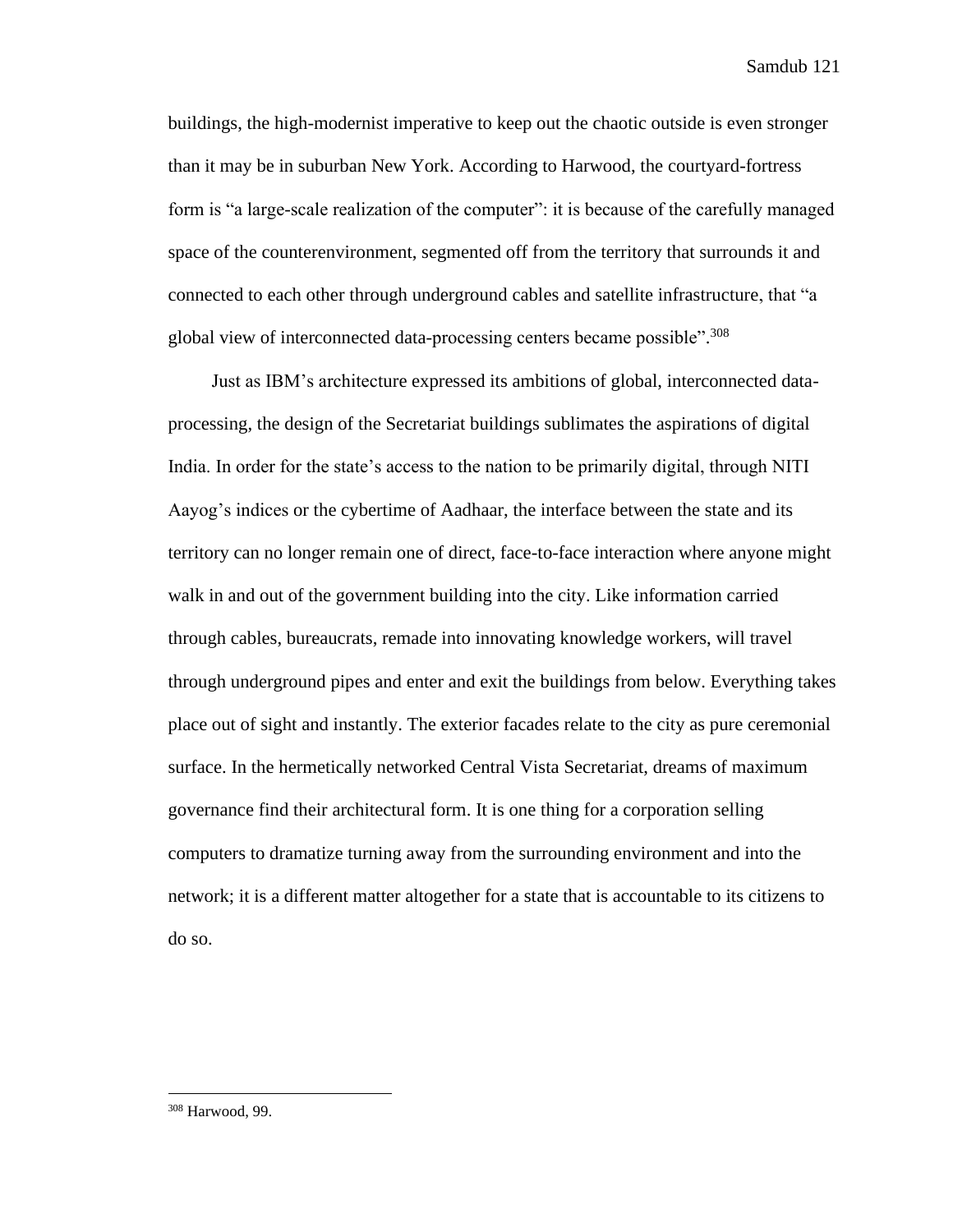## **An Icon of Governance**

What then is the relationship between governance, of which the Central Vista is an icon, and government, which it is built to house? Governance, the promise goes, is to be maximized, while government is to be minimized. What to make of the paradoxical situation when both inhabit the same house? An earnest answer might suggest that when he says "minimum government" Modi is only referring to certain parts of the government, to the many state-run enterprises that are quickly being divested (as another of Modi's slogans puts it "government has no business being in business"), to the bureaucratic procedures that are being pared down. In fact, one might say in Modi's defence, despite the gigantism of these new buildings, they are minimizing the oldfashioned, bureaucratic, corrupt old government that we've known and hated. Or, more critically, one might say that the size of the new buildings is the symbol of the sovereign – and violent – power of an executive that is increasingly unaccountable to the public.<sup>309</sup>

But a more cynical answer would be that in spite of its newfound architectural form, or perhaps because of it, the pair of "maximum governance, minimum governance" is more slippery than ever. It is at the same time extraordinarily difficult for its critics to find purchase on and a potent site for the projection of various aspirational nationalist fantasies. Maximum governance will not cause government to disappear, as Aadhaar's architect Nandan Nilekani promised it would, or to become "minimum", as Modi promises. Rather, governance and government are empty signifiers, exist in a shifting relationship, sometimes in opposition to each other, sometimes reinforcing the other's

<sup>309</sup> For shifts in power within the government see Gopal Jayal, *Re-Forming India*. For scale in the new India see Jain, *Gods in the Time of Democracy*.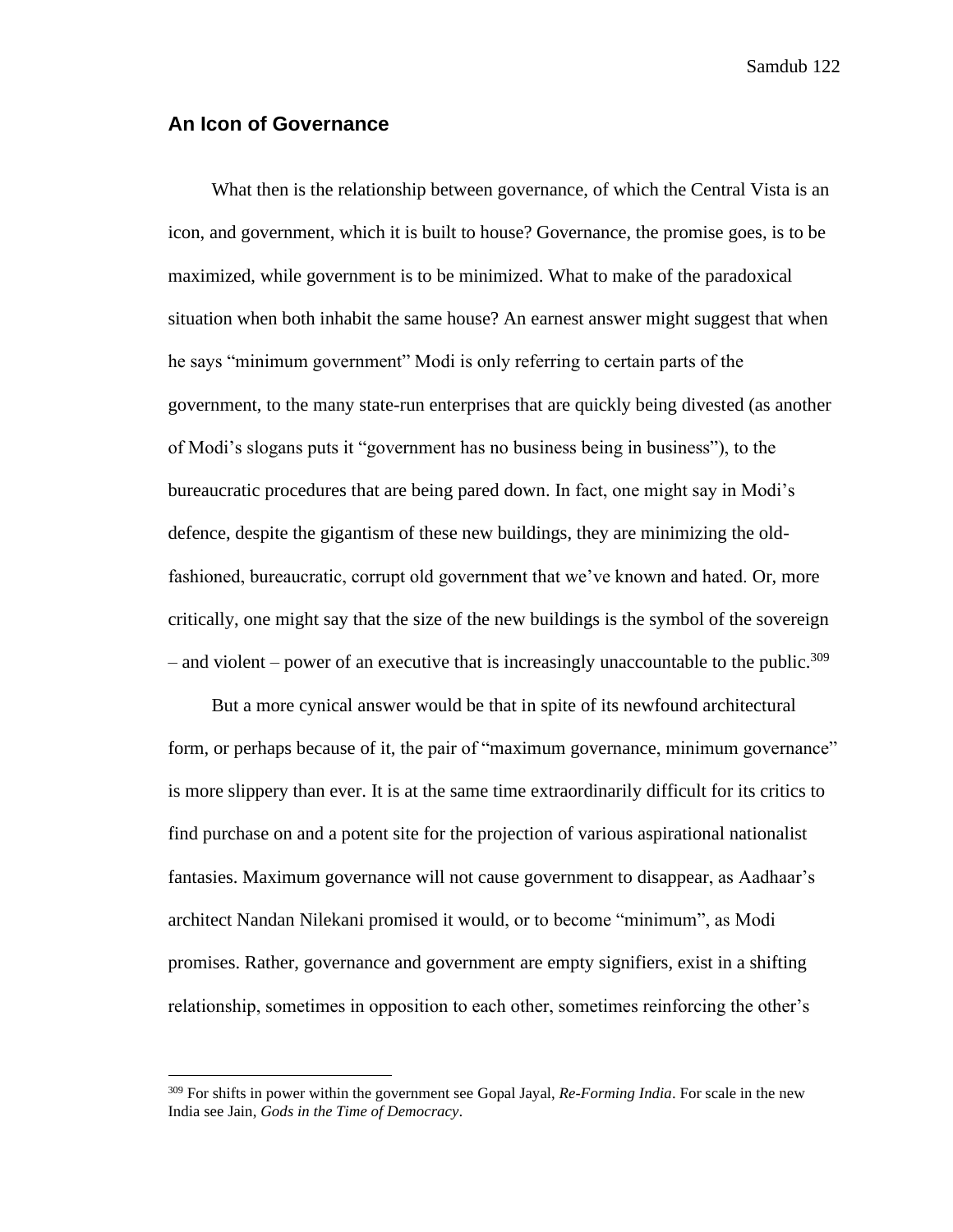worst qualities.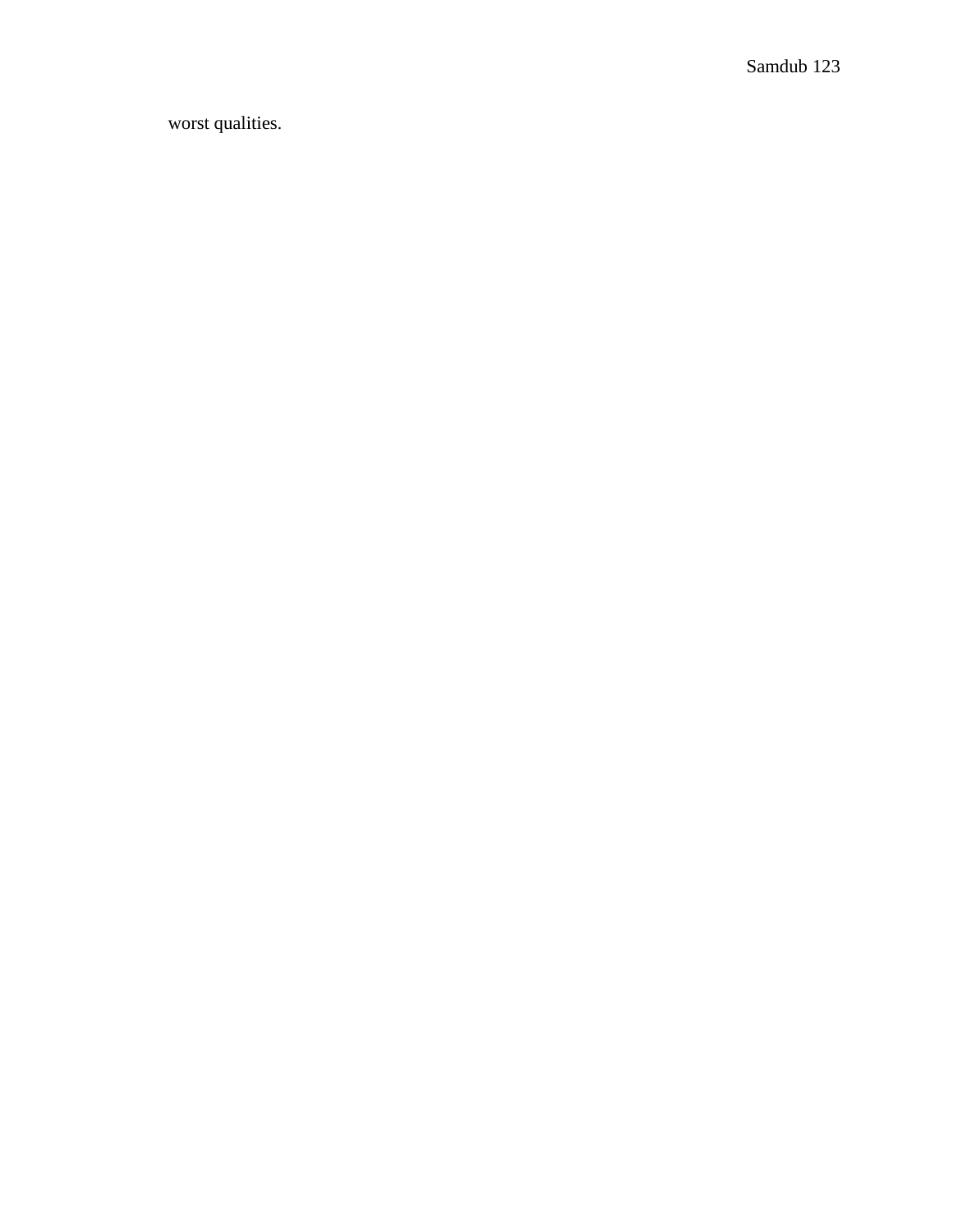# **Conclusion**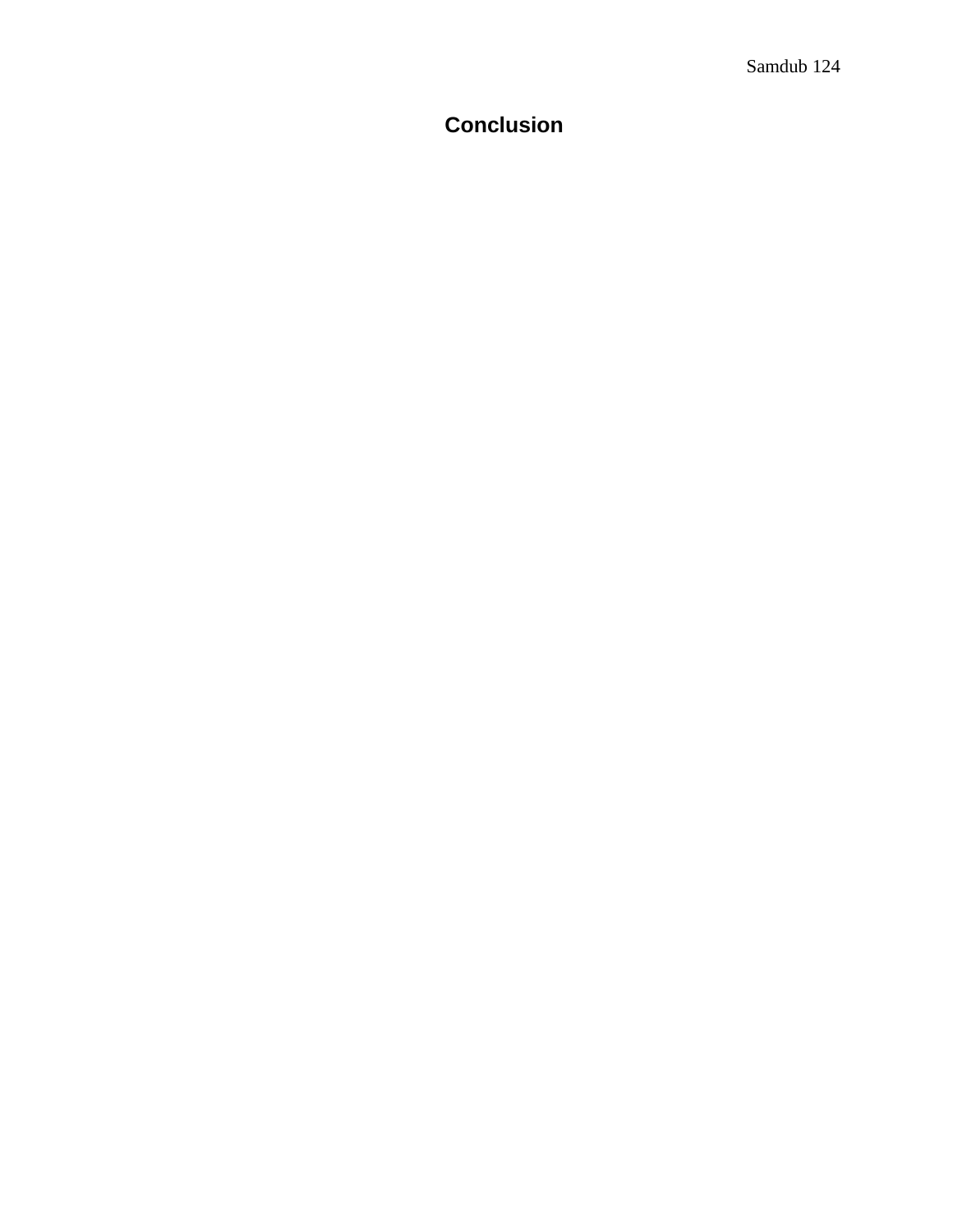#### **Dissent and Democracy in Postcolonial India**

The history of postcolonial India can be thought of as a succession of forms of visualization, enumeration, construction and identification. Citizens have been regularly counted and periodically issued a range of identity documents, including ration cards, voter IDs and permanent account numbers. New architectures have animated political capitals around the country, from modernist tabula rasa projects in Chandigarh, Bhubaneswar and Gandhinagar in the 1950s and 1960s to the fantastical neo-Buddhist interventions that remade Lucknow in the 2000s. Sophisticated and unsophisticated techniques have been used to measure economic and social progress since at least the 1950s.<sup>310</sup> Seen historically, the projects that are being carried out in the name of governance are the latest developments in a lineage of techno-social projects that have been central to postcolonial statecraft.

Yet something new is also at work here. Replacing "good governance" with "maximum governance" has turned bland managerial projects into programmes of public relations, ways of attracting investment as well as components of the BJP's "state of quasi-permanent mobilization and spectacle".<sup>311</sup> Governance in contemporary India no longer refers only to the technical content of interventions but also their form.<sup>312</sup> The innovation under Modi's BJP is not in the invocation of ideals of good governance,

<sup>310</sup> For the history of identification documents in India, see Sriraman, *In Pursuit of Proof*. Ravi Kalia covers the history of new state capitals in India in. The history of postcolonial statistics lacks a general scholarly text but aspects of it are addressed in Ghosh, "Accepting Difference, Seeking Common Ground"; Mertia, *Lives of Data: Essays on Computational Cultures from India*.

<sup>311</sup> Jaffrelot, *Modi's India*, 44.

 $312$  If there is an earlier moment in postcolonial India when technocratic politics – and politics generally – were expressed so strongly in an aesthetic register, it was the early Nehruvian period, when five-year plans were a national spectacle and a topic for dinner-table conversations, and the new national capitals involved a similarly vast imagination.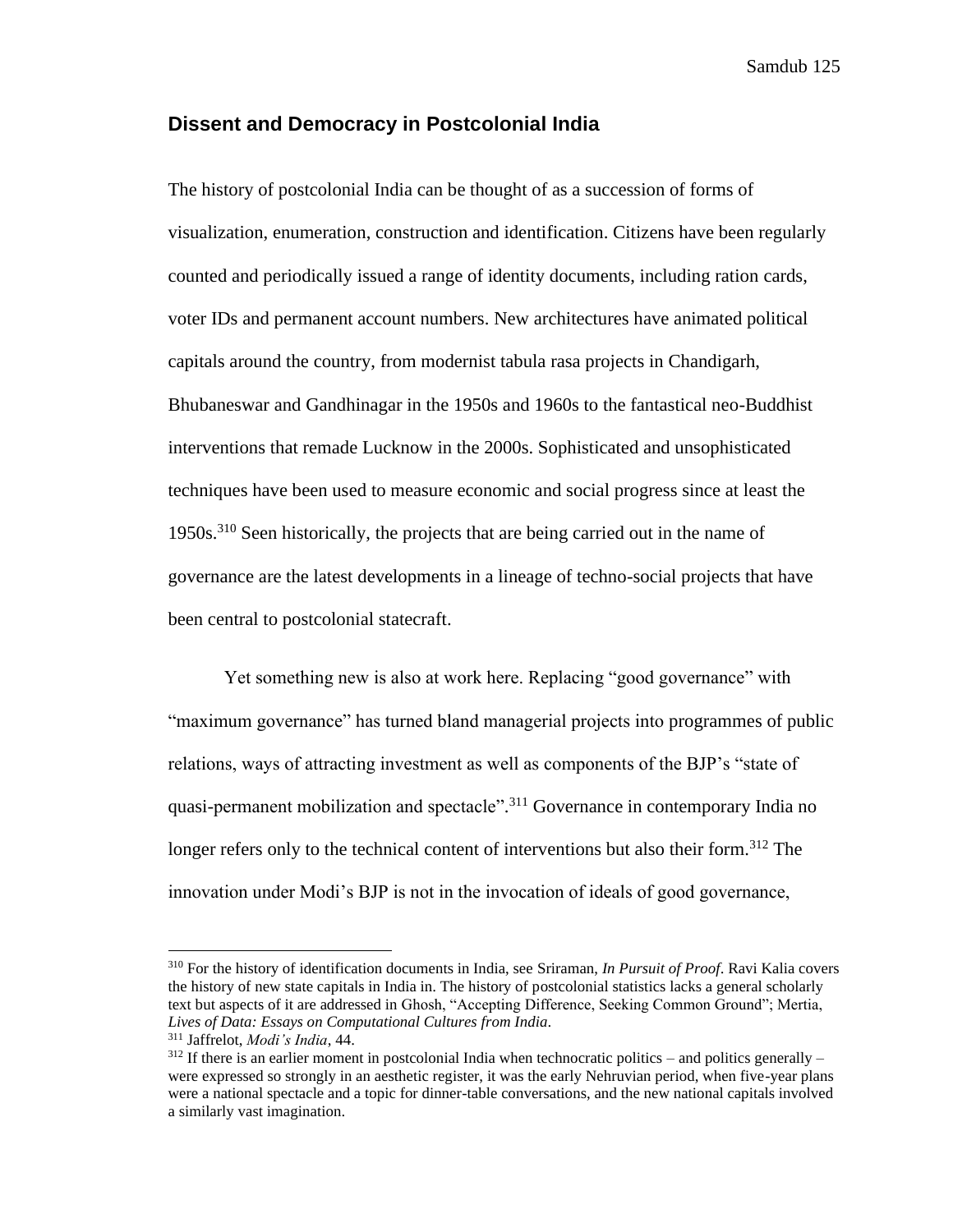transparency or efficiency so much as the way they have been performed as part of an aesthetic project of managerial populism.

Today many liberals are nostalgic for the Congress' technocratic orientation towards managerial values in the mid-2000s. That was a form of government for which, despite its excesses and injustices, there existed a coherent and powerful critique and opposition, and which largely remained within the checks and balances of postcolonial democracy (if only due to sustained pressure from people). In other words, it was a form of power that was, by and large, predictable within the coordinates of postcolonial liberal democracy. It is increasingly questionable whether it is possible to return to that form of government. Even in the unlikely chance that an opposition party were to win the national elections, it would have little reason to undo a project like Aadhaar, which grants the state vast powers over its citizens. And even if a return to that form of government was desirable – and it is not at all clear that it is, only that it is preferable to the current situation – the most important question is one of method: how to challenge, subvert, or destroy the changes that the managerial populism has introduced to Indian state and society?

Until 2014, shying away from radical social upheavals, civil society activists engaged with the institutions of the state to effectively impose limits on its power. Since the 1980s, the courts – and the Supreme Court in particular – have been a major site for civil society interventions at the national scale, from major environmental movements to movements for the rights of squatters. But the aestheticisation of governance under Modi has led to an interesting paradox: techno-managerial performances of governance often undercut the rule of law, which is globally considered a major component of the good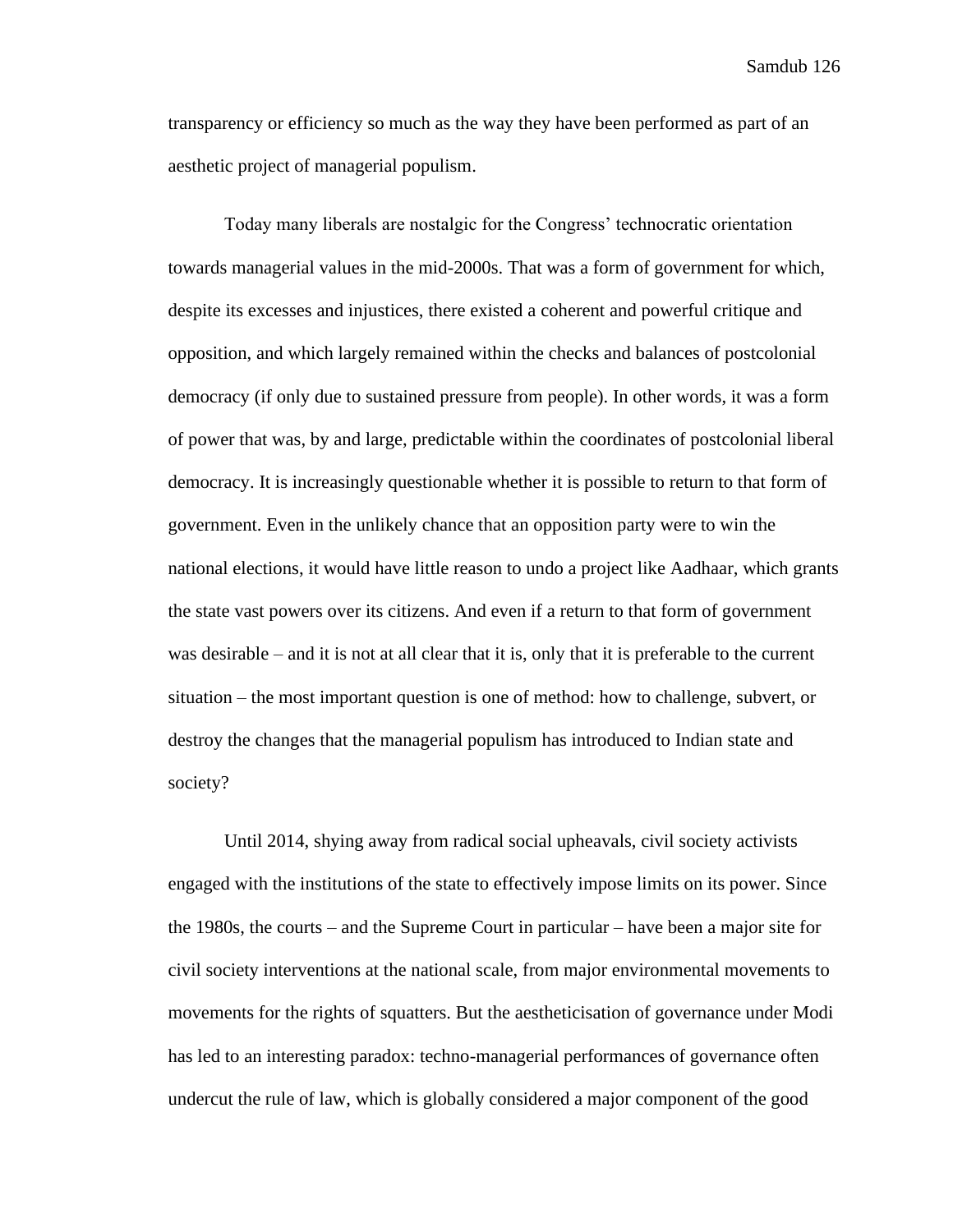governance agenda. For example, in blatant violation of democratic procedure, the laws and regulations that govern Aadhaar were passed using a legislative form called the "money bill", which enabled it to bypass parliamentary scrutiny. In other words, rather than acting as a check on the state (which is one of good governance's main aims as expressed by the World Bank), governance in the time of managerial populism has become an open expression of the sovereign power of the executive. Meanwhile, the courts have increasingly been an ineffective site for redress: legal challenges against both Aadhaar and the Central Vista project have failed dramatically. As anti-caste scholar Anand Teltumbde writes, "Given the pace with which the forces of darkness are scaling the ramparts, to persist in believing that technicalities such as constitutional barriers will prove any hurdle to them would betray monumental naivete."<sup>313</sup>

Alongside the spaces of civil society, Indian politics has been characterised by a modality of action that postcolonial theorist Partha Chatterjee calls "political society".<sup>314</sup> Unlike civil society, which is characterised by reasonable debate and discussion within the norms of liberal democracy, political society is a domain of subaltern mass protest and electoral movements aimed at gaining concessions from the state within the state's frameworks of enumeration and distribution. As such, groups that use political society have shaped themselves to fit the identity categories of the postcolonial state. Its greatest successes have been in various agitations by caste communities to gain reservations, or affirmative action, in educational and state institutions. Because it is predicated on the state's own categories, political society too appears to be unable to respond to the

<sup>313</sup> Teltumbde, *Republic of Caste*, 45.

<sup>314</sup> Chatterjee, *Empire and Nation*. The reading of political society as a modality of action rather than an empirical space of protest is Nivedita Menon's. Menon, "Introduction."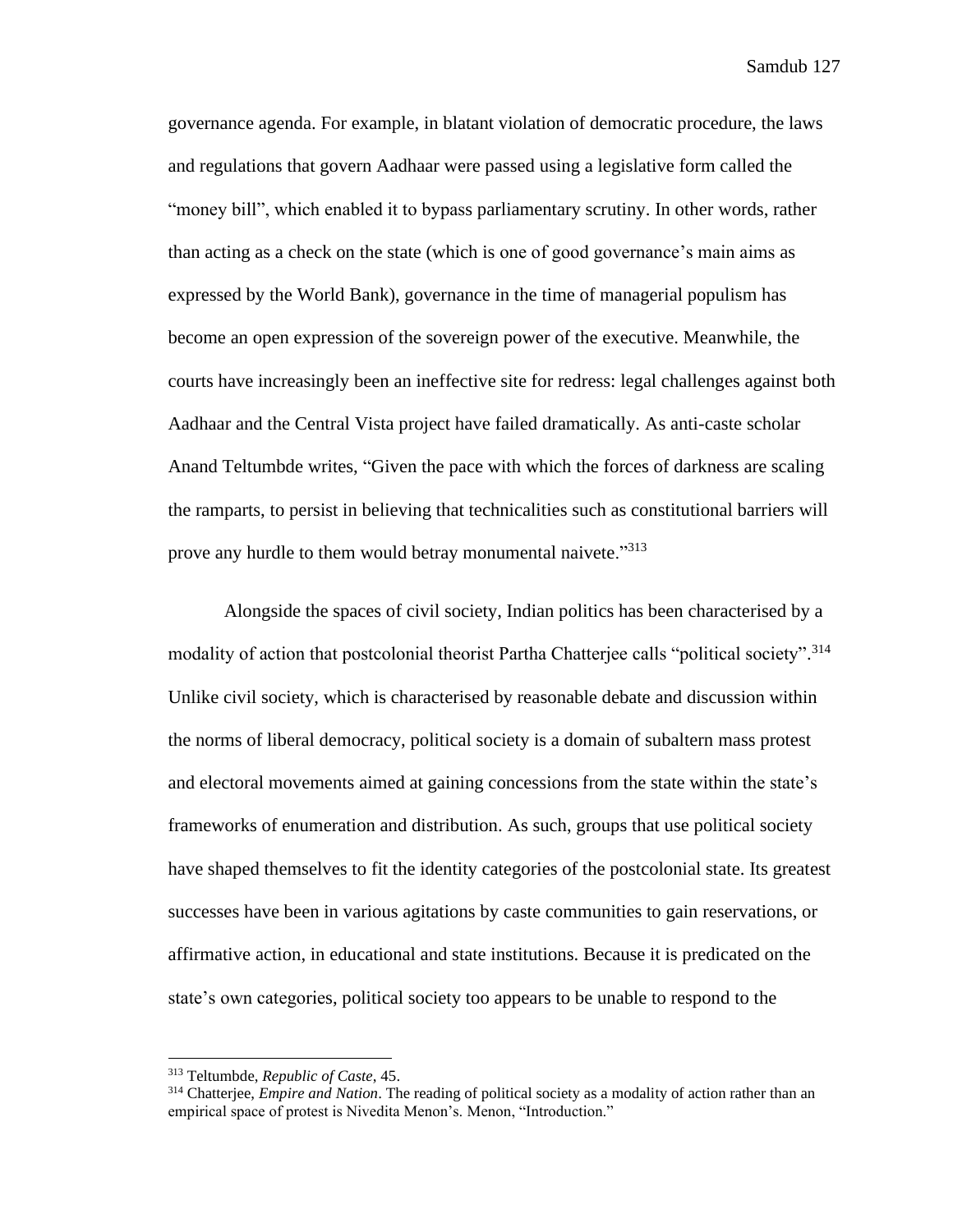initiatives of maximum governance. This is encapsulated by the broad public response to Aadhaar, which was in almost all cases to immediately enrol in the programme, and for good reason, as nobody wanted to risk exclusion. As activist lawyer Usha Ramanathan argues, it is difficult to expect subaltern resistance to technocratic infrastructures when they are also the key to welfare that can be the difference between life and death.<sup>315</sup>

## **Making Failure Stick**

In a recent book, Arjun Appadurai and Neta Alexander point out that failure is a collective judgement rather than an empirical condition. <sup>316</sup> Some actors, some ways of organizing the world, are incredibly adept at avoiding its taint. Civil society assessments of the BJP's promises repeatedly reveal failure, even by the government's own measures: policies like demonetization – the overnight withdrawal of the 500-rupee note from circulation – and the introduction of a new Goods and Services Tax have failed to materialize the promised growth in GDP, instead dampening economic growth. Despite all the promotion around it, Aadhaar failed to reduce leakages in the welfare delivery system, even causing starvation deaths among groups who previously received food subsidies. The destructive second wave of the covid-19 pandemic was utterly mismanaged and resulted in millions of deaths. Yet the ruling party has been extremely

<sup>&</sup>lt;sup>315</sup> Private conversation. As such, Aadhaar in particular, but also governance infrastructures more broadly, can be considered, after philosopher Achille Mbembe, infrastructures of necropolitics, which determine who gets to live and who must die. Mbembe, *Necropolitics*.

<sup>316</sup> Appadurai and Alexander, *Failure*.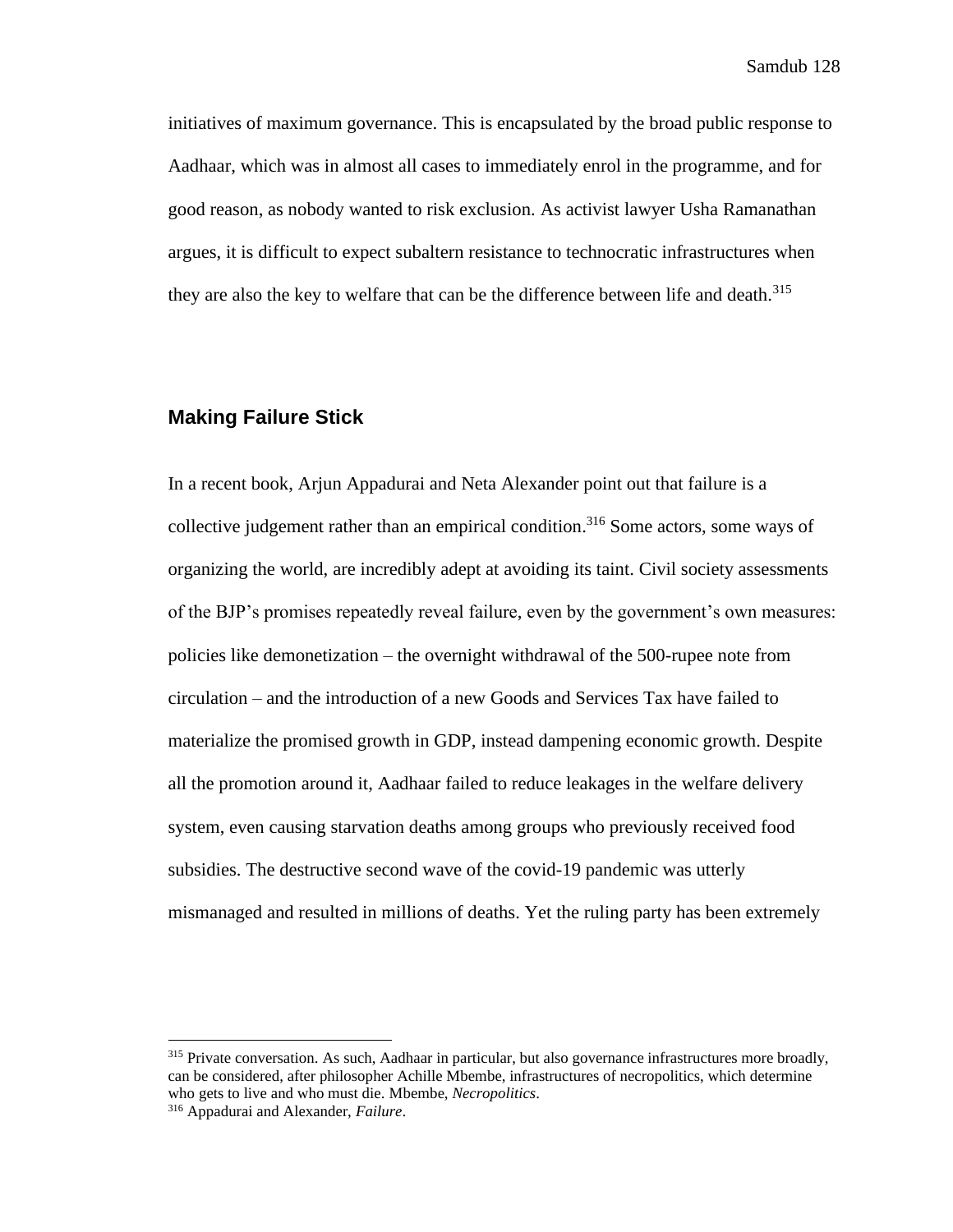adept at shrugging off these failures and retooling them as successes, necessary sacrifices or feedback to improve the system.

In large part this has been accomplished through an aggressive PR machinery and the systematic erosion of the free press and the capitulation of large sections of the corporate media. But it is also an emanation of the BJP's Hindu managerialism. The BJP's projects of maximum governance have borrowed the tech world's orientation towards failure – one of "perpetual beta", where failures are continually made productive, absorbed as learnings into new designs.<sup>317</sup> This is, according to Irani, one of the chief signs of the entrepreneurial. It also draws from a Hindu notion of sacrifice, where failure is rendered in moral terms. This ruthless cocktail turns the BJP into a perfect "machine of broken promises aimed at denying or dismissing the existence of failure".<sup>318</sup> Even so, managerial populism, thoroughly aestheticized and seemingly immune to failure, is resulting in new forms of dissent, new distributions of the sensible. What do these look like, and where are they already taking place?

The continuing work of exposing the BJP's failure to live up to its promises with facts and figures is crucial, as is the exposure of its failures to follows the norms and procedures laid down by the law. But demystification – which is the province of a usually elite civil society – cannot be restricted to the bloodless language of truth and reason. Transparency and efficiency are simultaneously epistemic virtues – forms of organizing technical processes, which are often aesthetic – as well as political virtues – ideals that politicians and bureaucrats seek to embody.<sup>319</sup> A project like Land Conflict Watch, for

<sup>317</sup> Irani, *Chasing Innovation*. See also Halpern and Günel, "FCJ-215 Demoing unto Death."

<sup>318</sup> Appadurai and Alexander, *Failure*, 11.

<sup>319</sup> The notion of an epistemic virtue is from Daston and Galison, *Objectivity*.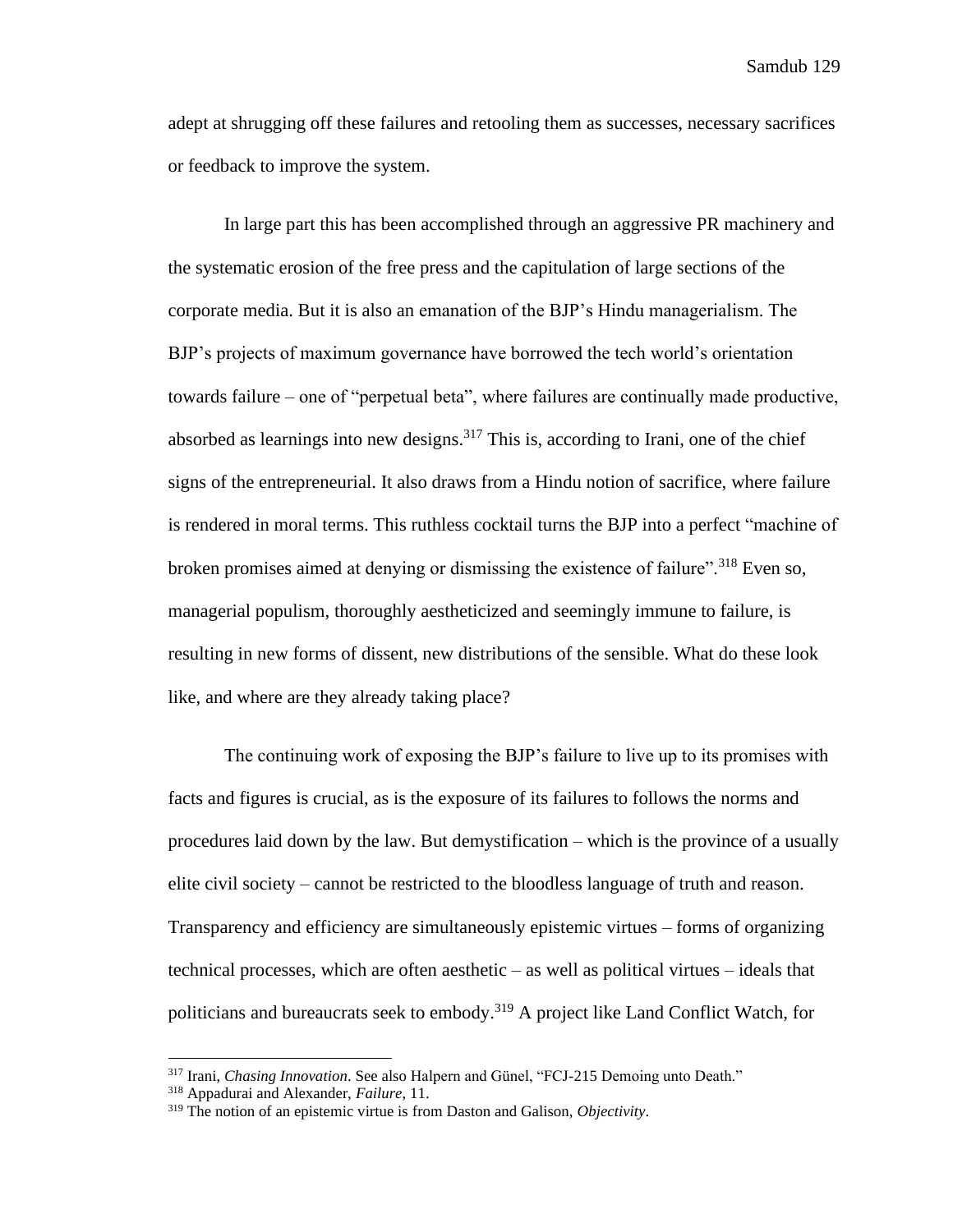example, composed of a national network of reporters, mobilizes a digitally savvy interface that aestheticizes numbers to track instances of violence and dispossession in corporate and government land grabs around the country. A "data research agency" plugged into global networks of data journalism, the organization plays the game of managerial governance, contesting the government's monopoly on world-classness in order to expose the depredations of the state and large corporations.

The BJP sells a miraculous vision in which techno-managerial systems of governance can be both transparent and efficient, where both these virtues are left ambiguous and undefined. In the past – and in other countries – transparency and efficiency have often been seen as conflicting principles. Calls for increased transparency are often countered with the argument that the procedures for increased oversight will reduce the state's efficiency. As such, ongoing efforts that centre different notions of transparency and efficiency are also potent sites of exposing the BJP's contradictions. In electoral politics, opposition parties especially at the regional level have contested the BJP's self-promoted image of transparency, for example after Modi instituted a covid fund, the PM CARES fund, that collected billions of unaccounted for dollars that is exempt from Right to Information legislation, though again Modi has largely remained immune to these charges. At the more grassroots level, organizations like the MKSS, which used India' right to information legislation to audit government programmes in public fora, in a form known as "social audits", for example, pioneered a people-centred form of transparency that still exists at the local level.

It is precisely when the infrastructures of efficiency, by now well entrenched, are put to particularly violent, exclusionary or extractive ends – and formalized in law – that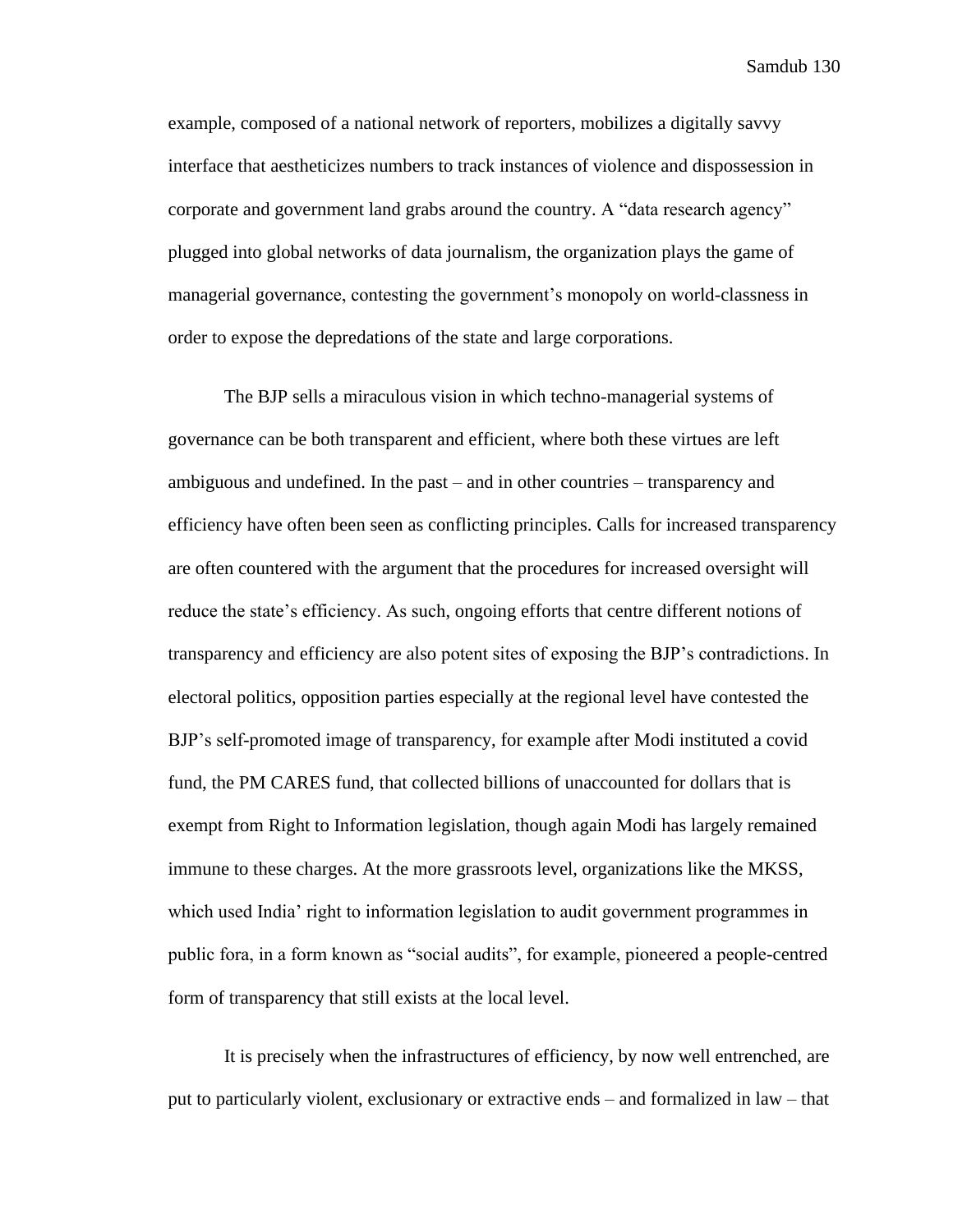the most powerful forms of dissent have emerged. The introduction of three new agricultural laws in 2020 that, among other things, would institutionalize contract farming and end state agricultural markets led to a massive farmers' movement across North India. And the BJP's moves to disenfranchise Indian Muslims through the Nationwide Register of Citizens and the Citizenship Amendment Act in 2019 led to large protests and occupations of public space across the country. In these cases, dissent has turned to an aesthetic and ethical project that has been somewhat successful at making BJP's failures stick. In a rare move, the BJP was forced to backtrack on its agricultural laws, though notably without admitting failure.

The emergence of a popular form of constitutionalism may be hopeful, for it wrenches law, and its claims to justice, out of the courts and into the public.<sup>320</sup> During the wave of protests against the CAA that took place in 2019 and 2020, the constitution emerged as an important symbolic and ethical anchor. Straddling civil and political society, public invocations of the constitution to challenge Hindu nationalism dramatized law in a way that may yet be more effective than the courts. This is a novel emergence in contemporary India, a symptom of what theorist Ajay Gudavarthy calls "post-civil society".<sup>321</sup> Its effects were not only restricted to the protests but are visible in other domains as well. The Right to Information request, a means of accessing government information, for example, has become a mediatized genre on social media, where such requests are routinely shared, often with state refusals to divulge information. The effects

<sup>320</sup> De and Ranganathan, "Opinion | We Are Witnessing a Rediscovery of India's Republic."

<sup>321</sup> Gudavarthy, *Politics of Post-Civil Society*.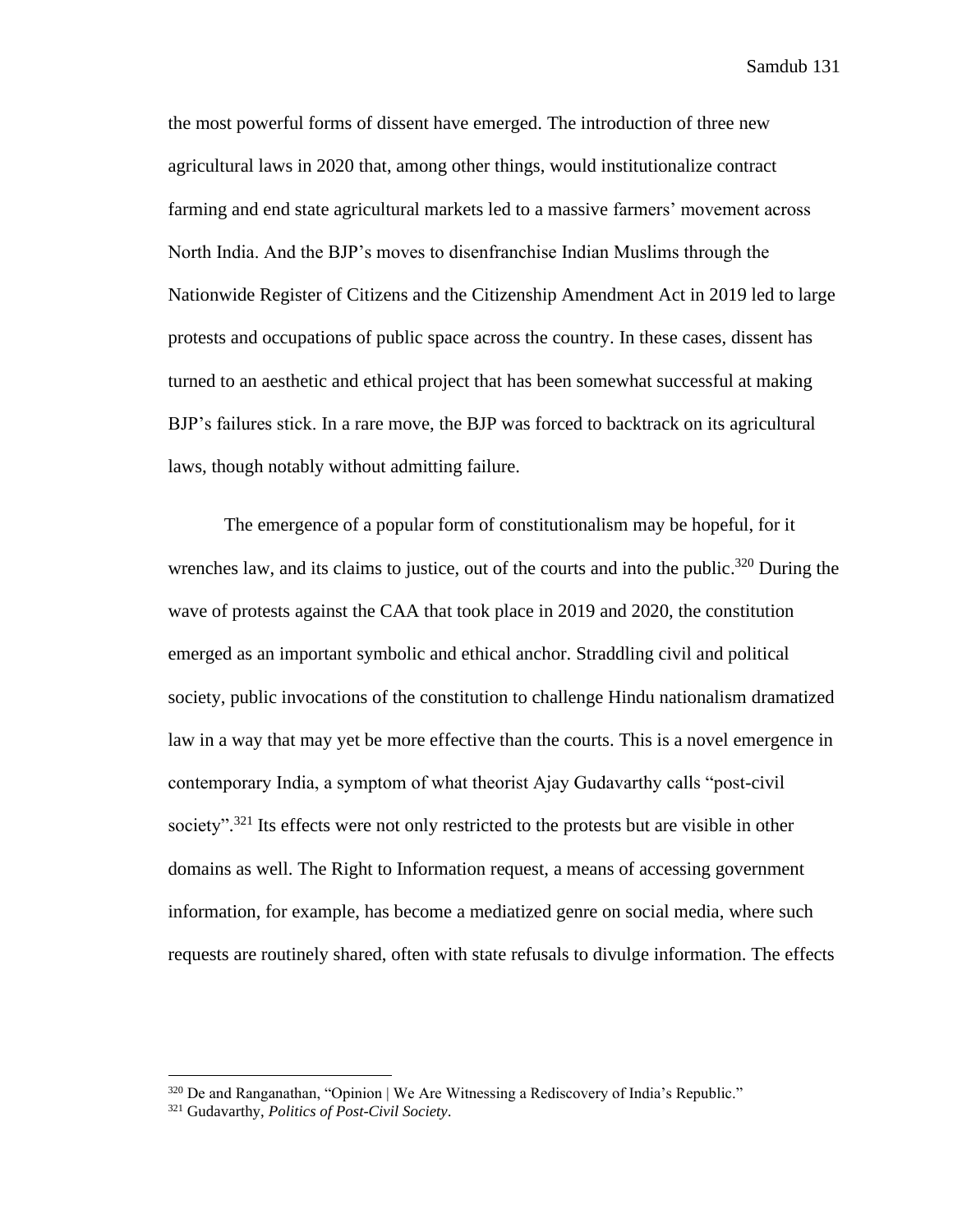of this popular constitutionalism, which Kalpana Kannabiran has called the "constitutionas-commons" are still emerging.<sup>322</sup>

The protests have also shown that contesting the BJP's monopoly on nationalism has been effective and necessary. National symbols were strategically and – disarmingly for liberals and leftists – enthusiastically taken up by protestors. As journalist Shivam Vij has argued, "nationalism is the masala that can make any food tasty… The only way to reclaim secularism is to first reclaim nationalism. If secularists are uncomfortable with nationalism, they should be ready for the declaration of India as a de facto Hindu nationstate very soon."<sup>323</sup> If anything is clear, it is that there is little room left for the certainties and pieties of the well-worn models of dissent in India, particularly those of civil society. Many tactics and vocabularies are necessary to expose the violence, absurdity and injustice of the BJP's managerial infrastructures for what they are: failures of Indian state and society.

#### **The Violence of Maximum Governance**

This thesis has tried to describe a part of the story of the new India that is often treated as a self-evident matter of fact. Hindutva – albeit in a new, hypermediated form – is implicitly treated as key to Modi's electoral appeal while the managerial face of his appeal is assumed to face more towards middle-class and corporate India. But governance is slippery, it takes on different meanings for different actors, a remarkable

<sup>322</sup> Kannabiran, "Constitution-As-Commons."

<sup>323</sup> Vij, "How Indian Secularism Could Still Be Saved."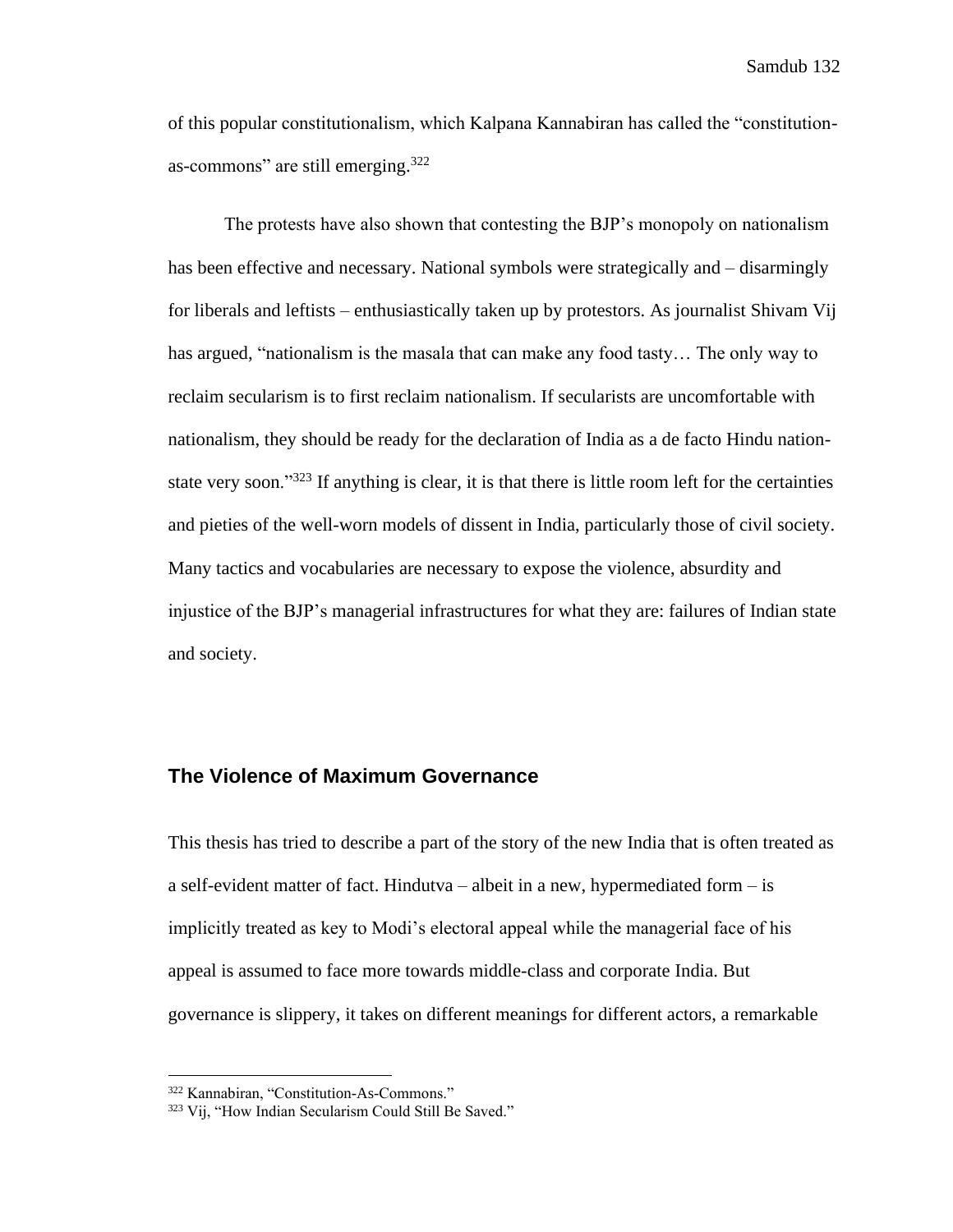shared vocabulary that provides both a common playing field and plausible deniability for its users. If Modi's appeals to "minimum government, maximum governance" are less studied, it is for a very good reason: lives are not directly at stake here in the way they are with Hindutva. But the fuzzy, ambiguous, latent violence within these infrastructures is fungible with more bloody forms of violence. $324$ 

In some cases, these infrastructures have required events of hardship that are disproportionately felt by the poor, as in the demonetization that was the coercive catalyst for the uptake of Aadhaar's digital payments ecosystem. In others, they lay the grounds for increasingly genocidal violence against Muslims and minorities, as in Bimal Patel's Kashi Viswanathan project in Banaras. In Ahmedabad, Patel's supposedly efficient and rationalist urban planning has resulted in the displacement and impoverishment of tens of thousands of families. Sometimes, such infrastructures are actively complicit in deregulation and privatization that has led to increased precarity around the country. Surveying Aadhaar's biggest beneficiaries reveals that it facilitates the selective enrichment of corporate capital in the name of anti-poverty. In another variation, the Central Vista masks the government's genocidal Hindu nationalism by aestheticizing efficiency and transparency. And increased efficiency can and is being used to better target Muslims and the poor for exclusion and violence. Everywhere we look, these infrastructures are leading to dispossession, extraction and accumulation; in many cases, to genocidal violence. The hope of this thesis has been to illuminate these violences and the slippery systems that produce them.

<sup>324</sup> On the notion that different forms of violence are convertible, see Galtung, "Violence, Peace, and Peace Research." My account of violence also draws from, but does not directly cite, Nixon, *Slow Violence and the Environmentalism of the Poor*. And Rodgers and O'Neill, "Infrastructural Violence."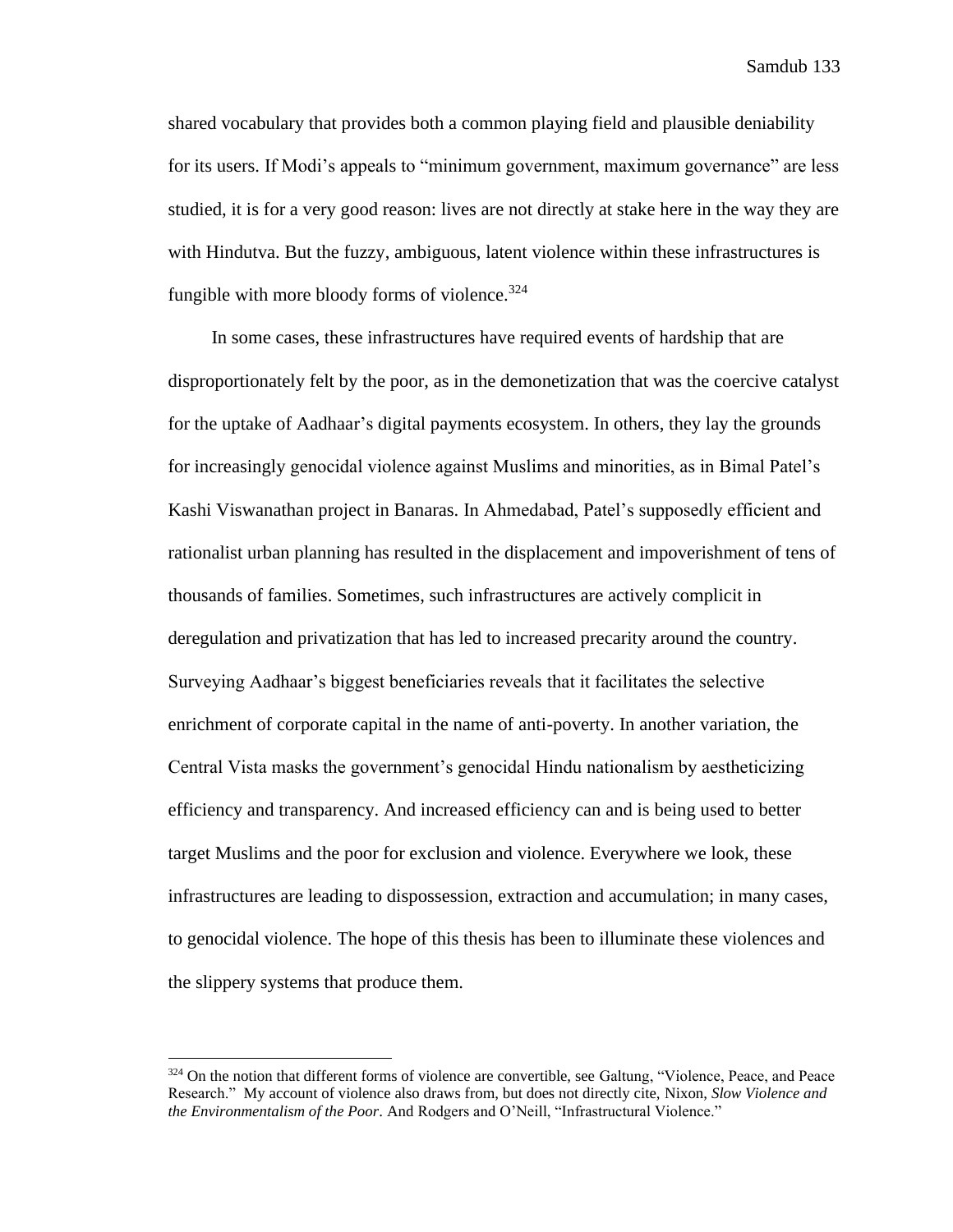## **References**

Aadhaar FAIL! "Aadhaar FAIL!" Accessed May 3, 2022. https://aadhaar.fail/.

HuffPost. "Aadhaar Linked To Half The Reported Starvation Deaths Since 2015, Say Researchers," September 26, 2018. https://www.huffingtonpost.in/2018/09/25/aadhaar-linked-to-half-the-reported-

starvation-deaths-since-2015-say-researchers\_a\_23539768/.

- Abraham, Itty. "From the Commission to the Mission Model: Technology Czars and the Indian Middle Class." *The Journal of Asian Studies* 76, no. 3 (August 2017): 675– 96. https://doi.org/10.1017/S0021911817000146.
- Acciavatti, Anthony. "The Ganges Water Crisis." *The New York Times*, June 17, 2015, sec. Opinion. https://www.nytimes.com/2015/06/18/opinion/the-ganges-watercrisis.html.
- Agamben, Giorgio. *"What Is an Apparatus?" And Other Essays*. Meridian, Crossing Aesthetics. Stanford, Calif: Stanford University Press, 2009.
- Aiyar, Shankkar. *Aadhaar: A Biometric History of India's 12-Digit Revolution*. Chennai, [India]: Westland Publications Ltd, 2017.

Aiyar, Yamini. "India's Data-Driven Governance Regime Is Not Foolproof." *Hindustan Times*, March 27, 2019. https://www.hindustantimes.com/columns/india-s-datadriven-governance-regime-is-not-foolproof/story-6qkdDIYFUUxnPaiMv4zjGP.html.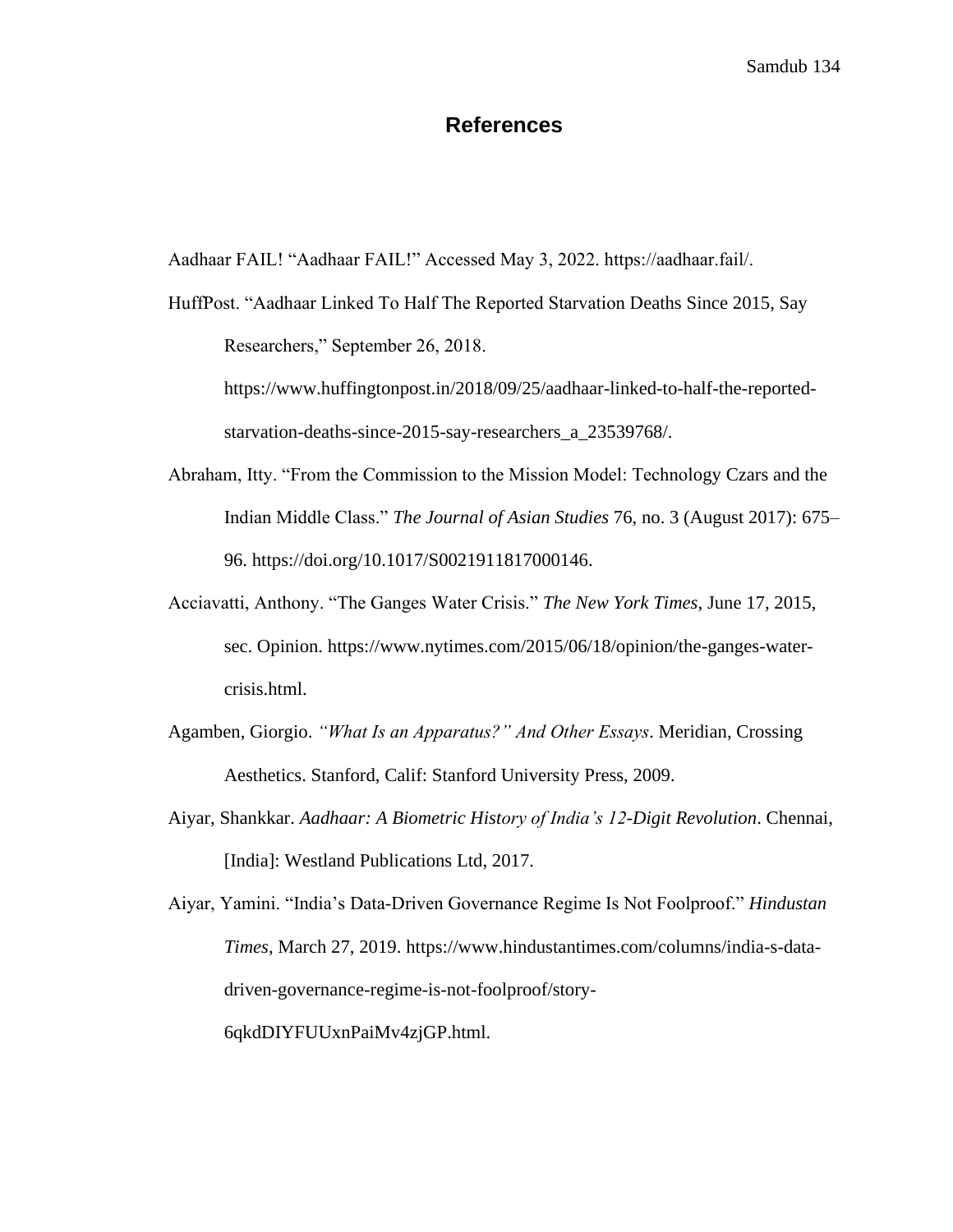- Aiyar, Yamini, and Louise Tillin. "'One Nation,' BJP, and the Future of Indian Federalism." *India Review* 19, no. 2 (March 14, 2020): 117–35. https://doi.org/10.1080/14736489.2020.1744994.
- Amrith, Sunil S. *Unruly Waters: How Rains, Rivers, Coasts and Seas Have Shaped Asia's History*. First edition. New York: Basic Books, 2018.

Annez, Patricia Clarke, Alain Bertaud, Bimal Patel, and V. K. Phatak. *Working with the Market: A New Approach to Reducing Urban Slums in India*. Policy Research Working Papers. The World Bank, 2010. https://doi.org/10.1596/1813-9450- 5475.

Appadurai, Arjun, and Neta Alexander. *Failure*. Cambridge, UK ; Medford: Polity, 2020.

Appleby, Paul H. "Public Administration In India: Report Of A Survey." New Delhi:

Manager of Publications, 1953. http://archive.org/details/in.ernet.dli.2015.276309.

Arora, Kim. "Is a Babu at Work? You Can Check in Real Time." *Time of India*. October 8, 2014, Electronic edition. https://advance.lexis.com/document?crid=a906cc30- 62a9-496c-82a2-

49757c88e312&pddocfullpath=%2Fshared%2Fdocument%2Fnews%2Furn%3Ac ontentItem%3A5D9R-HY41-JB3N-T0XX-00000-

00&pdsourcegroupingtype=&pdcontentcomponentid=382891&pdmfid=1516831 &pdisurlapi=true.

Bal, Hartosh Singh. "Opinion | The Troubled Rise of Rahul Gandhi." *The New York Times*, December 15, 2017, sec. Opinion.

https://www.nytimes.com/2017/12/15/opinion/rahul-gandhi.html.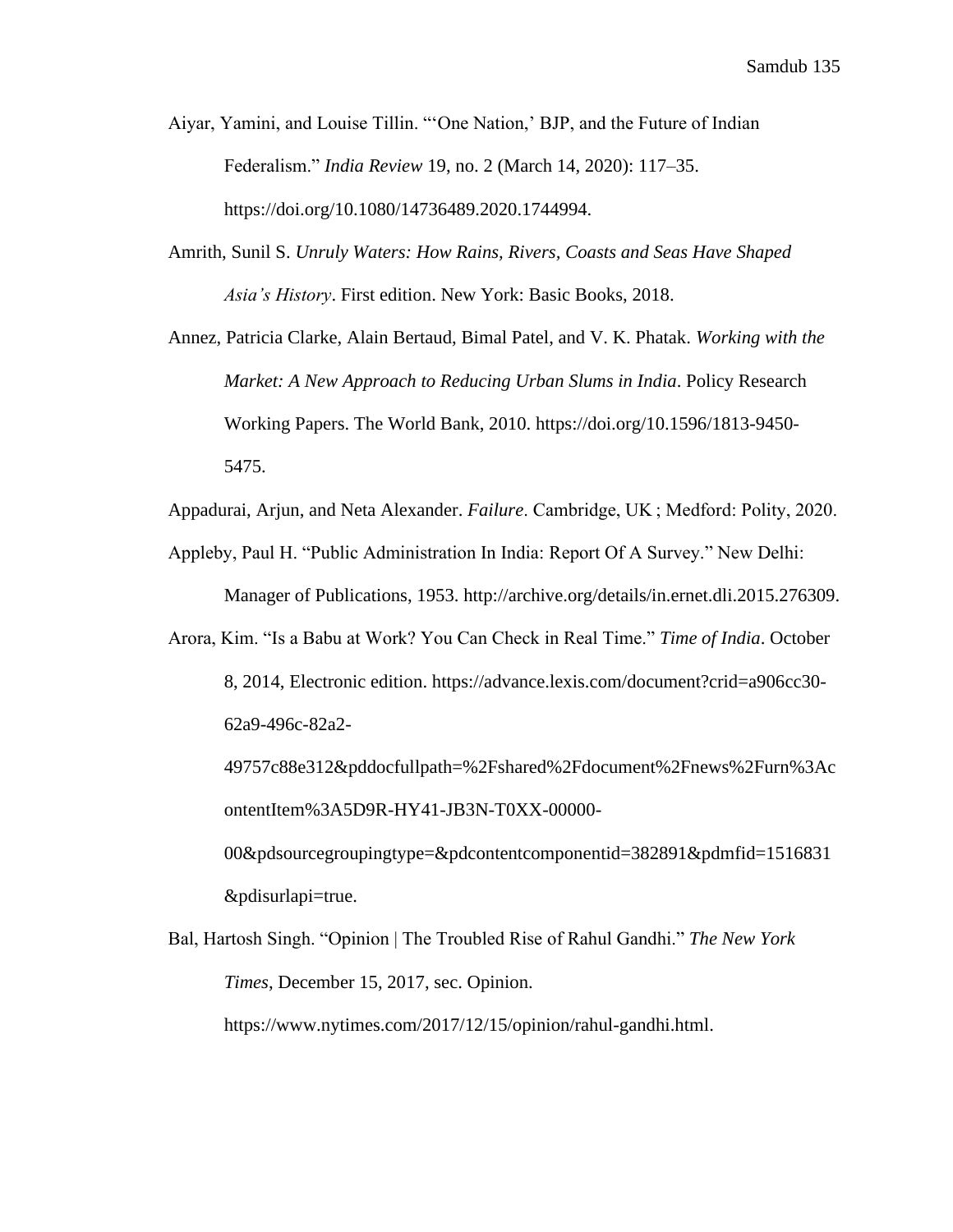- Basu, Prahlad K. "Strategic Issues in Administrative Reorganisation: Developing Countries' Perspective." *Economic and Political Weekly* 27, no. 22 (1992): M46– 58.
- Bear, Laura. *Navigating Austerity: Currents of Debt along a South Asian River*. Anthropology of Policy. Stanford, California: Stanford University Press, 2015.

Bear, Laura, and Nayanika Mathur. "Introduction: Remaking the Public Good." *The Cambridge Journal of Anthropology* 33, no. 1 (January 1, 2015). https://doi.org/10.3167/ca.2015.330103.

- Bhan, Gautam. "Housing and the 'Failure' of Planning in Delhi: 1947-2010." *Economic and Political Weekly* 48, no. 24 (2013): 13.
- ———. *In the Public's Interest: Evictions,Citizenship and Inequality in Contemporary Delhi*, 2016.
- Bhuta, Nehal. "Governmentalizing Sovereignty: Indexes of State Fragility and the Calculability of Political Order \*." In *Governance by Indicators*. Oxford: Oxford University Press, 2012.

https://doi.org/10.1093/acprof:oso/9780199658244.003.0006.

Bhuta, Nehal, Debora Valentina Malito, and Gaby Umbach. "Introduction: Of Numbers and Narratives—Indicators in Global Governance and the Rise of a Reflexive Indicator Culture." In *The Palgrave Handbook of Indicators in Global Governance*, edited by Debora Valentina Malito, Gaby Umbach, and Nehal Bhuta, 1–29. Cham: Springer International Publishing, 2018. https://doi.org/10.1007/978-3-319-62707-6\_1.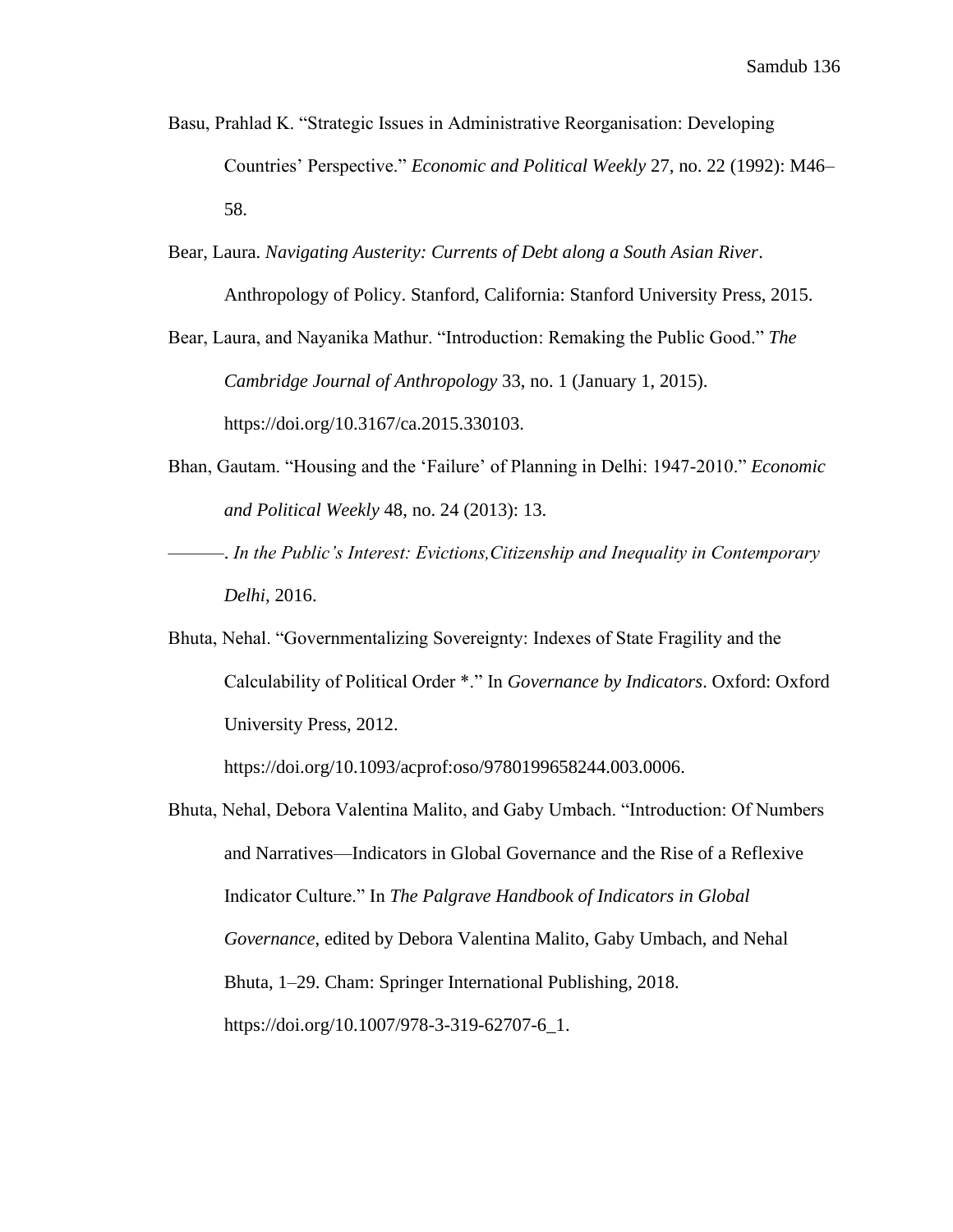- ———, eds. *The Palgrave Handbook of Indicators in Global Governance*. 1st ed. 2018. Cham: Springer International Publishing : Imprint: Palgrave Macmillan, 2018. https://doi.org/10.1007/978-3-319-62707-6.
- Bimal Patel. "Transforming Central Vista, New Delhi." CEPT University, January 24, 2020. https://www.youtube.com/watch?v=BXbvc3oLIBk.
- Block, Daniel. "How Reliance Jio Is Monopolising the Telecom Sector." *The Caravan*, February 1, 2019. https://caravanmagazine.in/reportage/government-helpingreliance-jio-monopolise-telecom.
- Bornstein, Erica, and Aradhana Sharma. "The Righteous and the Rightful: The Technomoral Politics of NGOs, Social Movements, and the State in India." *American Ethnologist* 43, no. 1 (2016): 76–90.

https://doi.org/10.1111/amet.12264.

- Bowker, Geoffrey C., and Susan Leigh Star. *Sorting Things out: Classification and Its Consequences*. First paperback edition. Inside Technology. Cambridge, Massachusetts London, England: The MIT Press, 2000.
- Bratton, Benjamin H. "On Hemispherical Stacks: Notes on Multipolar Geopolitics and Planetary-Scale Computation." In *As We May Think: Feedforward: The 6th Guangzhou Triennial*, 77–85. Guangdong Museum of Art, 2018.
- Bratton, Benjamin H. *The Stack: On Software and Sovereignty*. Software Studies. Cambridge, Massachusetts: MIT Press, 2015.
- Breckenridge, Keith. *Biometric State*. Cambridge University Press, 2014.
- Buštíková, Lenka, and Petra Guasti. "The State as a Firm: Understanding the Autocratic Roots of Technocratic Populism." *East European Politics and Societies: And*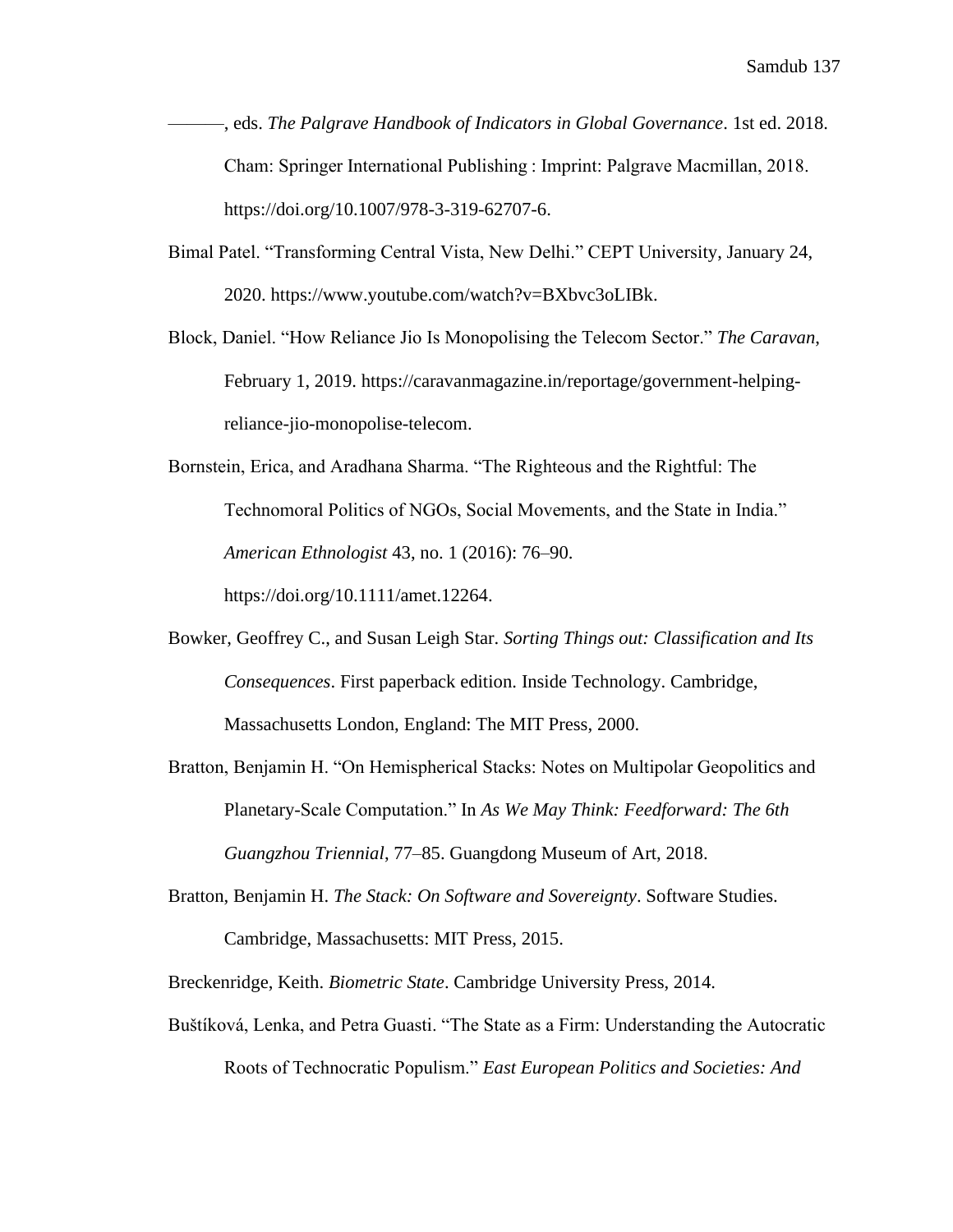*Cultures* 33, no. 2 (May 2019): 302–30.

https://doi.org/10.1177/0888325418791723.

Byahut, Sweta, Bimal Patel, and Jignesh Mehta. "Emergence of Sub-Optimal Land Utilization Patterns in Indian Cities." *Journal of Urban Design* 25, no. 6 (November 1, 2020): 758–77. https://doi.org/10.1080/13574809.2020.1752646.

The Economist. "Cagey," February 10, 2014.

http://www.economist.com/banyan/2014/02/10/cagey.

- Castells, Manuel. *The Rise of the Network Society*. Information Age, v. 1. Malden, Mass: Blackwell Publishers, 1996.
- Chacko, Priya. "Marketizing Hindutva: The State, Society, and Markets in Hindu Nationalism." *Modern Asian Studies* 53, no. 2 (March 2019): 377–410. https://doi.org/10.1017/S0026749X17000051.
- Chakrabarty, Dipesh. *Provincializing Europe: Postcolonial Thought and Historical Difference*. Princeton Studies in Culture/Power/History. Princeton, N.J: Princeton University Press, 2000.
- Chambers, Thomas. "'Lean on Me': Sifarish, Mediation & the Digitisation of State Bureaucracies in India." *Ethnography*, July 16, 2020, 1466138120940755. https://doi.org/10.1177/1466138120940755.
- Chatterjee, Partha. "Development Planning and the Indian State." In *State and Politics in India*, edited by Partha Chatterjee. Delhi: Oxford University Press, 1998.

———. *Empire and Nation: Selected Essays*. New York: Columbia University Press, 2010.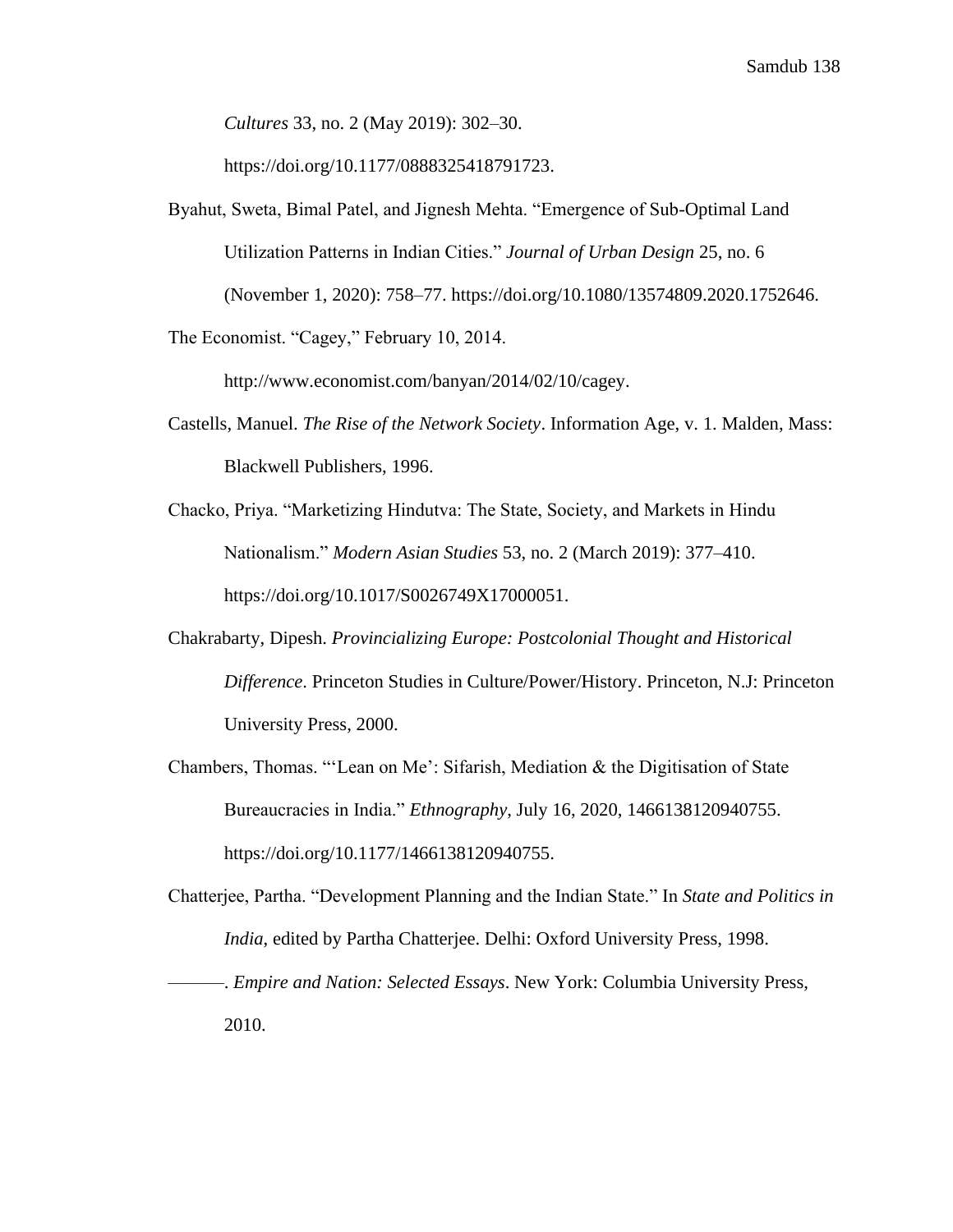- ———. *I Am the People: Reflections on Popular Sovereignty Today*. Columbia University Press, 2019.
- ———. "The Movement against Politics." *Cultural Critique* 81 (2012): 117–22. https://doi.org/10.5749/culturalcritique.81.2012.0117.
- Chaudhry, Praveen K, Vijay L Kelkar, and Vikash Yadav. "The Evolution of 'Homegrown Conditionality' in India: IMF Relations." *Journal of Development Studies* 40, no. 6 (August 2004): 59–81.

https://doi.org/10.1080/0022038042000233803.

- Chhachhi, Amrita. "Neoliberalism, Hindutva and Gender: Convergence and Contradictions in the Provision of Welfare." *Feminist Dissent*, no. 5 (December 31, 2020): 50–93. https://doi.org/10.31273/fd.n5.2020.759.
- CNBC-TV18. *Amitabh Kant On NITI Aayog's National Health Index | CNBC TV18*, 2018. https://www.youtube.com/watch?v=FOD-7tabroo.
- Cohn, Bernard S. "The Census, Social Structure and Objectification." In *An Anthropologist Among the Historians and Other Essays*, 224–54. Oxford University Press, 1990.
- Cooke, Bill. "The Managing of the (Third) World." *Organization* 11, no. 5 (September 2004): 603–29. https://doi.org/10.1177/1350508404044063.
- Cooley, Alexander, and Jack L. Snyder, eds. *Ranking the World: Grading States as a Tool of Global Governance*. Cambridge, United Kingdom: Cambridge University Press, 2015.
- Correa, Charles. "A Place in the Sun." *Journal of the Royal Society of Arts* 131, no. 5322 (1983): 328–40.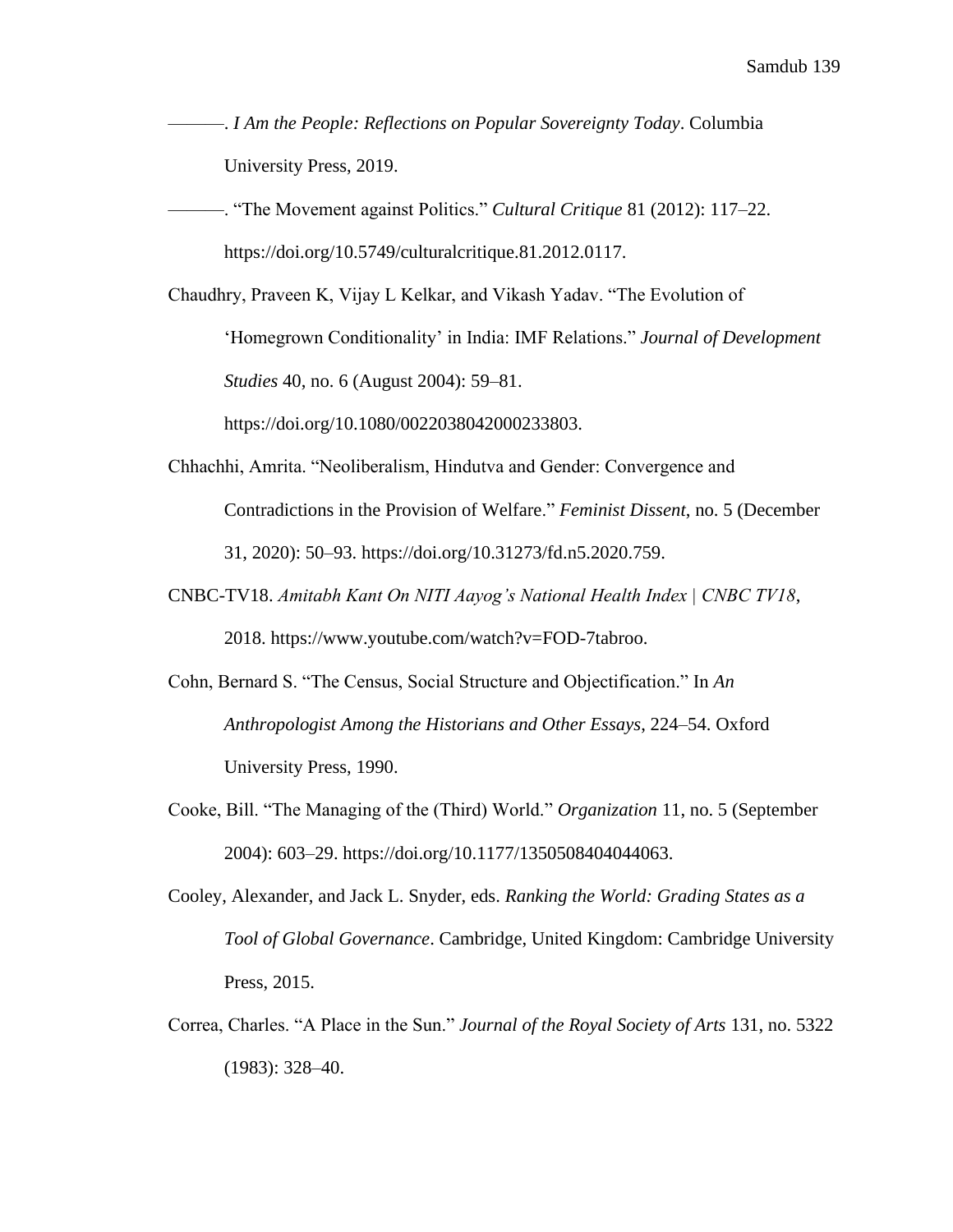- ———. "Architectural Expression." In *Seminar On Architecture*, edited by Achyut Kanvinde, 48–50. New Delhi: Lalit Kala Akademi, 1959.
- Cowan, Thomas. "Uncertain Grounds: Cartographic Negotiation and Digitized Property on the Urban Frontier." *International Journal of Urban and Regional Research* 45, no. 3 (2021): 442–57. https://doi.org/10.1111/1468-2427.13016.
- Cunha, Dilip da. *The Invention of Rivers: Alexander's Eye and Ganga's Descent*. 1st edition. Penn Studies in Landscape Architecture. Philadelphia: University of Pennsylvania Press, 2018.
- Damodaran, Harish. "From 'entrepreneurial' to 'Conglomerate' Capitalism." *Seminar*, October 2020. https://www.india-

seminar.com/2020/734/734\_harish\_damodaran.htm.

- ———. *India's New Capitalists: Caste, Business, and Industry in a Modern Nation*. Hachette India, 2018.
- Daston, Lorraine, and Peter Galison. *Objectivity*. Brooklyn, NY: Zone Books, 2007.
- Datta, Ayona. "Postcolonial Urban Futures: Imagining and Governing India's Smart Urban Age." *Environment and Planning D: Society and Space* 37, no. 3 (June 2019): 393–410. https://doi.org/10.1177/0263775818800721.
- Dattani, Kavita. "'Governtrepreneurism' for Good Governance: The Case of Aadhaar and the India Stack." *Area* 52, no. 2 (June 2020): 411–19. https://doi.org/10.1111/area.12579.
- De, Rohit, and Surabhi Ranganathan. "Opinion | We Are Witnessing a Rediscovery of India's Republic." *The New York Times*, December 27, 2019, sec. Opinion. https://www.nytimes.com/2019/12/27/opinion/india-constitution-protests.html.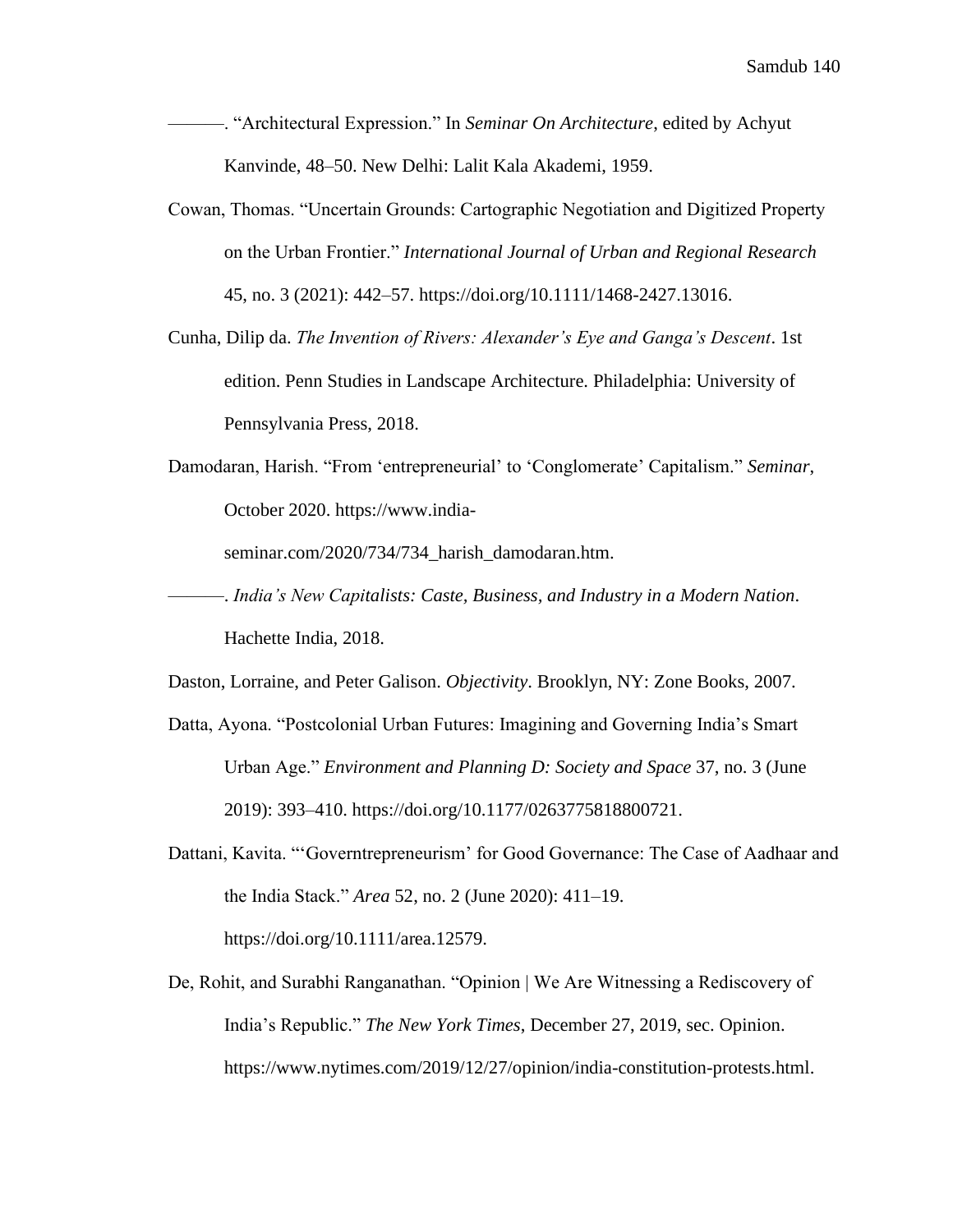- Desai, Catherine. *The Architecture of Hasmukh C Patel: Selected Projects 1963-2003*. 1st edition. Ocean, NJ: Grantha Corporation, 2017.
- Deshmane, Akshay. "Documents Show How Modi, Jaitley Gamed World Bank's Doing Business Rankings." *HuffPost India*, November 20, 2018, sec. Business. https://www.huffingtonpost.in/2018/11/20/how-modi-and-jaitley-gamed-theworld-banks-doing-business-rankings\_a\_23594375/.
- Deshpande, Satish. "Imagined Economies: Styles of Nation-Building in Twentieth Century India." *Journal of Arts & Ideas*, no. 25–26 (December 1993): 5–35.
- Desrosières, Alain. "How Real Are Statistics? Four Posssible Attitudes." *Social Research* 68, no. 2 (2001): 339–55.
- ———. *The Politics of Large Numbers: A History of Statistical Reasoning*. Cambridge, Mass.: Harvard University Press, 2011.
- Dev, Atul. "Modi's Folly." *The New York Review of Books* (blog), May 10, 2021. http://www.nybooks.com/daily/2021/05/10/modis-folly/.
- Digital Public Goods Alliance. "Digital Public Goods." Accessed May 4, 2022. https://digitalpublicgoods.net/digital-public-goods/.
- DNA Web Team. "High on Demonetization: Paytm CEO Vijay Shekhar Sharma Gloats, Dances and Swears on Stage!" *DNA India*, January 18, 2017. https://www.dnaindia.com/business/report-high-on-demonetization-paytm-ceovijay-shekhar-sharma-gloats-dances-and-swears-on-stage-2293749.
- Doshi, Rush, Judith G. Kelley, and Beth A. Simmons. "The Power of Ranking: The Ease of Doing Business Indicator and Global Regulatory Behavior." SSRN Scholarly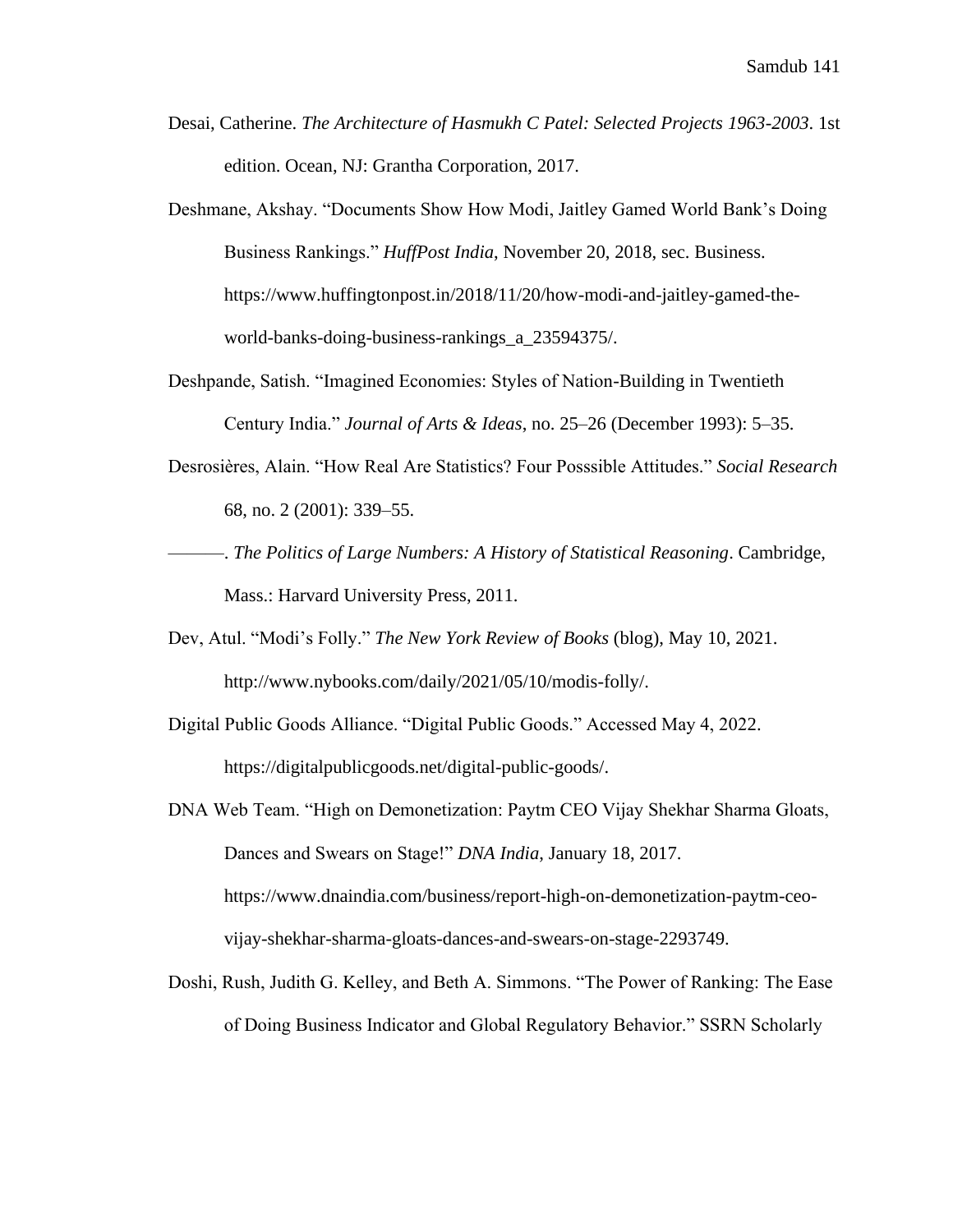Paper. Rochester, NY: Social Science Research Network, January 12, 2019. https://papers.ssrn.com/abstract=3318360.

- Dreze, Jean, Reetika Khera, and Anmol Somanchi. "Balancing Corruption and Exclusion: A Rejoinder." *Ideas For India* (blog). Accessed March 5, 2022. http://www.ideasforindia.in/topics/poverty-inequality/balancing-corruption-andexclusion-a-rejoinder.html.
- D'Souza, Radha. *What's Wrong with Rights? Social Movements, Law and Liberal Imaginations*. London: Pluto Press, 2018.
- Duffy, Francis. *The New Office*. London: Conran Octopus, 1997.
- Dutta, Anisha. "After 'Downgrade' Last Year, MEA Sent Speaker's Office Talk Points on Democracy, 'the Indian Way.'" *The Indian Express*. February 22, 2022. https://indianexpress.com/article/express-exclusive/after-downgrade-last-yr-measent-speakers-office-talk-points-on-democracy-the-indian-way-7784569/.
- Easterling, Keller. *Enduring Innocence: Global Architecture and Its Political Masquerades*. Cambridge, Mass: MIT Press, 2005.
	- ———. *Extrastatecraft: The Power of Infrastructure Space*. London: Verso, 2016.
- ———. *Medium Design: Knowing How to Build the World*. New York: Verso, 2021.
- Erkkilä, Tero, and Ossi Piironen. "(De)Politicizing Good Governance: The World Bank Institute, the OECD and the Politics of Governance Indicators." *Innovation: The European Journal of Social Science Research* 27, no. 4 (October 2, 2014): 344– 60. https://doi.org/10.1080/13511610.2013.850020.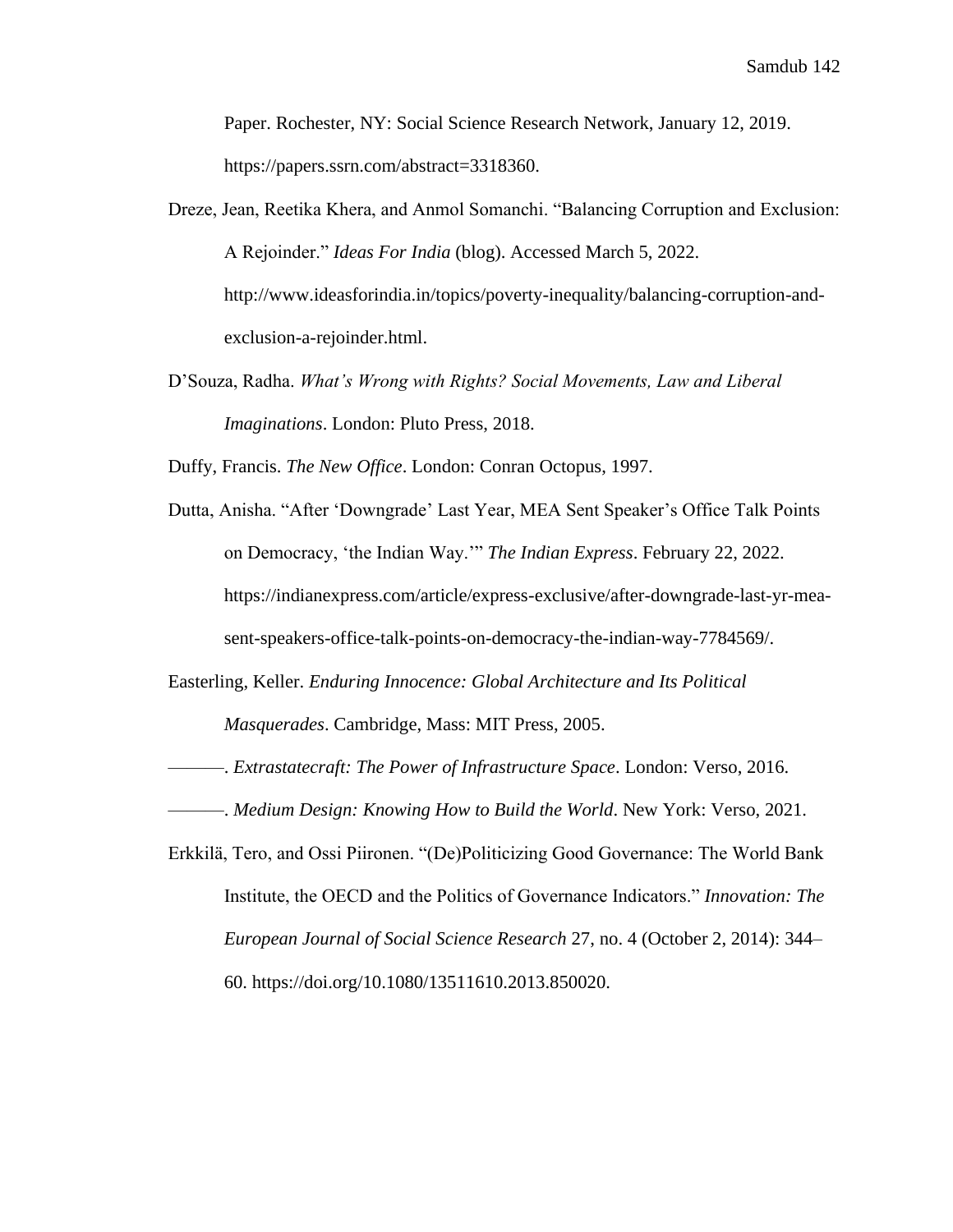- Ferguson, James. *The Anti-Politics Machine: "Development," Depoliticization, and Bureaucratic Power in Lesotho*. Minneapolis: University of Minnesota Press, 1994.
- Foucault, Michel. "Governmentality." In *The Foucault Effect: Studies in Governmentality: With Two Lectures by and an Interview with Michel Foucault*, edited by Graham Burchell, Colin Gordon, and Peter Miller, 87–104. Chicago: University of Chicago Press, 1991.
- ———. *Power/Knowledge: Selected Interviews and Other Writings, 1972-1977*. Edited by Colin Gordon. 1st American ed. New York: Pantheon Books, 1980.
- Frampton, Kenneth. "Towards a Critical Regonalism." In *The Anti-Aesthetic: Essays on Postmodern Culture*, edited by Hal Foster, 16–30. New York: New Press, 2002.
- Friedman, Thomas L. *The World Is Flat: A Brief History of the Twenty-First Century*.

Further updated and Expanded; Release 3.0. New York: Picador [u.a.], 2007.

- Fukuyama, Francis. "What Is Governance?" *Governance* 26, no. 3 (2013): 347–68. https://doi.org/10.1111/gove.12035.
- Galison, Peter. "The Ontology of the Enemy: Norbert Wiener and the Cybernetic Vision." *Critical Inquiry* 21, no. 1 (1994): 228–66.
- Galtung, Johan. "Violence, Peace, and Peace Research." *Journal of Peace Research* 6, no. 3 (1969): 167–91.
- Gandhi, Rajiv. *Rajiv Gandhi Selected Speeches 1984-1985*. Vol. 1. 4 vols. New Delhi: Publications Division, Ministry of Information and Broadcasting, Government of India, 1987.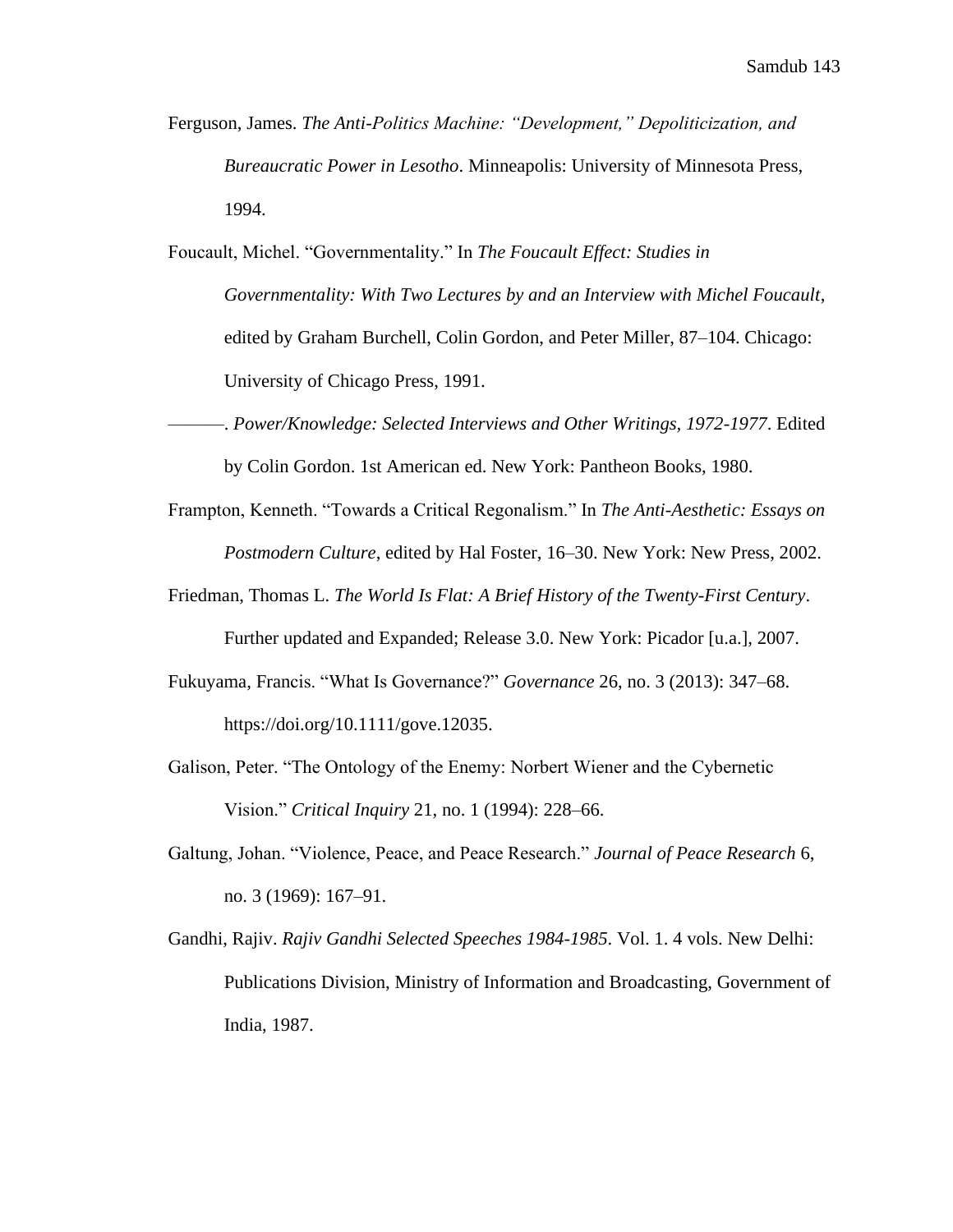- Ghertner, D. Asher. *Rule By Aesthetics: World-Class City Making in Delhi*. 1st edition. New York, NY: Oxford University Press, 2015.
- Ghosh, Arunabh. "Accepting Difference, Seeking Common Ground: Sino-Indian Statistical Exchanges 1951–1959." *BJHS Themes* 1 (ed 2016): 61–82. https://doi.org/10.1017/bjt.2016.1.
- Ghosh, Jayati. "Hindutva, Economic Neoliberalism and the Abuse of Economic Statistics in India." *South Asia Multidisciplinary Academic Journal*, no. 24/25 (December 15, 2020). https://doi.org/10.4000/samaj.6882.
- Ghosh, Kuhelika, and Praharsh Patel. "Unravelling NITI Aayog's Composite Water Management Index: Veering to a Pragmatic Approach." *India Water Portal* (blog), June 14, 2019. https://www.indiawaterportal.org/articles/unravelling-nitiaayogs-composite-water-management-index-veering-pragmatic-approach.
- Gopal Jayal, Niraja. "Introduction." In *Re-Forming India: The Nation Today*, edited by Niraja Gopal Jayal. Gurgaon: Penguin/Viking, an imprint of Penguin Random House, 2019.
	- ———, ed. *Re-Forming India*. Gurgaon: Penguin/Viking, an imprint of Penguin Random House, 2019.
- Gopalakrishnan, Shankar. "Neoliberalism and Hindutva Fascism, Free Markets and the Restructuring of Indian Capitalism." *Radical Notes* (blog), October 29, 2008. https://radicalnotes.org/2008/10/29/neoliberalism-and-hindutva-fascism-freemarkets-and-the-restructuring-of-indian-capitalism/.
- Goyal, Malini. "How Performance-Based Rankings Are Shaking up the Rigid World of Government." *The Economic Times*, January 28, 2018.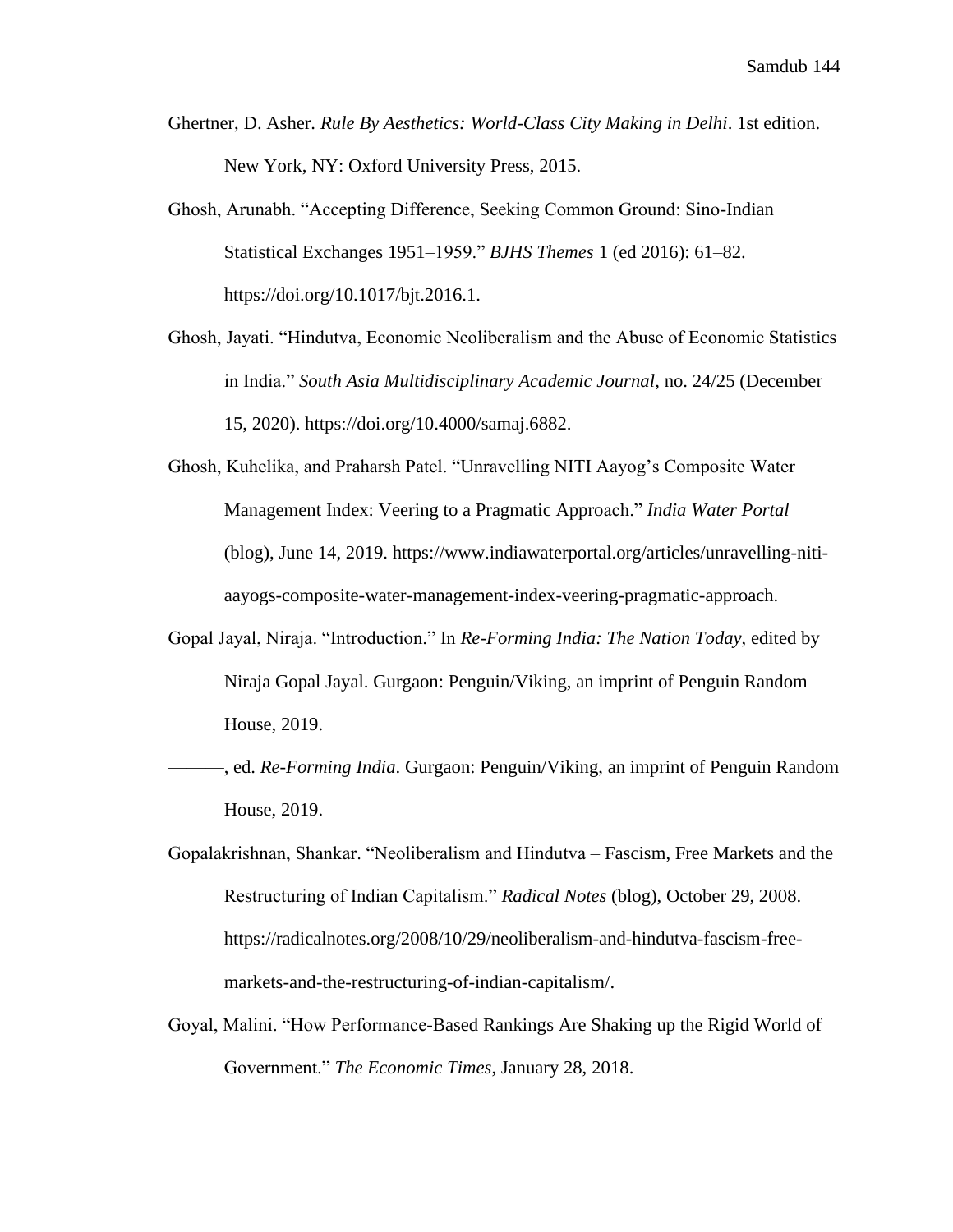https://economictimes.indiatimes.com/news/economy/policy/how-performancebased-rankings-are-shaking-up-the-rigid-world-ofgovernment/articleshow/62674879.cms.

Gudavarthy, Ajay. *Politics of Post-Civil Society: Contemporary History of Political Movements in India*. Los Angeles: SAGE, 2013.

Gupta, Narayani. "From Kingsway to Rajpath: The Democratization of Lutyens' Central Vista." In *Perceptions of South Asia's Visual Past*, edited by Catherine B. Asher and Thomas R. Metcalf. New Delhi: American Institute of Indian Studies, New Delhi, Swadharma Swarajya Sangha, Madras, and Oxford & IBH Pub. Co, 1994.

Gupta, Surojit. "Experts Rubbish Niti Claim That NSSO Data Needs Centre's Nod." *Times of India*. February 1, 2019.

https://timesofindia.indiatimes.com/india/experts-rubbish-niti-claim-that-nssodata-needs-centres-nod/articleshow/67782174.cms.

- Hacking, Ian. "Statistical Language, Statistical Truth, and Statistical Reason: The Self-Authentification of a Style of Scientific Reasoning." In *The Social Dimensions of Science*, edited by Ernan McMullin. Studies in Science and the Humanities from the Reilly Center for Science, Technology, and Values, v. 3. Notre Dame, Ind: University of Notre Dame Press, 1992.
- Halpern, Orit, and Gökçe Günel. "Demoing unto Death: Smart Cities, Environment, and Preemptive Hope." *The Fibreculture Journal*, no. 29 (July 31, 2017). https://doi.org/10.15307/fcj.29.215.2017.
- Haque, T, and PK Joshi. "Agricultural Transformation in Aspirational Districts of India Comparative Analysis of Districts in Bihar." *Economic and Political Weekly* 53,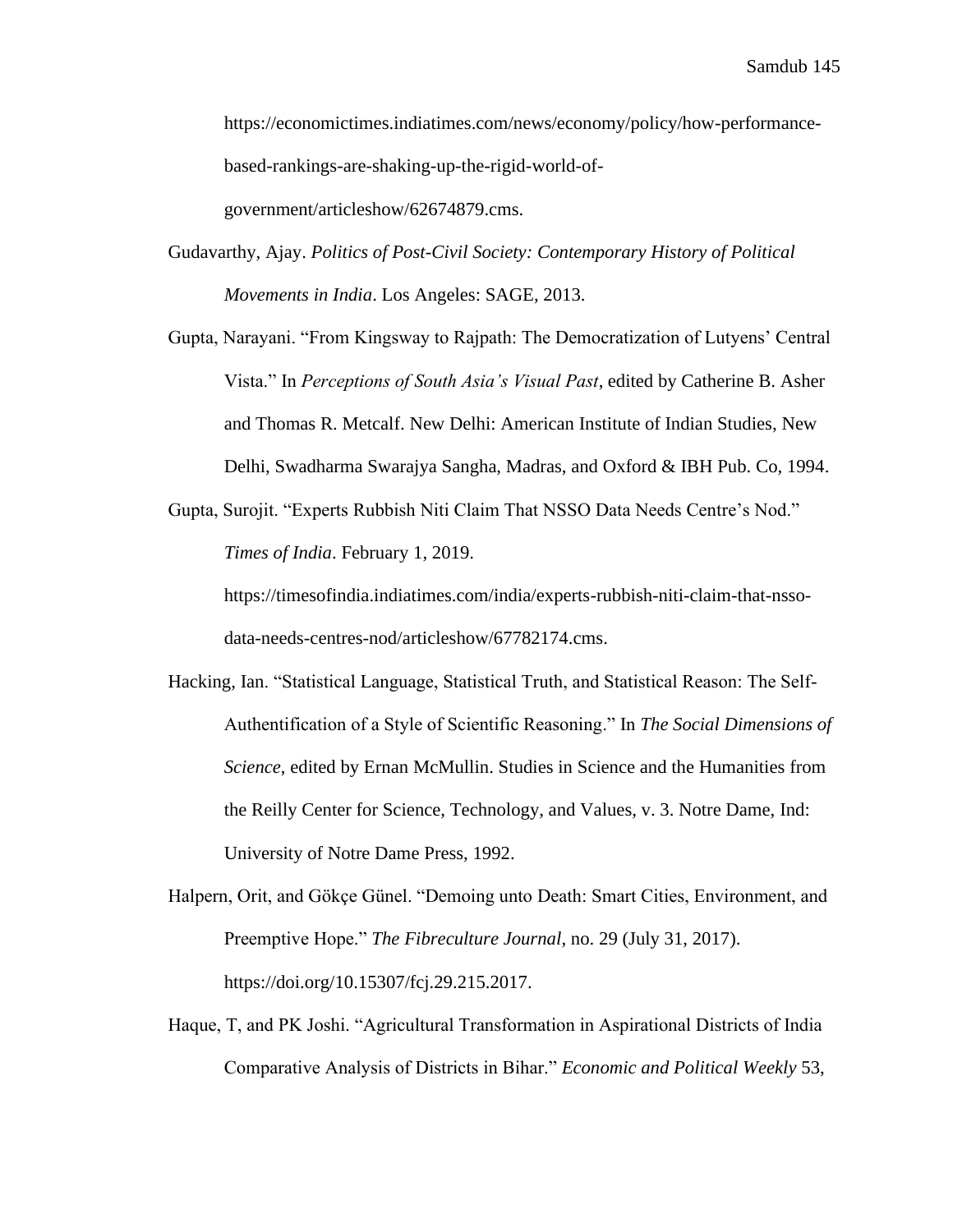no. 51 (December 29, 2018). https://www.epw.in/journal/2018/51/review-ruralaffairs/agricultural-transformation-aspirational.html.

- Hartikainen, Ilana. "Authentic Expertise: Andrej Babiš and the Technocratic Populist Performance During the COVID-19 Crisis." *Frontiers in Political Science* 3 (2021). https://www.frontiersin.org/article/10.3389/fpos.2021.734093.
- Harwood, John. *The Interface: IBM and the Transformation of Corporate Design, 1945/1976*. A Quadrant Book. Minneapolis, MN: University of Minnesota Press, 2011.
- Hasan, Nafis. "'Slow Violence' and Vacant Citizenship– The Legacies of India's Digital Governance." In *The Crisis of the Informational Subject: Overload, Creep, Citizenship*, 2022.
- Havlík, Vlastimil. "Technocratic Populism and Political Illiberalism in Central Europe." *Problems of Post-Communism* 66, no. 6 (November 2, 2019): 369–84. https://doi.org/10.1080/10758216.2019.1580590.
- Hicks, Jacqueline. "Digital ID Capitalism: How Emerging Economies Are Re-Inventing Digital Capitalism." *Contemporary Politics* 26, no. 3 (May 26, 2020): 330–50. https://doi.org/10.1080/13569775.2020.1751377.
- Hood, Christopher, and David Heald, eds. *Transparency: The Key to Better Governance?* British Academy, 2006.

Hookway, Branden. *Interface*. Cambridge, Massachusetts: The MIT Press, 2014.

- "India Stack," May 4, 2022. https://indiastack.org/.
- India Today. *NITI Aayog CEO Amitabh Kant Opens up on Ease of Doing Business in India | NewsMo*, 2020. https://www.youtube.com/watch?v=b1lDE7tDRag.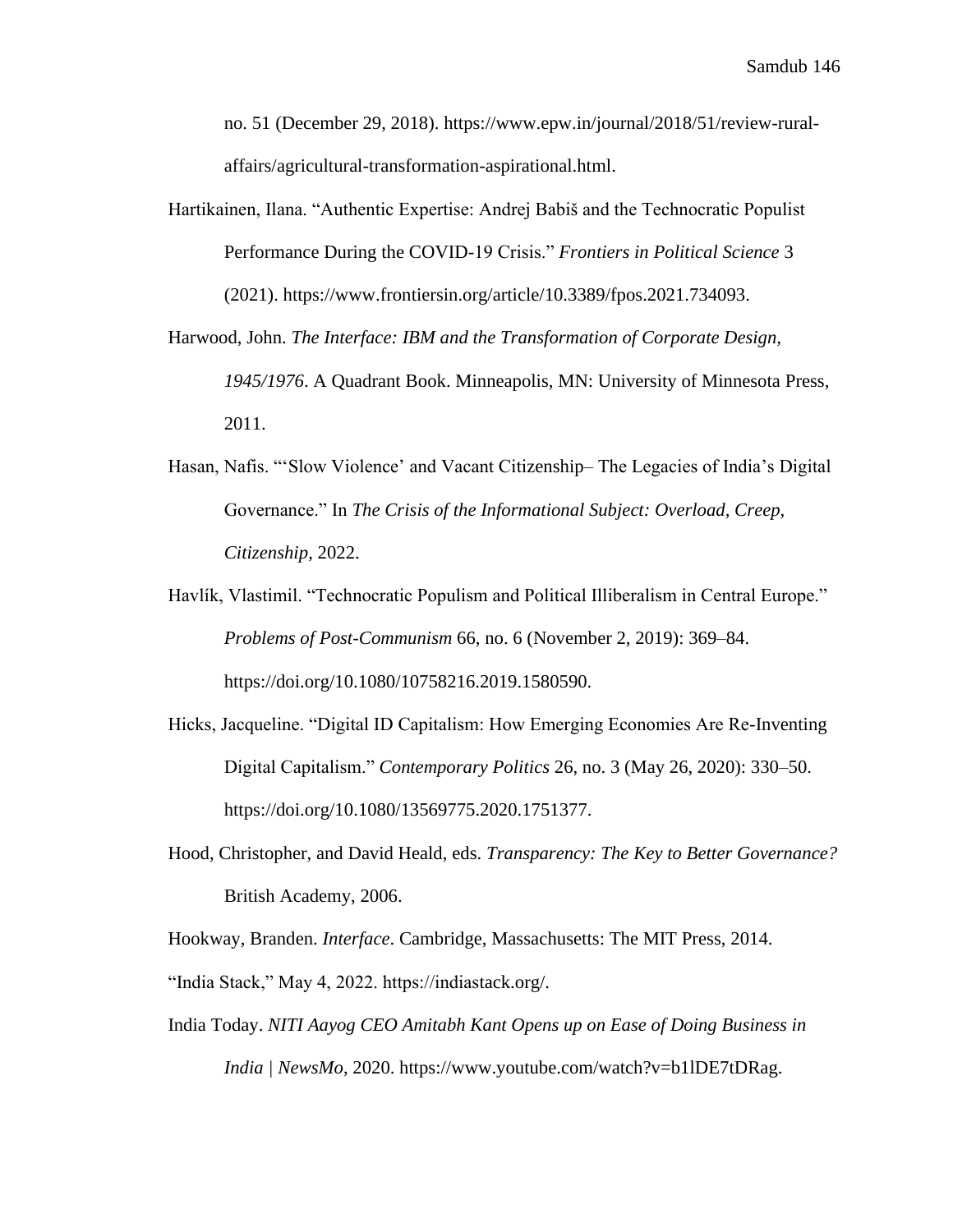India Today Conclave. *Central Vista Curtain Raiser: Unveiling Democracy's New Face | Hardeep Singh Puri & Bimal Patel*, 2021.

https://www.youtube.com/watch?v=kxW52cym488.

India Today Web Desk. "PM Modi Explains Minimum Government and Maximum Governance." *India Today*, April 27, 2019.

https://www.indiatoday.in/elections/lok-sabha-2019/story/pm-modi-explains-

minimum-government-and-maximum-governance-1511278-2019-04-27.

"IndiaStack," February 21, 2016.

https://web.archive.org/web/20160221103019/http://indiastack.org/.

Irani, Lilly. *Chasing Innovation: Making Entrepreneurial Citizens in Modern India*. Princeton, NJ: Princeton University Press, 2019. https://doi.org/10.1515/9780691189444.

Jaffrelot, Christophe. *Hindu Nationalism: A Reader*. Princeton University Press, 2009. ———. *Modi's India: Hindu Nationalism and the Rise of Ethnic Democracy*. Translated by Cynthia Schoch. Princeton: Princeton University Press, 2021. http://muse.jhu.edu/book/85097.

Jain, Kajri. *Gods in the Time of Democracy*. Durham: Duke University Press, 2021.

Jain, Sunil. "The West Created Monopolies, We Democratised Data: Nandan Nilekani, Co-Founder, Infosys." *Financial Express*, May 21, 2021.

https://www.financialexpress.com/industry/the-west-created-monopolies-wedemocratised-data-nandan-nilekani-co-founder-infosys/2225178/.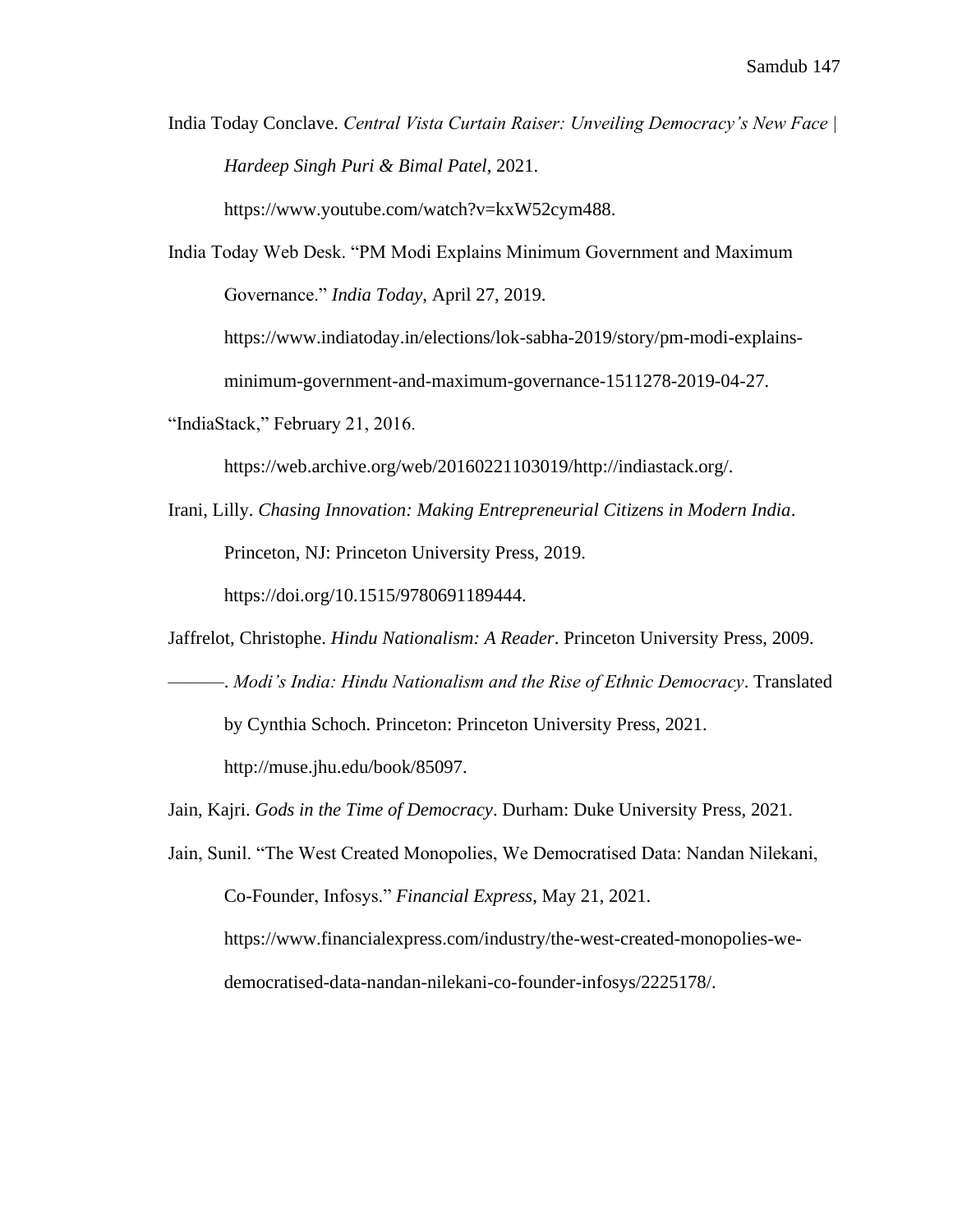- Kannabiran, Kalpana. "Constitution-As-Commons: Notes on Decolonizing Citizenship in India." *South Atlantic Quarterly* 120, no. 1 (January 1, 2021): 232–41. https://doi.org/10.1215/00382876-8795890.
- Kant, Amitabh. "Composite Water Management Index (CWMI): A National Tool for Water Measurement, Management and Improvement." June 14, 2018.
- Kaur, Ravinder. *Brand New Nation: Capitalist Dreams and Nationalist Designs in Twenty-First Century India*. South Asia in Motion. Stanford, California: Stanford University Press, 2020.
- Kelley, Judith G., and Beth A. Simmons. "The Power of Performance Indicators: Rankings, Ratings and Reactivity in International Relations." SSRN Scholarly Paper. Rochester, NY: Social Science Research Network, 2014. https://papers.ssrn.com/abstract=2451319.
- Khera, Reetika, ed. *Dissent on Aadhaar: Big Data Meets Big Brother*. Hyderabad, Telangana: Orient BlackSwan, 2019.
- Khilnani, Sunil. *The Idea of India*. Reprint. with a new introduction. New Delhi: Penguin Books, 2004.
- Kitchin, Rob, Tracey P. Lauriault, and Gavin McArdle. "Knowing and Governing Cities through Urban Indicators, City Benchmarking and Real-Time Dashboards." *Regional Studies, Regional Science* 2, no. 1 (January 1, 2015): 6–28. https://doi.org/10.1080/21681376.2014.983149.
- Kockelman, Paul. *The Art of Interpretation in an Age of Computation*. New York, NY: Oxford University Press, 2017.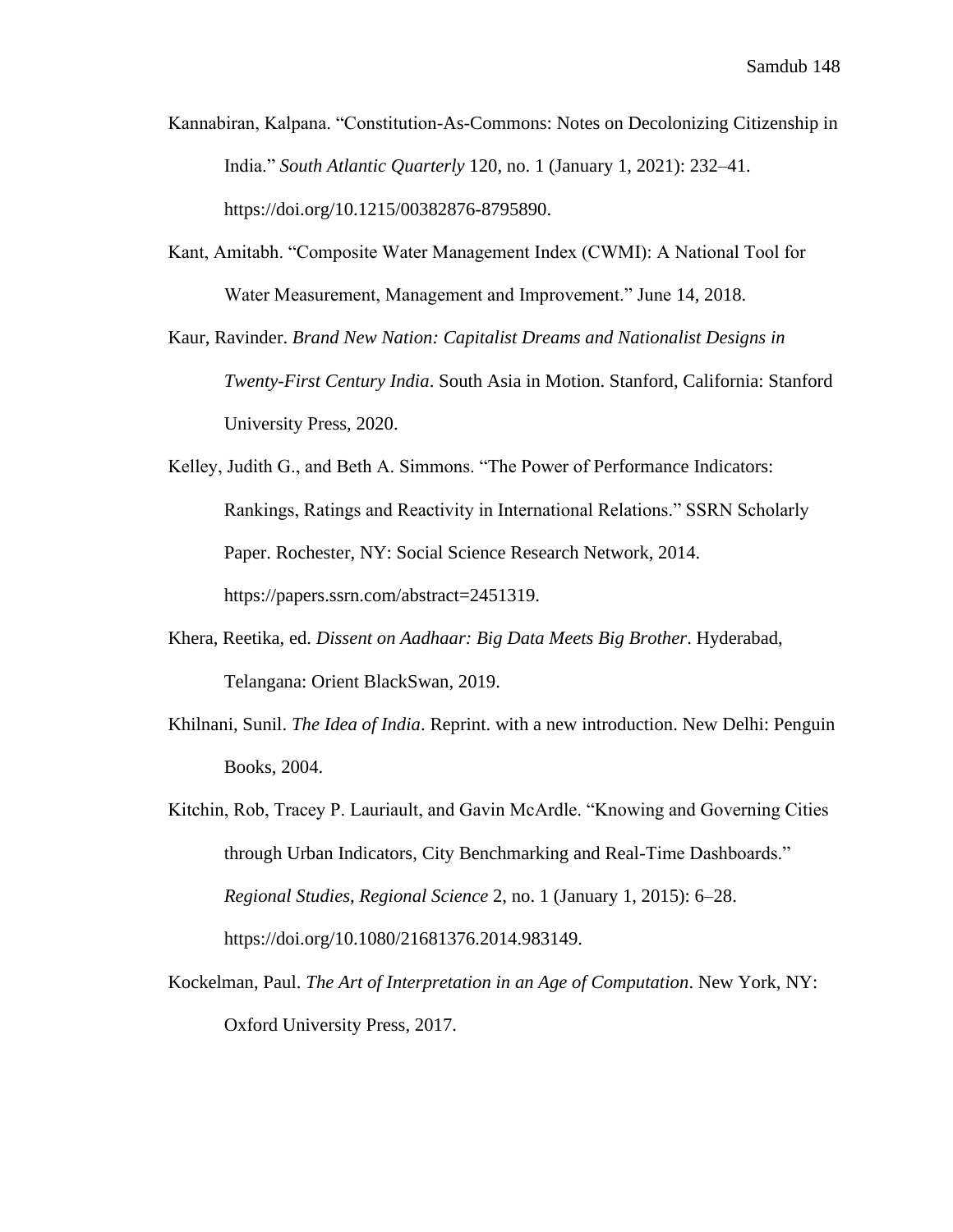- Kodali, Srinivas. "Digital India on Steroids: How Aadhaar Infra Enables the NPR and the NRC." The Wire. Accessed April 11, 2021. https://thewire.in/tech/aadhaar-infranpr-nrc.
- Krishna, Gopal. "NIAI Bill, Wikileaks, World Bank & L-1 Identities Solution." *Counter Currents* (blog), January 22, 2011.

https://www.countercurrents.org/krishna220111.htm.

- Krishna Menon, AG. "Behind Modi's Plans to Redevelop the Central Vista Is a Covert Political Agenda." *The Wire*, May 23, 2020. https://thewire.in/urban/behindmodis-plans-to-redevelop-the-central-vista-is-a-covert-political-agenda.
- Kukreti, Ishan. "Ease of Doing Business Comes at an Environmental Cost." *Down to Earth* (blog), November 2, 2017.

https://www.downtoearth.org.in/news/governance/the-environmental-cost-ofmaking-business-easy-59001.

Kumar, Sushil. "How Modi's Kashi Vishwanath Corridor Is Laying the Ground for Another Babri Incident." *The Caravan*, April 27, 2019. https://caravanmagazine.in/religion/how-modi-kashi-vishwanath-corridor-is-

laying-the-ground-for-another-babri-incident.

Laclau, Ernesto. *On Populist Reason*. London ; New York: Verso, 2005.

- Landry, Julien, ed. "An Introduction to Critical Studies of Think Tanks." In *Critical Perspectives on Think Tanks: Power, Politics and Knowledge*. Advances in Critical Policy Studies Series. Northampton: Edward Elgar Publishing, 2021.
- Lang, Jon T. *A Concise History of Modern Architecture in India*. Orient Blackswan, 2002.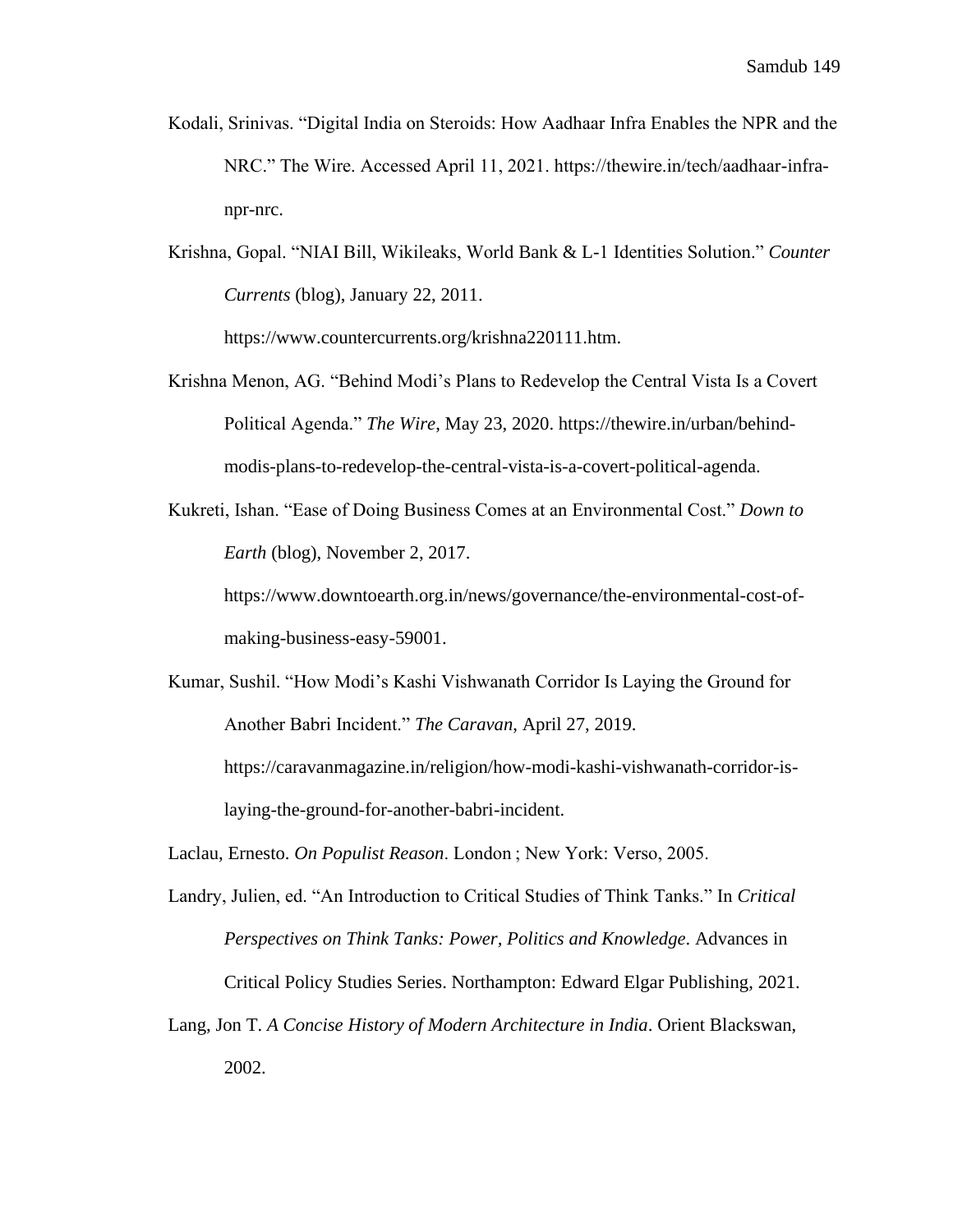- Lang, Jon T., Madhavi Desai, and Miki Desai. *Architecture and Independence: The Search for Identity--India 1880 to 1980*. Oxford University Press, 1997.
- Larkin, Brian. "The Politics and Poetics of Infrastructure." *Annual Review of Anthropology* 42 (2013): 327–43.
- Latour, Bruno. "Visualisation and Cognition: Drawing Things Together." In *Knowledge and Society: Studies in the Sociology of Culture Past and Present*, 6:1–40. Jai Press, 1986.
- Lee, Pamela M. *Think Tank Aesthetics: Midcentury Modernism, the Cold War, and the Neoliberal Present*. Cambridge, MA: The MIT Press, 2020.
- Lele, Shekhar, and Arushi Jain. "Demonetisation Effect: Digital Payments Gain New Momentum." *PwC* (blog). Accessed May 1, 2022. https://www.pwc.in/industries/financial-services/fintech/fintech-

insights/demonetisation-effect-digital-payment-gain-new-momentum.html.

- Machen, Ronald C, Matthew T Jones, George P Varghese, and Emily L Stark. "Investigation of Data Irregularities in Doing Business 2018 and Doing Business 2020." WilmerHale, September 15, 2021.
- Martin, Reinhold. "Infrastructure and Mediapolitics." In *The Urban Apparatus:*

*Mediapolitics and the City*. Minneapolis: University of Minnesota Press, 2016.

Masiero, Silvia. "Digital Governance and the Reconstruction of the Indian Anti-Poverty System." *Oxford Development Studies* 45, no. 4 (December 2017): 393–408. https://doi.org/10.1080/13600818.2016.1258050.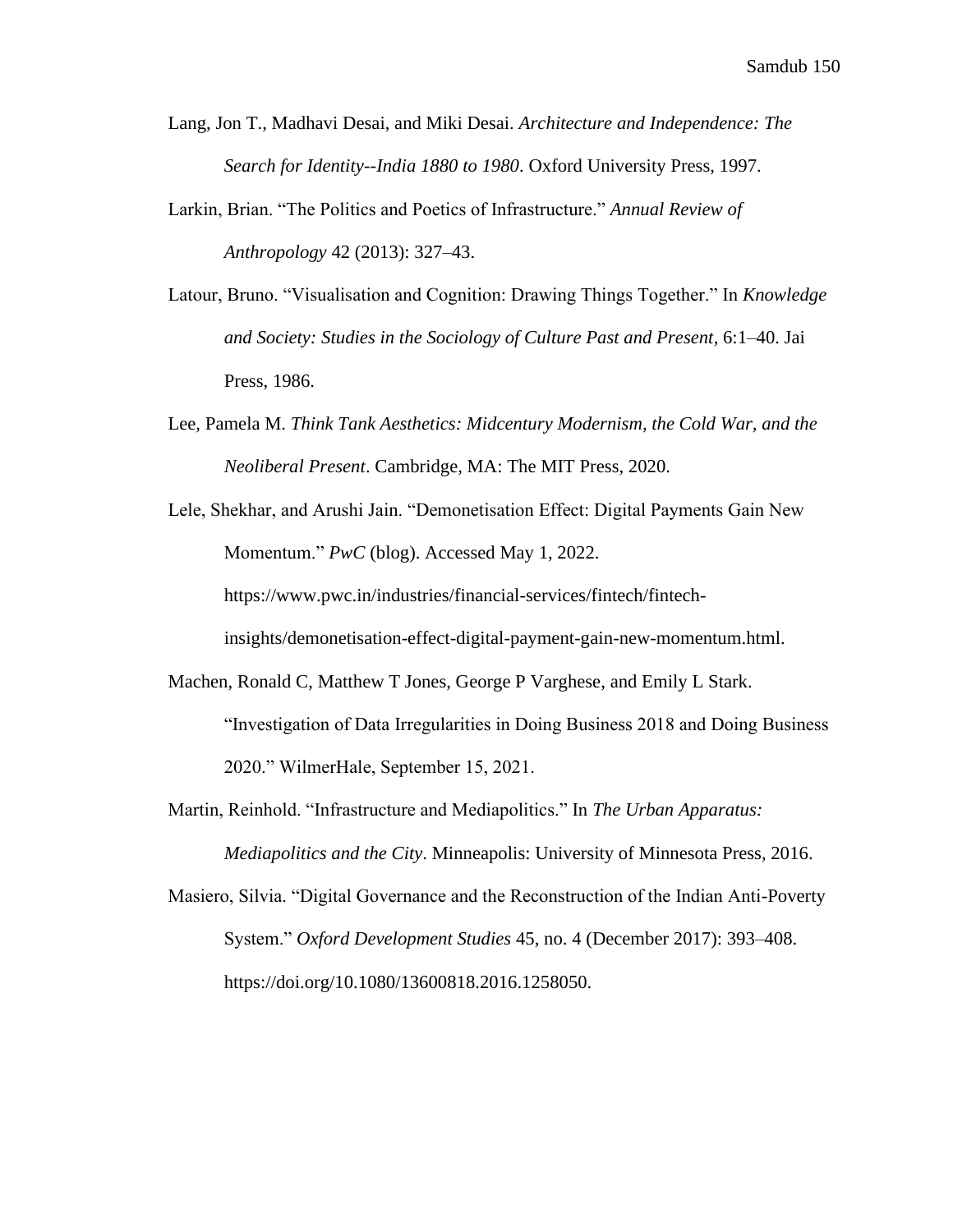- Mathur, Kuldeep. *Recasting Public Administration in India: Reform, Rhetoric, and Neoliberalism*. Delhi: Oxford University Press, 2019. https://doi.org/10.1093/oso/9780199490356.001.0001.
- Mathur, Navdeep. "On the Sabarmati Riverfront: Urban Planning as Totalitarian Governance in Ahmedabad." *Economic and Political Weekly* 47, no. 47/48 (2012): 64–75.
- Mattern, Shannon. "Mission Control: A History of the Urban Dashboard." *Places Journal*, March 9, 2015. https://doi.org/10.22269/150309.
- Mazzarella, William. "Internet X-Ray: E-Governance, Transparency, and the Politics of Immediation in India." *Public Culture* 18, no. 3 (October 1, 2006): 473–505. https://doi.org/10.1215/08992363-2006-016.
- ———. *Shoveling Smoke: Advertising and Globalization in Contemporary India*. Durham: Duke University Press, 2003.
- Mbembe, Achille. *Necropolitics*. Translated by Steve Corcoran. Theory in Forms. Durham: Duke University Press, 2019.
- Mehrotra, Santosh, and Sylvie Guichard, eds. *Planning in the 20th Century and Beyond: India's Planning Commission and the NITI Aayog*. Cambridge: Cambridge University Press, 2020. https://doi.org/10.1017/9781108859448.
- Menon, Nivedita. "Introduction." In *Empire and Nation: Selected Essays*. New York: Columbia University Press, 2010.
- Merry, Sally Engle. "Measuring the World: Indicators, Human Rights, and Global Governance." *Current Anthropology* 52, no. S3 (April 2011): S83–95. https://doi.org/10.1086/657241.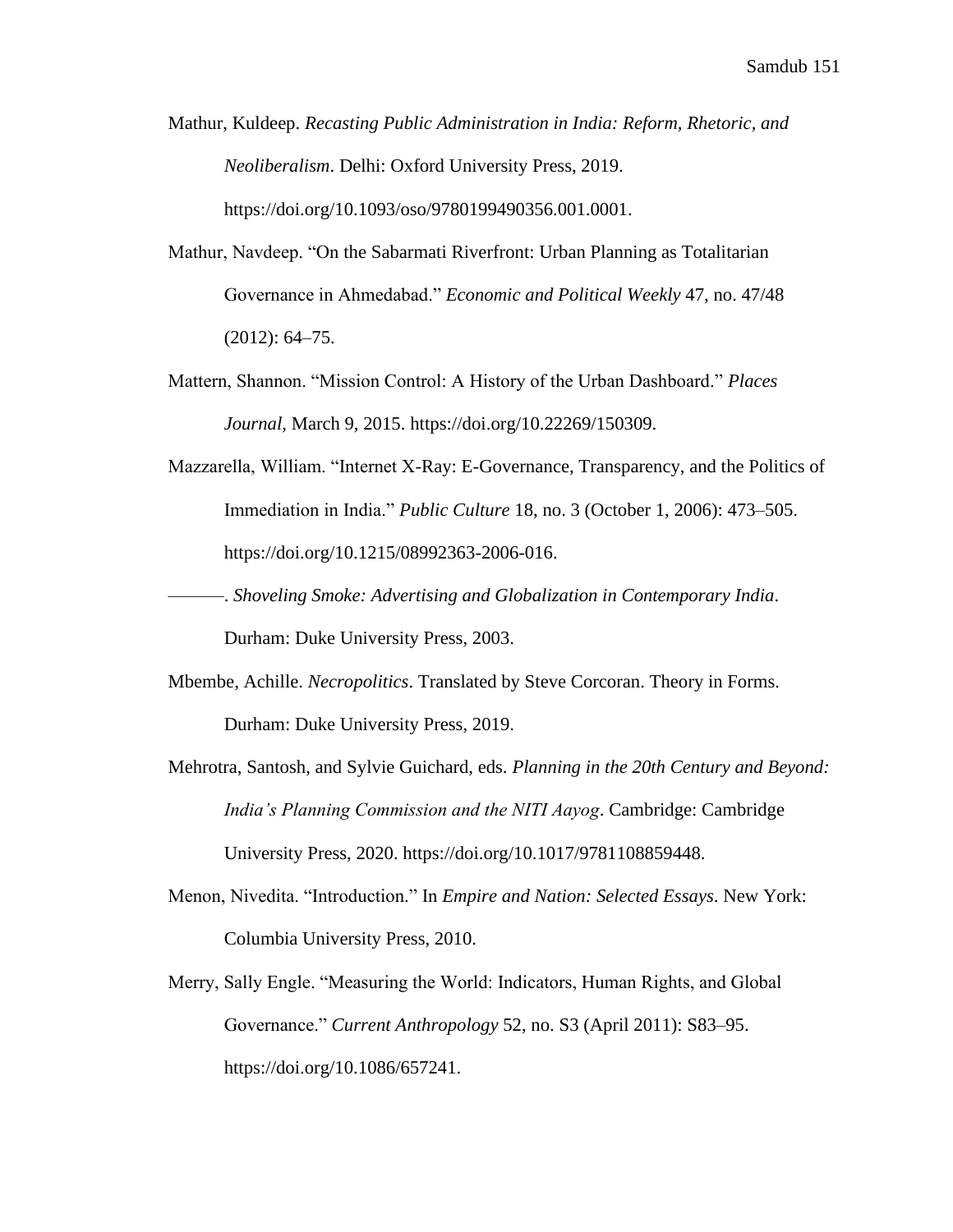- Merry, Sally Engle, Kevin E. Davis, and Benedict Kingsbury, eds. *The Quiet Power of Indicators: Measuring Governance, Corruption, and the Rule of Law*. Cambridge Studies in Law and Society. New York, NY: Cambridge University Press, 2015.
- Mertia, Sandeep, ed. *Lives of Data: Essays on Computational Cultures from India*. Amsterdam: Institute of Network Cultures, 2020.
- Methri, Gloria. "PM Modi Pays Unannounced Visit to Central Vista Project Site; Takes Stock of Work Underway." *Republic World*, September 27, 2021. https://www.republicworld.com/india-news/general-news/pm-modi-pays-surprisevisit-to-construction-site-of-new-parliament-building-see-pics.html.
- Meyerowitz, Joanne. *A War on Global Poverty: The Lost Promise of Redistribution and the Rise of Microcredit*. *A War on Global Poverty*. Princeton University Press, 2021. https://doi.org/10.1515/9780691219974.
- Mitchell, Timothy. "Fixing the Economy." *Cultural Studies* 12, no. 1 (January 1, 1998): 82–101. https://doi.org/10.1080/095023898335627.
- Mohan, Deepanshu, Abhinav Padmanabhan, and Kensiya Kennedy. "The Shades of Populism in Narendra Modi's Politics of Infrastructure." *The Wire*. Accessed March 22, 2022. https://thewire.in/politics/populism-modi-central-vista-covid-19.
- Morozov, Evgeny. *To Save Everything, Click Here: Technology, Solutionism, and the Urge to Fix Problems That Don't Exist*. Penguin, 2013.

Mukhopadhyay, Amitabh. "Foregrounding Financial Accountability in Governance." In *Rethinking Public Institutions in India*, edited by Devesh Kapur, Pratap Bhanu Mehta, and Milan Vaishnav, 1st ed. Oxford University Press, 2017. https://doi.org/10.1093/oso/9780199474370.001.0001.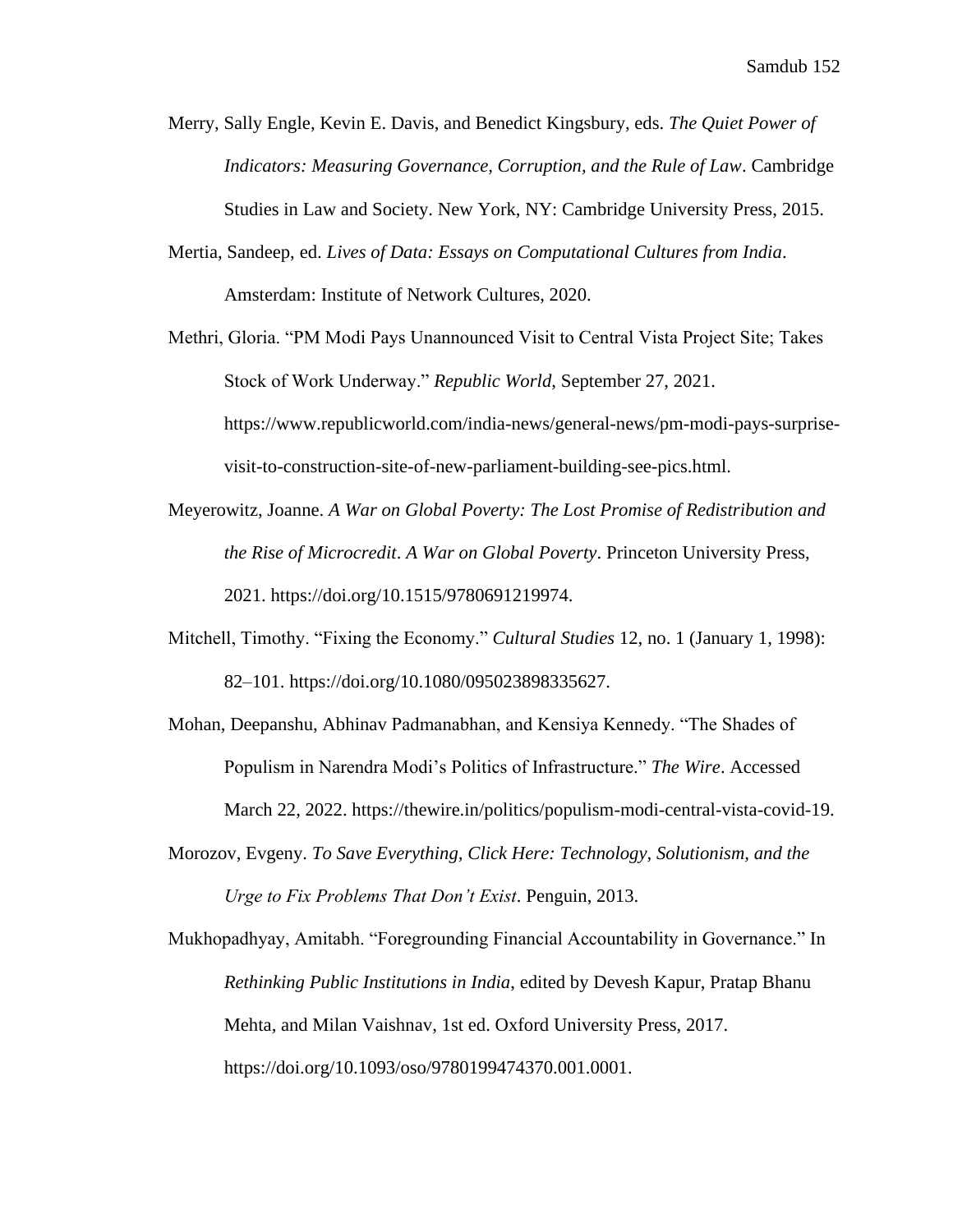- Muralidharan, Karthik, Paul Niehaus, and Sandip Sukhtankar. "Identity Verification Standards in Welfare Programs: Experimental Evidence from India." Working Paper. Working Paper Series. National Bureau of Economic Research, February 2020. https://doi.org/10.3386/w26744.
- Nair, Vijayanka. "Governing India in Cybertime: Biometric IDs, Start-Ups and the Temporalised State." *South Asia: Journal of South Asian Studies* 42, no. 3 (May 4, 2019): 519–36. https://doi.org/10.1080/00856401.2019.1598122.
- Knowledge@Wharton. "Nandan Nilekani on What It Takes to Build the World's Biggest Social Inclusion Program," November 4, 2010.

https://knowledge.wharton.upenn.edu/article/nandan-nilekani-on-what-it-takes-tobuild-the-worlds-biggest-social-inclusion-program/.

- Nilekani, Nandan. *Imagining India: The Idea of a Renewed Nation*. 1st American ed. New York: Penguin Press, 2009.
- Nilekani, Nandan, and Viral Shah. *Rebooting India: Realizing a Billion Aspirations*. New Delhi: Allen Lane an imprint of Penguin Books, 2015.
- Nilsen, Alf Gunvald. "From Inclusive Neoliberalism to Authoritarian Populism: Trajectories of Change in the World's Largest Democracy." In *State of Democracy: Essays on the Life and Politics of Contemporary India*, edited by M Ray. Delhi: Primus Books, 2019.

NITI Aayog. *Aspirational Districts: Unlocking Potentials*. NITI Aayog, 2018.

———. "Composite Water Management Index." Accessed April 15, 2021. https://cwmi.niti.gov.in.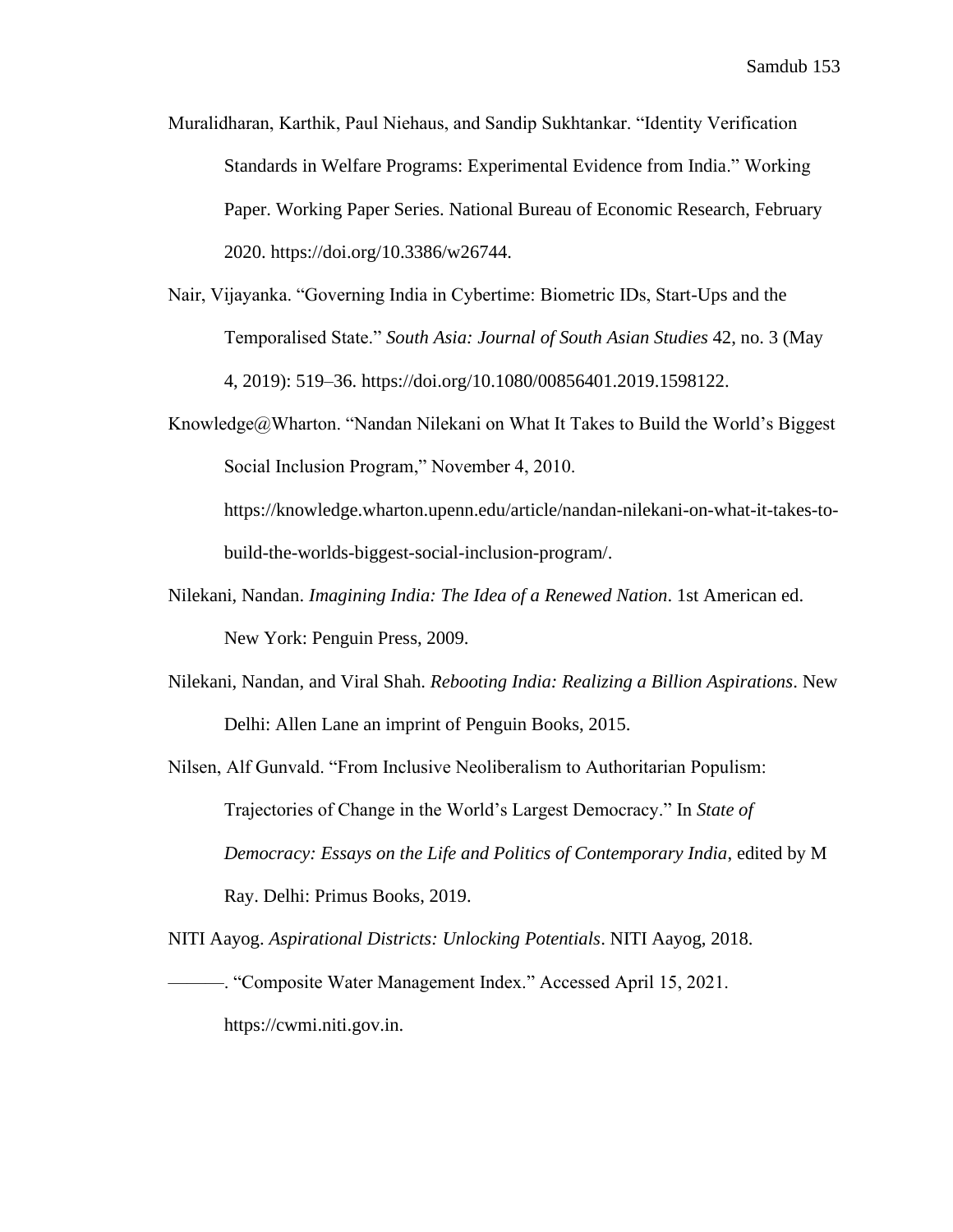- ———. "Composite Water Management Index: A Tool for Water Management," June 2018.
- Nixon, Rob. *Slow Violence and the Environmentalism of the Poor*. Cambridge, Mass: Harvard University Press, 2011.
- Ong, Aihwa. *Neoliberalism as Exception: Mutations in Citizenship and Sovereignty*. Durham [N.C.]: Duke University Press, 2006.
- Oommen, Thomas, and Nipesh Palat Narayanan. "Democracy, Development and Identity: Notes on the Central Vista Project." *Architexturez* (blog), 2020.
- Parker, Ian. "The I.D. Man." *The New Yorker*, September 26, 2011. http://www.newyorker.com/magazine/2011/10/03/the-i-d-man.
- Patel, Bimal. "Democracy, Participation and Consultation." *Landscape: Journal of Landscape and Architecture*, 2020.
- Patel, Bimal, Sweta Byahut, and Brijesh Bhatha. "Building Regulations Are a Barrier to Affordable Housing in Indian Cities: The Case of Ahmedabad." *Journal of Housing and the Built Environment* 33, no. 1 (March 2018): 175–95. https://doi.org/10.1007/s10901-017-9552-7.
- Patnaik, Utsa. "Neoliberal Roots." *Frontline*, March 28, 2008.

https://frontline.thehindu.com/cover-story/article30195068.ece.

Pawariya, Arihant. "Central Vista: A Great Opportunity To Revive Hindu Architecture Has Been Missed." *Swarajya*, December 17, 2020. https://swarajyamag.com/politics/central-vista-a-great-opportunity-to-revivehindu-architecture-has-been-missed.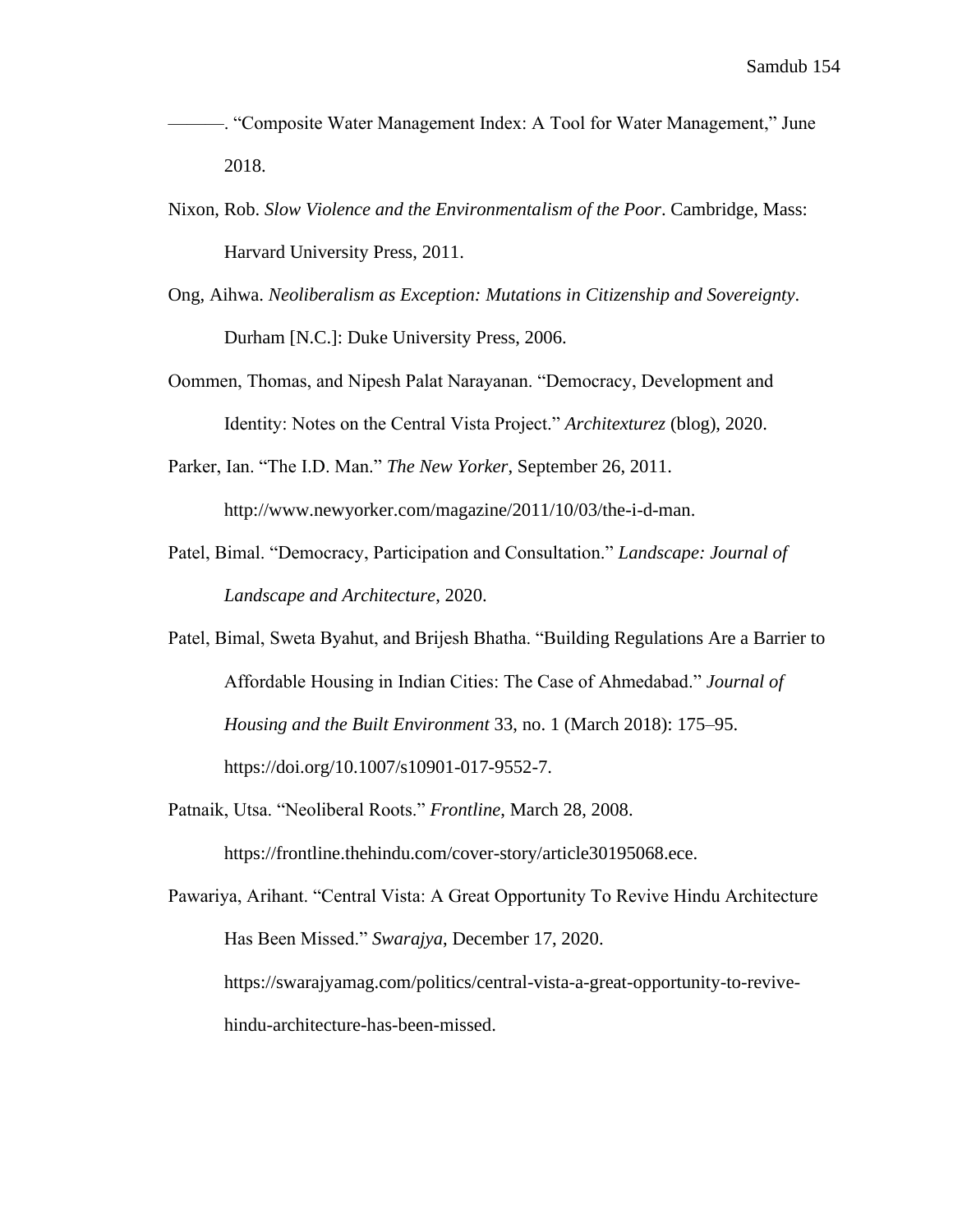- "People's Tribunal on Aadhaar-Related Issues: Evidence Book." New Delhi: Rethink Aadhaar and Article 21 Trust, March 29, 2020.
- Peters, B Guy. "The Changing Nature of Public Administration: From Easy Answers to Hard Questions." *Viesoji Politika ir Administravimas*, no. 5 (2003). https://www.proquest.com/scholarly-journals/changing-nature-publicadministration-easy/docview/1426690973/se-2.
- Porter, Theodore M. *Trust in Numbers: The Pursuit of Objectivity in Science and Public Life*. Princeton, N.J: Princeton University Press, 1995.
- Power, Michael. "Counting, Control and Calculation: Reflections on Measuring and Management." *Human Relations* 57, no. 6 (June 1, 2004): 765–83. https://doi.org/10.1177/0018726704044955.
- Prahalad, C. K. *The Fortune at the Bottom of the Pyramid*. Upper Saddle River, NJ: Wharton School Publishing, 2005.
- Prashad, Vijay. *The Poorer Nations: A Possible History of the Global South*. London ; New York: Verso, 2012.
- Press Trust of India. "'Name and Shame' Helped Improve States' Business Rankings: Amitabh Kant." *Business Standard India*, January 24, 2018. https://www.business-standard.com/article/economy-policy/name-and-shamehelped-improve-states-biz-rankings-amitabh-kant-in-davos-118012401150\_1.html.
- PTI. "People Should Be Allowed to Eat Beef If They Want to: Amitabh Kant." *The Economic Times*, February 3, 2016.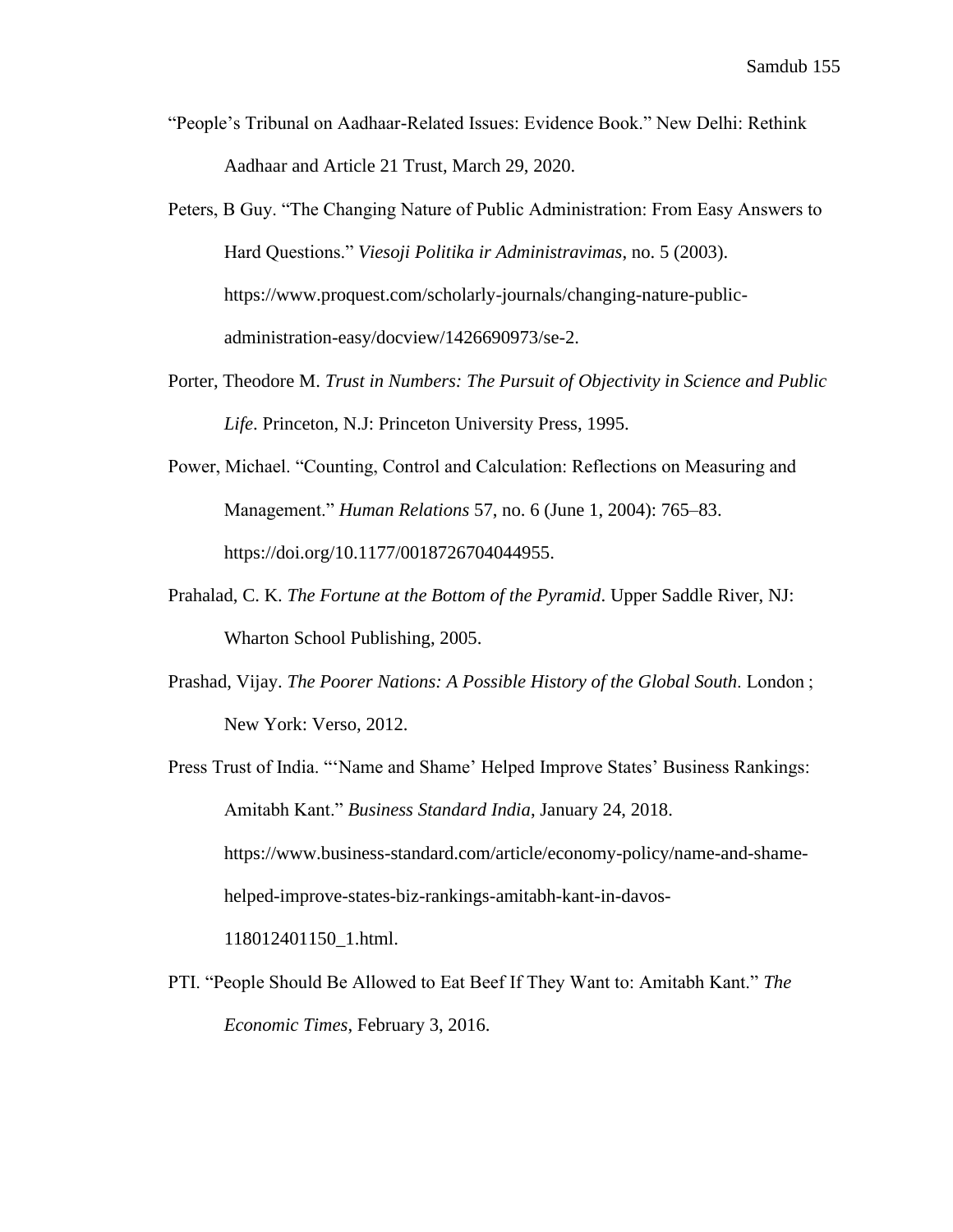https://economictimes.indiatimes.com/news/politics-and-nation/people-should-beallowed-to-eat-beef-if-they-want-to-amitabh-kant/articleshow/50836339.cms.

- Rajadhyaksha, Ashish. "Ambivalences of 'Creep': Citizenship, Personhood and the Second Digital Turn." *India Forum*, October 2, 2020.
- Rajadhyaksha, Ashish, Nishant Shah, and Nafis Hasan. *The Crisis of the Informational Subject: Overload, Creep, Citizenship*, 2022.
- Rajagopal, Arvind. *Politics after Television: Religious Nationalism and the Reshaping of the Indian Public*. Transferred to digital print. Cambridge: Cambridge Univ. Press, 2005.
- ———. "The Emergency as Prehistory of the New Indian Middle Class\*." *Modern Asian Studies* 45, no. 5 (September 2011): 1003–49. https://doi.org/10.1017/S0026749X10000314.
- Rajagopalan, Shruti. "What The RBI Data On Demonetization Tells Us." *Mint*, September 3, 2018, sec. Opinion.

https://www.livemint.com/Opinion/lV1Bpucd2N6SkJaetRrzCP/Opinion--What-

the-RBI-data-on-demonetization-tells-us.html.

Rancière, Jacques. *The Politics of Aesthetics: The Distribution of the Sensible*. Pbk. ed. London ; New York: Continuum, 2006.

Rao, Ursula, and Graham William Greenleaf. "Subverting ID from above and below: The Uncertain Shaping of India's New Instrument of e-Governance." *Surveillance & Society* 11, no. 3 (December 1, 2013): 287–300. https://doi.org/10.24908/ss.v11i3.4496.

Rethink Aadhaar. "Rethink Aadhaar." Accessed May 3, 2022. https://rethinkaadhaar.in.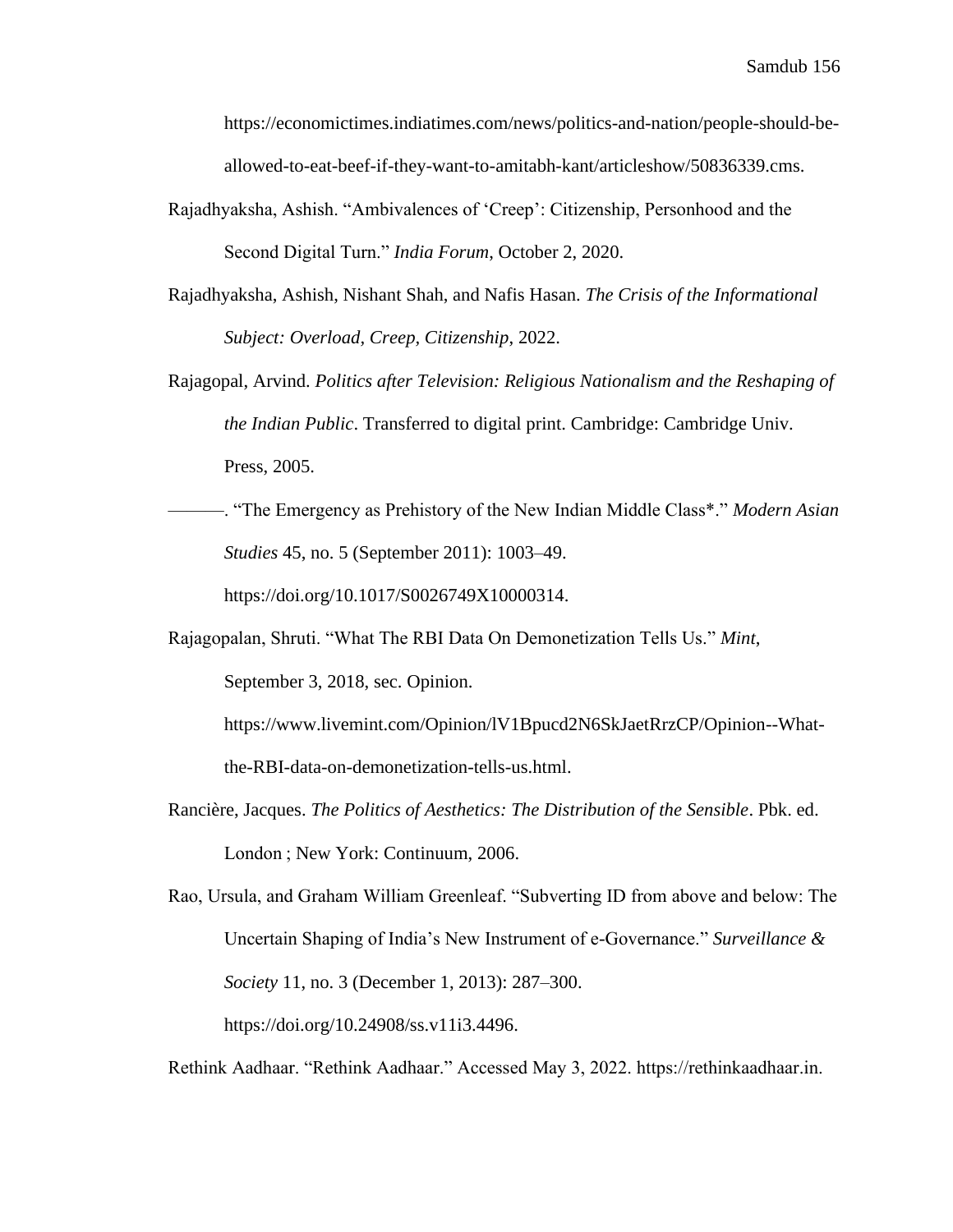- Rethink Aadhaar. "Truth of Authentication Failures on Ground." *Rethink Aadhaar* (blog), March 30, 2018. https://rethinkaadhaar.in/blog/2018/3/30/truth-of-authenticationfailures-on-ground.
- Rodgers, Dennis, and Bruce O'Neill. "Infrastructural Violence: Introduction to the Special Issue." *Ethnography* 13, no. 4 (December 1, 2012): 401–12. https://doi.org/10.1177/1466138111435738.
- Rossow, Richard M. "India's Changing States." *Center for Strategic & International Studies* (blog), February 19, 2016.

https://www.csis.org/analysis/india%E2%80%99s-changing-states.

- Roy, Ananya. *Poverty Capital: Microfinance and the Making of Development*. New York: Routledge, 2010.
- ———. "Urban Informality: Toward an Epistemology of Planning." *Journal of the American Planning Association* 71, no. 2 (June 30, 2005): 147–58. https://doi.org/10.1080/01944360508976689.
- Rudolph, Lloyd I., and Susanne Hoeber Rudolph. "Iconisation of Chandrababu: Sharing Sovereignty in India's Federal Market Economy." *Economic and Political Weekly* 36, no. 18 (2001): 1541–52.
- Ruparelia, Sanjay. "'Minimum Government, Maximum Governance': The Restructuring of Power in Modi's India." *South Asia: Journal of South Asian Studies* 38, no. 4 (October 2, 2015): 755–75. https://doi.org/10.1080/00856401.2015.1089974.
- Sabharwal, Punita. "Amitabh Kant: The Man of Action." *Entrepreneur India*, November 19, 2021. https://www.entrepreneur.com/article/397877.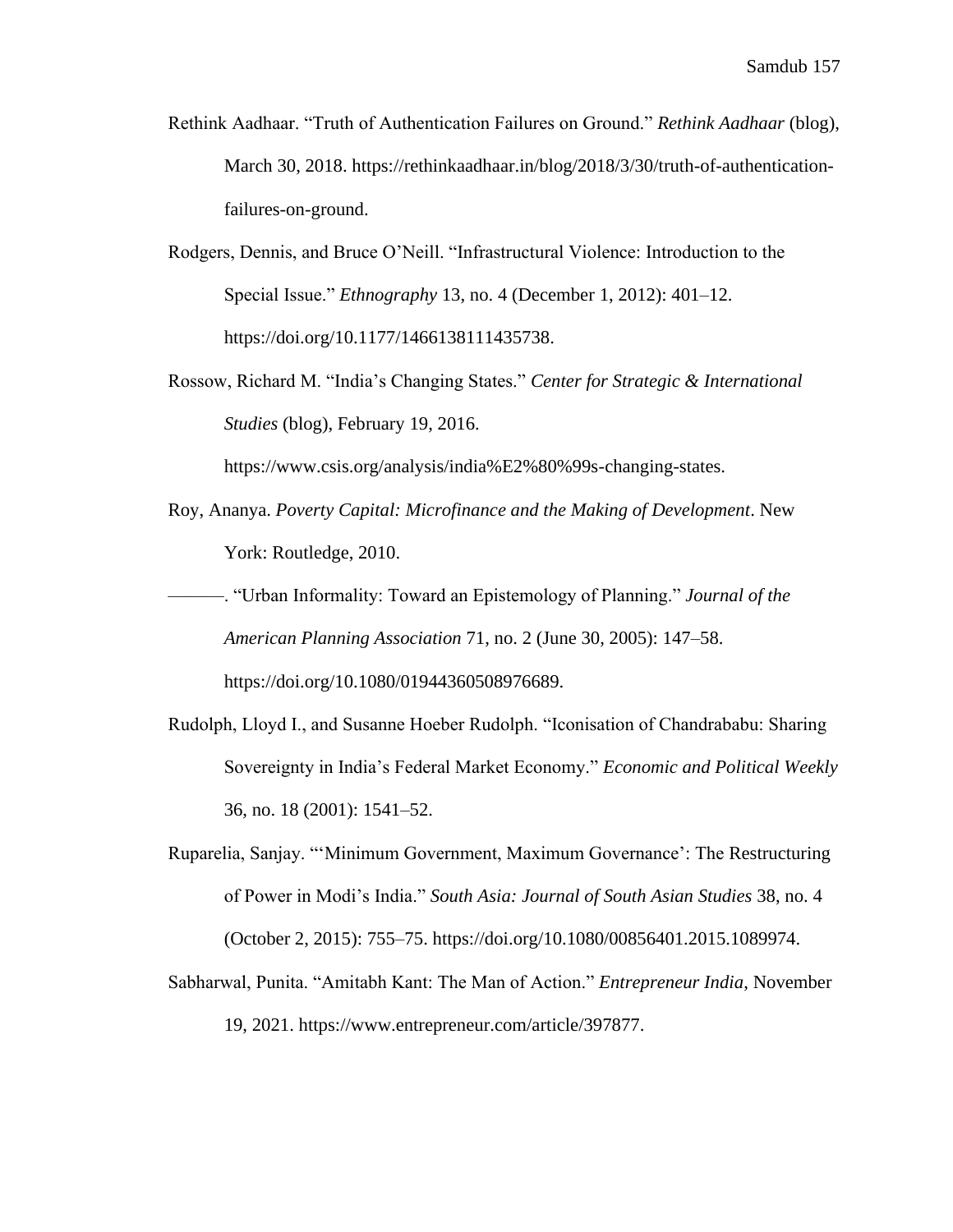- Sainath, P. *Everybody Loves a Good Drought: Stories from India's Poorest Districts*. New Delhi, India ; New York, NY, USA: Penguin Books, 1996.
- Sathe, Vijay. "Managing Massive Change: India's Aadhaar, the World's Most Ambitious ID Project (Innovations Case Narrative: Project Aadhaar)." *Innovations: Technology, Governance, Globalization* 9, no. 1–2 (January 1, 2014): 85–111. https://doi.org/10.1162/inov\_a\_00204.
- Schwittay, Anke F. "The Financial Inclusion Assemblage: Subjects, Technics, Rationalities." *Critique of Anthropology* 31, no. 4 (December 1, 2011): 381–401. https://doi.org/10.1177/0308275X11420117.
- Scott, James C. *Seeing like a State: How Certain Schemes to Improve the Human Condition Have Failed*. Yale Agrarian Studies. New Haven, Conn.: Yale Univ. Press, 2008.
- Scriver, Peter, and Amit Srivastava. *India: Modern Architectures in History*. Modern Architectures in History. London: Reaktion Books, 2015.
- Sengoopta, Chandak. *Imprint of the Raj: How Fingerprinting Was Born in Colonial India*. First Printing edition. London: Pan Macmillan, 2003.
- Serres, Michel. *The Parasite*. Translated by Lawrence R. Schehr. 1st University of Minnesota Press ed. Posthumanities 1. Minneapolis: University of Minnesota Press, 2007.
- Shah, Nishant. "Identity and Identification: The Individual in the Time of Networked Governance." *Socio-Legal Review* 11, no. 2 (2015): 22–40.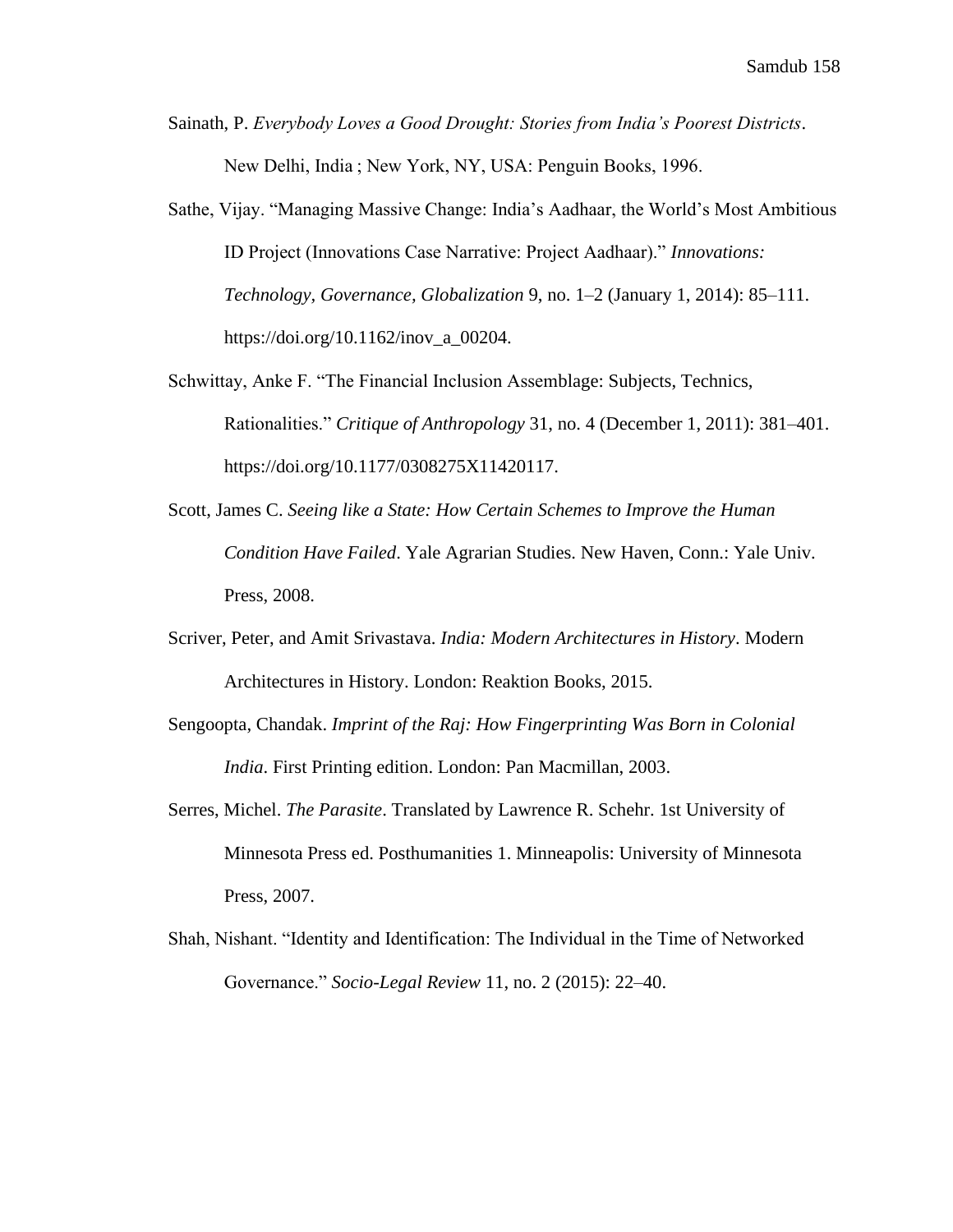- Shah, Tushaar. *Taming the Anarchy: Groundwater Governance in South Asia*. Washington, DC : Colombo, Sri Lanka: Resources for the Future ; International Water Management Institute, 2009.
- Shannon, C. E. "A Mathematical Theory of Communication." *Bell System Technical Journal* 27, no. 3 (1948): 379–423. https://doi.org/10.1002/j.1538- 7305.1948.tb01338.x.
- Sharma, Aman. "Big Governance Reform: From Next Month, No File to Pass More Than 4 Hands." News18, October 27, 2021.

https://www.news18.com/news/india/exclusive-big-governance-reform-fromnext-month-no-file-to-pass-more-than-4-hands-4372304.html.

- Sharma, Dinesh C. *The Outsourcer: The Story of India's IT Revolution*. History of Computing. Cambridge, Massachusetts: The MIT Press, 2015.
- Siegert, Bernhard. *Cultural Techniques: Grids, Filters, Doors, and Other Articulations of the Real*. Translated by Geoffrey Winthrop-Young. Fordham University Press, 2015. https://doi.org/10.2307/j.ctt14jxrmf.
	- ———. "Introduction." In *Cultural Techniques: Grids, Filters, Doors, and Other Articulations of the Real*, translated by Geoffrey Winthrop-Young. Fordham University Press, 2015. https://doi.org/10.2307/j.ctt14jxrmf.

Singh, Bikash. "Assam Faces Criticism for Ranking Last in NITI Aayog's SDG; CM Sarma Hits Back." *The Economic Times*, June 18, 2021. https://economictimes.indiatimes.com/news/india/assam-faces-criticism-forranking-last-in-niti-aayogs-sdg-cm-sarma-hitsback/articleshow/83644129.cms?from=mdr.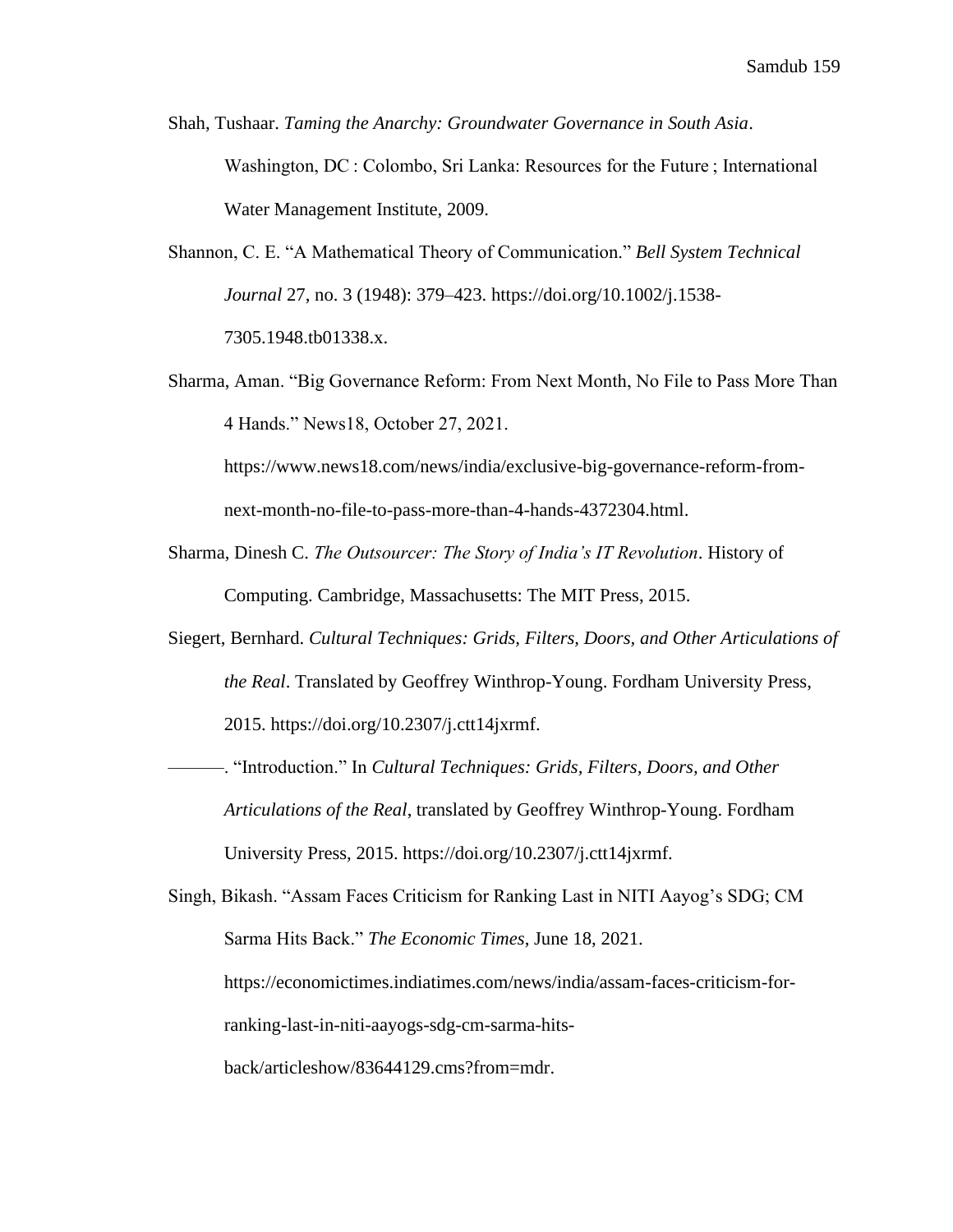Singh, Ranjit. "Give Me a Database and I Will Raise the Nation-State." *South Asia: Journal of South Asian Studies* 42, no. 3 (May 4, 2019): 501–18. https://doi.org/10.1080/00856401.2019.1602810.

Smith, R. F. I. "Governance." *South Asia: Journal of South Asian Studies* 40, no. 2 (April 3, 2017): 323–26. https://doi.org/10.1080/00856401.2017.1294236.

Solanki, Aakash. "Management of Performance and Performance of Management: Getting to Work on Time in the Indian Bureaucracy." *South Asia: Journal of South Asian Studies* 42, no. 3 (May 4, 2019): 588–605. https://doi.org/10.1080/00856401.2019.1603262.

Sreedharan, Seema. "The Master Urbanist." *Architecture + Design*, October 12, 2021.

- Sriram, MS. "Identity for Inclusion: Moving beyond Aadhaar." *Economic and Political Weekly* 49, no. 28 (2014): 148–54.
- Sriraman, Tarangini. *In Pursuit of Proof: A History of Identification Documents in India*. First edition. New Delhi, India: Oxford University Press, 2018.
- Srivastava, Piyush. "From Kashi to Kedar, Divine Intervention." *The Telegraph*. 8 March 19. https://www.telegraphindia.com/india/from-kashi-to-kedar-modi-s-divineintervention/cid/1686469.
- Srivastava, Sanjay. *Entangled Urbanism: Slum, Gated Community, and Shopping Mall in Delhi and Gurgaon*. Delhi: Oxford University Press, 2014. https://doi.org/10.1093/acprof:oso/9780198099147.001.0001.
- Stiglitz, Joseph E. "More Instruments and Broader Goals: Moving toward the Post-Washington Consensus," 1999.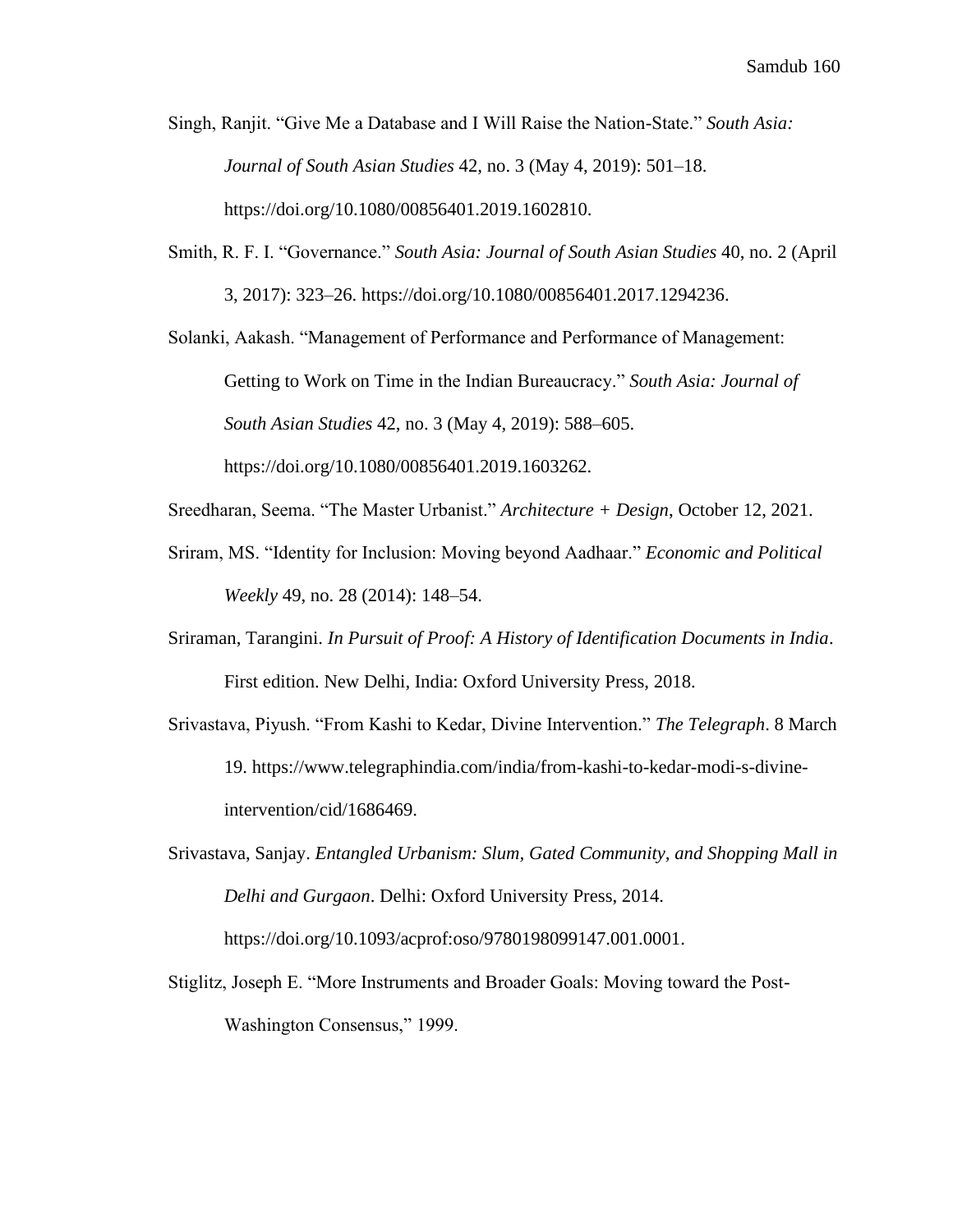Straaten, Jaap van der. "Identification for Development It Is Not: 'Inclusive and Trusted Digital ID Can Unlock Opportunities for the World's Most Vulnerable.'- a Review." SSRN Scholarly Paper. Rochester, NY: Social Science Research Network, November 30, 2020. https://doi.org/10.2139/ssrn.3742736.

- Subramanian, Ajantha. *The Caste of Merit: Engineering Education in India*. Cambridge, Massachusetts London, England: Harvard University Press, 2019.
- Subramanian, C. R. *India and the Computer: A Study of Planned Development*. Delhi ; New York: Oxford University Press, 1992.
- Sundaram, Ravi. *Pirate Modernity: Delhi's Media Urbanism*. Asia's Transformations. London: Routledge, 2010.
- ———. "The Postcolonial City in India. From Planning to Information?" *Techniques and Culture*, 2017, 16.
- Sushmita. "Labour 'Reforms' More for 'Ease of Doing Business' than Labour Rights." SabrangIndia, July 29, 2019. https://www.sabrangindia.in/article/labour-reformsmore-ease-doing-business-labour-rights.
- Szreter, Simon. "The Right of Registration: Development, Identity Registration, and Social Security—A Historical Perspective." *World Development* 35, no. 1 (January 1, 2007): 67–86. https://doi.org/10.1016/j.worlddev.2006.09.004.

Team NL. "Government Responds to Newslaundry Article on Central Vista." *Newslaundry*, June 2, 2021.

https://www.newslaundry.com/2021/06/02/government-responds-to-newslaundryarticle-on-central-vista.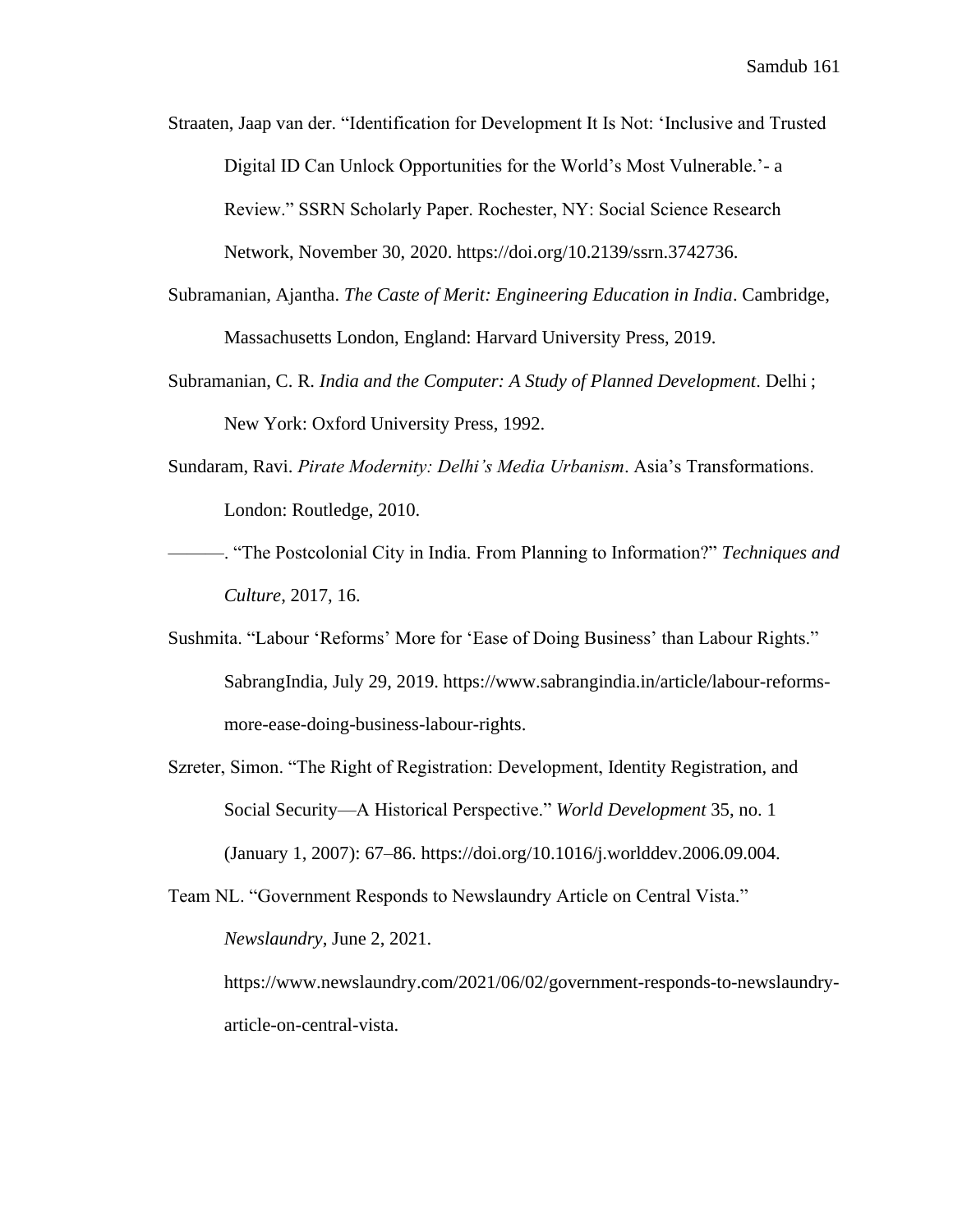- Teltumbde, Anand. *Republic of Caste: Thinking Equality in the Time of Neoliberal Hindutva*. New Delhi: Navayana, 2018.
- Thaker, Aria. "The New Oil: Aadhaar's Mixing of Public Risk and Private Profit." *The Caravan*, May 1, 2018. https://caravanmagazine.in/reportage/aadhaar-mixingpublic-risk-private-profit.

The Wire Staff. "Doubts Over NITI Aayog Claim That 21 Cities Face Groundwater Extinction by 2020." The Wire, June 29, 2019. https://thewire.in/environment/doubts-over-niti-aayog-claim-that-21-cities-facegroundwater-extinction-by-2020.

- Thrift, Nigel. "Re-Inventing Invention: New Tendencies in Capitalist Commodification." *Economy and Society* 35, no. 2 (May 1, 2006): 279–306. https://doi.org/10.1080/03085140600635755.
- Tillin, Louise. *Indian Federalism*. First Edition. Oxford India Short Introductions. New Delhi, India: Oxford University Press, 2019.
- TNN. "Working to Top Niti Aayog's Devpt Goals Index: Goa CM Pramod Sawant." *The Times of India*, November 20, 2021.

https://timesofindia.indiatimes.com/city/goa/working-to-top-niti-aayogs-devptgoals-index-says-sawant/articleshow/87807554.cms.

Trivedy, Shikha. "Parliament to Kashi Vishwanath: Why Modi Always Hires Architect Bimal Patel for Pet Projects." *ThePrint* (blog), December 4, 2019. https://theprint.in/features/parliament-to-kashi-vishwanath-why-modi-alwayshires-architect-bimal-patel-for-pet-projects/329968/.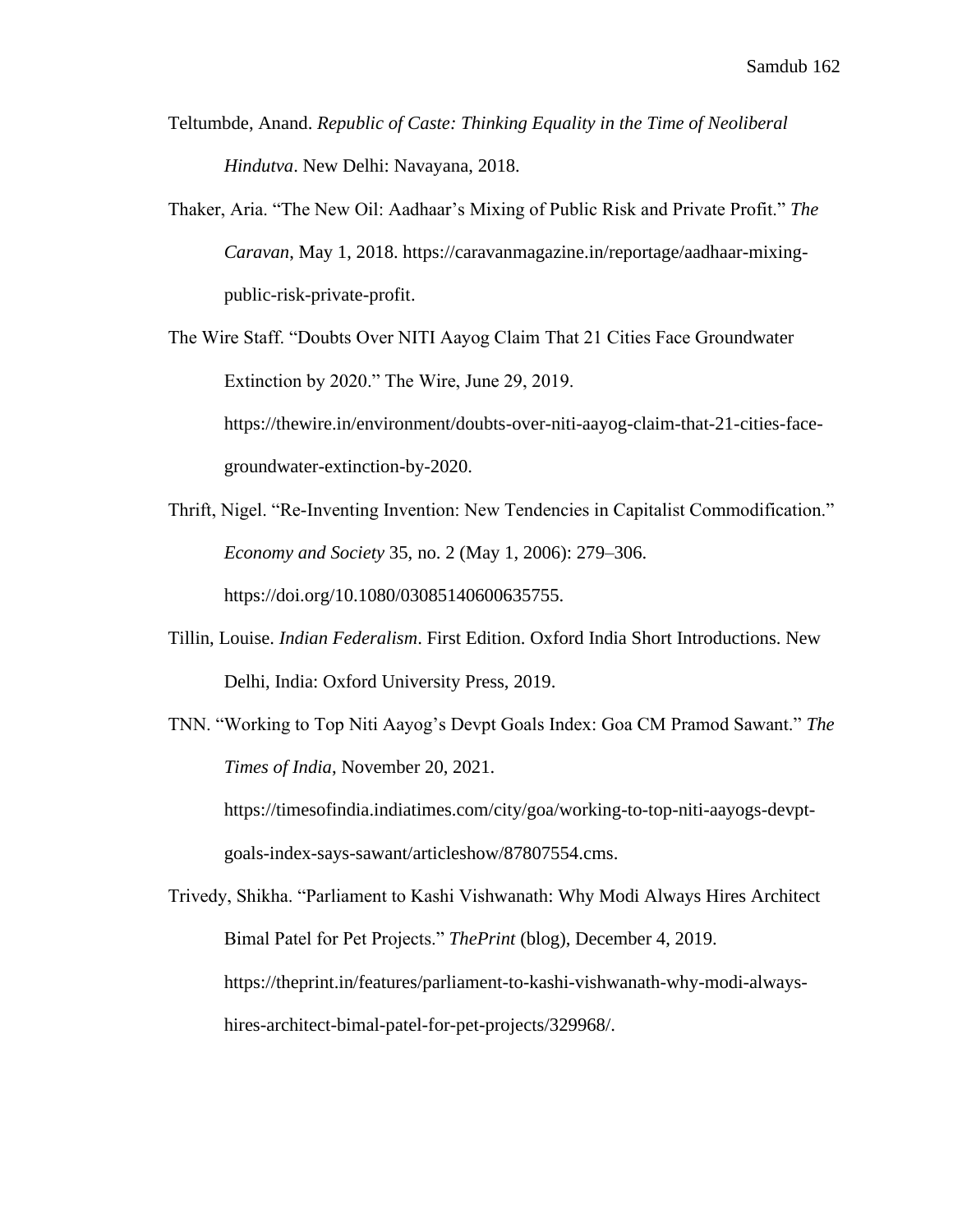Unique Identification Development Authority of India, Planning Commission. "Creating

a Unique Identity Number for Every Resident in India," April 2010.

United Nations. "The Age of Digital Interdependence." United Nations, June 2019.

- Vajpeyi, Ananya. *Prolegomena to the Study of People and Places in Violent India*. New Delhi: WISCOMP, 2007.
- ———. *Righteous Republic: The Political Foundations of Modern India*. Cambridge, Mass: Harvard University Press, 2012.
- Vij, Shivam. "How Indian Secularism Could Still Be Saved." *ThePrint* (blog), August 12, 2019. https://theprint.in/opinion/how-indian-secularism-could-still-besaved/275745/.
- Vir, Aaryaman, and Rahul Sanghi. "The Internet Country." Newsletter. Tigerfeathers!, January 14, 2021. https://tigerfeathers.substack.com/p/the-internet-country.
- Wadhwa, Divyanshi, and Justin Sandefur. "A Change in World Bank Methodology (Not Reform) Explains India's Rise in Doing Business Rankings." *Center For Global Development* (blog), February 5, 2018. https://www.cgdev.org/blog/changeworld-bank-methodology-not-reform-explains-indias-rise-doing-business.
- World Bank. "Assessment of State Implementation of Business Reforms," September 2015.
- ———. *Governance and Development*. The World Bank, 1992. https://doi.org/10.1596/0-8213-2094-7.
- ———. "Inclusive and Trusted Digital ID Can Unlock Opportunities for the World's Most Vulnerable." *World Bank* (blog), August 14, 2019.